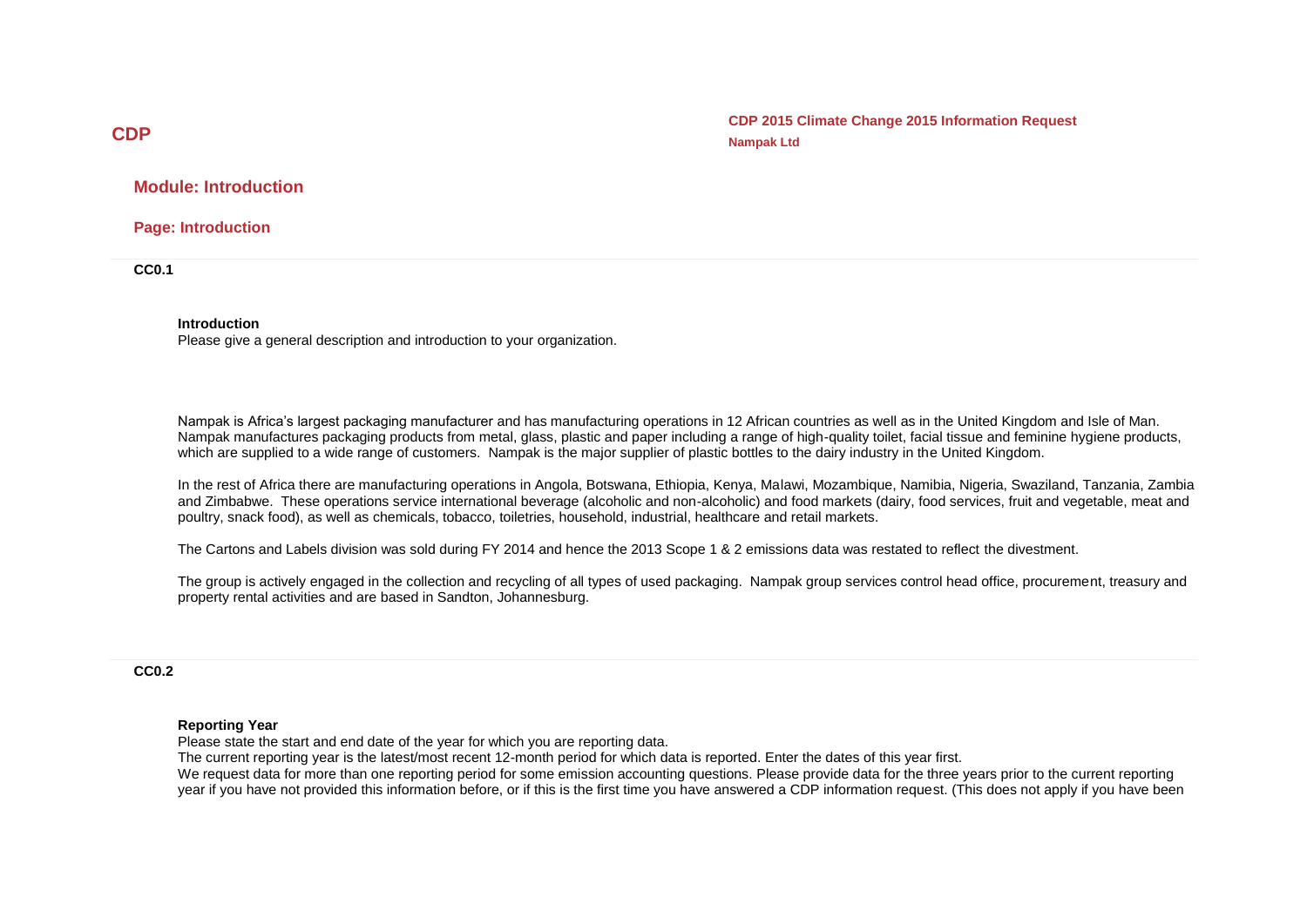offered and selected the option of answering the shorter questionnaire). If you are going to provide additional years of data, please give the dates of those reporting periods here. Work backwards from the most recent reporting year.

Please enter dates in following format: day(DD)/month(MM)/year(YYYY) (i.e. 31/01/2001).

**Enter Periods that will be disclosed**

Tue 01 Oct 2013 - Tue 30 Sep 2014

Mon 01 Oct 2012 - Mon 30 Sep 2013

## **CC0.3**

### **Country list configuration**

Please select the countries for which you will be supplying data. If you are responding to the Electric Utilities module, this selection will be carried forward to assist you in completing your response.

**Select country**

## **CC0.4**

### **Currency selection**

Please select the currency in which you would like to submit your response. All financial information contained in the response should be in this currency.

ZAR (R)

**CC0.6**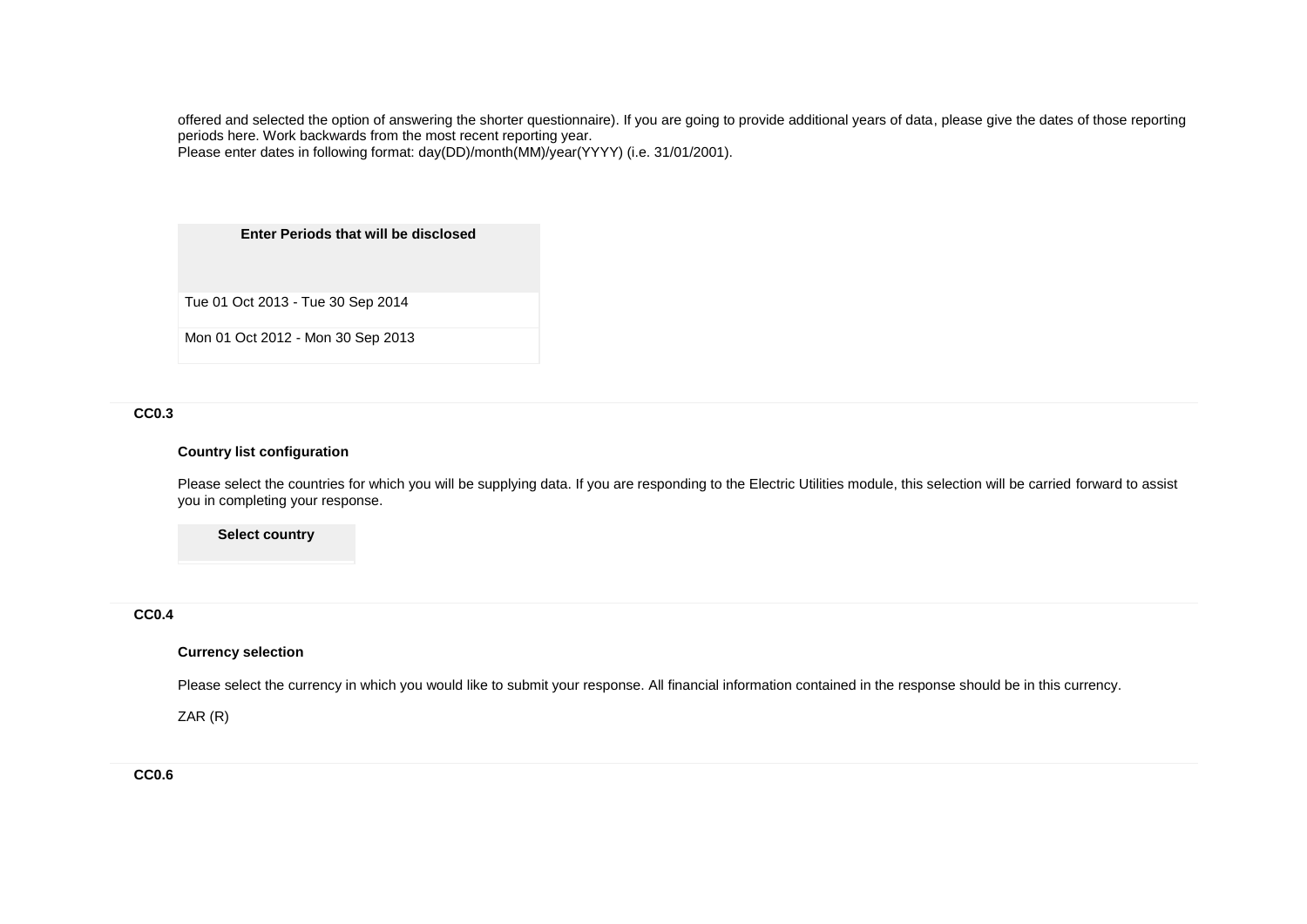#### **Modules**

As part of the request for information on behalf of investors, electric utilities, companies with electric utility activities or assets, companies in the automobile or auto component manufacture sub-industries, companies in the oil and gas sub-industries, companies in the information technology and telecommunications sectors and companies in the food, beverage and tobacco industry group should complete supplementary questions in addition to the main questionnaire. If you are in these sector groupings (according to the Global Industry Classification Standard (GICS)), the corresponding sector modules will not appear below but will automatically appear in the navigation bar when you save this page. If you want to query your classification, please email respond@cdp.net. If you have not been presented with a sector module that you consider would be appropriate for your company to answer, please select the module below. If you wish to view the questions first, please see https://www.cdp.net/en-US/Programmes/Pages/More-questionnaires.aspx.

#### **Further Information**

### **Module: Management**

### **Page: CC1. Governance**

#### **CC1.1**

#### **Where is the highest level of direct responsibility for climate change within your organization?**

Board or individual/sub-set of the Board or other committee appointed by the Board

### **CC1.1a**

#### **Please identify the position of the individual or name of the committee with this responsibility**

(i) The job title of the individual or name of the committee Risk and Sustainability Committee

(ii) A description of their/its position in the corporate structure

The Board appointed committee is chaired by an independent non-executive director and comprises of additional four independent non-executive directors. The committee meets at least twice per year and the meetings are also attended by appropriate senior executives and representatives of the internal auditors.

The Risk and Sustainability committee provides guidance on the overall sustainability processes for the group. This includes inter alia reviewing trends in sustainability practices that include climate change, defining the group's sustainability commitments, providing guidance on policy frameworks as well as monitoring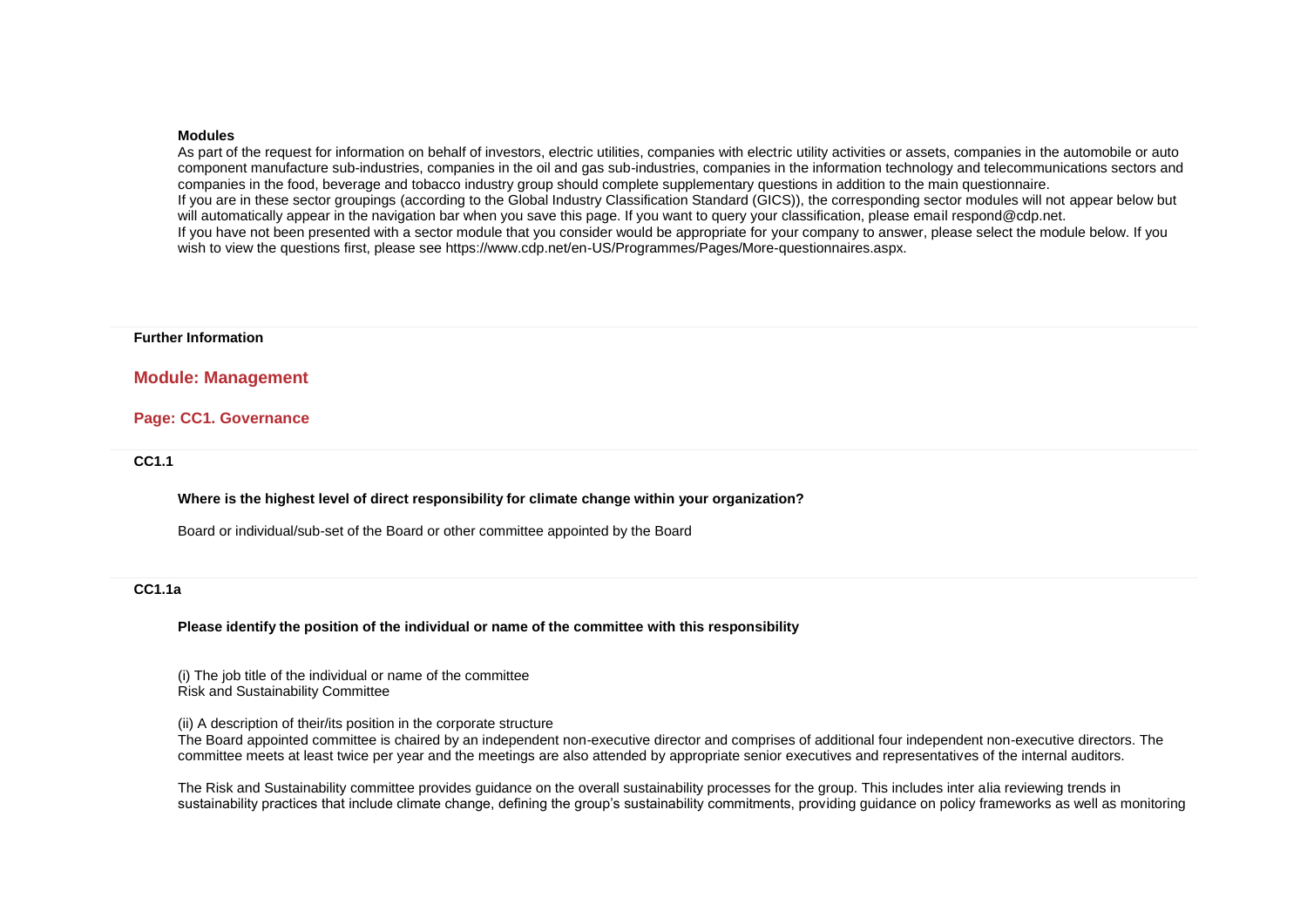and reporting to the board on the group's progress against its sustainability commitments that include climate change and environmental issues.

# **CC1.2**

**Do you provide incentives for the management of climate change issues, including the attainment of targets?**

Yes

## **CC1.2a**

**Please provide further details on the incentives provided for the management of climate change issues**

| Who is entitled to<br>benefit from these<br>incentives? | The type of<br>incentives | Incentivized<br>performance<br>indicator | Comment                                                                                                                                                                                                                                                          |
|---------------------------------------------------------|---------------------------|------------------------------------------|------------------------------------------------------------------------------------------------------------------------------------------------------------------------------------------------------------------------------------------------------------------|
| Management group                                        | Monetary<br>reward        | Energy reduction<br>target               | Performance against energy usage targets forms part of the individual performance measures<br>that determine the annual cash incentive bonus payments for senior management.                                                                                     |
| All employees                                           | Monetary<br>reward        | Efficiency target                        | Individual key performance targets linked to the annual short-term incentive bonus are set at<br>divisional level in support of environmental initiatives relating to a reduction in energy and water<br>consumption, carbon emissions and waste as appropriate. |

## **Further Information**

## **Page: CC2. Strategy**

## **CC2.1**

**Please select the option that best describes your risk management procedures with regard to climate change risks and opportunities**

Integrated into multi-disciplinary company wide risk management processes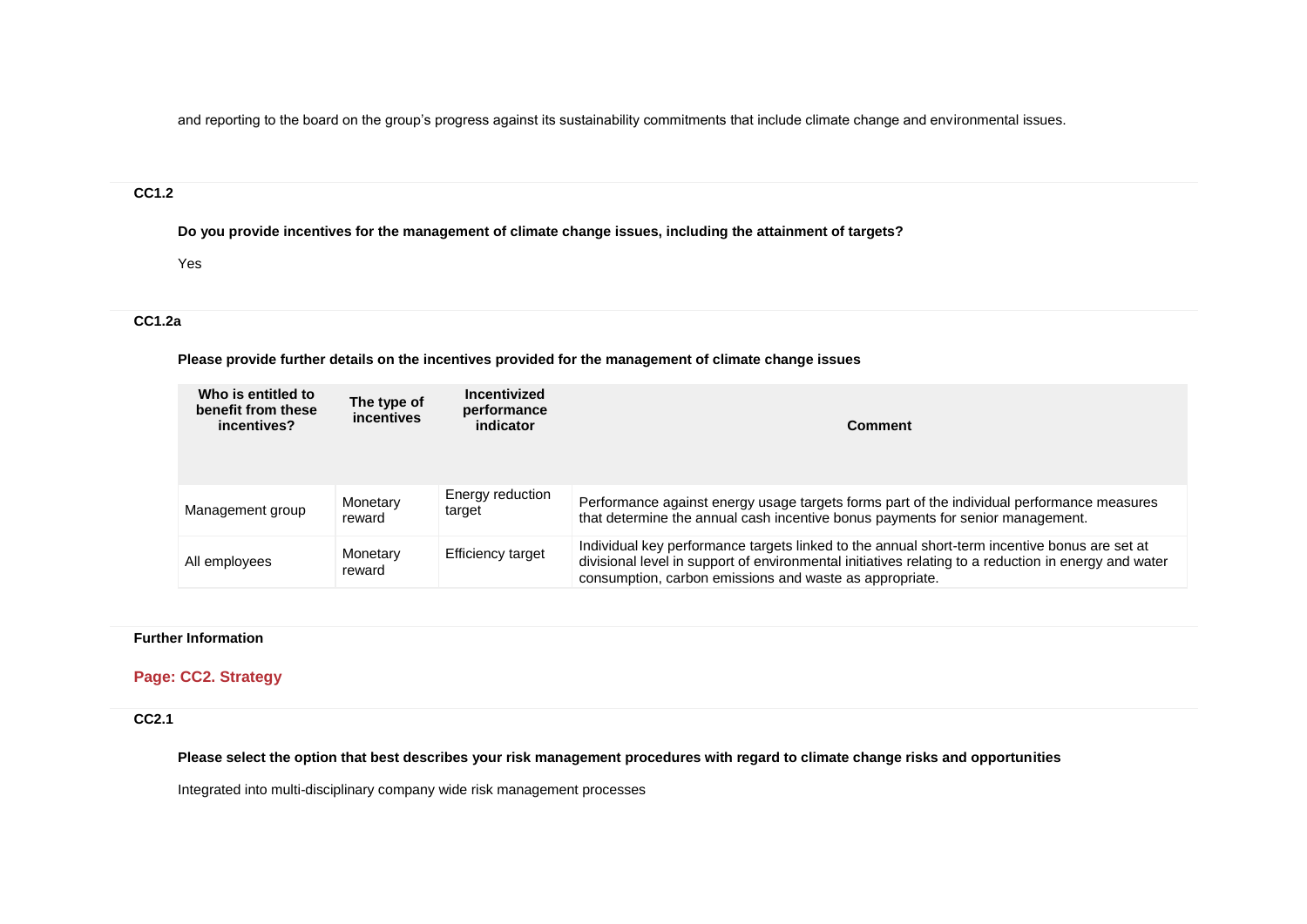### **CC2.1a**

**Please provide further details on your risk management procedures with regard to climate change risks and opportunities**

| <b>Frequency of</b><br>monitoring | To whom are results<br>reported?                                                   | Geographical areas considered                                                                                                                                                                                                                                                | How far into the<br>future are risks<br>considered? | <b>Comment</b> |
|-----------------------------------|------------------------------------------------------------------------------------|------------------------------------------------------------------------------------------------------------------------------------------------------------------------------------------------------------------------------------------------------------------------------|-----------------------------------------------------|----------------|
| Six-monthly or<br>more frequently | Board or individual/sub-set of<br>the Board or committee<br>appointed by the Board | Formal risk assessments are completed by each division in each country in<br>which Nampak operates, i.e. South Africa, United Kingdom, Isle of Man,<br>Angola, Botswana, Ethiopia, Kenya, Malawi, Mozambique, Namibia, Nigeria,<br>Swaziland, Tanzania, Zambia and Zimbabwe. | 3 to 6 years                                        |                |

### **CC2.1b**

#### **Please describe how your risk and opportunity identification processes are applied at both company and asset level**

At company level the Nampak Board approved risk management guidelines and operational framework is applied. These policies describe the group's risk management processes.

The Board mandated a Risk and Sustainability committee to:

- establish and maintain a common understanding of the risk environment, including trends and opportunities facing the group;
- monitor activities to ensure that key risks are identified;
- review and monitor the effectiveness of risk management arrangements and interventions;
- review that annual risk management plans are in place;
- review the group's risk register bi-annually and evaluate the appropriateness of mitigating actions and controls;
- review that unpredictable risks are identified as far as possible; and
- ensure the group's risk profile is within the approved tolerance framework levels.

The risk management plan for 2014 included reviewing the group's risk tolerance appetite framework, considering the top and emerging risks as well as monitoring the group's performance against material sustainability issues.

Risk management at an asset level include a compulsory process of identification and assessment of risks and opportunities, which are integrated into the budget and strategic planning cycles as well as in capital expenditure processes, which takes place annually. Each level of management, including the board of directors,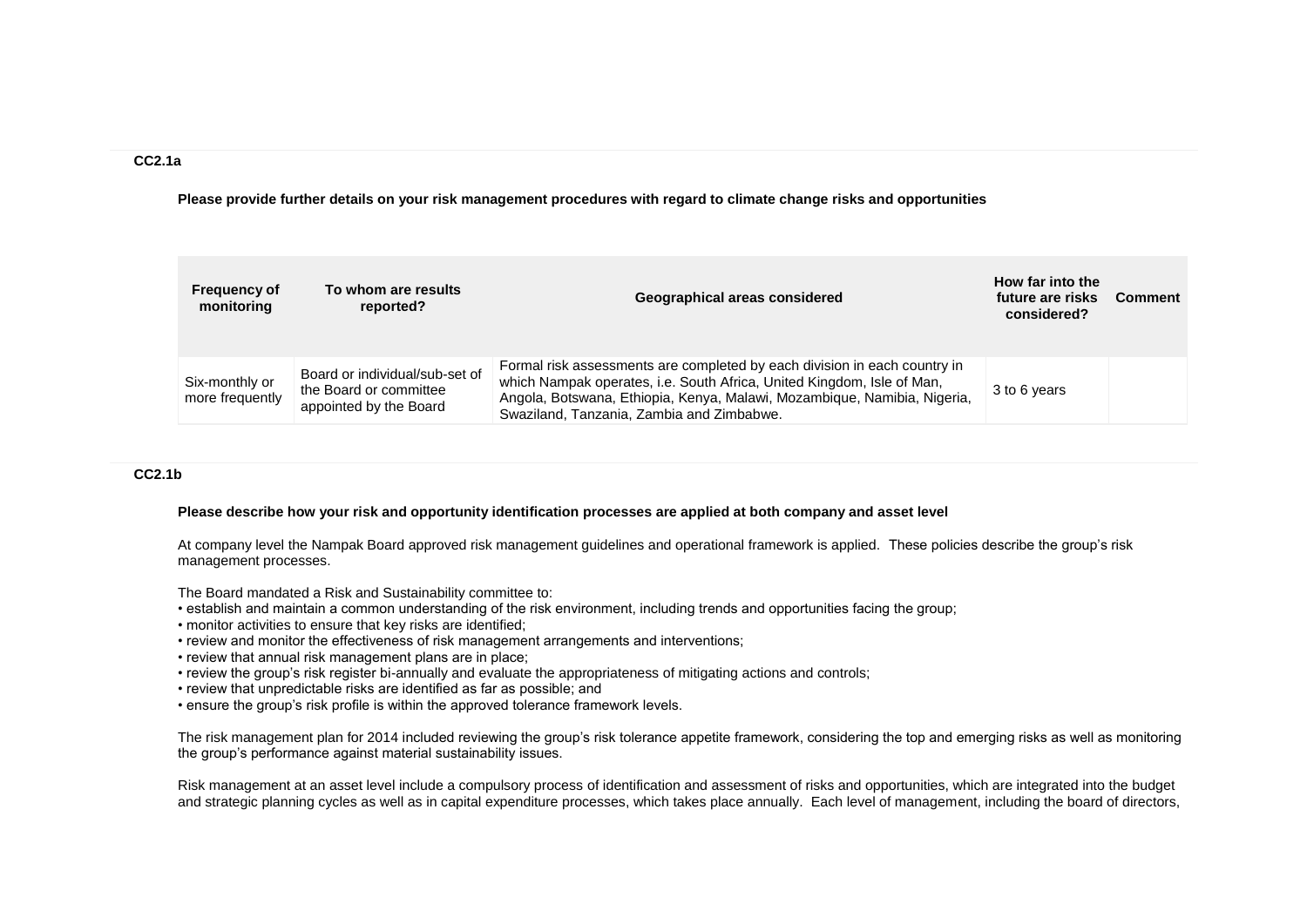divisional directors and group functions, is responsible for regular appraisals of the risk environment in which the group operates, and to ensure that significant risks are identified, updated, assessed, managed, monitored and reported.

At divisional level cluster and divisional management are responsible and accountable for delivering sustainability plans appropriate to the impact of its own products from an economic, social and environmental perspective. Risk management is conducted by way of formal risk assessments completed by each division in each jurisdiction and for group functions.

#### **CC2.1c**

#### **How do you prioritize the risks and opportunities identified?**

Management has established a number of functions and processes to address and prioritize operational risk management and opportunities.

Formal risk assessments are completed annually at each division and group support function using proprietary enterprise risk management software. This structured methodology includes:

• identification and assessment of inherent risks with quantification, where appropriate

• a review of the mitigating opportunities or initiatives to reduce the impact of a particular risk

• assessing whether the risk has a likelihood of declining, increasing or remaining stable over the next three to five years

• the provision of a residual risk position.

The identified risks are reviewed at group level through a consolidated risk register. These residual risk scores guide the level of attention required from the group executive and the Risk and Sustainability committee.

Risks identified through the risk management process form part of the internal audit scope of review for the following year. This risk assessment process determines the estimated impact of the group's top risks worldwide.

Predetermined risk categories have been established to guide the operations in their risk assessments and flexibility is provided to add risk categories if required. Historical data is retained and performance can therefore be tracked and trend-lines established.

The group has established a risk appetite and risk tolerance framework. The measurement parameters used to determine the risk appetite is the group's EBITDA, and the risk tolerance is set against an appropriate interest cover ratio. Risk appetite statements in respect of social, economic and environmental, including climate change aspects, have also been agreed. The risk management framework also provides an outline of the potential financial impact on all risk categories, thereby ensuring that the level of financial risk exposure is taken into account when determining the residual risk outcome.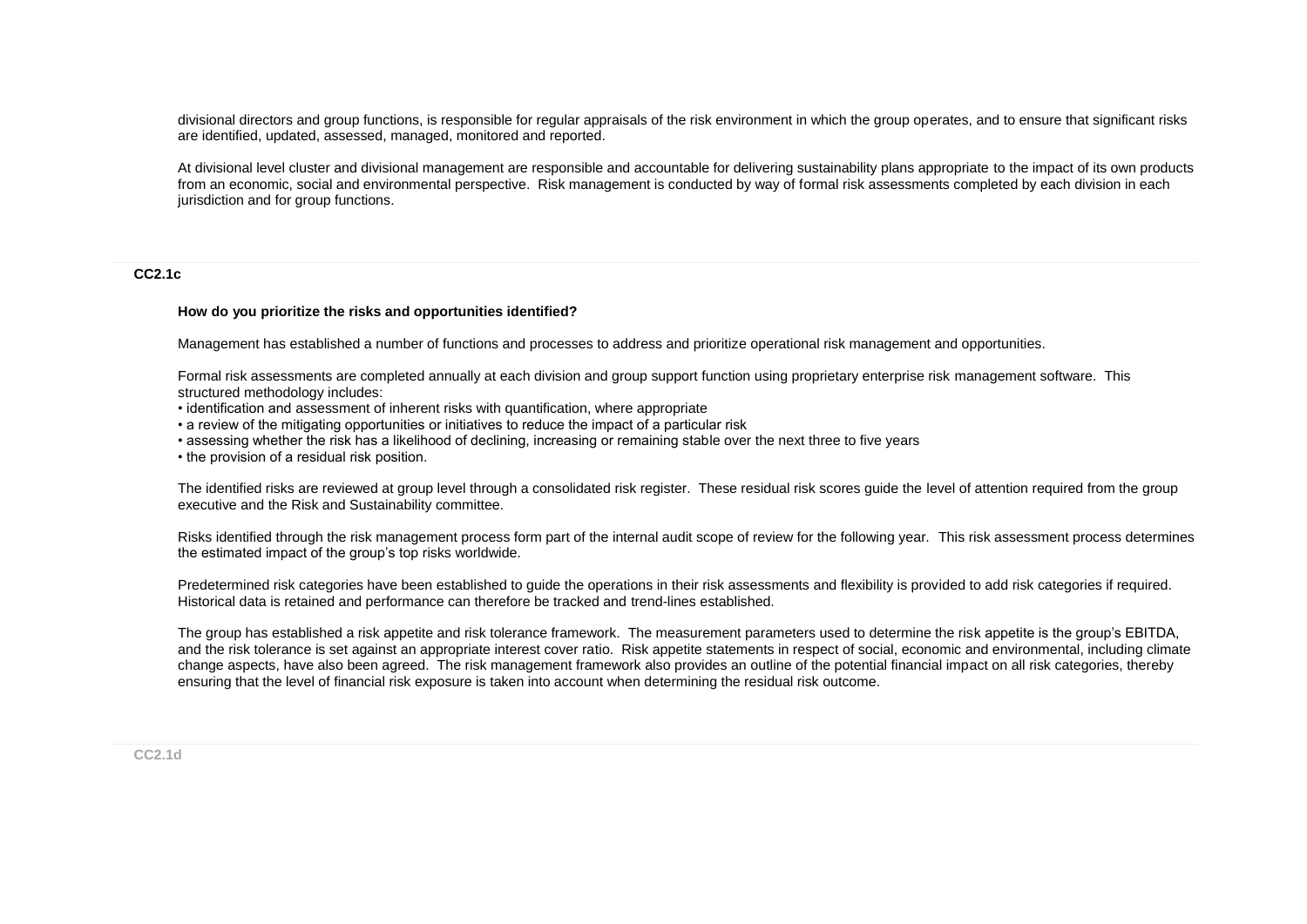**Please explain why you do not have a process in place for assessing and managing risks and opportunities from climate change, and whether you plan to introduce such a process in future**

| Main reason for not having a process<br>Do you plan to introduce a process? | Comment |
|-----------------------------------------------------------------------------|---------|
|-----------------------------------------------------------------------------|---------|

#### **CC2.2**

#### **Is climate change integrated into your business strategy?**

Yes

#### **CC2.2a**

#### **Please describe the process of how climate change is integrated into your business strategy and any outcomes of this process**

i) Nampak is considered to be a company with medium impact on the environment. Its major impacts come in the form of the use of raw material it purchases (such as paper pulp and fibre, tinplate, aluminium and various forms of plastics, silica sand, soda ash and limestone), the non-renewable source of electricity that is consumed and the management of post-consumer waste, reuse and recycling.

Nampak's environmental policy states its commitment to operating as an environmentally responsible company, and its belief that the integrated actions of its operations to conserve natural resources and protect the environment make business sense.

As a packaging supplier, Nampak is indirectly exposed to the same risks and opportunities as its customers. These are assessed and deliberated with customers at divisional level as the risks and opportunities could be different across the packaging material types.

Nampak strives to create packaging that is balanced in terms of providing product protection and preservation, is cost-effective, creates maximum consumer appeal and at the same time takes into account environmental responsibility.

Nampak therefore considers the environment in all business decisions and actions and promotes environmental awareness, both internally and externally, through proactive communications with stakeholders. Environmental aspects as well as the resultant effect on Nampak's operations are considered in all procurement decisions.

ii) Climate change presents both risks and opportunities for Nampak, a holding company with diverse interests in paper, glass, metals and plastics, and with 87 production facilities.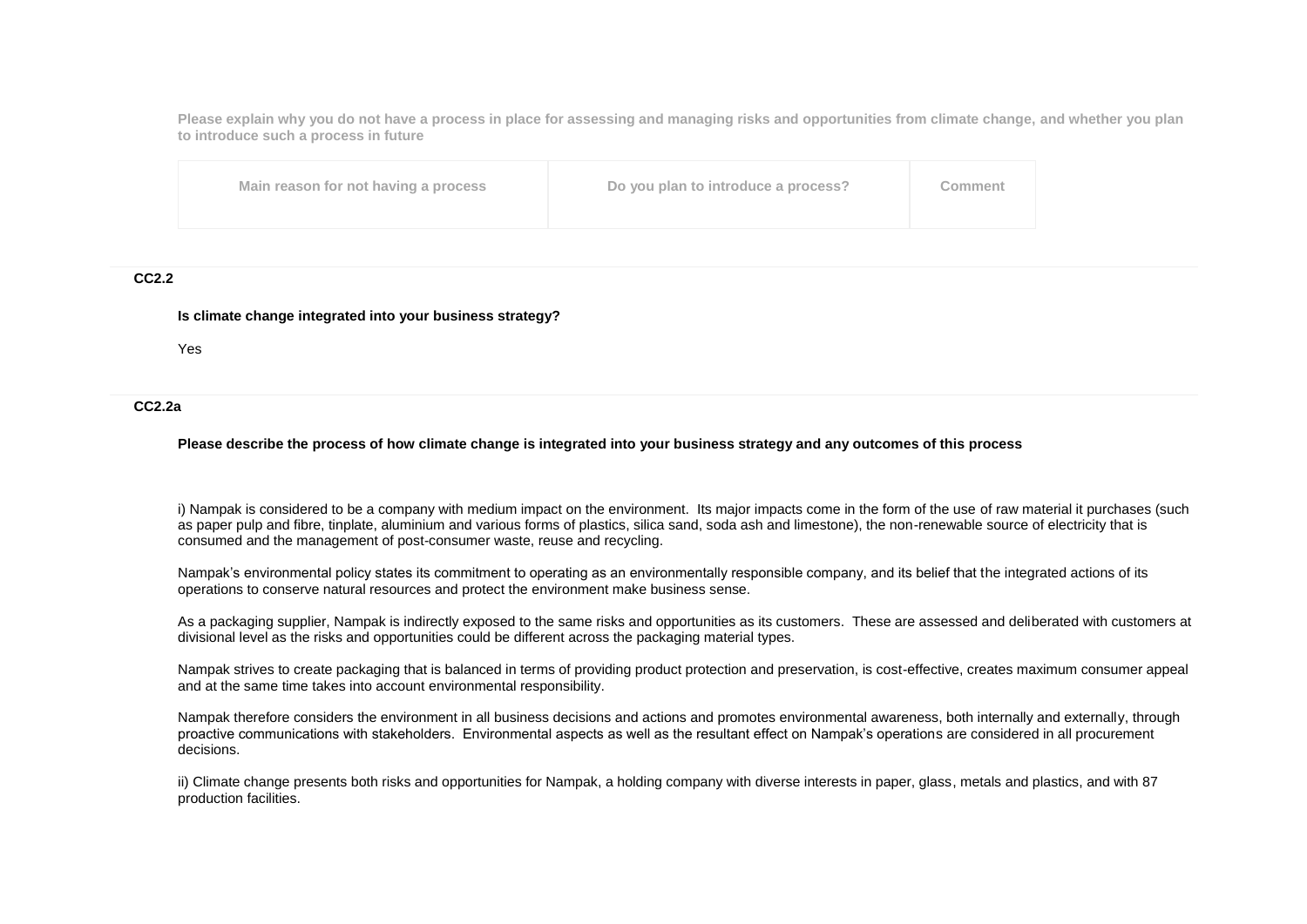Climate change aspects, which influenced Nampak's business strategy include shortages or the availability of resources and severe weather events that could lead to logistics interruptions. The threat of energy shortages and outages coupled with possible taxes and increased costs influenced various energy efficiency initiatives. Changes in consumer behaviour and attitude towards more sustainable, less energy-intensive products have influenced Nampak's research and development of more sustainable packaging products.

iii) Nampak has adopted a dual approach to short term strategy changes. The first approach is to establish a Nampak-specific carbon footprint using the Greenhouse Gas Protocol.

The second approach is a lifecycle assessment process, which establishes the carbon emissions of packaging products from resource usage (cradle) to the customers' premises (gate) and can be further extended in conjunction with customers to include the filled product to the end of its lifecycle.

Water usage at Nampak is measured and targets are set with action plans to sustainably reduce water usage relative to the volume of product produced.

About 80% of Nampak's greenhouse gas emissions come from power consumption. The South African divisions had an overall target (in line with Eskom's target) to reduce Nampak's energy consumption by 10% between 2008 and 2013 in its continuous operations, which was achieved. In 2014 a new five-year target was set that requires a 10% reduction in energy intensity efficiency ratios by 2019 from a 2014 baseline.

iv) Long term strategy changes influenced by climate change relate to the development of sustainable packaging through continued group participation in extensive recycling initiatives and investment of significant time and resources into the development of innovative packaging that is lighter and has a higher proportion of recyclable content.

Nampak's significant research and development capability enables the company to respond to a changing consumer attitude and regulatory environment, as it allows Nampak to capitalise on movements in consumption patterns driven by environmental awareness.

v) Strategic competitive advantage can be obtained by balancing the generation of packaging waste, depletion of natural resources, the efficient use of energy and recycling which all has a positive effect on costs.

Shifts in consumer attitude towards more sustainable, less energy-intensive products present a business opportunity as Nampak manufactures several products that help businesses and consumers export to the European Union (EU).

vi) During 2013 Nampak invested R892 million to implement an aluminium producing can line at Bevcan Springs. During 2014 the two existing tinplate can lines in Springs and Rosslyn were converted to aluminium at a cost of R432 million. By migrating from tinplate to aluminium, scrap and spoilage waste can be reduced by 1.5%. Moreover, as aluminium has a higher value than tin plate, it is likely to have a positive impact on the Collect-A-Can recycling programme by giving an increased incentive to collectors and recyclers, as well as improve the overall environmental value chain.

For every kilowatt-hour of electricity Nampak Glass avoids using through increasing cullet over virgin raw material, about a kilogram of carbon dioxide is saved that would otherwise be released into the atmosphere.

When it comes to making new glass containers from recycled glass, 315 kilograms of CO2 can be saved per ton of glass after taking into account the transport and processing.

During 2013 Nampak invested nearly R933 million in a third furnace at the Roodekop glass factory, which was commissioned in July 2014. The furnace consumes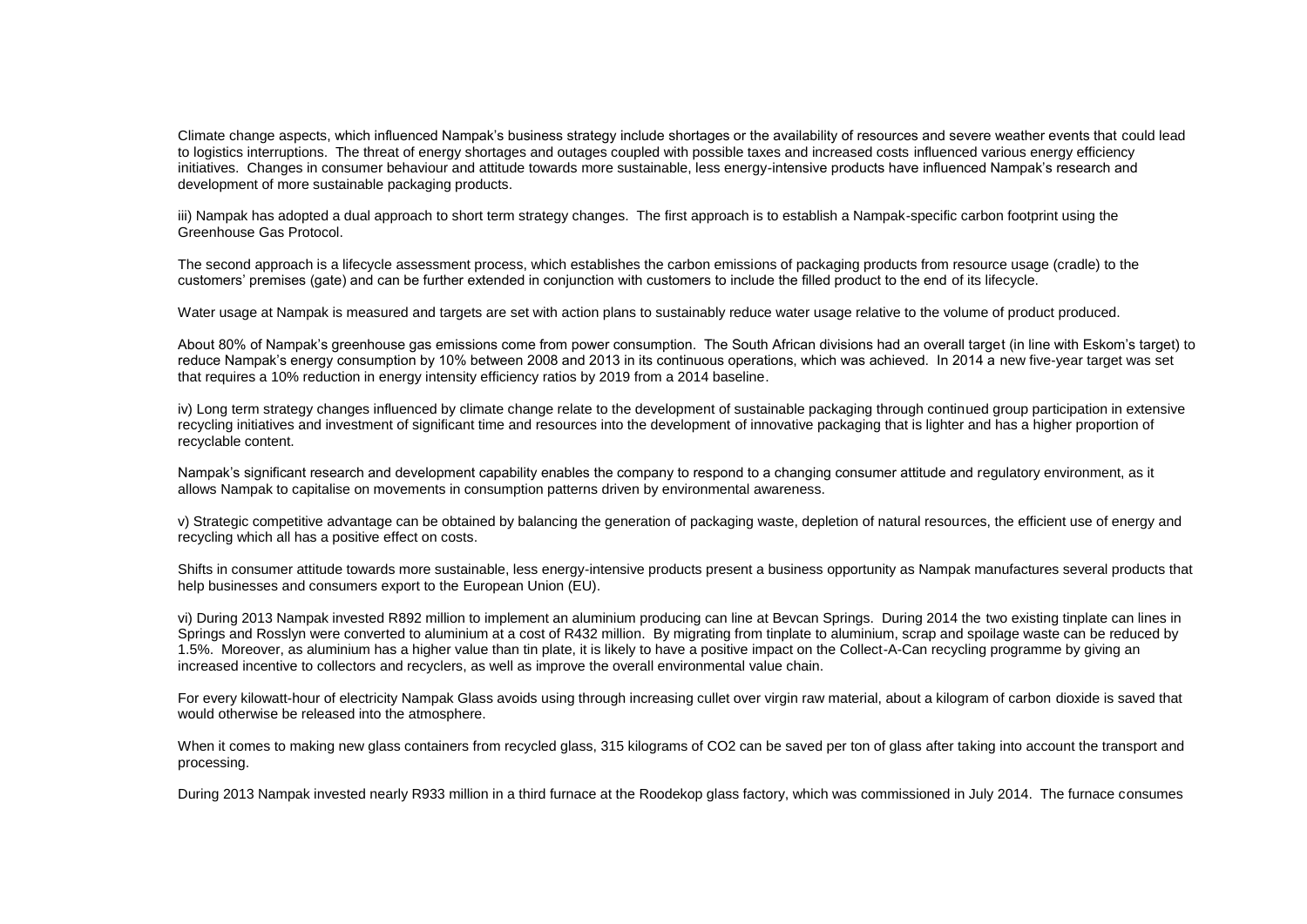natural gas during operations, which has the added benefit of diversifying the energy supply from electricity to natural gas resulting in reduced GHG emissions.

Water is required for the cooling system in the manufacture of glass bottles. To reduce Nampak's reliance on municipal water, a water harvesting system was installed during the construction of the third glass furnace in 2014. The closed-loop system has a 1 176kl water harvest tank, which filters out particles and other waste to a skip and circulates the water through the system for reuse. This eliminates the need for Nampak to continuously draw water from municipal sources.

The new furnace is targeted to save 15% on energy consumption, meet all the country's new air quality emission standards and reduce water consumption by up to 90% with a new closed loop water system.

**CC2.2b**

**Please explain why climate change is not integrated into your business strategy**

#### **CC2.2c**

**Does your company use an internal price of carbon?**

No, and we currently don't anticipate doing so in the next 2 years

### **CC2.2d**

**Please provide details and examples of how your company uses an internal price of carbon**

### **CC2.3**

**Do you engage in activities that could either directly or indirectly influence public policy on climate change through any of the following? (tick all that apply)**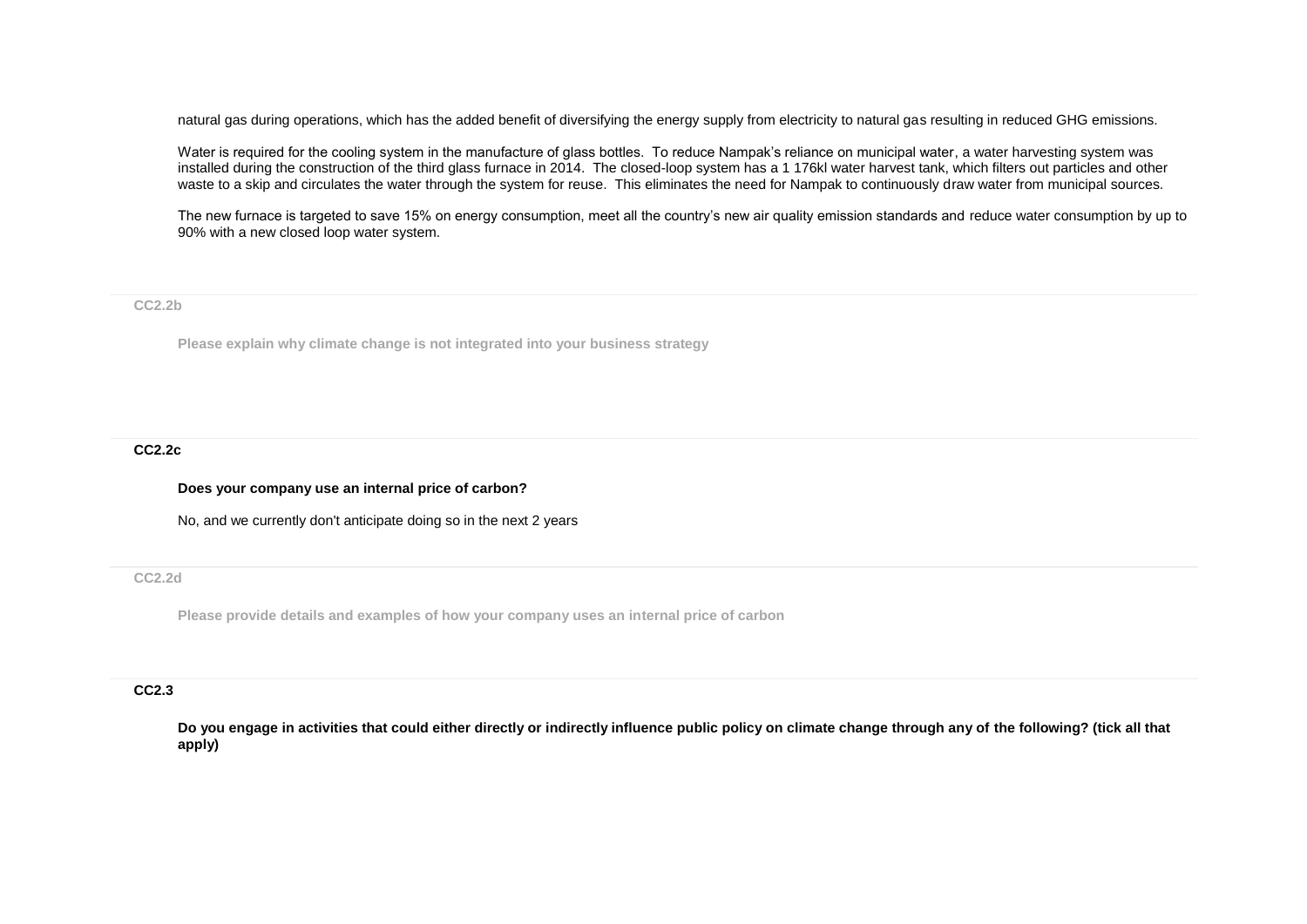Direct engagement with policy makers Trade associations

### **CC2.3a**

### **On what issues have you been engaging directly with policy makers?**

| <b>Focus of</b><br>legislation | Corporate<br><b>Position</b> | Details of engagement                                                                                            | <b>Proposed legislative solution</b>                                                                                                                 |
|--------------------------------|------------------------------|------------------------------------------------------------------------------------------------------------------|------------------------------------------------------------------------------------------------------------------------------------------------------|
| Other: Waste<br>Management Act | Support                      | Participated in discussion sessions on<br>implementation of the Act, including proposals on<br>pricing strategy. | A revised industry plan with sustainable solutions to increase<br>recycling of post-consumer packaging waste to increase<br>diversion from landfill. |

# **CC2.3b**

## **Are you on the Board of any trade associations or provide funding beyond membership?**

No

## **CC2.3c**

**Please enter the details of those trade associations that are likely to take a position on climate change legislation**

| <b>Trade association</b> | Is your position on climate change | Please explain the trade | How have you, or are you attempting to, |
|--------------------------|------------------------------------|--------------------------|-----------------------------------------|
|                          | consistent with theirs?            | association's position   | influence the position?                 |
|                          |                                    |                          |                                         |

**CC2.3d**

**Do you publicly disclose a list of all the research organizations that you fund?**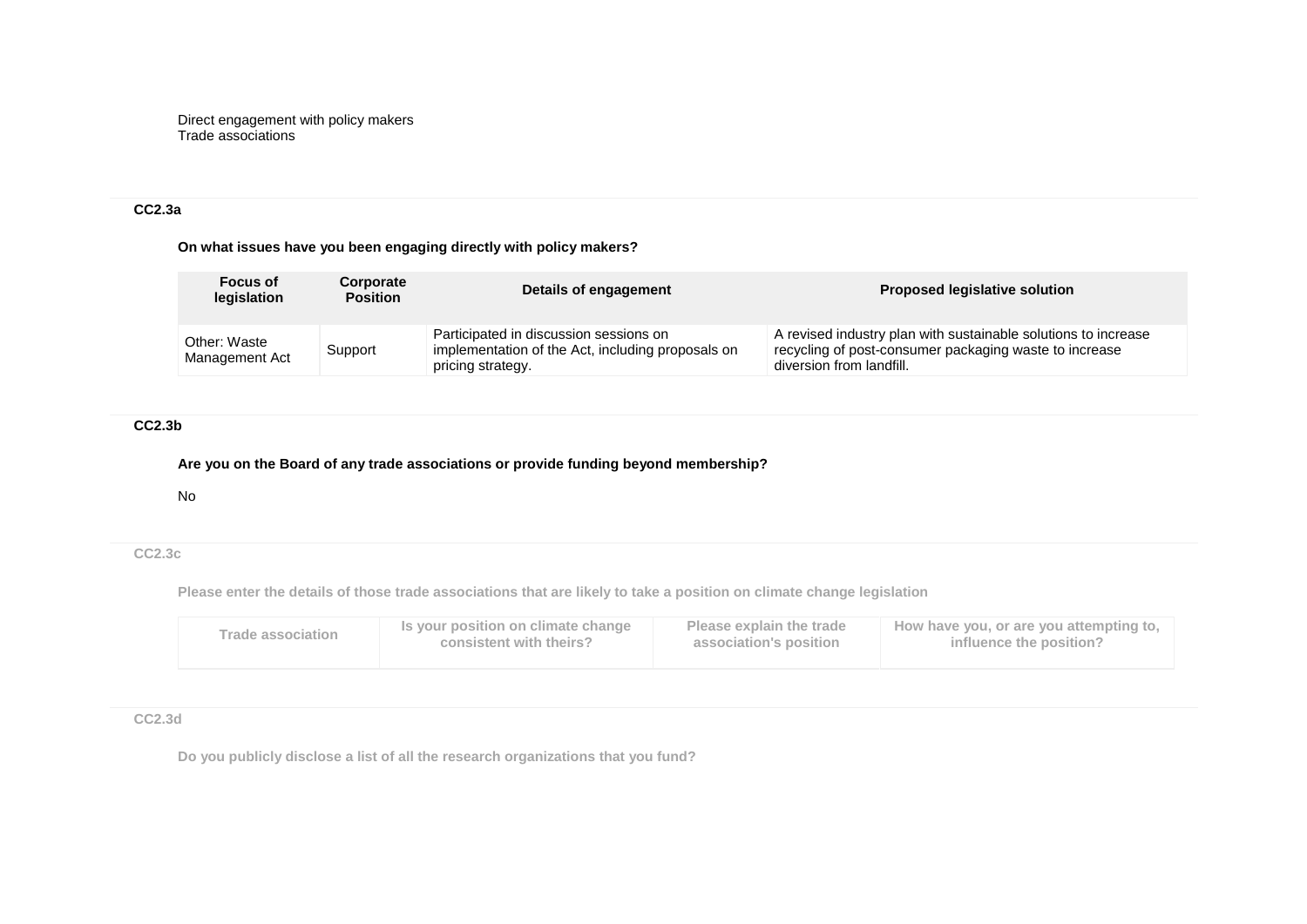### **CC2.3e**

**Do you fund any research organizations to produce or disseminate public work on climate change?**

#### **CC2.3f**

**Please describe the work and how it aligns with your own strategy on climate change**

### **CC2.3g**

**Please provide details of the other engagement activities that you undertake**

#### **CC2.3h**

**What processes do you have in place to ensure that all of your direct and indirect activities that influence policy are consistent with your overall climate change strategy?**

Nampak is acutely aware of the impact that packaging products can have on the environment. The various divisional representatives engage and meet on a regular basis with policy makers, trade associations and industry bodies to debate and give recommendations on various topics including regulation, climate change and competition to ensure sustainability in their business models. Feedback on issues is reported as per the in the Nampak risk management guidelines and framework.

#### **CC2.3i**

**Please explain why you do not engage with policy makers**

### **CC2.4**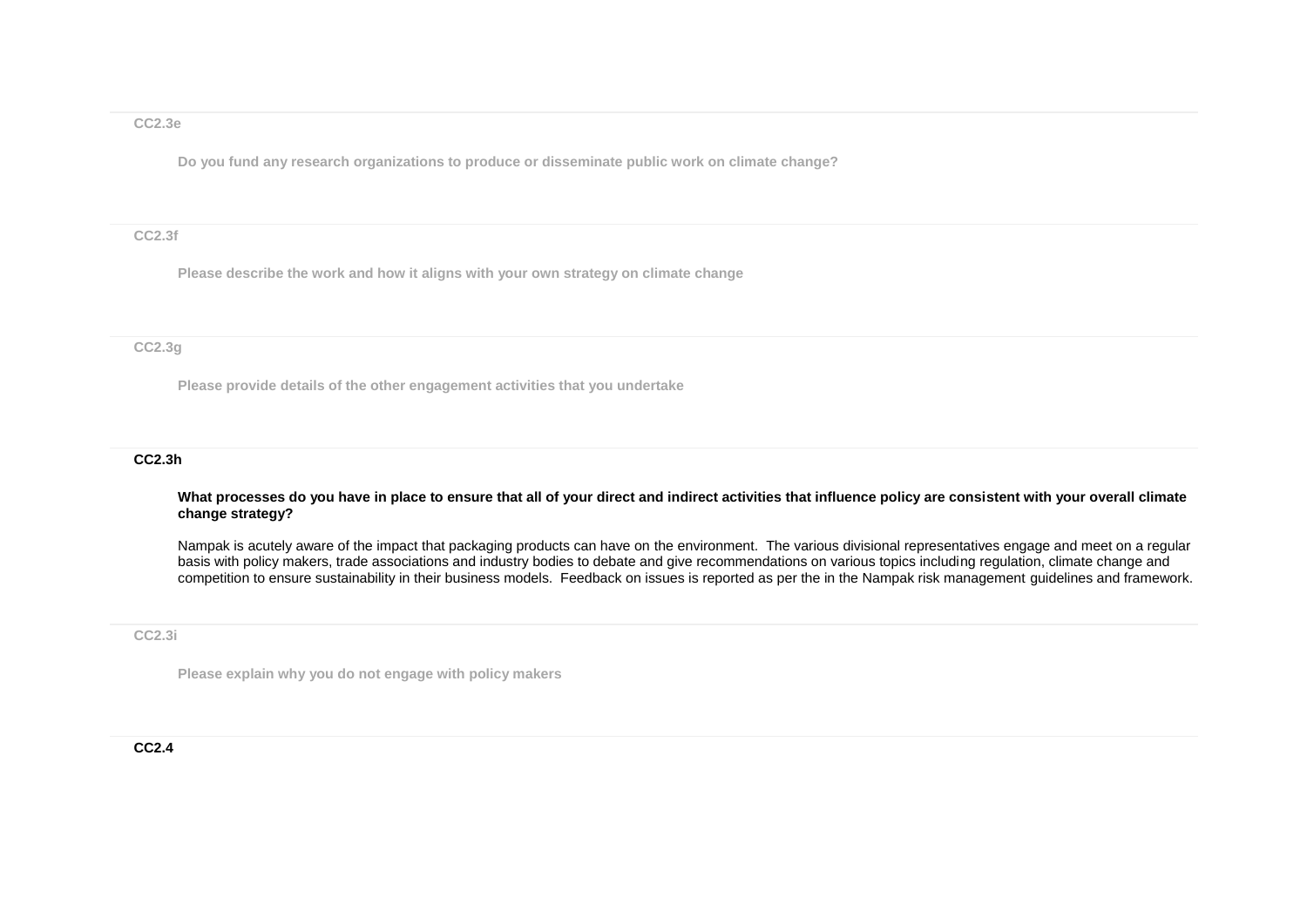**Would your organization's board of directors support an international agreement between governments on climate change, which seeks to limit global temperature rise to under two degree Celsius from pre-industrial levels in line with IPCC scenarios such as RCP2.6?**

No opinion

#### **CC2.4a**

**Please describe your board's position on what an effective agreement would mean for your organization and activities that you are undertaking to help deliver this agreement at the 2015 United Nations Climate Change Conference in Paris (COP 21)**

### **Further Information**

## **Page: CC3. Targets and Initiatives**

**CC3.1**

**Did you have an emissions reduction target that was active (ongoing or reached completion) in the reporting year?**

Intensity target

**CC3.1a**

**Please provide details of your absolute target**

| ID | Scope | $%$ of<br>emissions in<br>scope | % reduction from<br>base year | Base year | Base year<br>emissions<br>(metric tonnes<br>CO <sub>2</sub> e) | Target year | Comment |
|----|-------|---------------------------------|-------------------------------|-----------|----------------------------------------------------------------|-------------|---------|
|----|-------|---------------------------------|-------------------------------|-----------|----------------------------------------------------------------|-------------|---------|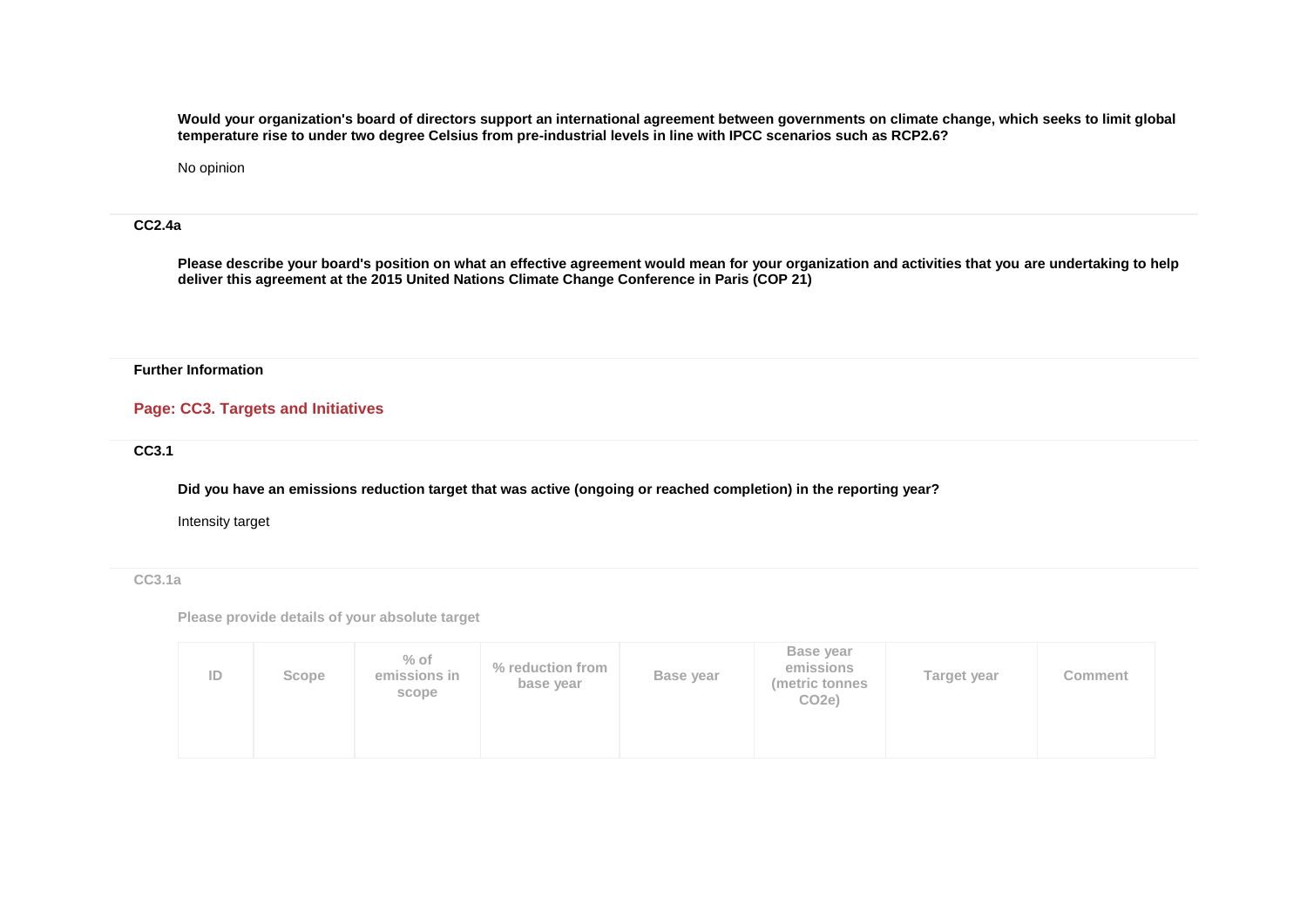**CC3.1b**

## **Please provide details of your intensity target**

| ID   | <b>Scope</b>      | % of emissions<br>in scope | %<br>reduction<br>from base<br>year | <b>Metric</b>                       | <b>Base</b><br>year | <b>Normalized</b><br>base year<br>emissions | <b>Target</b><br>year | <b>Comment</b>                                                                                              |
|------|-------------------|----------------------------|-------------------------------------|-------------------------------------|---------------------|---------------------------------------------|-----------------------|-------------------------------------------------------------------------------------------------------------|
| Int1 | Scope<br>$\Omega$ | 100%                       | 10%                                 | Other: GJ per R1<br>million revenue | 2014                | 132.66                                      | 2019                  | The target includes electricity consumption from<br>all operations and takes into account future<br>growth. |

## **CC3.1c**

**Please also indicate what change in absolute emissions this intensity target reflects**

| ID   | Direction of change<br>anticipated in absolute<br>Scope 1+2 emissions at<br>target completion? | % change<br>anticipated in<br>absolute Scope<br>1+2 emissions | Direction of change<br>anticipated in absolute<br>Scope 3 emissions at<br>target completion? | % change anticipated in<br>absolute Scope 3 emissions | Comment                                          |
|------|------------------------------------------------------------------------------------------------|---------------------------------------------------------------|----------------------------------------------------------------------------------------------|-------------------------------------------------------|--------------------------------------------------|
| Int1 | Increase                                                                                       | 12.5                                                          | No change                                                                                    |                                                       | Target relates to Scope 2 – electricity<br>only. |

### **CC3.1d**

**For all of your targets, please provide details on the progress made in the reporting year**

**ID % complete (time) % complete (emissions) Comment**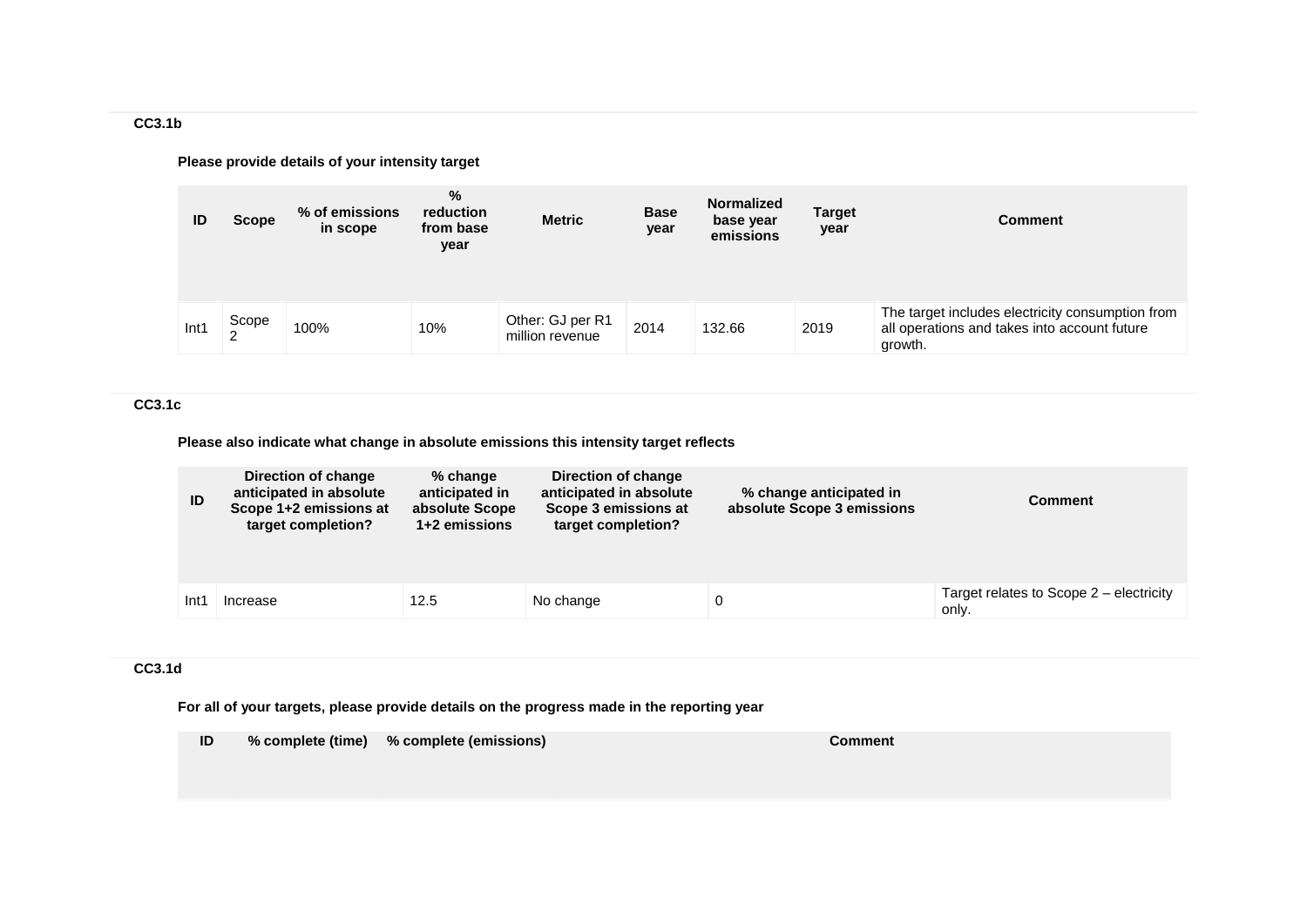| ID   | % complete (time) | % complete (emissions) | Comment                                                                                                                                                                    |
|------|-------------------|------------------------|----------------------------------------------------------------------------------------------------------------------------------------------------------------------------|
| Int′ | 0%                | $0\%$                  | Nampak has revised its target in 2014 to reduce its electricity consumption expressed as GJ per<br>R1 million revenue by 10% over a 5-year period against a 2014 baseline. |

### **CC3.1e**

**Please explain (i) why you do not have a target; and (ii) forecast how your emissions will change over the next five years**

# **CC3.2**

**Does the use of your goods and/or services directly enable GHG emissions to be avoided by a third party?**

No

**CC3.2a**

**Please provide details of how the use of your goods and/or services directly enable GHG emissions to be avoided by a third party**

## **CC3.3**

**Did you have emissions reduction initiatives that were active within the reporting year (this can include those in the planning and/or implementation phases)**

Yes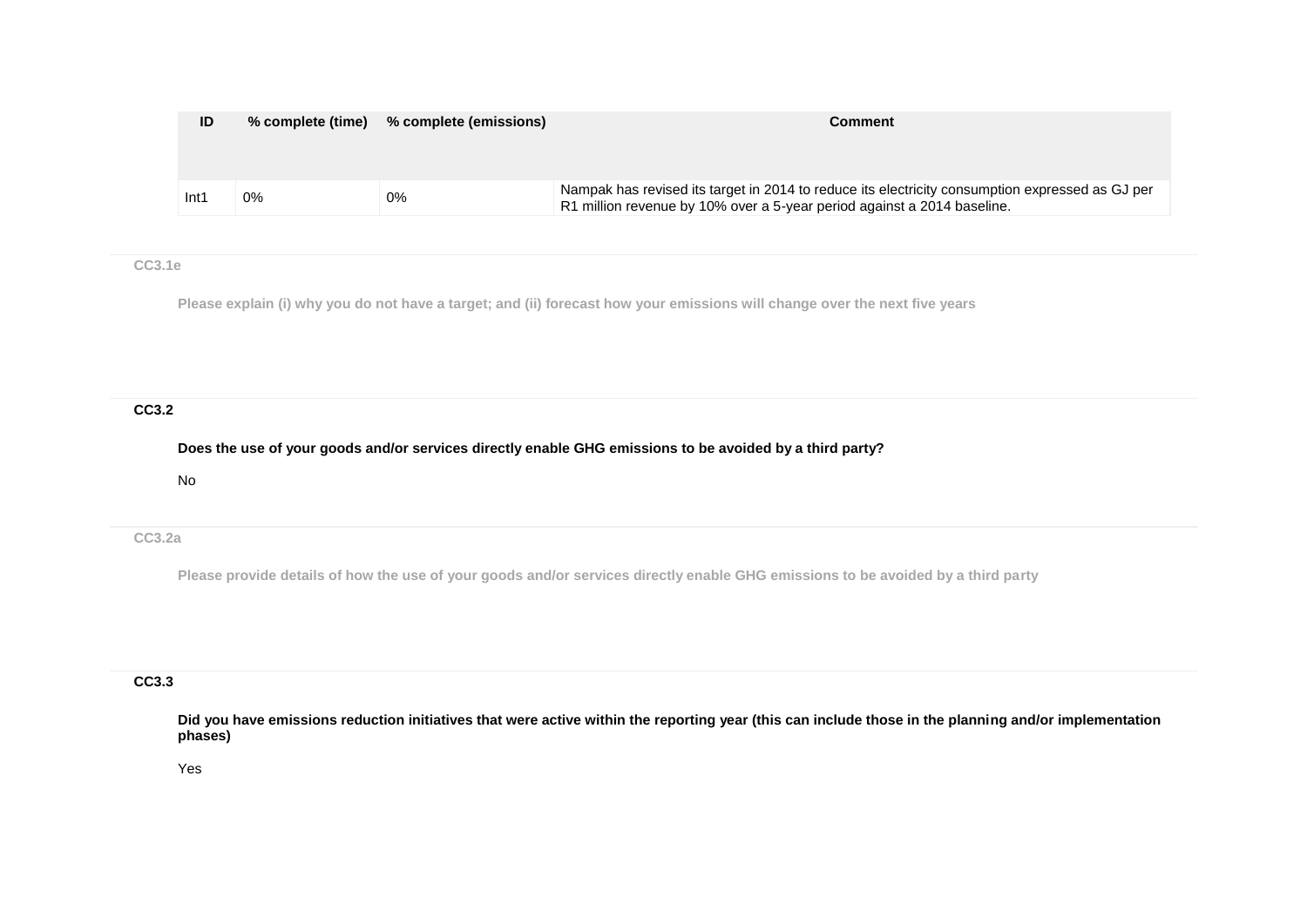**Please identify the total number of projects at each stage of development, and for those in the implementation stages, the estimated CO2e savings**

| <b>Stage of development</b> | <b>Number of projects</b> | Total estimated annual CO2e savings in metric tonnes<br>CO2e (only for rows marked *) |
|-----------------------------|---------------------------|---------------------------------------------------------------------------------------|
| Under investigation         | 8                         |                                                                                       |
| To be implemented*          | 10                        | 950.32                                                                                |
| Implementation commenced*   |                           | 103                                                                                   |
| Implemented*                | 5                         | 13096.93                                                                              |
| Not to be implemented       | 5                         |                                                                                       |

# **CC3.3b**

**For those initiatives implemented in the reporting year, please provide details in the table below**

| <b>Activity type</b>                                 | <b>Description of activity</b>                                                                                                           | <b>Estimated</b><br>annual<br>CO <sub>2</sub> e<br>savings<br>(metric<br>tonnes<br>CO <sub>2e</sub> ) | <b>Scope</b> | Voluntary/<br><b>Mandatory</b> | Annual<br>monetary<br>savings<br>(unit<br>currency -<br>as<br>specified<br>in $CC0.4$ ) | Investment<br>required<br>(unit<br>currency -<br>as<br>specified in<br>CC0.4 | Payback<br>period | <b>Estimated</b><br>lifetime of<br>the<br>initiative | <b>Comment</b> |
|------------------------------------------------------|------------------------------------------------------------------------------------------------------------------------------------------|-------------------------------------------------------------------------------------------------------|--------------|--------------------------------|-----------------------------------------------------------------------------------------|------------------------------------------------------------------------------|-------------------|------------------------------------------------------|----------------|
| Energy<br>efficiency:<br><b>Building</b><br>services | Divfood - Replacing roof sheeting with<br>Poly-Carb sheeting in Coil Shear<br>(Vanderbijlpark) to reduce energy<br>required for cooling. | 74.16                                                                                                 | Scope<br>2   | Voluntary                      | 21600                                                                                   | 50000                                                                        | 1-3 years         | 6-10 years                                           |                |

## **CC3.3a**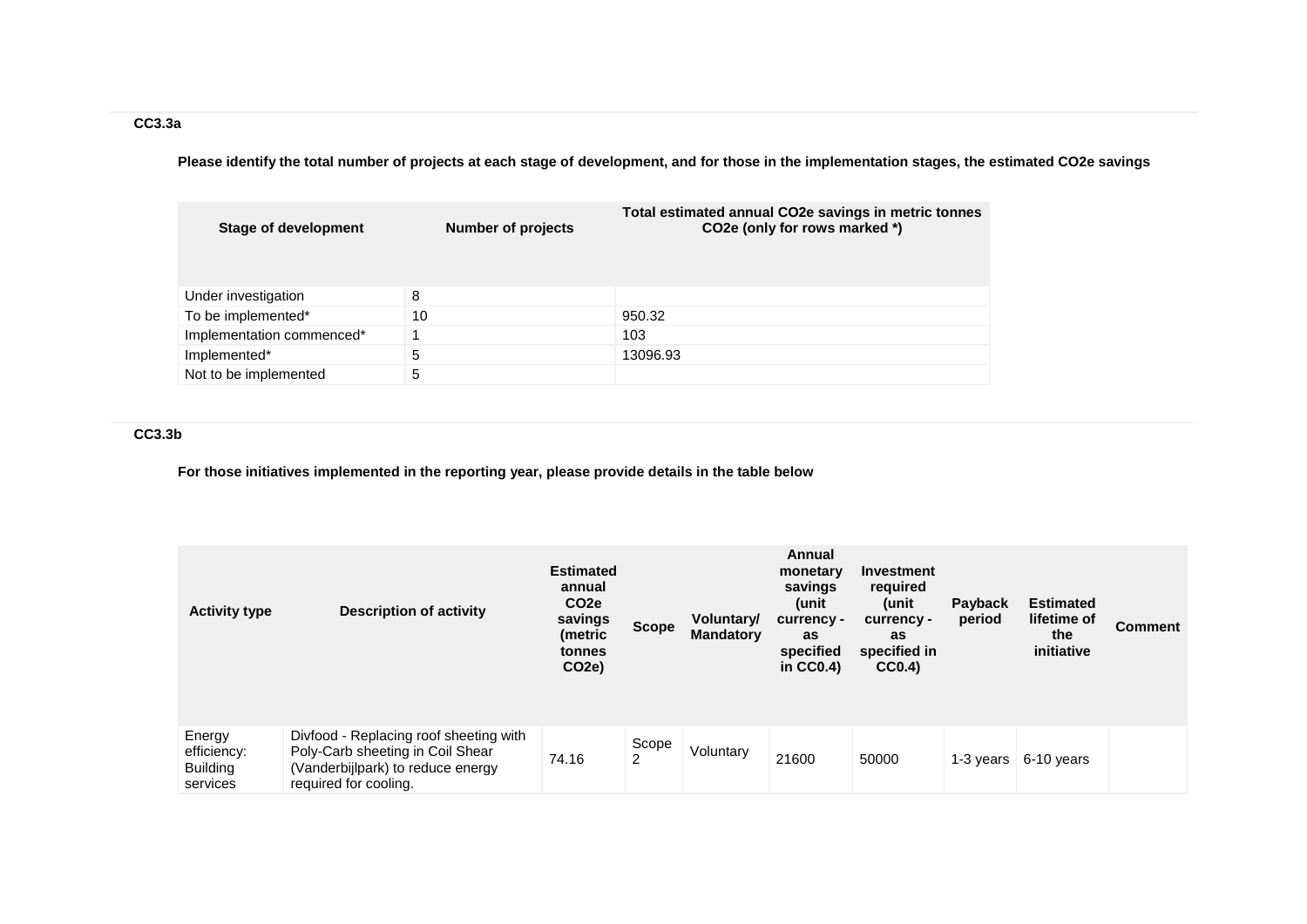| <b>Activity type</b>                                 | <b>Description of activity</b>                                                                                                                                  | <b>Estimated</b><br>annual<br>CO <sub>2e</sub><br>savings<br>(metric<br>tonnes<br>CO <sub>2</sub> e) | <b>Scope</b>            | <b>Voluntary</b><br><b>Mandatory</b> | Annual<br>monetary<br>savings<br>unit)<br>currency -<br>as<br>specified<br>in $CC0.4$ ) | <b>Investment</b><br>required<br>unit)<br>currency -<br>as<br>specified in<br>CC0.4) | <b>Payback</b><br>period      | <b>Estimated</b><br>lifetime of<br>the<br>initiative | Comment |
|------------------------------------------------------|-----------------------------------------------------------------------------------------------------------------------------------------------------------------|------------------------------------------------------------------------------------------------------|-------------------------|--------------------------------------|-----------------------------------------------------------------------------------------|--------------------------------------------------------------------------------------|-------------------------------|------------------------------------------------------|---------|
| Energy<br>efficiency:<br><b>Building</b><br>services | Nampak Closures installed energy<br>efficient lighting at Epping, Cape Town<br>and the Olifants site to reduce energy<br>consumption.                           | 1063.23                                                                                              | Scope<br>2              | Voluntary                            | 905000                                                                                  | 1342000                                                                              | 1-3 years $\sqrt{3}$ -5 years |                                                      |         |
| Energy<br>efficiency:<br><b>Building</b><br>services | Nampak Closures converted the<br>variable speed drive (VSD) controls on<br>its no 2 coating line to achieve energy<br>consumption savings.                      | 103                                                                                                  | Scope<br>$\overline{2}$ | Voluntary                            | 50000                                                                                   | 77000                                                                                | 1-3 years                     | 6-10 years                                           |         |
| Energy<br>efficiency:<br>Processes                   | At Bevcan Rosslyn the liquid ring<br>vacuum pumps were replaced with<br>more efficient Sullair vacuum pumps as<br>part of the Aluminium Can Line<br>conversion. | 526.54                                                                                               | Scope<br>$\overline{2}$ | Voluntary                            | 562000                                                                                  | 2280460                                                                              | $4 - 10$<br>years             | 6-10 years                                           |         |
| Energy<br>efficiency:<br>Processes                   | Bevcan converted its can producing<br>lines in Springs from steel to aluminium<br>resulting in large electricity savings.                                       | 11330                                                                                                | Scope<br>$\overline{2}$ | Voluntary                            | 5940000                                                                                 | 432000000                                                                            | >25<br>years                  | 21-30 years                                          |         |

# **CC3.3c**

**What methods do you use to drive investment in emissions reduction activities?**

**Method Comment**

Financial optimization Energy efficiency is taken into account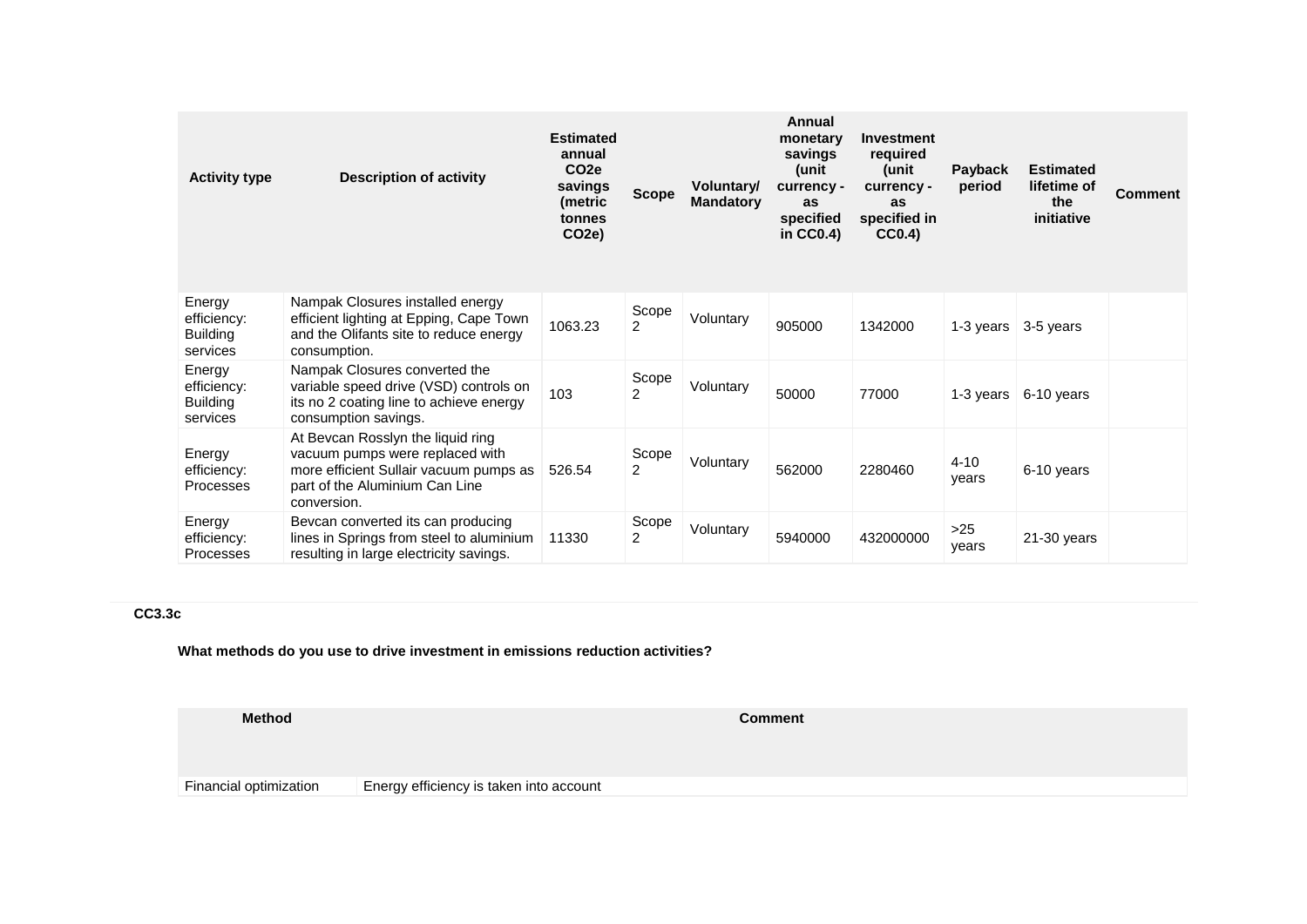| <b>Method</b>                                               | Comment                                                                                                                                                                                                                                                                                                                                                                                                                                                                                                                                                      |
|-------------------------------------------------------------|--------------------------------------------------------------------------------------------------------------------------------------------------------------------------------------------------------------------------------------------------------------------------------------------------------------------------------------------------------------------------------------------------------------------------------------------------------------------------------------------------------------------------------------------------------------|
|                                                             |                                                                                                                                                                                                                                                                                                                                                                                                                                                                                                                                                              |
| calculations                                                |                                                                                                                                                                                                                                                                                                                                                                                                                                                                                                                                                              |
| Partnering with<br>governments on<br>technology development | Nampak makes use of the Government's Section 12I tax allowance incentive as well as the Eskom Demand Side Management<br>(DSM) subsidies and rebates where available to help defray the capital costs of equipment.                                                                                                                                                                                                                                                                                                                                           |
| Other                                                       | During the procurement process and the submission of Capex applications for new equipment and projects, energy efficiency and<br>savings are considered which include: • Specifying locally available control equipment so as to limit shipment of spares. •<br>Purchasing recommended spares list to be delivered with initial delivery of equipment to limit transportation of spares.<br>$\cdot$ Specify<br>energy saving drive motors. • Considering new innovations, such as water based inks, to limit air emissions of Volatile Organic<br>Compounds. |

### **CC3.3d**

**If you do not have any emissions reduction initiatives, please explain why not**

### **Further Information**

# **Page: CC4. Communication**

## **CC4.1**

**Have you published information about your organization's response to climate change and GHG emissions performance for this reporting year in places other than in your CDP response? If so, please attach the publication(s)**

| <b>Publication</b>                                                          | <b>Status</b> | <b>Page/Section reference</b>                                                                                 | Attach the document                                                                                                                        |
|-----------------------------------------------------------------------------|---------------|---------------------------------------------------------------------------------------------------------------|--------------------------------------------------------------------------------------------------------------------------------------------|
| In mainstream financial<br>reports in accordance with<br>the CDSB Framework |               | Sustainability Section – pages 59 to<br>Complete   67 of the Nampak Limited Integrated<br>Annual Report 2014. | https://www.cdp.net/sites/2015/56/12656/Climate Change 2015/Shared<br>Documents/Attachments/CC4.1/Nampak Integrated Annual Report 2014.pdf |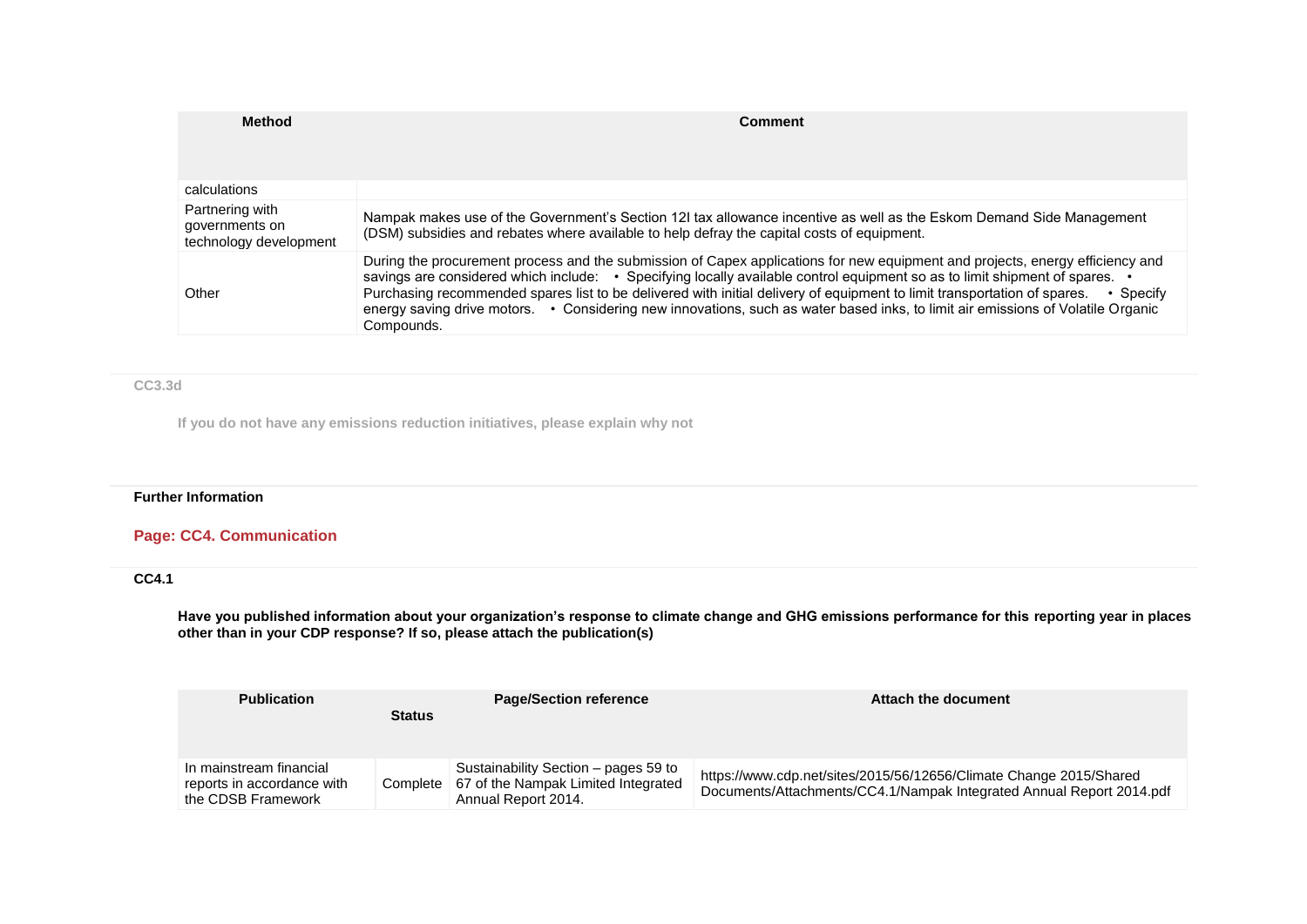### **Further Information**

# **Module: Risks and Opportunities**

# **Page: CC5. Climate Change Risks**

## **CC5.1**

**Have you identified any inherent climate change risks that have the potential to generate a substantive change in your business operations, revenue or expenditure? Tick all that apply**

Risks driven by changes in regulation Risks driven by changes in physical climate parameters Risks driven by changes in other climate-related developments

## **CC5.1a**

### **Please describe your inherent risks that are driven by changes in regulation**

| <b>Risk driver</b> | <b>Description</b>                                                                                                                            | <b>Potential</b><br>impact       | Timeframe       | Direct/<br><b>Indirect</b> | Likelihood  | <b>Magnitude</b><br>of impact | <b>Estimated</b><br>financial<br><i>implications</i>                                                                                                 | <b>Management</b><br>method                                                                                                  | Cost of<br>management                                                                                                     |
|--------------------|-----------------------------------------------------------------------------------------------------------------------------------------------|----------------------------------|-----------------|----------------------------|-------------|-------------------------------|------------------------------------------------------------------------------------------------------------------------------------------------------|------------------------------------------------------------------------------------------------------------------------------|---------------------------------------------------------------------------------------------------------------------------|
| Carbon<br>taxes    | The South African<br>2013 Tax Budget<br>announced a carbon<br>tax at R120 per ton<br>of CO2e above a<br>basic tax-free<br>threshold of 60 per | Increased<br>operational<br>cost | 1 to 3<br>years | <b>Direct</b>              | Very likely | Low                           | A carbon tax<br>based on R120<br>per tCO <sub>2</sub> e<br>increasing to<br>R <sub>200</sub> per tCO <sub>2e</sub><br>in 2020/2021<br>and calculated | Executive directors<br>and senior<br>executives at<br>Nampak meet with<br>the Industry Bodies<br>who lobby the<br>government | No direct costs<br>are associated<br>with government<br>liaison other<br>than staff<br>salaries.<br>The<br>gas conversion |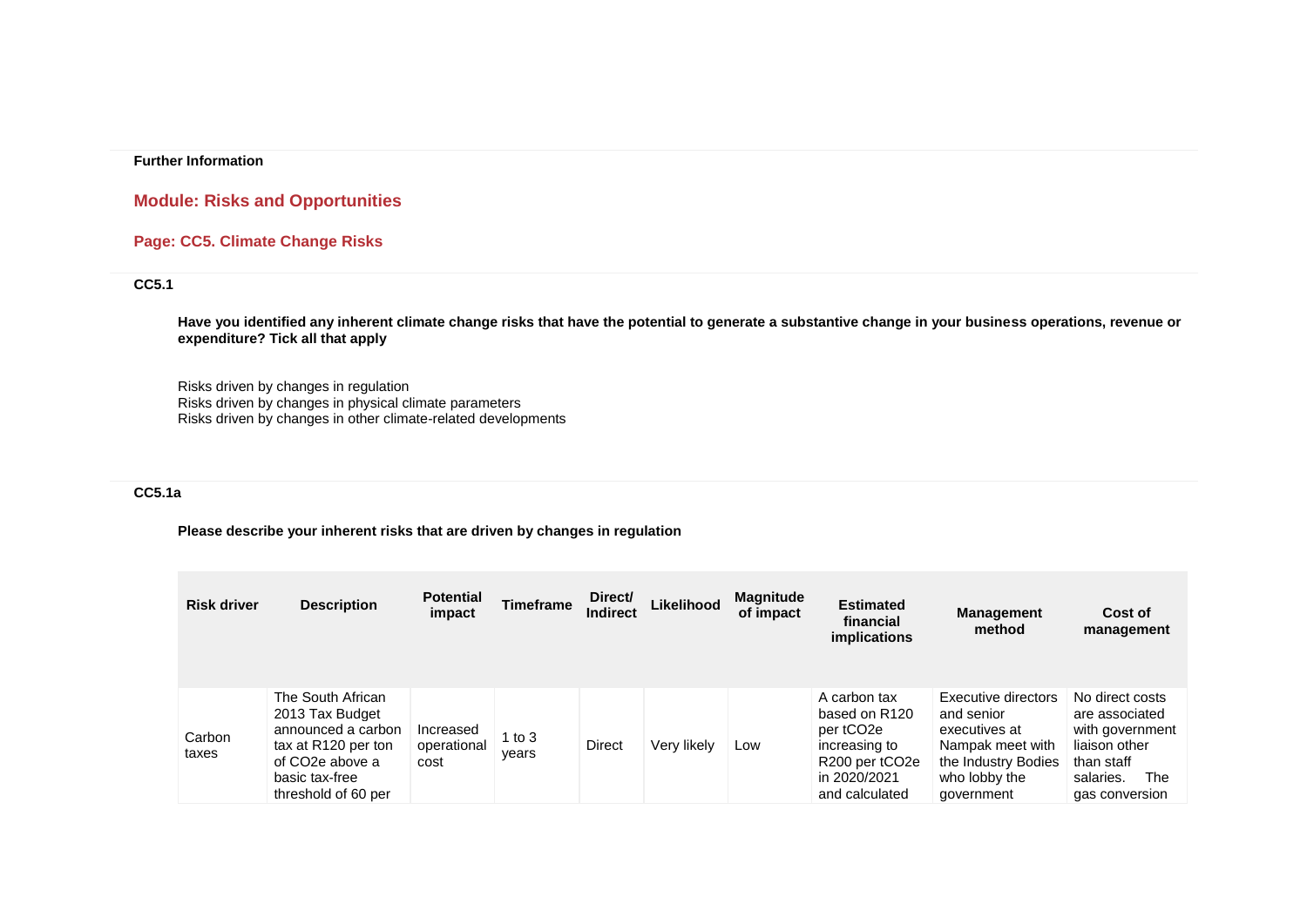| <b>Risk driver</b> | <b>Description</b>                                                                                                                                                                                                                                                                                                                                                                                                                                                                                                                                                                                                                                                                                                                                                          | <b>Potential</b><br>impact | <b>Timeframe</b> | Direct/<br><b>Indirect</b> | Likelihood | <b>Magnitude</b><br>of impact | <b>Estimated</b><br>financial<br>implications                                                                                                                                                                                                                                                                                                                                                                                                               | <b>Management</b><br>method                                                                                                                                                                                                                                                                                                                                                                                                                                                                                                                                                                                                                                                                                                               | Cost of<br>management                                                                                                                                                                                                                             |
|--------------------|-----------------------------------------------------------------------------------------------------------------------------------------------------------------------------------------------------------------------------------------------------------------------------------------------------------------------------------------------------------------------------------------------------------------------------------------------------------------------------------------------------------------------------------------------------------------------------------------------------------------------------------------------------------------------------------------------------------------------------------------------------------------------------|----------------------------|------------------|----------------------------|------------|-------------------------------|-------------------------------------------------------------------------------------------------------------------------------------------------------------------------------------------------------------------------------------------------------------------------------------------------------------------------------------------------------------------------------------------------------------------------------------------------------------|-------------------------------------------------------------------------------------------------------------------------------------------------------------------------------------------------------------------------------------------------------------------------------------------------------------------------------------------------------------------------------------------------------------------------------------------------------------------------------------------------------------------------------------------------------------------------------------------------------------------------------------------------------------------------------------------------------------------------------------------|---------------------------------------------------------------------------------------------------------------------------------------------------------------------------------------------------------------------------------------------------|
|                    | cent, which is to<br>take effect from<br>January 2016. It is<br>planned that the<br>proposed tax will<br>escalate by 10% per<br>annum until<br>December 2020 -<br>the end of the first<br>phase of<br>implementation.<br>Offsets of between<br>5% to 10% will allow<br>emission-intensive<br>and trade-exposed<br>industries to invest<br>in projects outside<br>their normal<br>operations to help<br>reduce their carbon<br>tax liabilities. This<br>translates into an<br>actual carbon-tax<br>cap of around<br>R48/ton at the start<br>of 2016. From 2020,<br>the five-year phase<br>2 will be applied.<br>The SA National<br>Treasury released<br>an updated carbon<br>tax policy paper<br>designed to help<br>mitigate global<br>climate change<br>during May 2013 to |                            |                  |                            |            |                               | on Nampak's<br>current Scope 1<br>emissions above<br>the 60% basic<br>tax-free<br>threshold without<br>taking into<br>account<br>additional<br>allowances and<br>offsets, is<br>estimated to be<br>an additional<br>cost of between<br>$R6.5 - R10.5$<br>million per<br>annum for the<br>first phase of the<br>carbon tax<br>scheme. The<br>potential impact<br>has been<br>considered<br>against the<br>current<br>operational<br>spend of the<br>company. | regarding new<br>legislation such as<br>domestic carbon<br>taxes. Nampak<br>provided its<br>comments to the<br><b>SA National</b><br><b>Treasury Carbon</b><br>Tax Policy Paper.<br>Nampak is also<br>managing the<br>carbon tax risk by<br>trying to achieve<br>more efficient<br>operations through<br>behavioural<br>changes, energy<br>efficiency and the<br>implementation of<br>capital projects.<br>For example, in<br>anticipation of the<br>introduction of<br>carbon taxes the<br>Corrugated paper<br>plant since 2008<br>started switching to<br>using natural gas<br>(LNG) in boilers in<br>place of coal to<br>reduce Scope 1<br>carbon emissions.<br>During 2013<br>Nampak Tissues<br>and Corrugated<br>started to purchase | project required<br>a capital<br>investment of<br>approximately<br>R8 million while<br>steam to the<br>value of about<br>R35 million was<br>bought during<br>the year. This<br>will be an annual<br>purchase for at<br>least the next 5<br>years. |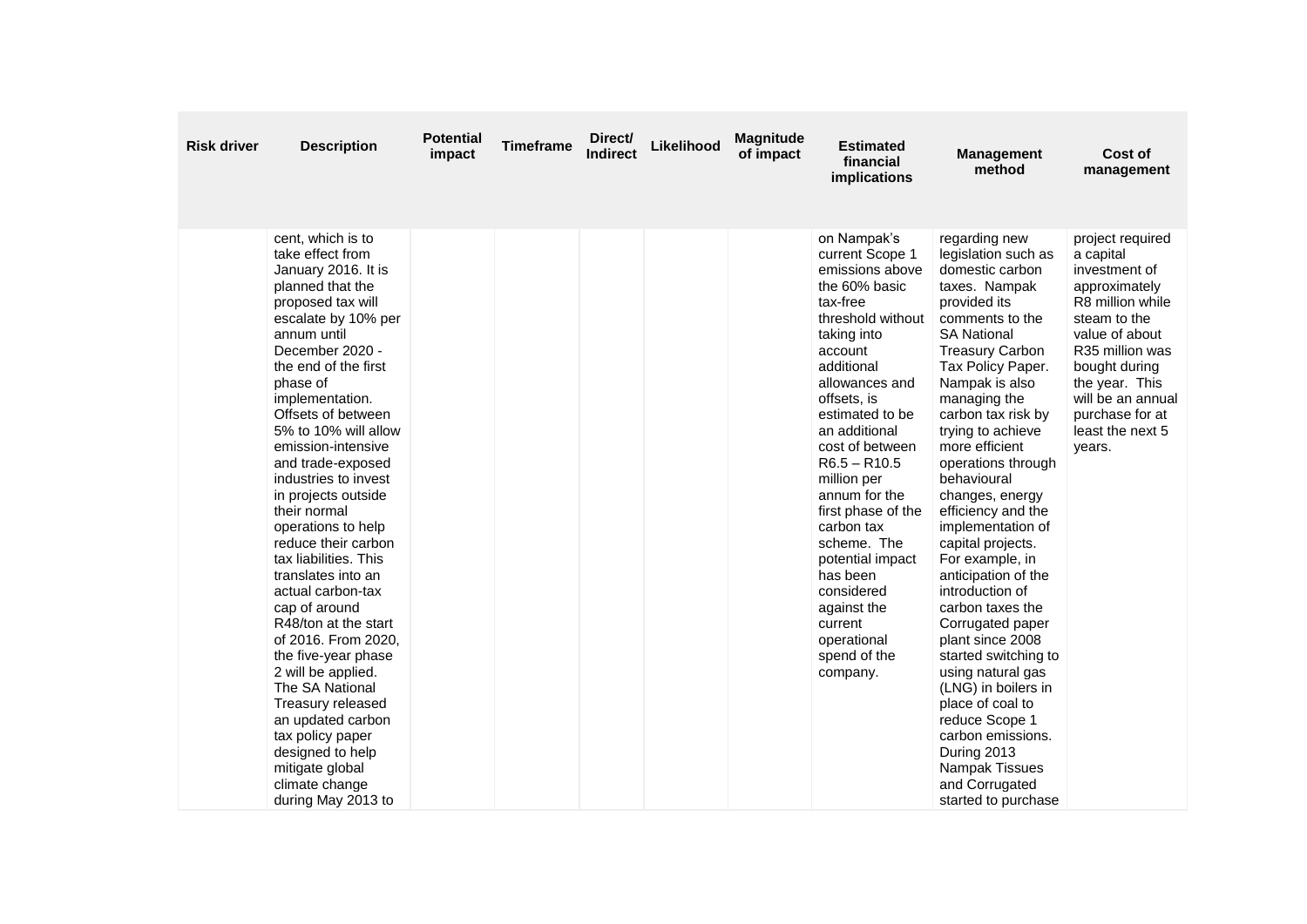| <b>Risk driver</b>                   | <b>Description</b>                                                                                                                                                                                                                                                                                                                                                                   | Potential<br>impact              | <b>Timeframe</b>  | Direct/<br><b>Indirect</b> | Likelihood  | <b>Magnitude</b><br>of impact | <b>Estimated</b><br>financial<br>implications                                                                                                                                                                                                                                                                                        | <b>Management</b><br>method                                                                                                                                                                                                                                                                                                                                                            | Cost of<br>management                                                                                                                                                                                                                                                     |
|--------------------------------------|--------------------------------------------------------------------------------------------------------------------------------------------------------------------------------------------------------------------------------------------------------------------------------------------------------------------------------------------------------------------------------------|----------------------------------|-------------------|----------------------------|-------------|-------------------------------|--------------------------------------------------------------------------------------------------------------------------------------------------------------------------------------------------------------------------------------------------------------------------------------------------------------------------------------|----------------------------------------------------------------------------------------------------------------------------------------------------------------------------------------------------------------------------------------------------------------------------------------------------------------------------------------------------------------------------------------|---------------------------------------------------------------------------------------------------------------------------------------------------------------------------------------------------------------------------------------------------------------------------|
|                                      | allow for further<br>consultation and<br>commentary. Should<br>this carbon tax be<br>levied after the tax-<br>free basic threshold<br>of 60% of Scope 1<br>GHG emissions<br>before allowances<br>and offsets, it will<br>add additional costs<br>to Nampak's bottom<br>line, which could<br>impact on<br>competitiveness.                                                            |                                  |                   |                            |             |                               |                                                                                                                                                                                                                                                                                                                                      | steam from a third<br>party instead of<br>burning coal in<br>boilers thereby<br>reducing Scope 1<br>carbon emissions.<br>These actions are<br>not expected to<br>affect the likelihood<br>or magnitude of<br>the risk.                                                                                                                                                                 |                                                                                                                                                                                                                                                                           |
| Emission<br>reporting<br>obligations | Currently there are<br>no mandatory GHG<br>reporting<br>requirements in<br>South Africa.<br>However, the<br>Minister of<br>Environmental<br>Affairs, has on 11<br>May 2015 published<br>the Draft National<br>Greenhouse Gas<br><b>Emission Reporting</b><br>Regulations and<br>requested that<br>written<br>representations or<br>objections be<br>submitted within 60<br>days. The | Increased<br>operational<br>cost | 1 to $3$<br>years | <b>Direct</b>              | Very likely | Low                           | Additional cost<br>relate to<br>penalties for<br>non-compliance<br>to submit GHG<br>inventories and<br>data which is<br>estimated to be<br>capped at R1<br>000 000.<br>However, there<br>is no potential<br>financial impact<br>for Nampak as<br>current<br>resources would<br>be able to cope<br>with the<br>emissions<br>reporting | Nampak appointed<br>external<br>consultants to<br>determine its<br>organizational<br>carbon footprint as<br>well as an<br>independent third<br>party to verify the<br>carbon footprint<br>inventory to ensure<br>it is free of material<br>misstatements.<br>During 2013 the<br>group automated<br>the data collection<br>process by<br>implementing a<br>software<br>management tool, | Costs of about<br>R350 000 per<br>annum has been<br>incurred relating<br>to the<br>appointment of<br>external<br>consultants to<br>compile the<br>carbon footprint<br>and disclosure<br>thereof as well<br>as the external<br>verification of the<br>carbon<br>inventory. |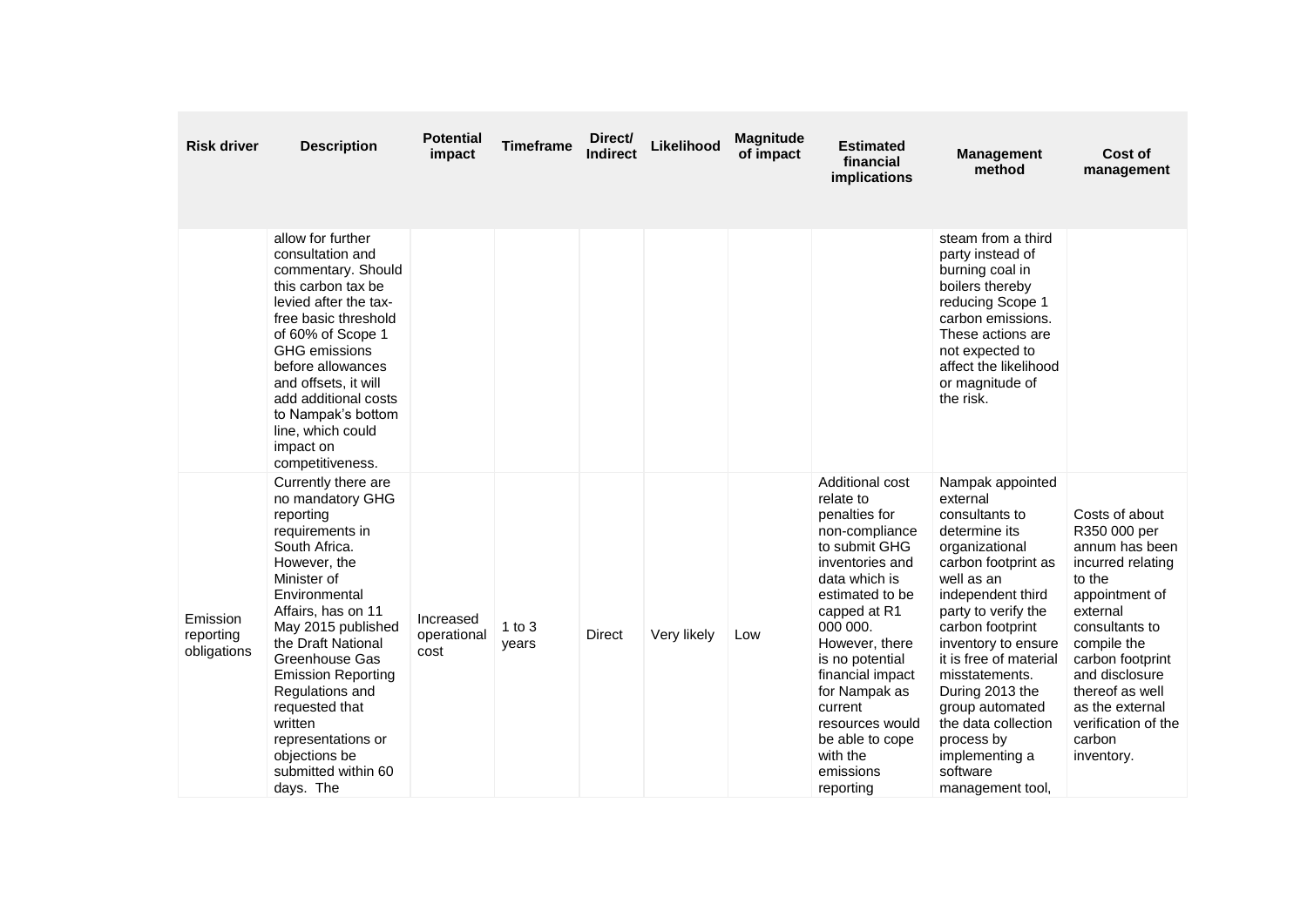| <b>Risk driver</b> | <b>Description</b>                                                                                                                                                                                                                                                                                                                                                                                                                                                                                                                                                                  | <b>Potential</b><br>impact | <b>Timeframe</b> | Direct/<br><b>Indirect</b> | Likelihood | <b>Magnitude</b><br>of impact | <b>Estimated</b><br>financial<br>implications | <b>Management</b><br>method                                                                                                                                                                                                                                                                                                                                                                                                                                                                                                                                                                                                                                                                          | Cost of<br>management |
|--------------------|-------------------------------------------------------------------------------------------------------------------------------------------------------------------------------------------------------------------------------------------------------------------------------------------------------------------------------------------------------------------------------------------------------------------------------------------------------------------------------------------------------------------------------------------------------------------------------------|----------------------------|------------------|----------------------------|------------|-------------------------------|-----------------------------------------------|------------------------------------------------------------------------------------------------------------------------------------------------------------------------------------------------------------------------------------------------------------------------------------------------------------------------------------------------------------------------------------------------------------------------------------------------------------------------------------------------------------------------------------------------------------------------------------------------------------------------------------------------------------------------------------------------------|-----------------------|
|                    | Regulations outline<br>the requirements for<br>mandatory reporting<br>of emissions data for<br>companies. In<br>order to assess the<br>carbon tax<br>accurately, reporting<br>of GHG emissions<br>will be required<br>together with<br>verification of the<br>reported emissions.<br>This will place a<br>financial compliance<br>burden on Nampak,<br>while non-<br>compliance could be<br>met with penalties.<br><b>Emission reporting</b><br>could lead to more<br>stringent licence to<br>operate criteria, e.g.<br>for inclusion in the<br><b>JSE Sustainability</b><br>Index. |                            |                  |                            |            |                               | obligation.                                   | making data<br>collection and<br>reporting more<br>accurate. During<br>2014 the manual<br>system of<br>environmental data<br>collection was<br>replaced with a<br>more robust<br>systems approach.<br>Nampak is now<br>able to<br>automatically<br>generate reports,<br>thereby providing<br>management with<br>real-time<br>information on<br>absolute energy<br>usage and carbon<br>emissions. The<br>internal audit plan<br>provides for the<br>data to be checked<br>for completeness<br>and accuracy at<br>source and in 2014<br>initial internal<br>audits took place in<br>paper operations.<br>These actions are<br>not expected to<br>affect the likelihood<br>or magnitude of<br>the risk. |                       |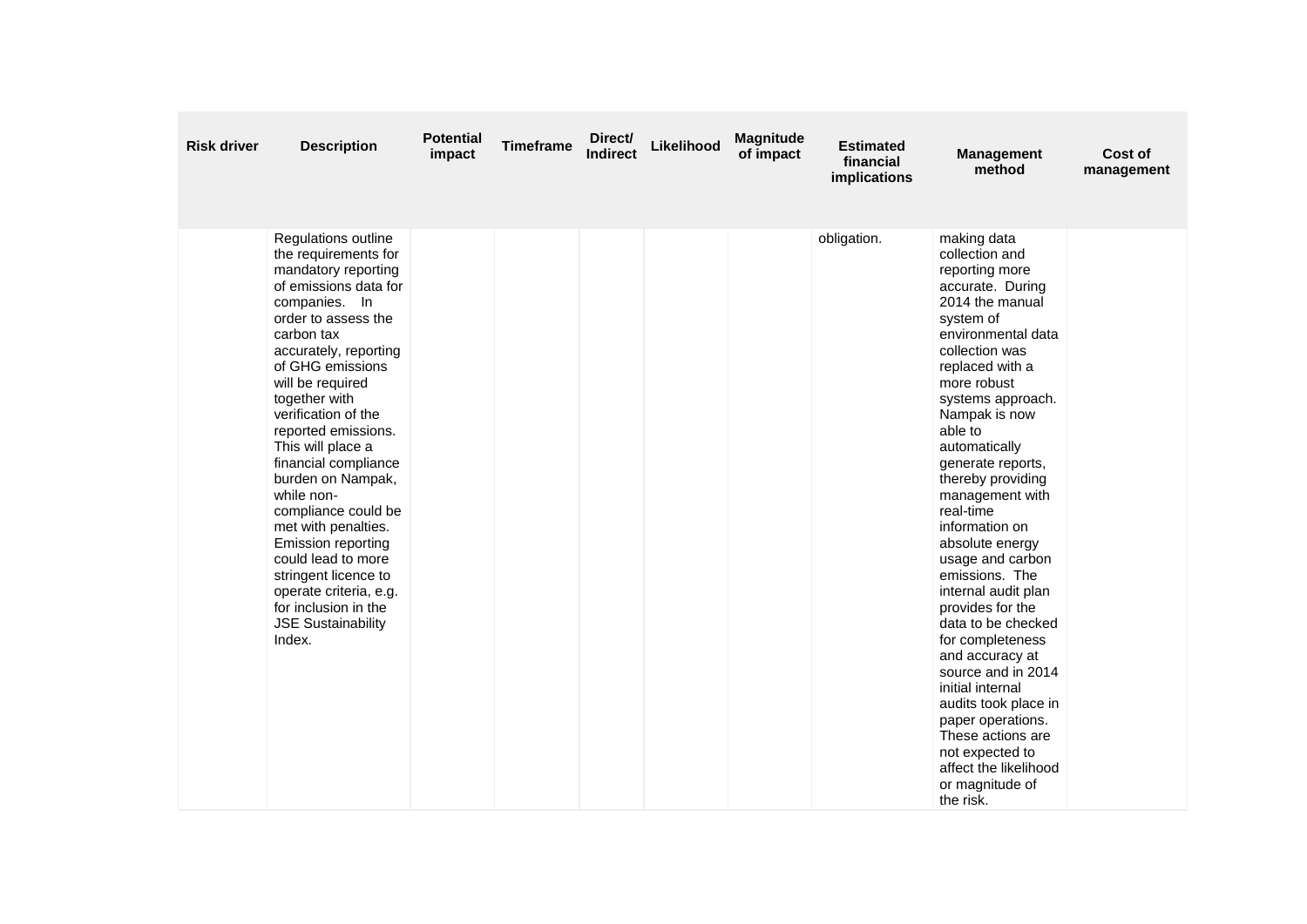| <b>Risk driver</b>                      | <b>Description</b>                                                                                                                                                                                                                                                                                                                                                                                                                                                                                                                                                                                                                                                                                                                                                    | <b>Potential</b><br>impact       | <b>Timeframe</b>    | Direct/<br>Indirect | Likelihood  | <b>Magnitude</b><br>of impact | <b>Estimated</b><br>financial<br>implications                                                                                                                                                                                                                                                    | <b>Management</b><br>method                                                                                                                                                                                                                                                                                                                                                                                                                                                                                                                                                                                             | Cost of<br>management                                                                                                                        |
|-----------------------------------------|-----------------------------------------------------------------------------------------------------------------------------------------------------------------------------------------------------------------------------------------------------------------------------------------------------------------------------------------------------------------------------------------------------------------------------------------------------------------------------------------------------------------------------------------------------------------------------------------------------------------------------------------------------------------------------------------------------------------------------------------------------------------------|----------------------------------|---------------------|---------------------|-------------|-------------------------------|--------------------------------------------------------------------------------------------------------------------------------------------------------------------------------------------------------------------------------------------------------------------------------------------------|-------------------------------------------------------------------------------------------------------------------------------------------------------------------------------------------------------------------------------------------------------------------------------------------------------------------------------------------------------------------------------------------------------------------------------------------------------------------------------------------------------------------------------------------------------------------------------------------------------------------------|----------------------------------------------------------------------------------------------------------------------------------------------|
| Fuel/energy<br>taxes and<br>regulations | The IPR 2010 is a<br>20 year electricity<br>capacity plan to<br>determine South<br>Africa's electricity<br>demand, how this<br>demand will be<br>supplied (e.g. by<br>coal, renewables or<br>nuclear) and what it<br>will cost. The<br>3.5c/kWh levy that is<br>charged for using<br>non-renewable<br>energy sources to<br>cover generation<br>costs for renewable<br>energy was<br>increased to<br>5.5c/kWh during the<br>2015 Budget<br>Speech. During the<br>2015 Budget<br>Speech it was<br>announced that this<br>additional 2c/kWh<br>would be withdrawn<br>when the current<br>electricity shortage<br>was over. However.<br>the risk exists that<br>this levy would not<br>be withdrawn or<br>could be increased<br>in the future. In<br>order to assist SA's | Increased<br>operational<br>cost | $1$ to $3$<br>years | Direct              | Very likely | Low                           | The 2c/kWh<br>increase in the<br>non-renewable<br>energy levy will<br>increase<br>operational<br>expenses by an<br>additional<br>approx. R11<br>million per<br>annum whereas<br>repealing the<br>5.5c/kWh levy<br>would reduce<br>electricity costs<br>by approx. R30.5<br>million per<br>annum. | Energy efficiency<br>form part of daily<br>operations and<br>studies are<br>periodically<br>conducted to<br>ascertain where<br>operations can be<br>more efficient to<br>reduce energy<br>consumption and<br>related costs.<br>During 2014<br>Nampak Closures<br>installed energy<br>efficient lighting at<br>Epping, Cape<br>Town and the<br>Olifants site and<br>modified the<br>variable speed<br>drive (VSD)<br>controls on its no 2<br>coating line.<br>These initiatives<br>resulted in energy<br>savings and cost<br>savings including<br>the energy levy,<br>which will reduce<br>the magnitude of<br>the risk. | Nampak spent<br>capital of<br>approximately<br>R1 342 000 on<br>the lighting<br>replacement and<br>R77 000 to<br>modify the VSD<br>controls. |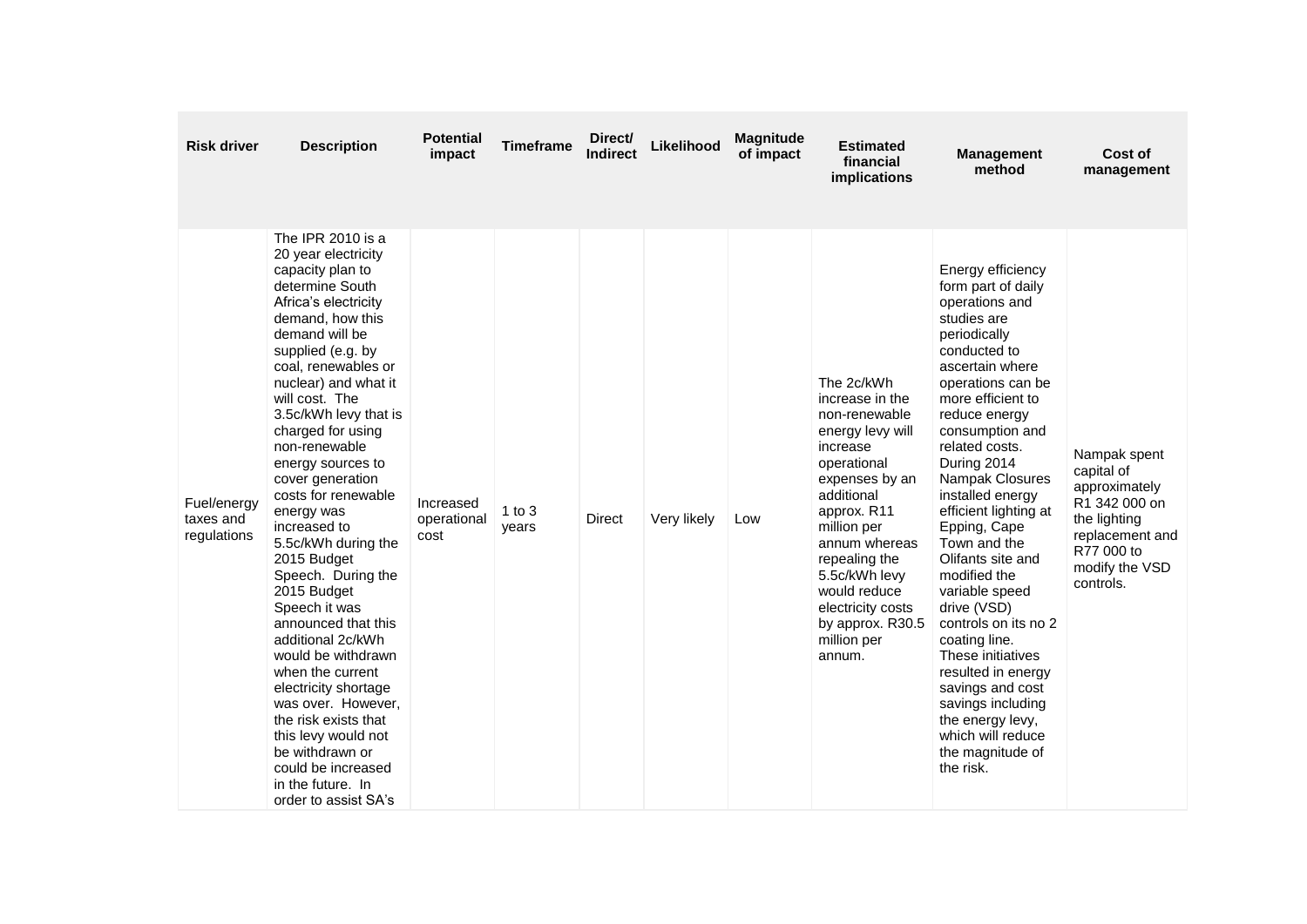| <b>Risk driver</b> | <b>Description</b>                                                                                                                                                                                                                                                                                                                                                                                                                                                                                                                                                                                                                                                                               | <b>Potential</b><br>impact | <b>Timeframe</b> | Direct/<br><b>Indirect</b> | Likelihood | <b>Magnitude</b><br>of impact | <b>Estimated</b><br>financial<br>implications | <b>Management</b><br>method | Cost of<br>management |
|--------------------|--------------------------------------------------------------------------------------------------------------------------------------------------------------------------------------------------------------------------------------------------------------------------------------------------------------------------------------------------------------------------------------------------------------------------------------------------------------------------------------------------------------------------------------------------------------------------------------------------------------------------------------------------------------------------------------------------|----------------------------|------------------|----------------------------|------------|-------------------------------|-----------------------------------------------|-----------------------------|-----------------------|
|                    | national power<br>supplier (ESKOM)<br>with electricity<br>supply, demand-side<br>management<br>schemes are being<br>rolled out to lower<br>power consumption.<br>Anticipated<br>legislation relating to<br>the Power<br>Conservation<br>Programme (PCP)<br>could introduce<br>penalties where the<br>required power<br>reduction is not<br>achieved.<br>Nampak's<br>operations are very<br>energy intensive and<br>electricity outages<br>could disrupt<br>production while<br>paying levies or<br>penalties for energy<br>consumption will<br>affect costs and<br>profitability. Power<br>disruptions could<br>also affect<br>customers' demand<br>for Nampak's<br>products in South<br>Africa. |                            |                  |                            |            |                               |                                               |                             |                       |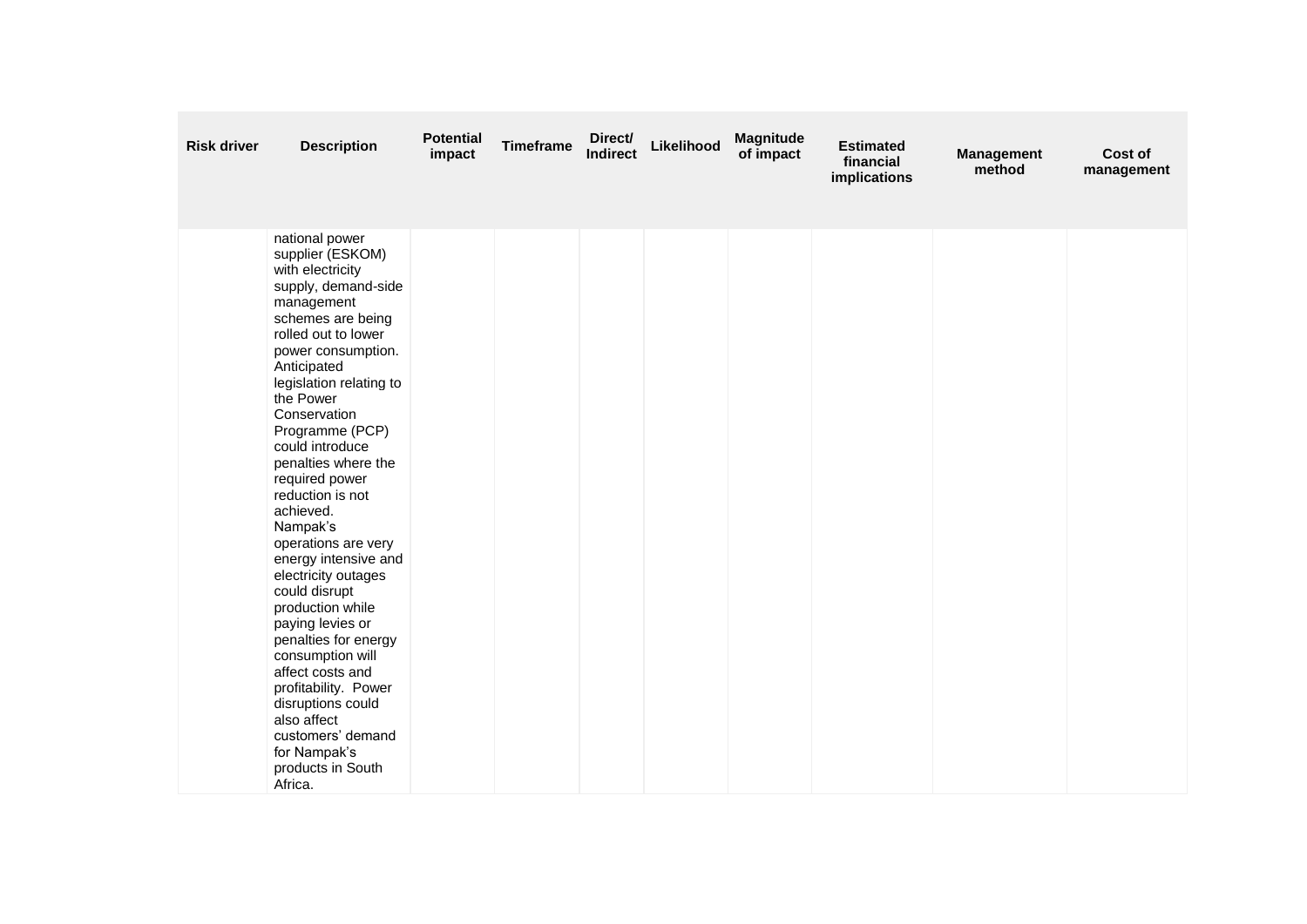| <b>Risk driver</b>                            | <b>Description</b>                                                                                                                                                                                                                                                                                                                                                                                                                                                                                                       | <b>Potential impact</b>                           | <b>Timeframe</b> | Direct/<br><b>Indirect</b> | Likelihood                   | <b>Magnitude</b><br>of impact | <b>Estimated</b><br>financial<br>implications                                                                                                                                                                                                                                                               | <b>Management</b><br>method                                                                                                                                                                                                                                                                                                                                                                                                                                                                                                                                       | Cost of<br>management                                                                                                                                                                               |
|-----------------------------------------------|--------------------------------------------------------------------------------------------------------------------------------------------------------------------------------------------------------------------------------------------------------------------------------------------------------------------------------------------------------------------------------------------------------------------------------------------------------------------------------------------------------------------------|---------------------------------------------------|------------------|----------------------------|------------------------------|-------------------------------|-------------------------------------------------------------------------------------------------------------------------------------------------------------------------------------------------------------------------------------------------------------------------------------------------------------|-------------------------------------------------------------------------------------------------------------------------------------------------------------------------------------------------------------------------------------------------------------------------------------------------------------------------------------------------------------------------------------------------------------------------------------------------------------------------------------------------------------------------------------------------------------------|-----------------------------------------------------------------------------------------------------------------------------------------------------------------------------------------------------|
| Induced<br>changes in<br>natural<br>resources | Nampak is<br>considered as a<br>company with<br>medium impact<br>on the<br>environment<br>and is reliant on<br>the purchase<br>and use of raw<br>materials, non-<br>renewable<br>sources of<br>energy such as<br>electricity and<br>various fuel<br>sources as well<br>as the<br>management of<br>post-consumer<br>waste, reuse<br>and recycling.<br>With almost<br>80% of its<br>carbon<br>emissions<br>emanating from<br>purchased<br>electricity, the<br>risk of grid<br>outages and<br>shortages of<br>energy supply | Reduction/disruption<br>in production<br>capacity | Up to 1<br>year  | Direct                     | About as<br>likely as<br>not | Low-<br>medium                | 5 days of<br>disruption in<br>operations at<br>Metals and<br>Glass<br>nationwide due<br>to power<br>outages spread<br>throughout the<br>year before<br>generators<br>switch on to<br>produce power<br>could result in<br>loss of revenue<br>of about R100<br>million based<br>on current<br>revenue levels. | In order to secure<br>consistent supply<br>of power the<br>Nampak divisions<br>continuously<br>engage with<br>parastatals and<br>municipalities<br>and actively<br>participate in<br>forums that<br>address supply<br>issues with<br>government and<br>Eskom. Where it<br>has been<br>feasible, the<br>energy supply<br>has been<br>diversified.<br>Nampak invested<br>in a third furnace<br>at the Roodekop<br>glass factory,<br>which was<br>commissioned in<br>July 2014. The<br>furnace<br>consumes natural<br>gas during<br>operations, which<br>changes the | Nampak<br>invested<br>capital of<br>nearly R1.2-<br>billion in the<br>furnace at the<br>Roodekop<br>glass factory,<br>including the<br>UPS and the<br>closed-loop<br>water<br>harvesting<br>system. |

# **Please describe your inherent risks that are driven by change in physical climate parameters**

**CC5.1b**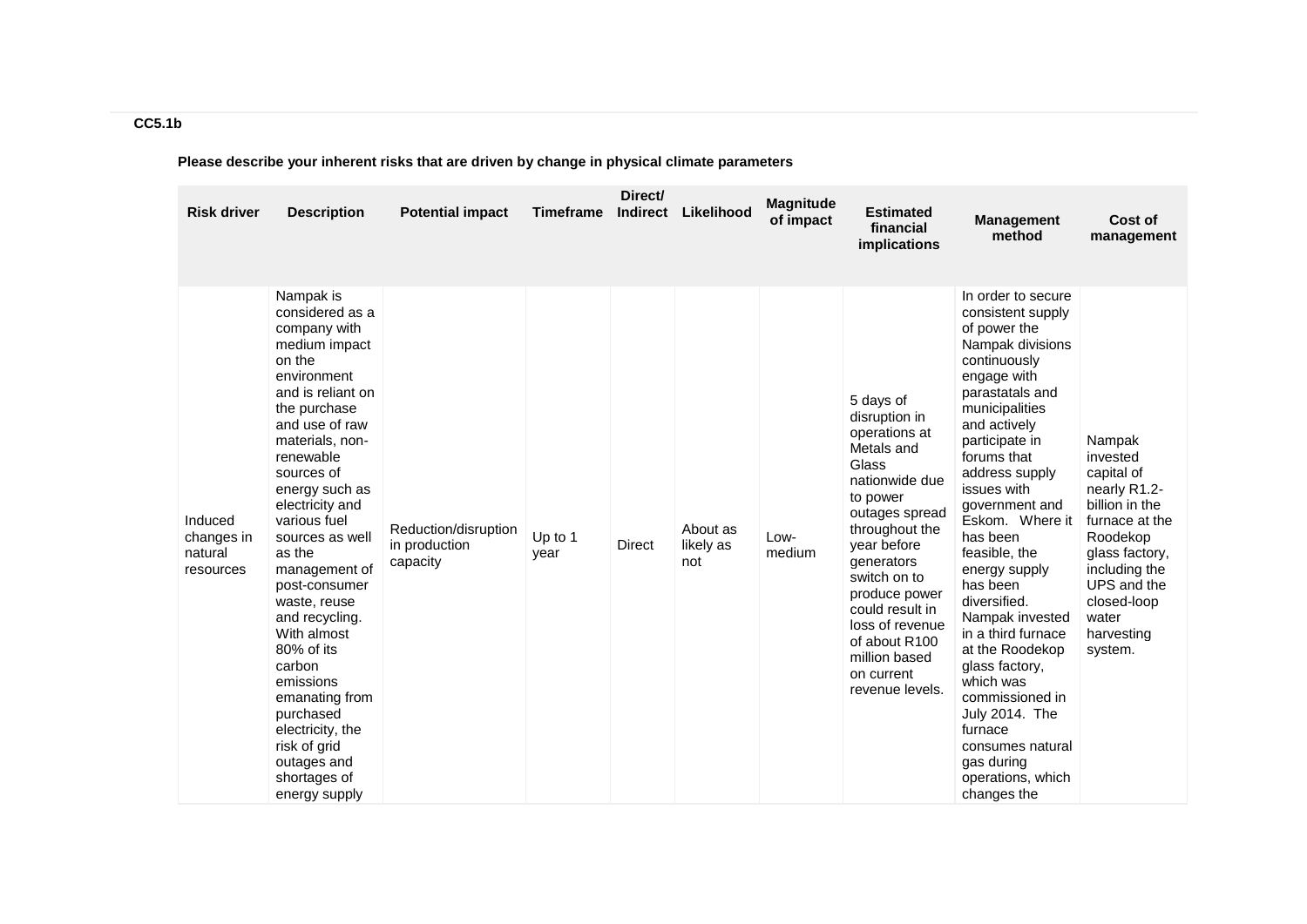| <b>Risk driver</b> | <b>Description</b>                                                                                                                                                                                                                                                                                                                                                                                                                                         | <b>Potential impact</b> | Timeframe | Direct/<br>Indirect | Likelihood | Magnitude<br>of impact | <b>Estimated</b><br>financial<br>implications | <b>Management</b><br>method                                                                                                                                                                                                                                                                                                                                                                                                                                                                                                                                                                                                                            | Cost of<br>management |
|--------------------|------------------------------------------------------------------------------------------------------------------------------------------------------------------------------------------------------------------------------------------------------------------------------------------------------------------------------------------------------------------------------------------------------------------------------------------------------------|-------------------------|-----------|---------------------|------------|------------------------|-----------------------------------------------|--------------------------------------------------------------------------------------------------------------------------------------------------------------------------------------------------------------------------------------------------------------------------------------------------------------------------------------------------------------------------------------------------------------------------------------------------------------------------------------------------------------------------------------------------------------------------------------------------------------------------------------------------------|-----------------------|
|                    | will have an<br>impact on<br>operations and<br>production in<br>South Africa,<br>the Rest of<br>Africa and<br>Europe.<br>Nampak is at<br>risk of being<br>unable to meet<br>customer<br>demand due to<br>power<br>disruptions<br>resulting in<br>products being<br>sourced<br>elsewhere. The<br>reverse applies<br>where<br>customers are<br>unable to take<br>stock due to<br>their inability to<br>produce<br>product which<br>results in lost<br>sales. |                         |           |                     |            |                        |                                               | energy supply<br>from grid<br>electricity to<br>natural gas<br>resulting in<br>reduced GHG<br>emissions.<br>Along with the<br>commissioning a<br>state-of-the-art<br>20MW<br>uninterruptible<br>power supply<br>(UPS) was<br>installed to<br>ensure an<br>uninterrupted<br>supply of power,<br>which is critical to<br>glass<br>manufacture as it<br>ensures<br>avoidance of<br>even momentary<br>power lapses,<br>dips and spikes.<br>Water is required<br>for the cooling<br>system in the<br>manufacture of<br>glass bottles. A<br>water harvesting<br>system was<br>installed during<br>the construction<br>of the third glass<br>furnace in 2014. |                       |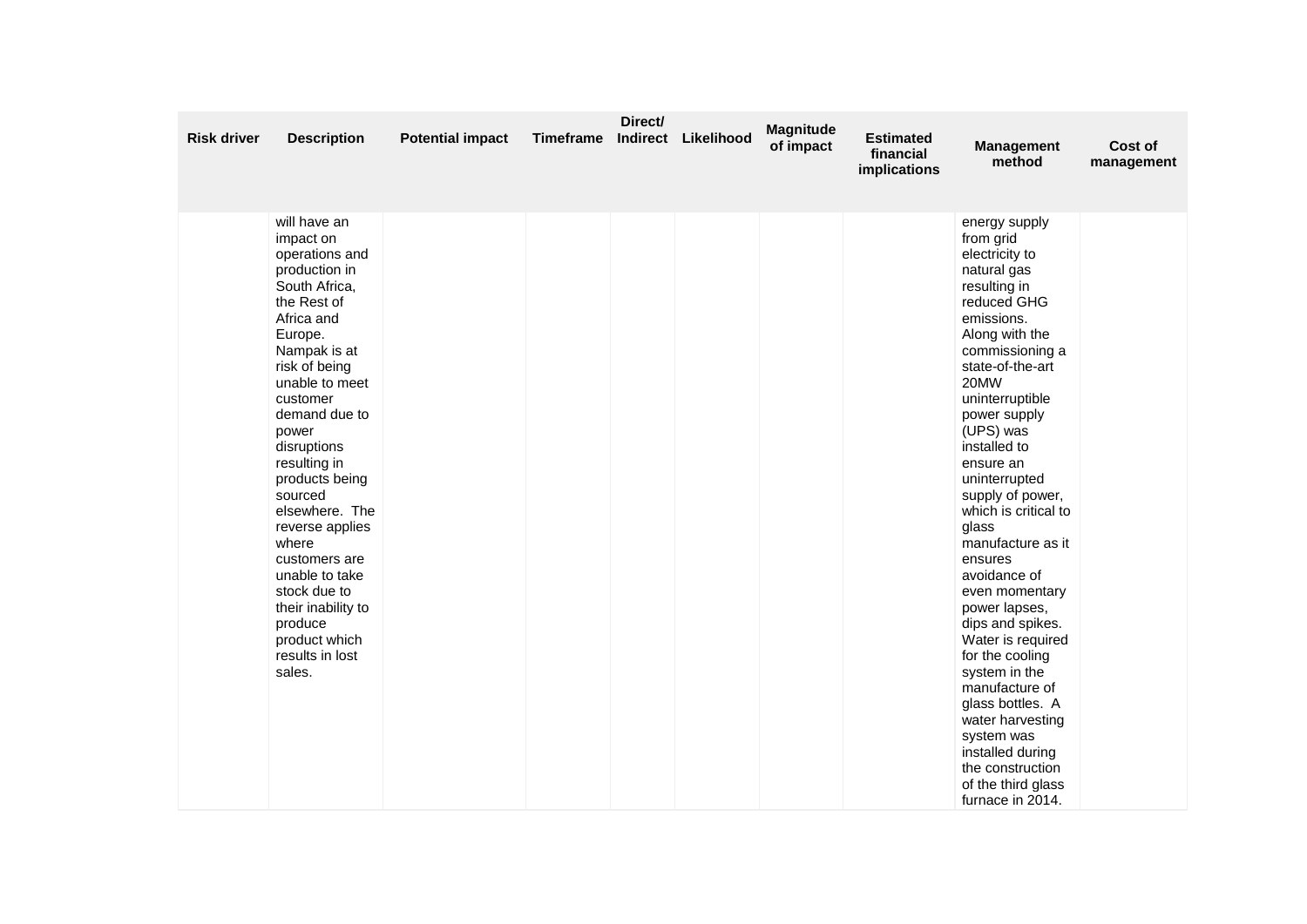| <b>Risk driver</b> | <b>Description</b> | <b>Potential impact</b> | Timeframe | Direct/ | Indirect Likelihood | <b>Magnitude</b><br>of impact | <b>Estimated</b><br>financial<br>implications | <b>Management</b><br>method                                                                                                                                                                                                                                                                                                                                                                                                                                                                                                                                                                                     | Cost of<br>management |
|--------------------|--------------------|-------------------------|-----------|---------|---------------------|-------------------------------|-----------------------------------------------|-----------------------------------------------------------------------------------------------------------------------------------------------------------------------------------------------------------------------------------------------------------------------------------------------------------------------------------------------------------------------------------------------------------------------------------------------------------------------------------------------------------------------------------------------------------------------------------------------------------------|-----------------------|
|                    |                    |                         |           |         |                     |                               |                                               | The closed-loop<br>system has a 1<br>176kl water<br>harvest tank,<br>which filters out<br>particles and<br>other waste to a<br>skip and<br>circulates the<br>water through the<br>system for reuse.<br>This eliminates<br>the need for<br>Nampak to<br>continuously<br>draw water from<br>municipal<br>sources.<br>Nampak has<br>various energy<br>efficiency<br>initiatives<br>throughout the<br>company to<br>reduce energy<br>and resource<br>consumption,<br>which will reduce<br>the magnitude of<br>the risk.<br>Generators<br>provide back-up<br>power supply<br>when required<br>and is very<br>costly. |                       |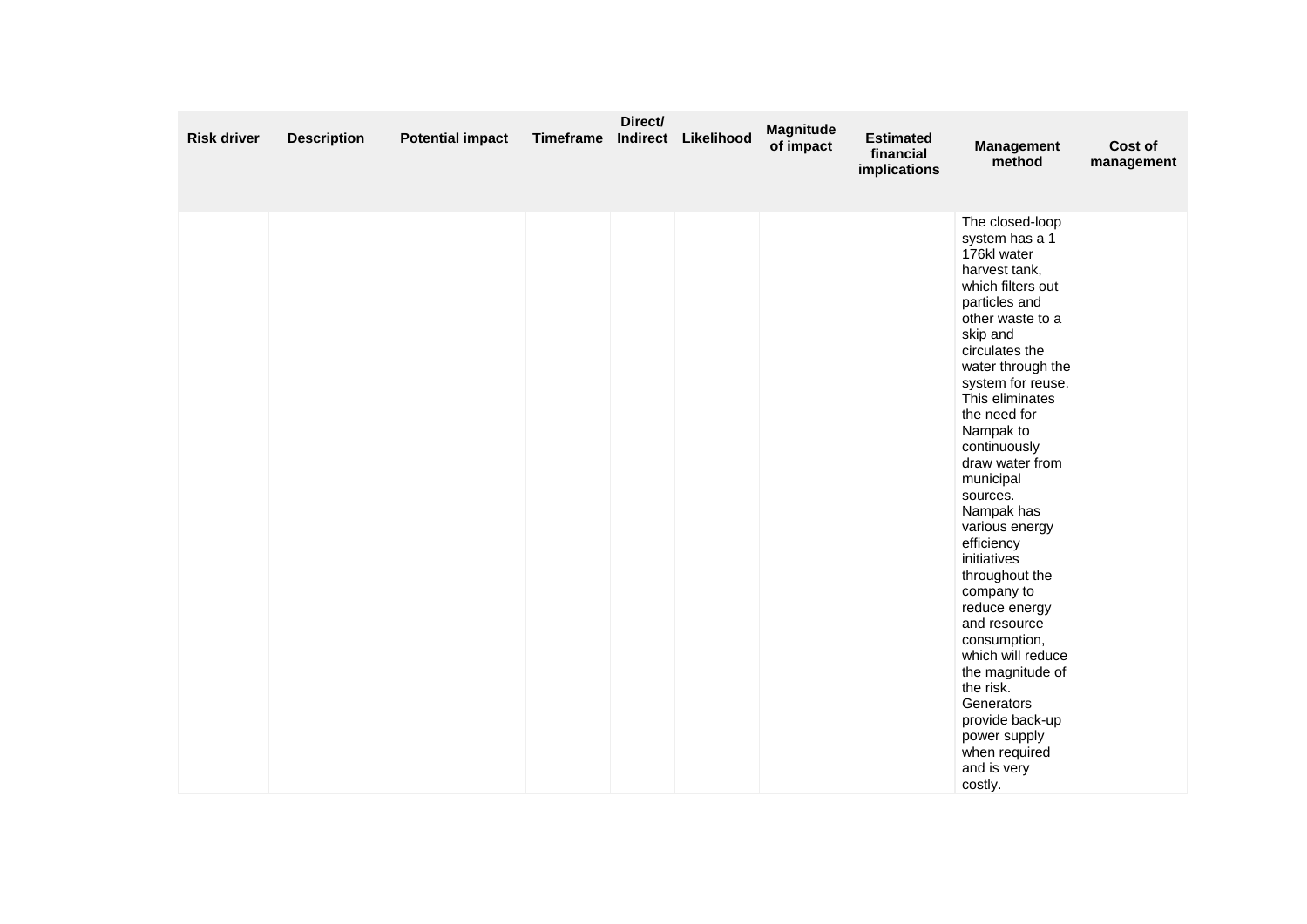| <b>Risk driver</b>                                        | <b>Description</b>                                                                                                                                                                                                                             | <b>Potential impact</b>                           | Timeframe | Direct/ | Indirect Likelihood          | <b>Magnitude</b><br>of impact | <b>Estimated</b><br>financial<br>implications                                                                                                                                                                                                                                                                                                                                                                                                            | <b>Management</b><br>method                                                                                                                                                                                                                                                                                                                                                                                                                                                                                                                                                                                                                                                      | Cost of<br>management                                                                                                                                                              |
|-----------------------------------------------------------|------------------------------------------------------------------------------------------------------------------------------------------------------------------------------------------------------------------------------------------------|---------------------------------------------------|-----------|---------|------------------------------|-------------------------------|----------------------------------------------------------------------------------------------------------------------------------------------------------------------------------------------------------------------------------------------------------------------------------------------------------------------------------------------------------------------------------------------------------------------------------------------------------|----------------------------------------------------------------------------------------------------------------------------------------------------------------------------------------------------------------------------------------------------------------------------------------------------------------------------------------------------------------------------------------------------------------------------------------------------------------------------------------------------------------------------------------------------------------------------------------------------------------------------------------------------------------------------------|------------------------------------------------------------------------------------------------------------------------------------------------------------------------------------|
| Change in<br>precipitation<br>extremes<br>and<br>droughts | Extreme<br>weather events<br>such as floods<br>or storms could<br>damage<br>facilities and<br>the road<br>infrastructure<br>and impact<br>Nampak's<br>supply chain<br>and the<br>distribution of<br>its products to<br>customers<br>worldwide. | Reduction/disruption<br>in production<br>capacity | >6 years  | Direct  | About as<br>likely as<br>not | Low                           | Damaged<br>facilities and<br>disruptions to<br>the road<br>infrastructure<br>would result in<br>disruptions in<br>the supply<br>chain impacting<br>on continued<br>operations as<br>well as<br>disruption in<br>the distribution<br>of Nampak's<br>products to<br>customers. A<br>1 week<br>disruption in<br>operations at<br><b>Plastics UK</b><br>could result in<br>loss of revenue<br>of about R43<br>million based<br>on current<br>revenue levels. | In order to<br>mitigate<br>disruptions to<br>infrastructure<br>from adverse<br>weather events<br>Nampak invested<br>in an in-plant<br>facility at Dale<br>Farm in<br>Ballymena,<br>Northern Ireland,<br>which became<br>fully operational<br>in August 2010.<br>In July 2013<br><b>Nampak Plastics</b><br>UK opened a<br>new fully<br>operational plant<br>at its Dove Valley<br>Industrial Park in<br>Foston, South<br>Derbyshire. The<br>multi million<br>pound investment<br>has been three<br>years in the<br>making and has<br>enabled all<br>bottling machines<br>to feed directly<br>into the dairy,<br>making the Dairy<br>Crest site<br>efficient. The<br>machines have | Nampak<br>invested<br>capital of<br>R <sub>150</sub> million in<br>the in-plant<br>facility in the<br>UK and<br>invested R50<br>million in the<br>in-plant facility<br>at Midrand. |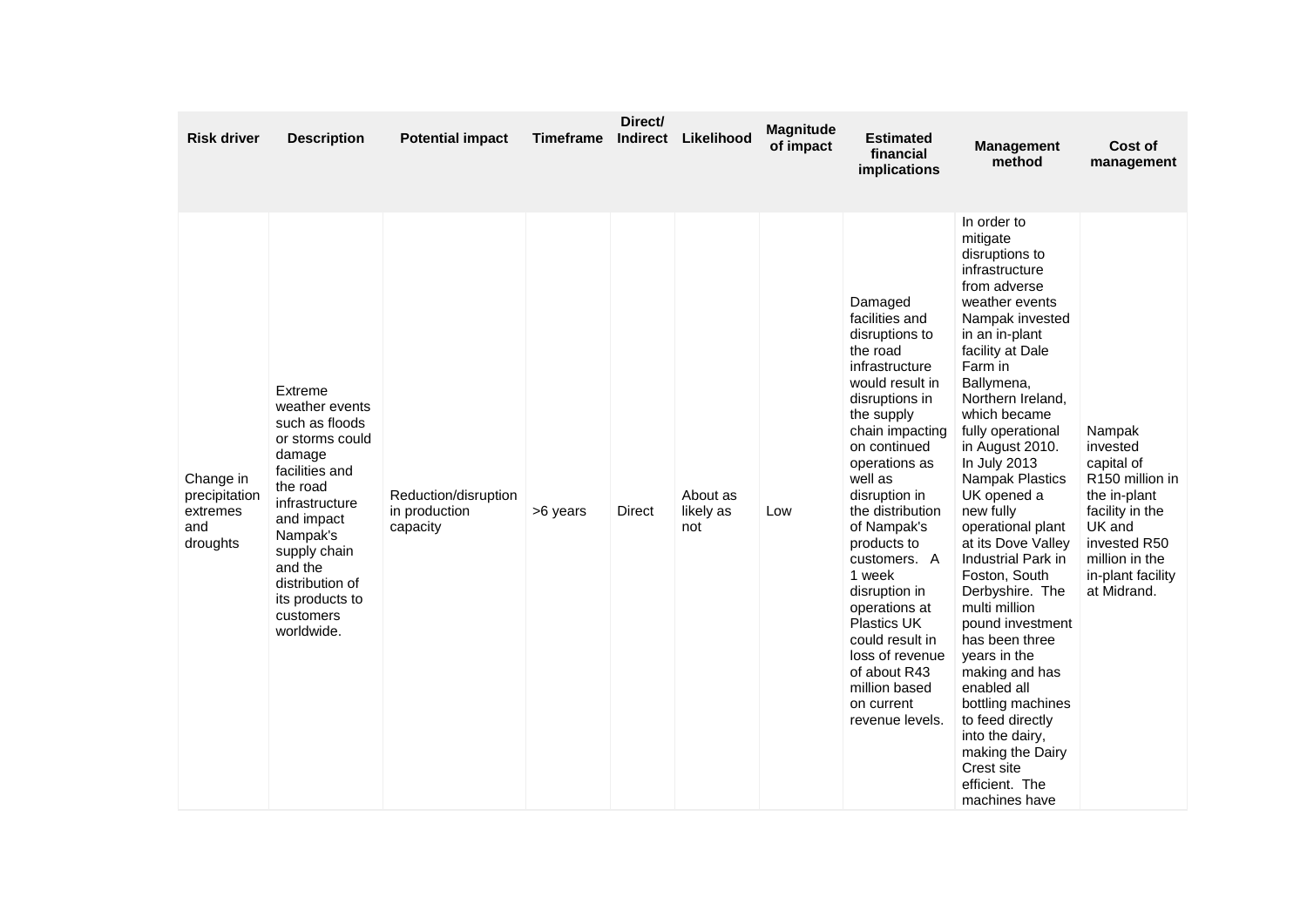| <b>Risk driver</b> | <b>Description</b> | <b>Potential impact</b> | Timeframe | Direct/ | Indirect Likelihood | <b>Magnitude</b><br>of impact | <b>Estimated</b><br>financial<br>implications | <b>Management</b><br>method                                                                                                                                                                                                                                                                                                                                                                                                                                                                                                                                                                                                                                                                                    | Cost of<br>management |
|--------------------|--------------------|-------------------------|-----------|---------|---------------------|-------------------------------|-----------------------------------------------|----------------------------------------------------------------------------------------------------------------------------------------------------------------------------------------------------------------------------------------------------------------------------------------------------------------------------------------------------------------------------------------------------------------------------------------------------------------------------------------------------------------------------------------------------------------------------------------------------------------------------------------------------------------------------------------------------------------|-----------------------|
|                    |                    |                         |           |         |                     |                               |                                               | also been<br>converted into 2<br>litre and 4 pint<br>Infini bottles -<br>Nampak's multi-<br>award-winning<br>lightweight bottle.<br>An in-plant bottle<br>manufacturer<br>provides a lot of<br>environmental<br>benefits, such as<br>reducing the cost<br>of transporting<br>empty bottles to<br>dairies for filling.<br>The risk of<br>infrastructure<br>disruptions in the<br>supply chain is<br>also mitigated<br>while at the same<br>time reducing<br>carbon<br>emissions.<br>Nampak currently<br>operates six out<br>of its nine sites<br>with this<br>successful and<br>sustainable in-<br>plant model and<br>during 2012<br>installed a<br>beverage in-plant<br>facility at Clover<br>Clayville, South |                       |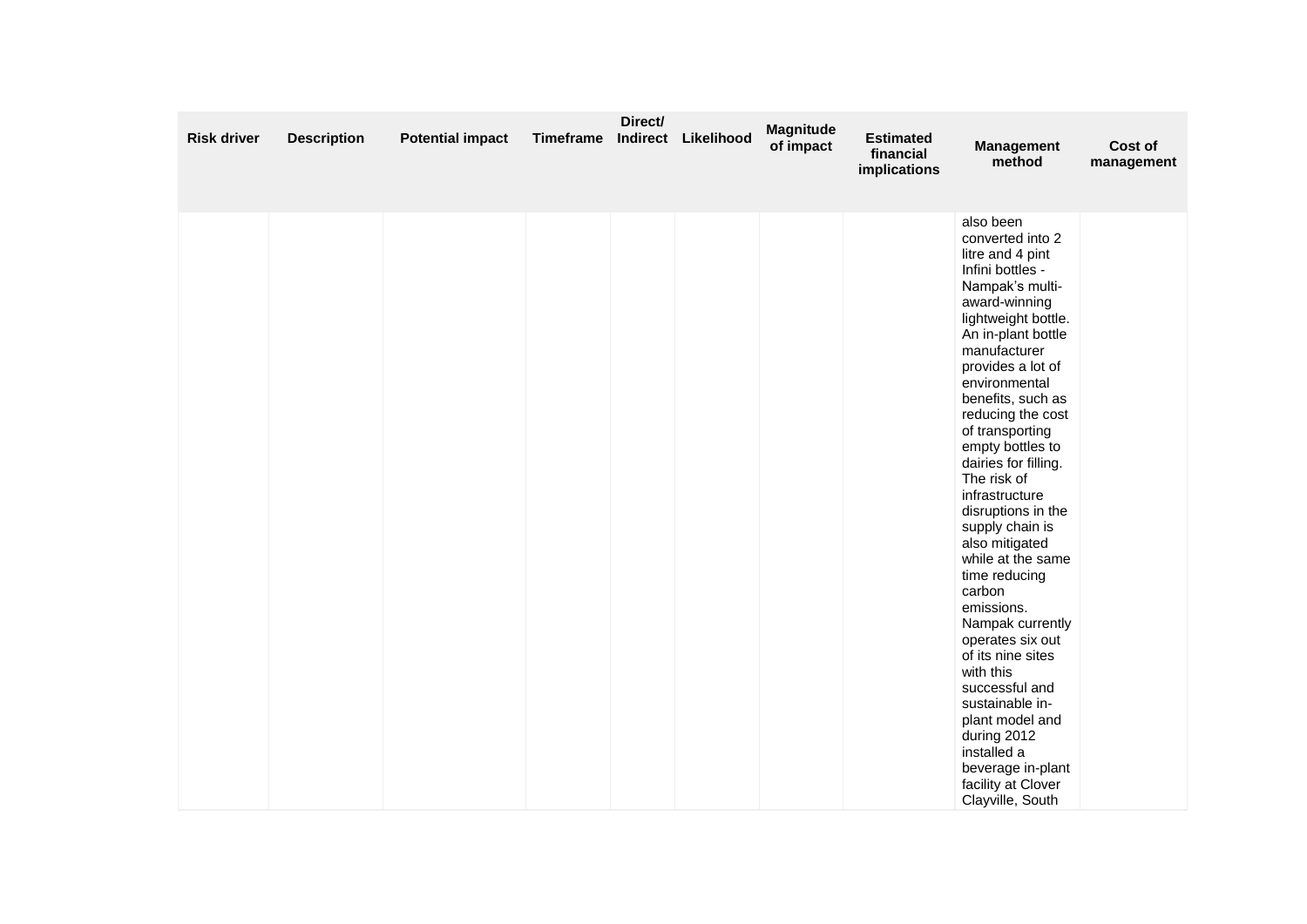| <b>Risk driver</b> | <b>Description</b> | <b>Potential impact</b> | Timeframe | Direct/<br>Indirect | Likelihood | <b>Magnitude</b><br>of impact | <b>Estimated</b><br>financial<br>implications | <b>Management</b><br>method                                                                                                                                                            | Cost of<br>management |
|--------------------|--------------------|-------------------------|-----------|---------------------|------------|-------------------------------|-----------------------------------------------|----------------------------------------------------------------------------------------------------------------------------------------------------------------------------------------|-----------------------|
|                    |                    |                         |           |                     |            |                               |                                               | Africa. In 2014 a<br>major plant<br>supplying PET<br>juice bottles was<br>installed at a<br>customer's<br>factory in<br>Midrand,<br>supported by an<br>eight-year supply<br>agreement. |                       |

# **CC5.1c**

# **Please describe your inherent risks that are driven by changes in other climate-related developments**

| <b>Risk</b><br>driver | <b>Descriptio</b><br>n                                                                                                     | <b>Potential</b><br>impact                  | Timefra<br>me     | <b>Direct</b><br><b>Indire</b><br>ct | Likeliho<br>od               | <b>Magnitu</b><br>de of<br>impact | <b>Estimated financial implications</b>                                                                                                                                                                                                                                                                                                                                                                                                                                                                                                           | <b>Managem</b><br>ent<br>method                                                                                         | Cost of<br>managem<br>ent                                                                                    |
|-----------------------|----------------------------------------------------------------------------------------------------------------------------|---------------------------------------------|-------------------|--------------------------------------|------------------------------|-----------------------------------|---------------------------------------------------------------------------------------------------------------------------------------------------------------------------------------------------------------------------------------------------------------------------------------------------------------------------------------------------------------------------------------------------------------------------------------------------------------------------------------------------------------------------------------------------|-------------------------------------------------------------------------------------------------------------------------|--------------------------------------------------------------------------------------------------------------|
| Reputati<br>on.       | Nampak's<br>carbon<br>footprint<br>emanates<br>from<br>producing<br>diversified<br>packaging<br>(e.g. glass,<br>polyethyle | Reduced<br>demand for<br>goods/servi<br>ces | Up to $1$<br>year | Direct                               | About as<br>likely as<br>not | Low                               | Nampak is a diversified packaging company so<br>reputational risk is largely mitigated. The potential<br>financial implication is difficult to quantify, but it will<br>emanate from a loss of customer confidence and<br>loyalty and higher operational costs for electricity.<br>water, waste and resources. Nampak's 2014 brand<br>value is estimated at R2532 million – according to<br>brandfinance.com. An estimated 2% loss in reputation<br>could result in a loss of brand value of approx. R50<br>million together with actual revenue. | In order to<br>manage<br>reputationa<br>l risk<br>Nampak is<br>annually<br>measuring,<br>assessing<br>and<br>disclosina | Nampak<br>spent<br>about<br>R350 000<br>per annum<br>to appoint<br>external<br>consultant<br>s to<br>compile |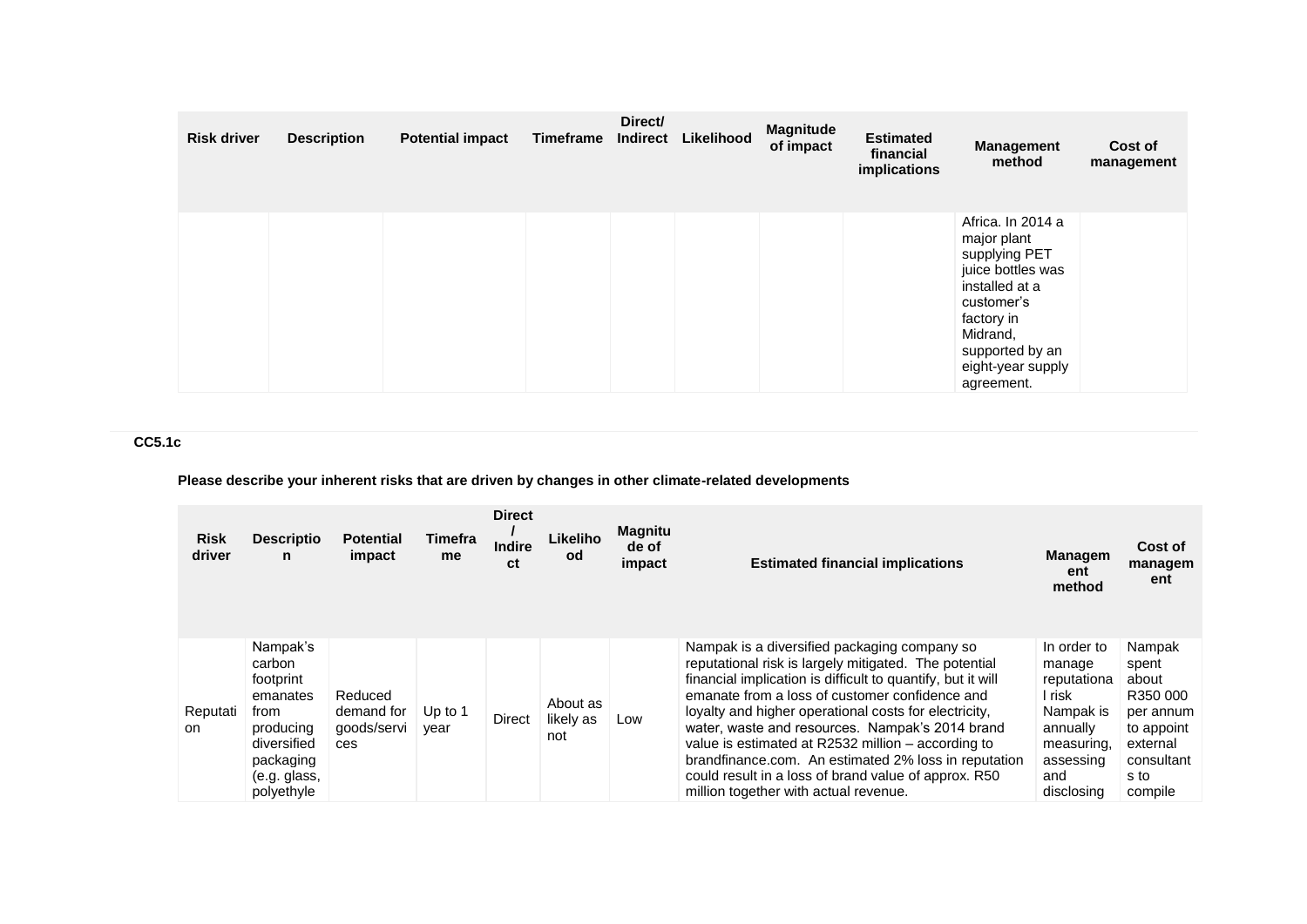| <b>Risk</b><br>driver | <b>Descriptio</b><br>n                                                                                                                                                                                                                                                                                                                                                                                       | <b>Potential</b><br>impact | <b>Timefra</b><br>me | <b>Direct</b><br><b>Indire</b><br>ct | Likeliho<br>od | <b>Magnitu</b><br>de of<br>impact | <b>Estimated financial implications</b>                                                        | <b>Managem</b><br>ent<br>method                                                                                                                                                                                                                                                                                                                                                                                           | Cost of<br>managem<br>ent                                                                                                                                                                                                                                       |
|-----------------------|--------------------------------------------------------------------------------------------------------------------------------------------------------------------------------------------------------------------------------------------------------------------------------------------------------------------------------------------------------------------------------------------------------------|----------------------------|----------------------|--------------------------------------|----------------|-----------------------------------|------------------------------------------------------------------------------------------------|---------------------------------------------------------------------------------------------------------------------------------------------------------------------------------------------------------------------------------------------------------------------------------------------------------------------------------------------------------------------------------------------------------------------------|-----------------------------------------------------------------------------------------------------------------------------------------------------------------------------------------------------------------------------------------------------------------|
|                       | ne<br>terephthal<br>ate - PET,<br>metal cans<br>and paper<br>packaging)<br>For<br>its<br>continued<br>existence<br>and<br>relevance<br>it therefore<br>has a<br>responsibil<br>ity to<br>operate in<br>an<br>environme<br>ntal<br>friendly<br>manner by<br>balancing<br>depleting<br>natural<br>resources,<br>the<br>efficient<br>use of<br>energy,<br>packaging<br>waste<br>generation<br>and<br>recycling. |                            |                      |                                      |                |                                   | http://www.brandfinance.com/knowledge_centre/report<br>s/brandfinance-south-africa-top-50-2014 | its carbon<br>footprint<br>through<br>the CDP.<br>In $2014$ the<br>software<br>manageme<br>nt tool for<br>environme<br>ntal data<br>collection<br>was<br>replaced<br>with a<br>more<br>robust<br>systems<br>approach<br>to enable<br>automated<br>reporting<br>with real-<br>time<br>information<br><b>on</b><br>absolute<br>energy<br>usage and<br>carbon<br>emissions.<br>For<br>environme<br>ntal<br>credibility<br>in | the carbon<br>footprint<br>and<br>disclosure<br>thereof as<br>well as the<br>external<br>verification<br>of the<br>carbon<br>inventory.<br>Product<br>stewardshi<br>p and<br>certificatio<br>n costs<br>are<br>considere<br>d part of<br>operationa<br>I spend. |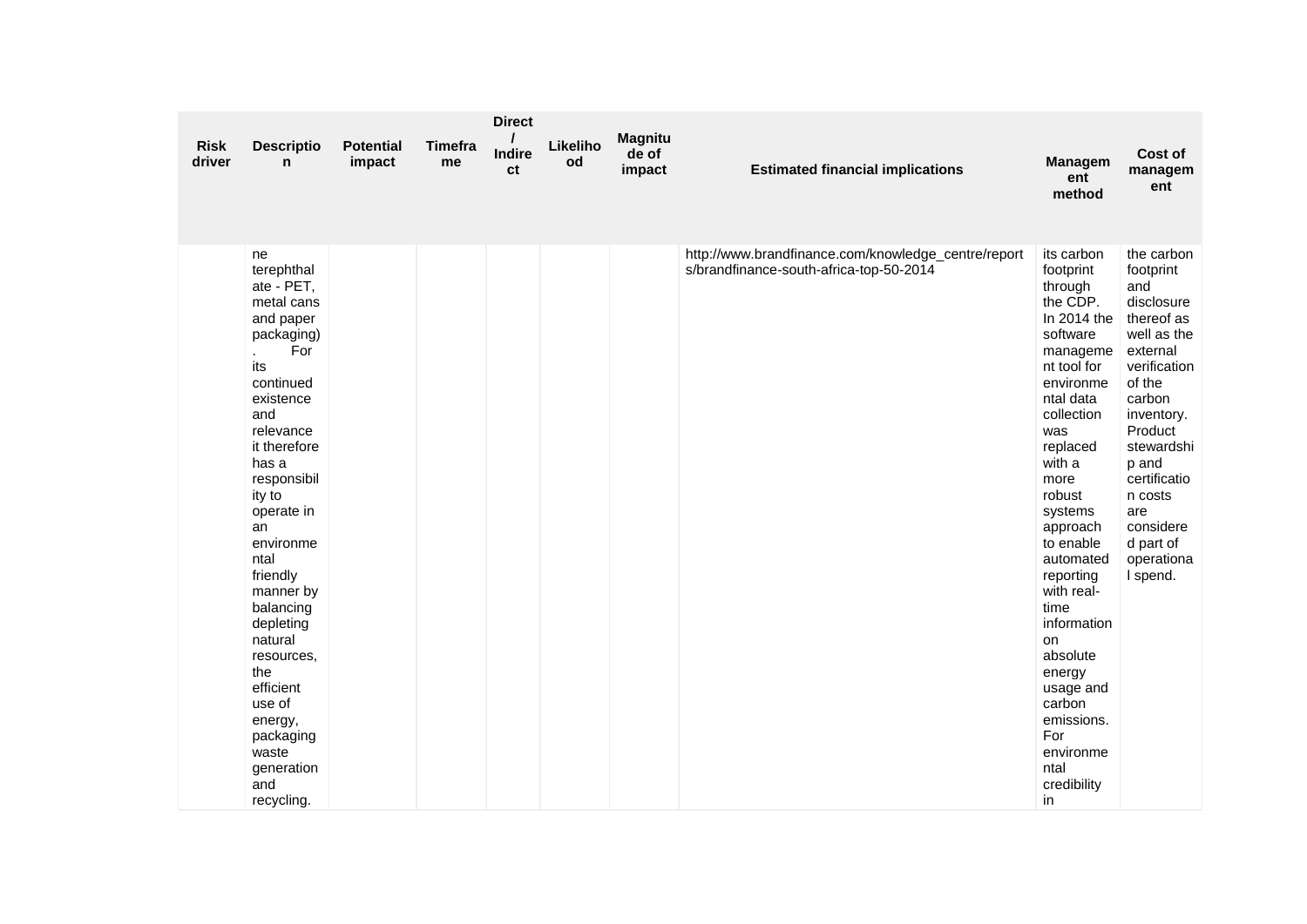| <b>Risk</b><br>driver | <b>Descriptio</b><br>n                                                                                                                                                                                                                                                                                                               | <b>Potential</b><br>impact | Timefra<br>me | <b>Direct</b><br>Indire<br>ct | Likeliho<br>od | <b>Magnitu</b><br>de of<br>impact | <b>Estimated financial implications</b> | Managem<br>ent<br>method                                                                                                                                                                                                                                                                                                                                                                    | Cost of<br>managem<br>ent |
|-----------------------|--------------------------------------------------------------------------------------------------------------------------------------------------------------------------------------------------------------------------------------------------------------------------------------------------------------------------------------|----------------------------|---------------|-------------------------------|----------------|-----------------------------------|-----------------------------------------|---------------------------------------------------------------------------------------------------------------------------------------------------------------------------------------------------------------------------------------------------------------------------------------------------------------------------------------------------------------------------------------------|---------------------------|
|                       | In order to<br>manufactu<br>re the<br>sustainabl<br>e<br>packaging<br>products<br>quality<br>controls<br>will be<br>required to<br>provide<br>assurance<br>of<br>environme<br>ntal<br>stewardshi<br>p for<br>Nampak's<br>customers<br>as well as<br>the end-<br>users in<br>South<br>Africa, the<br>rest of<br>Africa and<br>Europe. |                            |               |                               |                |                                   |                                         | operations<br>and<br>products<br>Nampak<br>has<br>obtained<br>product<br>stewardshi<br>p such as<br>Hazard<br>Analysis<br>Critical<br>Control<br>Point<br>(HACCP),<br>an<br>internation<br>ally<br>recognised<br>and<br>scientific<br>approach<br>to the<br>identificatio<br>n and<br>control of<br>hazards in<br>food<br>preparatio<br>n,<br>processing<br>manufactur<br>ing and<br>use to |                           |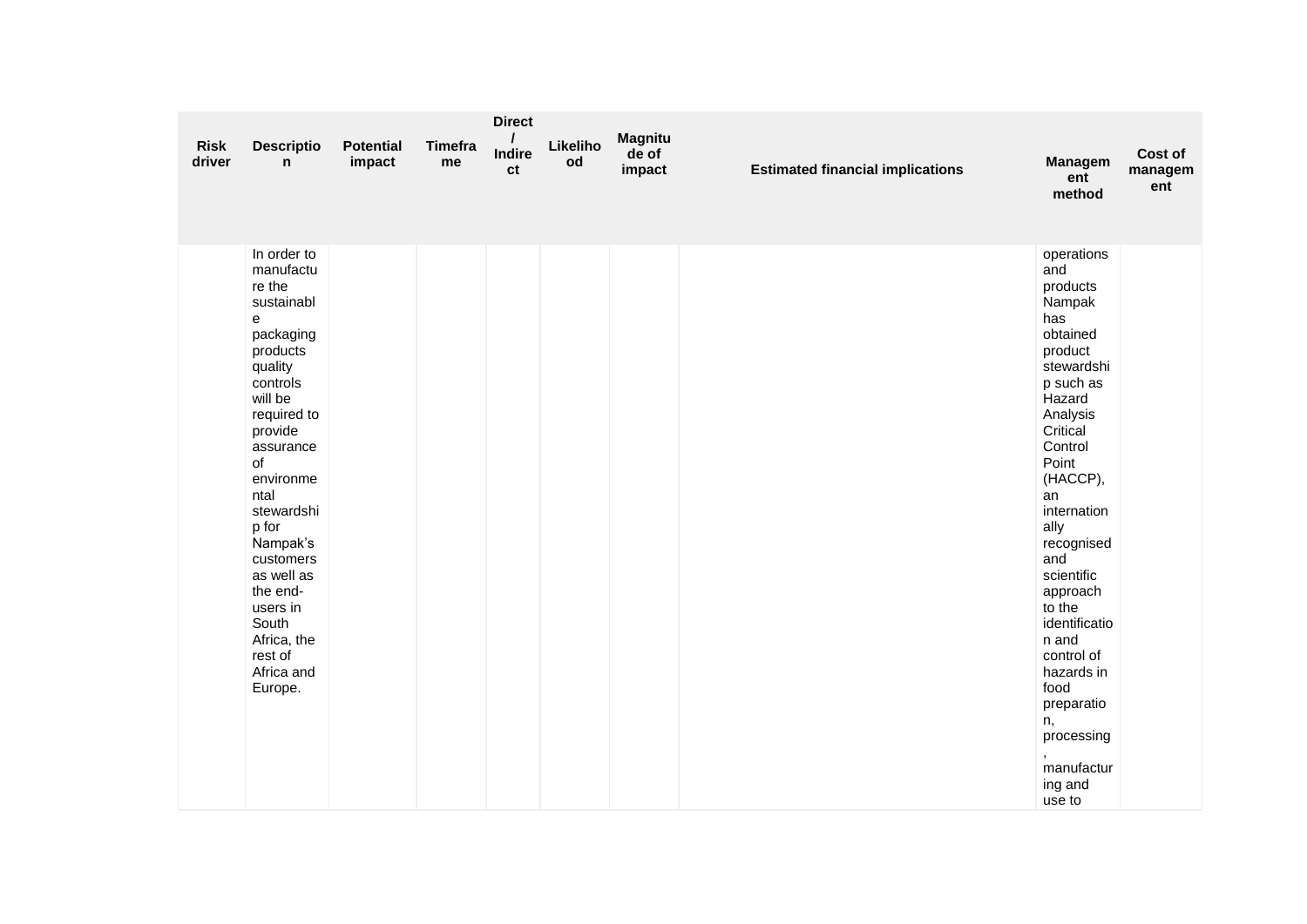| <b>Risk</b><br>driver | <b>Descriptio</b><br>n | <b>Potential</b><br>impact | <b>Timefra</b><br>me | <b>Direct</b><br><b>Indire</b><br>ct | Likeliho<br>od | <b>Magnitu</b><br>de of<br>impact | <b>Estimated financial implications</b> | <b>Managem</b><br>ent<br>method                                                                                                                                                                                                                                                                                                                                                                                         | Cost of<br>managem<br>ent |
|-----------------------|------------------------|----------------------------|----------------------|--------------------------------------|----------------|-----------------------------------|-----------------------------------------|-------------------------------------------------------------------------------------------------------------------------------------------------------------------------------------------------------------------------------------------------------------------------------------------------------------------------------------------------------------------------------------------------------------------------|---------------------------|
|                       |                        |                            |                      |                                      |                |                                   |                                         | ensure that<br>the food is<br>safe to<br>consume.<br>The<br>Plastics<br>plants in<br>the United<br>Kingdom<br>that<br>produce<br>packaging<br>for<br>foodstuffs<br>conform to<br>the British<br>Retail<br>Consortiu<br>m Institute<br>of<br>Packaging<br>standard,<br>which is<br>held and<br>required by<br>all the<br>major<br>retailers<br>and brand<br>owners. In<br>South<br>Africa 75%<br>of<br>operations<br>are |                           |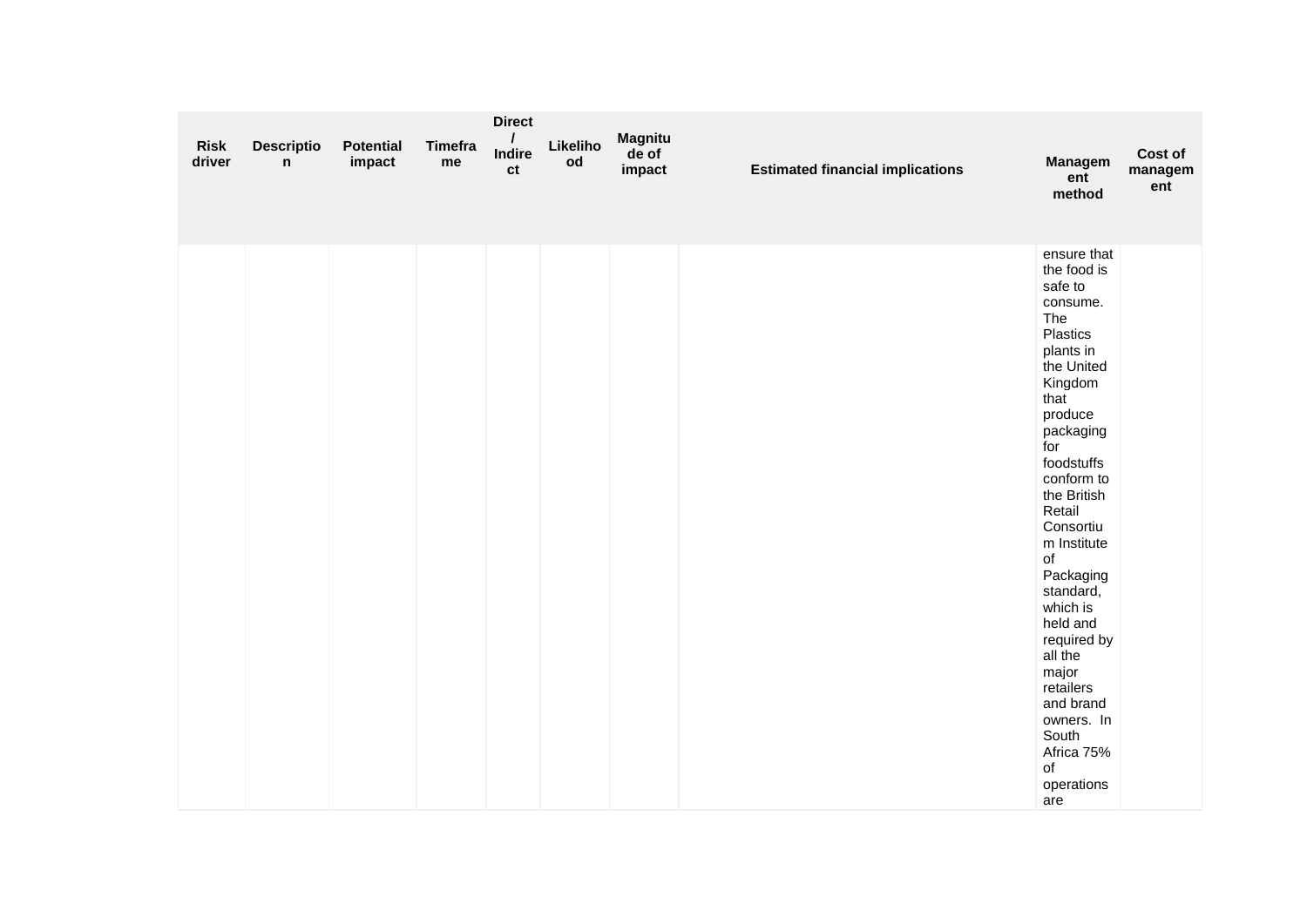| <b>Risk</b><br>driver | <b>Descriptio</b><br>n | <b>Potential</b><br>impact | <b>Timefra</b><br>me | <b>Direct</b><br>Indire<br>ct | Likeliho<br>od | <b>Magnitu</b><br>de of<br>impact | <b>Estimated financial implications</b> | <b>Managem</b><br>ent<br>method                                                                                                                                                                                                                                                                                                                                                                                                | Cost of<br>managem<br>ent |
|-----------------------|------------------------|----------------------------|----------------------|-------------------------------|----------------|-----------------------------------|-----------------------------------------|--------------------------------------------------------------------------------------------------------------------------------------------------------------------------------------------------------------------------------------------------------------------------------------------------------------------------------------------------------------------------------------------------------------------------------|---------------------------|
|                       |                        |                            |                      |                               |                |                                   |                                         | certified in<br>terms of<br><b>ISO</b><br>14001:200<br>4 that<br>measure,<br>monitor<br>and<br>communic<br>ate<br>environme<br>ntal<br>performan<br>ce.<br>Assurance<br>about the<br>quality,<br>safety and<br>reliability of<br>Nampak's<br>products is<br>provided<br>through<br>the ISO<br>9001:2008<br>Quality<br>Manageme<br>nt System<br>certificatio<br>n as well<br>as ISO<br>22000:200<br>5 and<br>PAS223.<br>In 2014 |                           |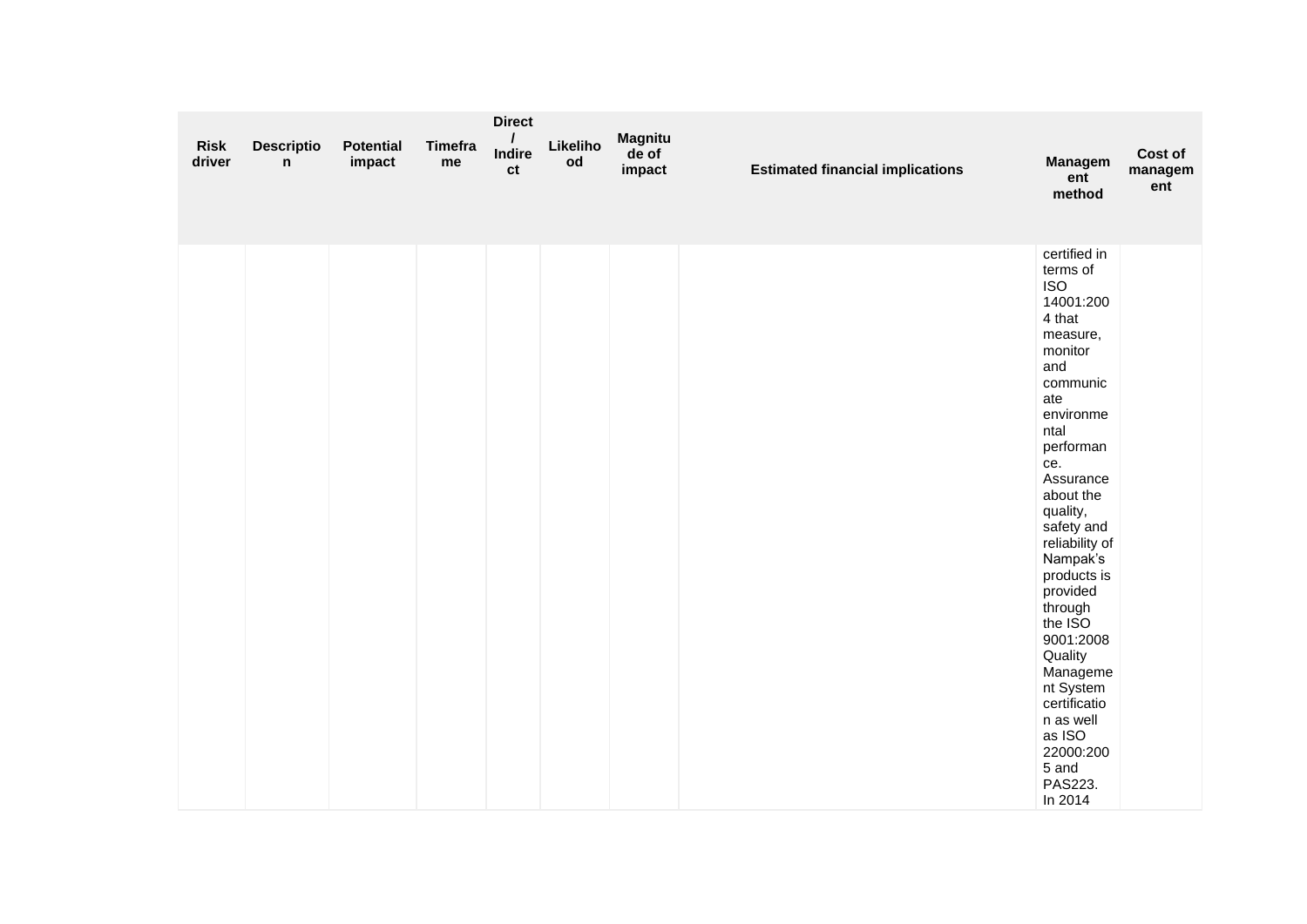| <b>Risk</b><br>driver                         | <b>Descriptio</b><br>n                                             | <b>Potential</b><br>impact                  | <b>Timefra</b><br>me | <b>Direct</b><br>Indire<br>ct | Likeliho<br>od               | <b>Magnitu</b><br>de of<br>impact | <b>Estimated financial implications</b>                                                                                                                                                                                                                                                      | <b>Managem</b><br>ent<br>method                                                                                                                                                                                                                                                                                                      | Cost of<br>managem<br>ent                                            |
|-----------------------------------------------|--------------------------------------------------------------------|---------------------------------------------|----------------------|-------------------------------|------------------------------|-----------------------------------|----------------------------------------------------------------------------------------------------------------------------------------------------------------------------------------------------------------------------------------------------------------------------------------------|--------------------------------------------------------------------------------------------------------------------------------------------------------------------------------------------------------------------------------------------------------------------------------------------------------------------------------------|----------------------------------------------------------------------|
|                                               |                                                                    |                                             |                      |                               |                              |                                   |                                                                                                                                                                                                                                                                                              | Nampak<br>Glass was<br>the first<br>company<br>in South<br>Africa to<br>be<br>awarded<br><b>ISO</b><br>50001:<br>2011<br>certificatio<br>$n - the$<br>energy<br>manageme<br>nt systems<br>standard.<br><b>These</b><br>actions are<br>expected<br>to reduce<br>the<br>likelihood<br>and<br>magnitude<br>of<br>reputationa<br>I risk. |                                                                      |
| Changin<br>g<br>consum<br>er<br>behavio<br>ur | Shifts in<br>consumer<br>attitude<br>towards<br>more<br>sustainabl | Reduced<br>demand for<br>goods/servi<br>ces | $1$ to $3$<br>years  | Direct                        | About as<br>likely as<br>not | Low-<br>medium                    | The potential financial impact will be a decrease in<br>sales of specific packaging types and reduced demand<br>for Nampak's products. An estimated 0.5% decrease<br>in sales could result in a decrease of revenue of<br>approx. R100 million per annum based on current<br>revenue levels. | Nampak in<br>2014<br>supported<br>the IPSA<br>Student<br>Gold Pack                                                                                                                                                                                                                                                                   | Nampak<br>provided<br>sponsorshi<br>p of about<br>R40 000<br>for the |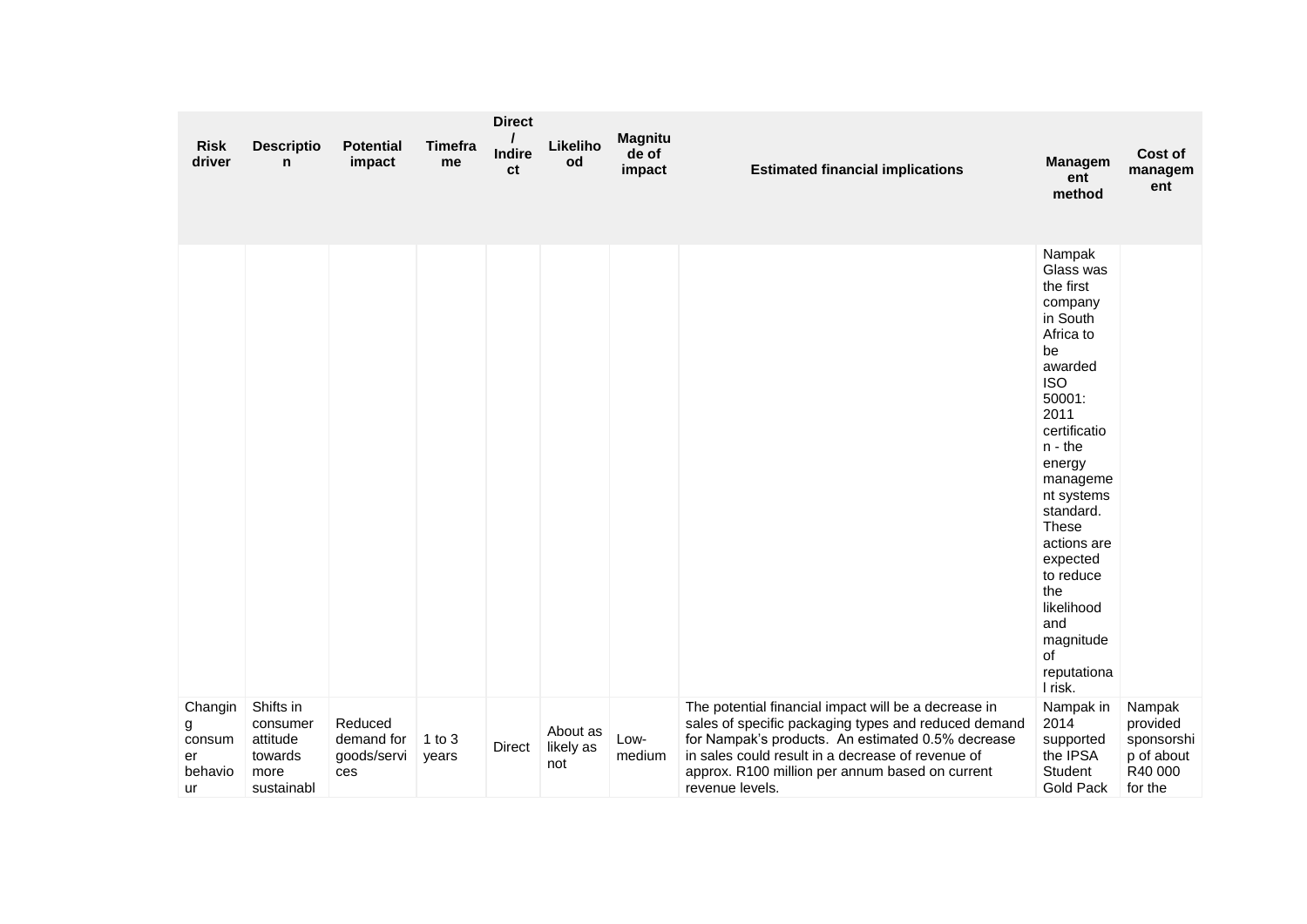|                       |                                                                                                                                                                                                                                                                                                                                                                                                                 |                            |               | <b>Direct</b>       |                |                                   |                                         |                                                                                                                                                                                                                                                                                                                                                                                                                                                |                                                                                                                    |
|-----------------------|-----------------------------------------------------------------------------------------------------------------------------------------------------------------------------------------------------------------------------------------------------------------------------------------------------------------------------------------------------------------------------------------------------------------|----------------------------|---------------|---------------------|----------------|-----------------------------------|-----------------------------------------|------------------------------------------------------------------------------------------------------------------------------------------------------------------------------------------------------------------------------------------------------------------------------------------------------------------------------------------------------------------------------------------------------------------------------------------------|--------------------------------------------------------------------------------------------------------------------|
| <b>Risk</b><br>driver | <b>Descriptio</b><br>n                                                                                                                                                                                                                                                                                                                                                                                          | <b>Potential</b><br>impact | Timefra<br>me | <b>Indire</b><br>ct | Likeliho<br>od | <b>Magnitu</b><br>de of<br>impact | <b>Estimated financial implications</b> | <b>Managem</b><br>ent<br>method                                                                                                                                                                                                                                                                                                                                                                                                                | Cost of<br>managem<br>ent                                                                                          |
|                       | e, less<br>energy-<br>intensive<br>products<br>could<br>affect<br>Nampak's<br>product<br>offering to<br>its<br>customers<br>as well as<br>the end-<br>users<br>worldwide.<br><b>Customers</b><br>are<br>experienci<br>ng<br>increased<br>demand<br>for the<br>latest<br>technology<br>in order for<br>them to<br>remain<br>competitiv<br>е.<br>Nampak<br>has<br>technical<br>partnershi<br>ps with<br>packaging |                            |               |                     |                |                                   |                                         | competitio<br>n by<br>sponsoring<br>the Judges<br>Special<br>Mention<br>Prize that<br>focused on<br>waste<br>manageme<br>nt and<br>recycling.<br><b>Students</b><br>were<br>required to<br>select any<br>existing<br>packaging<br>in metal,<br>glass,<br>paper or<br>plastic that<br>they<br>believe is<br>not<br>efficiently<br>recycled in<br>South<br>Africa.<br>They were<br>challenged<br>to re-<br>design the<br>packaging<br>so that it | Judges<br>Special<br>Mention<br>Prize<br>Category<br>of the<br>2014 IPSA<br>Student<br><b>Gold Pack</b><br>Awards. |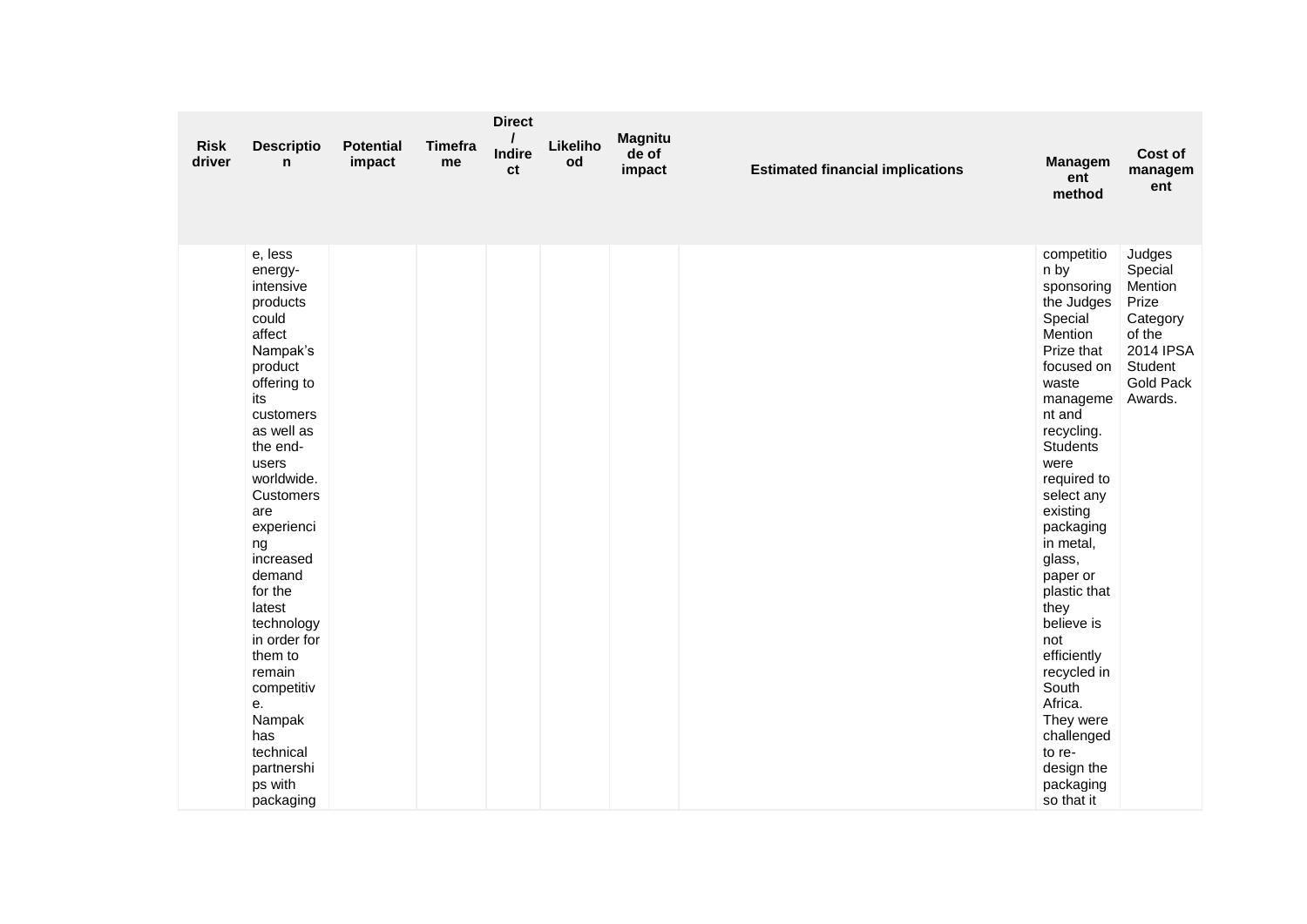| <b>Risk</b><br>driver | <b>Descriptio</b><br>n                                                                                                                                                                                                                                                                                                                                                                                                        | <b>Potential</b><br>impact | <b>Timefra</b><br>me | <b>Direct</b><br><b>Indire</b><br>ct | Likeliho<br>od | <b>Magnitu</b><br>de of<br>impact | <b>Estimated financial implications</b> | <b>Managem</b><br>ent<br>method                                                                                                                                                                                                                                                                                                                                                                                      | <b>Cost of</b><br>managem<br>ent |
|-----------------------|-------------------------------------------------------------------------------------------------------------------------------------------------------------------------------------------------------------------------------------------------------------------------------------------------------------------------------------------------------------------------------------------------------------------------------|----------------------------|----------------------|--------------------------------------|----------------|-----------------------------------|-----------------------------------------|----------------------------------------------------------------------------------------------------------------------------------------------------------------------------------------------------------------------------------------------------------------------------------------------------------------------------------------------------------------------------------------------------------------------|----------------------------------|
|                       | producers<br>internation<br>ally as well<br>as has a<br>Research<br>and<br>Developm<br>ent facility<br>to enable<br>R & D to<br>keep pace<br>with<br>changing<br>customer<br>behaviour<br>and<br>consumpti<br>on trends<br>in order to<br>deliver<br>products<br>with value-<br>added<br>advantage<br>s that<br>improve<br>living<br>standards<br>and<br>lifestyles.<br>The skills<br>set<br>comprises<br>a highly<br>trained |                            |                      |                                      |                |                                   |                                         | satisfied<br>the<br>functional<br>packaging<br>requireme<br>nts of the<br>product<br>and<br>ensured<br>that it<br>could be<br>effectively<br>and<br>efficiently<br>recycled<br>as well.<br>The<br>winning<br>entry<br>focused on<br>developing<br>luxury<br>packing<br>designed<br>for<br>recycling<br>while<br>maintainin<br>g the<br>appeal and<br>quality<br>associated<br>with luxury<br>products.<br>A gift box |                                  |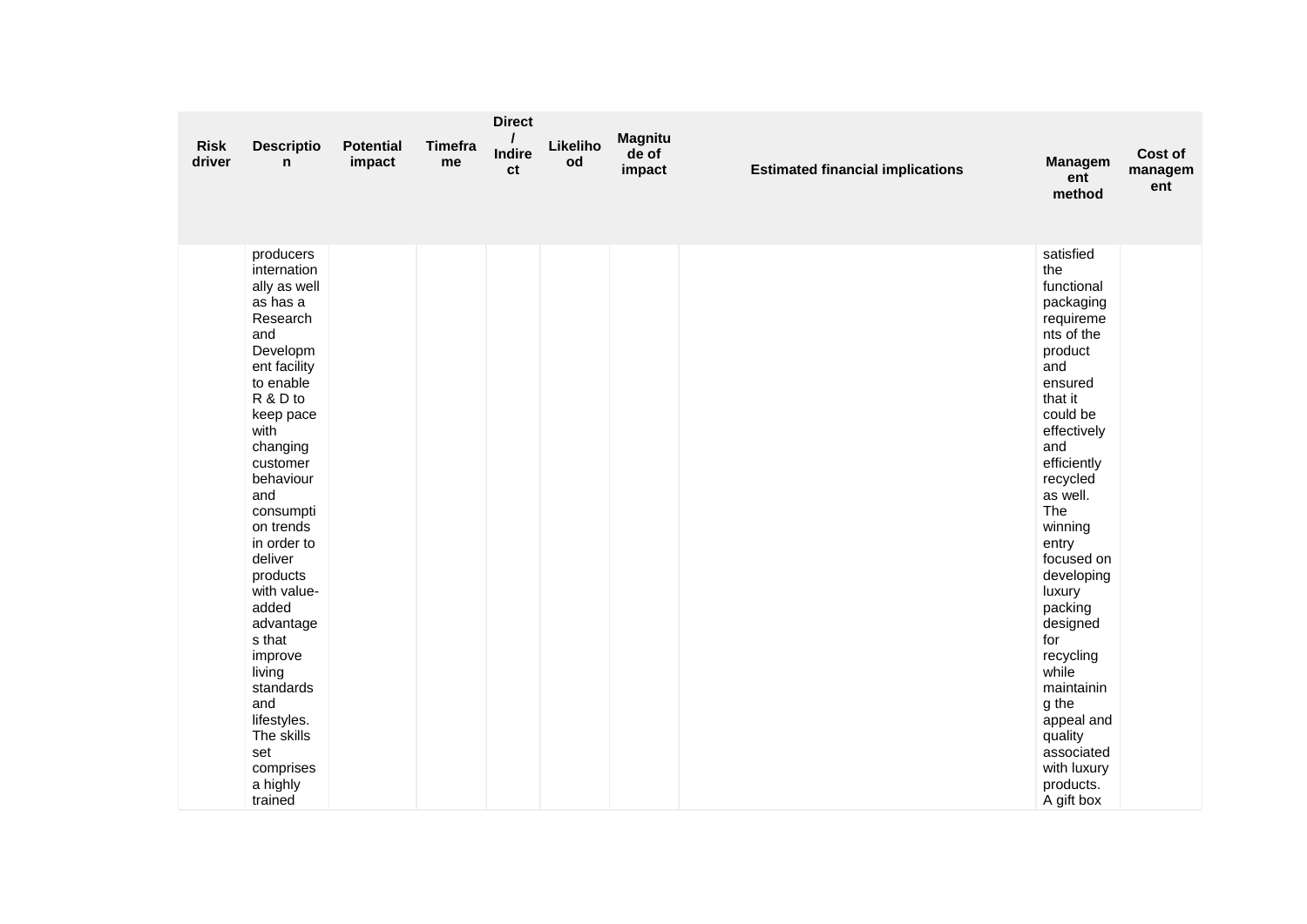| <b>Risk</b><br>driver | <b>Descriptio</b><br>n                                                                                                                                                                                                                                                                                                                                                                                          | <b>Potential</b><br>impact | <b>Timefra</b><br>me | <b>Direct</b><br><b>Indire</b><br>ct | Likeliho<br>od | <b>Magnitu</b><br>de of<br>impact | <b>Estimated financial implications</b> | Managem<br>ent<br>method                                                                                                                                                                                                                                                                                                                                                                       | Cost of<br>managem<br>ent |
|-----------------------|-----------------------------------------------------------------------------------------------------------------------------------------------------------------------------------------------------------------------------------------------------------------------------------------------------------------------------------------------------------------------------------------------------------------|----------------------------|----------------------|--------------------------------------|----------------|-----------------------------------|-----------------------------------------|------------------------------------------------------------------------------------------------------------------------------------------------------------------------------------------------------------------------------------------------------------------------------------------------------------------------------------------------------------------------------------------------|---------------------------|
|                       | team of<br>scientists,<br>engineers,<br>technologi<br>sts and<br>business<br>information<br>researcher<br>s utilising<br>the latest,<br>state-of-<br>the-art<br>analytical<br>and design<br>tools. To<br>continue<br>offering<br>innovative<br>packaging<br>solutions<br>Nampak<br>will have to<br>attract<br>young<br>graduates<br>to the<br>packaging<br>industry,<br>which is<br>increasingl<br>y difficult. |                            |                      |                                      |                |                                   |                                         | for<br>Russian<br>Standard<br>Gold<br>Vodka<br>incorporate<br>d mono<br>material<br>and a zero<br>adhesive<br>solution<br>that<br>reduced<br>cost by<br>56% and<br>manufactur<br>e cycle<br>time by<br>24%. The<br>paper<br>materials<br>used<br>would be<br>easily<br>recycled<br>with<br>ordinary<br>household<br>paper<br>waste<br>while the<br>amount of<br>glass used<br>in the<br>bottle |                           |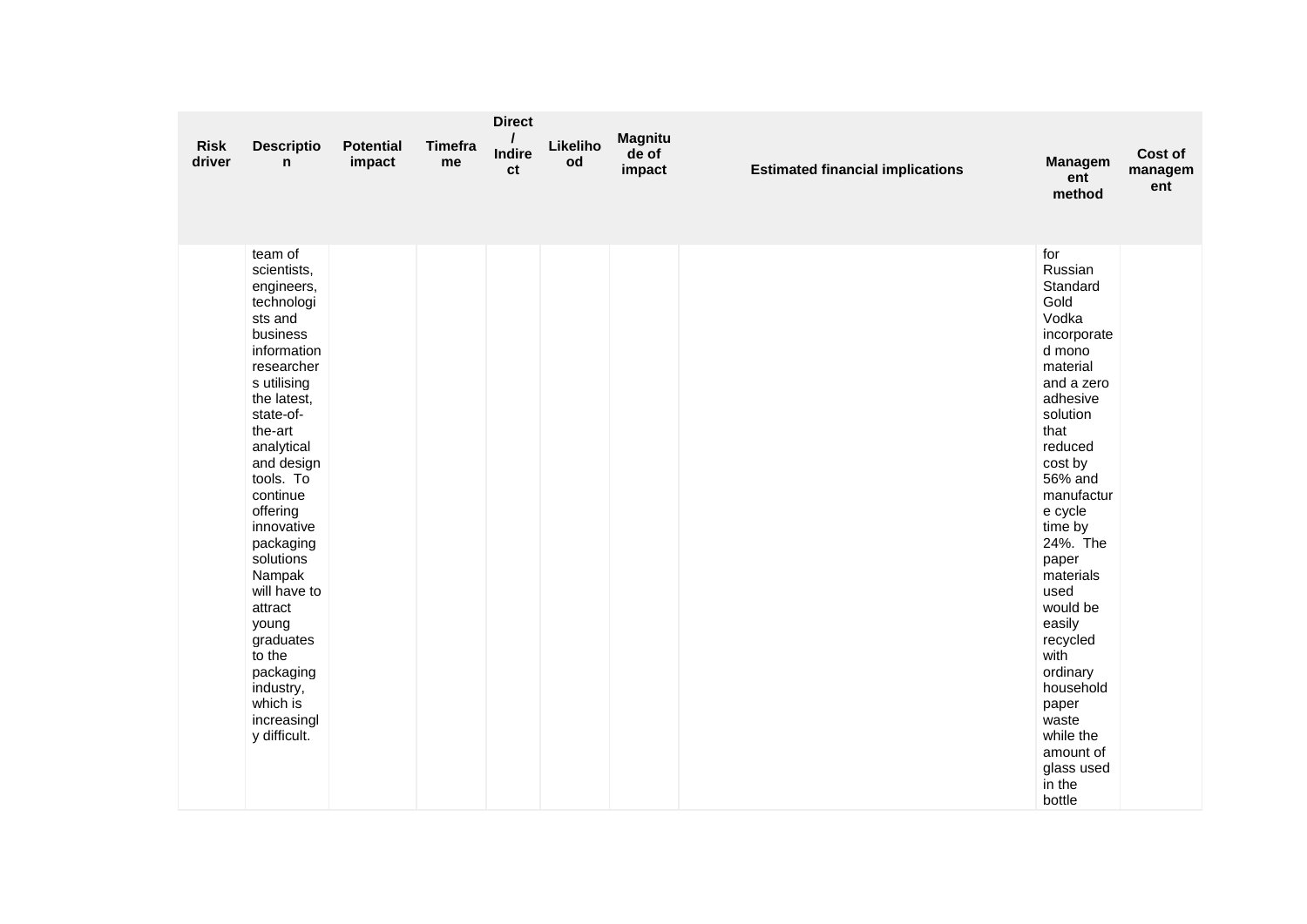| <b>Risk</b><br>driver | <b>Descriptio</b><br>n | <b>Potential</b><br>impact | Timefra<br>me | <b>Direct</b><br><b>Indire</b><br>ct | Likeliho<br>od | <b>Magnitu</b><br>de of<br>impact | <b>Estimated financial implications</b> | <b>Managem</b><br>ent<br>method                                                                                                                                                                                                                                                                                                                                                                                     | Cost of<br>managem<br>ent |
|-----------------------|------------------------|----------------------------|---------------|--------------------------------------|----------------|-----------------------------------|-----------------------------------------|---------------------------------------------------------------------------------------------------------------------------------------------------------------------------------------------------------------------------------------------------------------------------------------------------------------------------------------------------------------------------------------------------------------------|---------------------------|
|                       |                        |                            |               |                                      |                |                                   |                                         | would<br>reduce<br>glass used<br>in<br>manufactur<br>e by<br>around 20<br>tons per<br>year. The<br>package is<br>used in a<br>unique<br>way to<br>educate<br>consumers<br>about<br>recycling<br>and ensure<br>that the<br>package is<br>recycled.<br>By<br>participatin<br>g in the<br><b>IPSA</b><br>competitio<br>n students<br>are<br>afforded a<br>unique<br>opportunity<br>to<br>experience<br>the world<br>of |                           |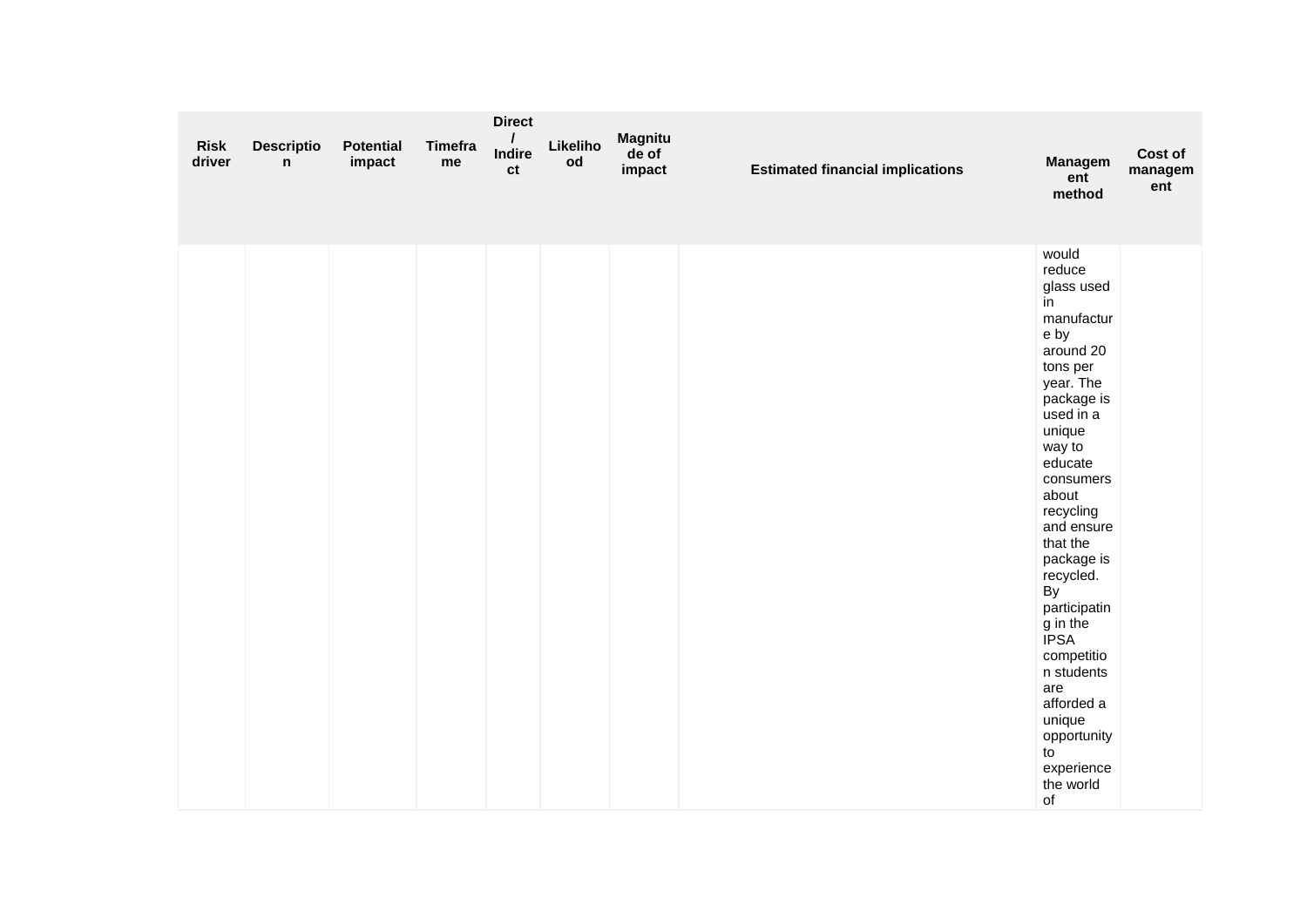| <b>Risk</b><br>driver | <b>Descriptio</b><br>n | <b>Potential</b><br>impact | <b>Timefra</b><br>me | <b>Direct</b><br><b>Indire</b><br>ct | Likeliho<br>od | <b>Magnitu</b><br>de of<br>impact | <b>Estimated financial implications</b> | Managem<br>ent<br>method                                                                                                                                                                                                                                                                                                                  | Cost of<br>managem<br>ent |
|-----------------------|------------------------|----------------------------|----------------------|--------------------------------------|----------------|-----------------------------------|-----------------------------------------|-------------------------------------------------------------------------------------------------------------------------------------------------------------------------------------------------------------------------------------------------------------------------------------------------------------------------------------------|---------------------------|
|                       |                        |                            |                      |                                      |                |                                   |                                         | packaging<br>and may<br>consider<br>pursuing<br>packaging<br>careers<br>when they<br>have<br>completed<br>their<br>studies.<br>This action<br>is<br>expected<br>to reduce<br>the<br>likelihood<br>and<br>magnitude<br>of the risk<br>of<br>providing<br>continued<br>innovative<br>packaging<br>for<br>changing<br>consumer<br>behaviour. |                           |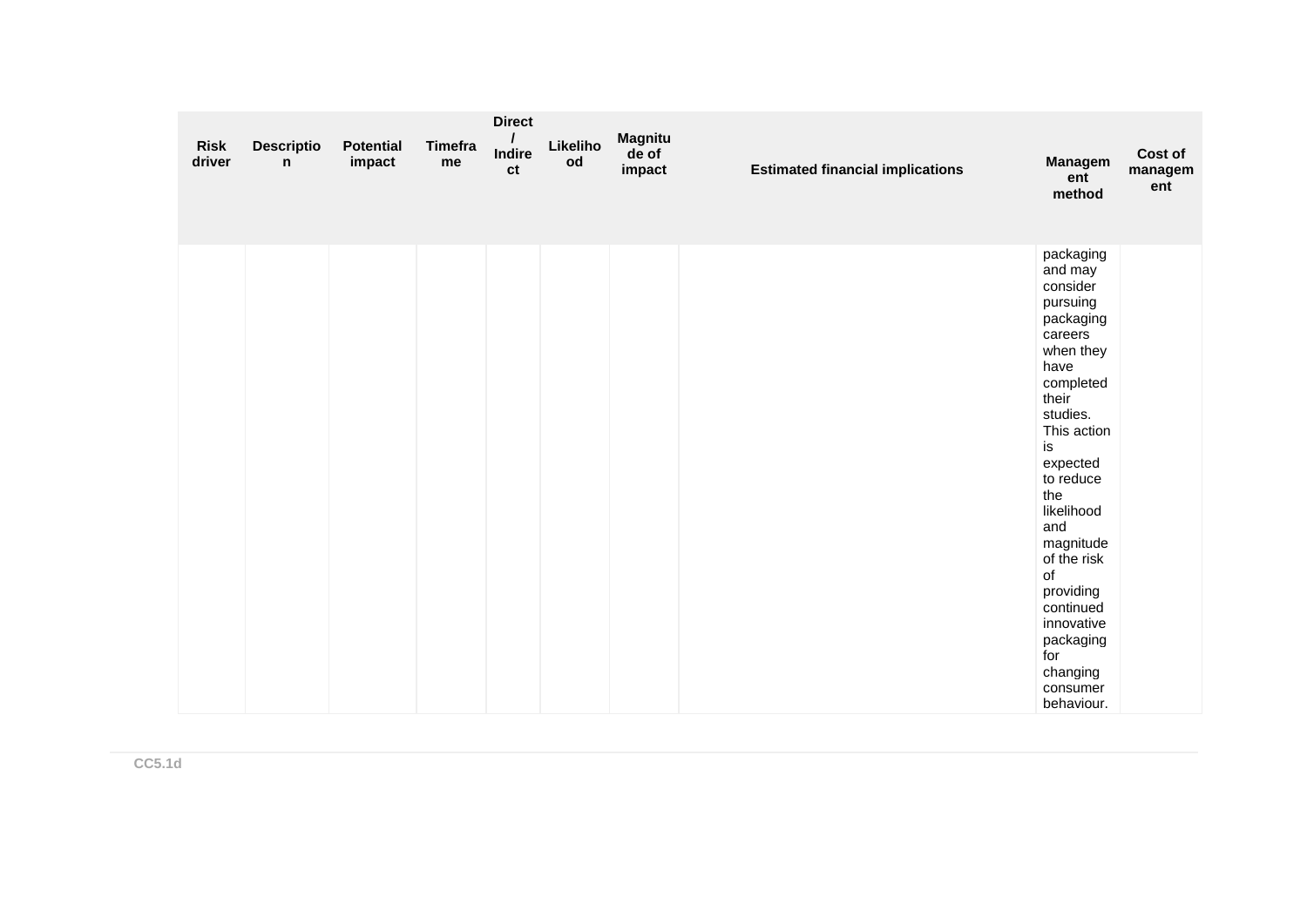**Please explain why you do not consider your company to be exposed to inherent risks driven by changes in regulation that have the potential to generate a substantive change in your business operations, revenue or expenditure** 

**CC5.1e**

**Please explain why you do not consider your company to be exposed to inherent risks driven by physical climate parameters that have the potential to generate a substantive change in your business operations, revenue or expenditure**

**CC5.1f**

**Please explain why you do not consider your company to be exposed to inherent risks driven by changes in other climate-related developments that have the potential to generate a substantive change in your business operations, revenue or expenditure**

#### **Further Information**

### **Page: CC6. Climate Change Opportunities**

**CC6.1**

**Have you identified any inherent climate change opportunities that have the potential to generate a substantive change in your business operations, revenue or expenditure? Tick all that apply**

Opportunities driven by changes in regulation Opportunities driven by changes in physical climate parameters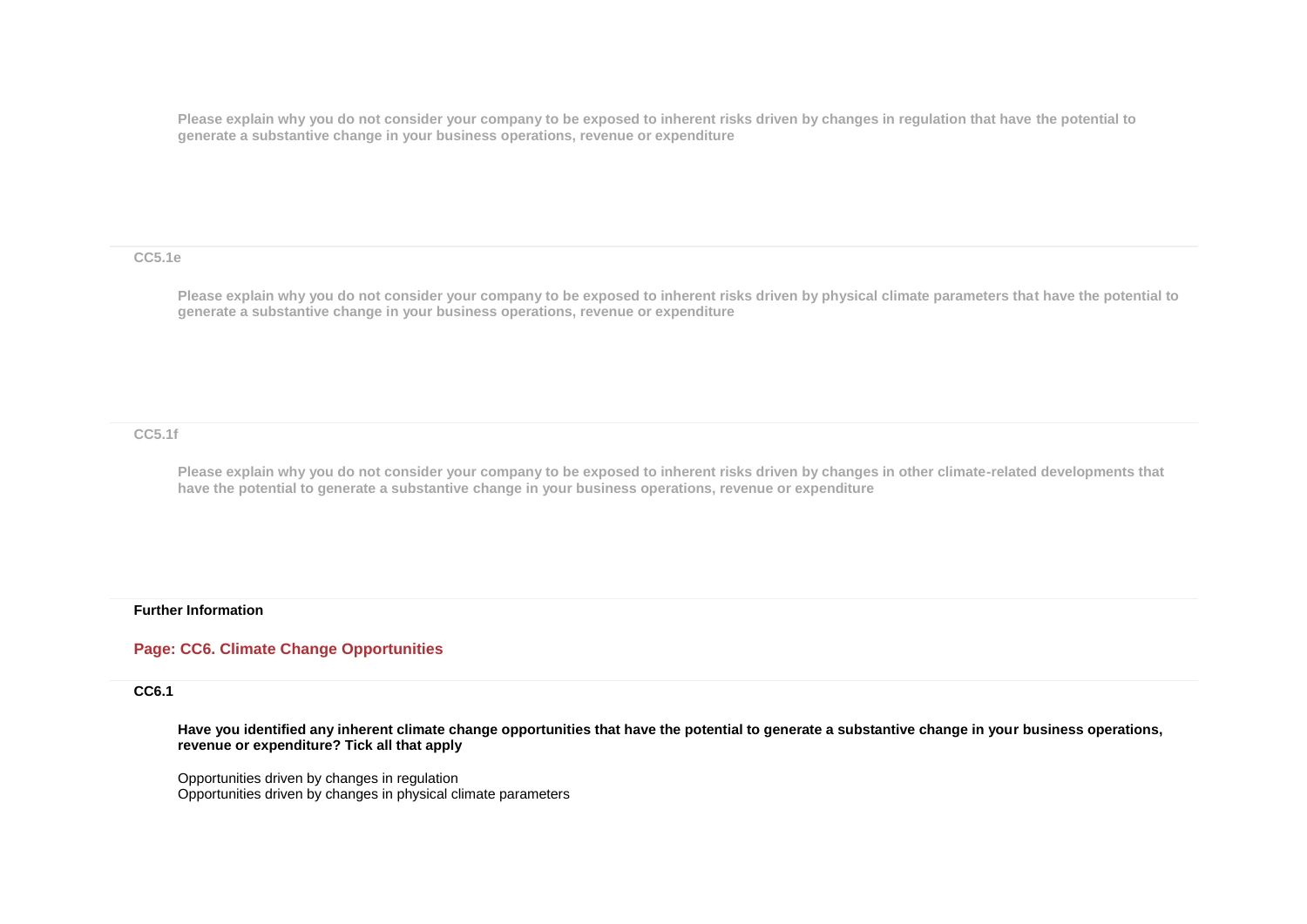Opportunities driven by changes in other climate-related developments

# **CC6.1a**

**Please describe your inherent opportunities that are driven by changes in regulation**

| <b>Opportunity</b><br>driver            | <b>Description</b>                                                                                                                                                                                                                                                                                                                                                                                                                                                                                                   | <b>Potential</b><br>impact      | <b>Timeframe</b> | Direct/Indirect Likelihood |                      | <b>Magnitude</b><br>of impact | <b>Estimated</b><br>financial<br><i>implications</i>                                                                                                                                                                                                                                                                                                                          | <b>Management</b><br>method                                                                                                                                                                                                                                                                                                                                                                                                                                                      | Cost of<br>management                                                                                                                                                                                                                                         |
|-----------------------------------------|----------------------------------------------------------------------------------------------------------------------------------------------------------------------------------------------------------------------------------------------------------------------------------------------------------------------------------------------------------------------------------------------------------------------------------------------------------------------------------------------------------------------|---------------------------------|------------------|----------------------------|----------------------|-------------------------------|-------------------------------------------------------------------------------------------------------------------------------------------------------------------------------------------------------------------------------------------------------------------------------------------------------------------------------------------------------------------------------|----------------------------------------------------------------------------------------------------------------------------------------------------------------------------------------------------------------------------------------------------------------------------------------------------------------------------------------------------------------------------------------------------------------------------------------------------------------------------------|---------------------------------------------------------------------------------------------------------------------------------------------------------------------------------------------------------------------------------------------------------------|
| Fuel/energy<br>taxes and<br>regulations | Energy and fuel<br>taxes will increase<br>Nampak's<br>operational costs<br>substantially.<br>However, energy<br>savings will result<br>in large<br>operational costs<br>savings.<br>Compliance with<br>energy reduction<br>schemes (PCP)<br>could reduce load<br>shedding by<br>Eskom resulting in<br>less frequent<br>disruptions in<br>manufacturing<br>operations<br>reducing the need<br>for diesel<br>generators.<br>These cost<br>savings could add<br>to Nampak's cost<br>competitiveness in<br>South Africa. | Reduced<br>operational<br>costs | Up to 1<br>year  | <b>Direct</b>              | Virtually<br>certain | Low                           | The potential<br>financial<br>implications will<br>emanate from<br>energy costs<br>savings.<br>During 2014<br>the energy<br>efficiency<br>initiatives<br>implemented<br>reduced<br>electricity<br>consumption<br>and related<br>carbon<br>emissions by<br>approximately<br>11 850 tCO <sub>2e</sub><br>with cost<br>savings of<br>approximately<br>R6.5 million per<br>annum. | To benefit from<br>fuel tax and<br>regulatory<br>opportunities<br>Nampak has<br>implemented the<br>following energy<br>efficiency<br>initiatives during<br>2014. Bevcan<br>converted the<br>two existing<br>tinplate can lines<br>in Springs and<br>Rossiyn to<br>aluminium. By<br>migrating from<br>tinplate to<br>aluminium at<br>least 10% less<br>energy is used<br>in the<br>manufacturing<br>process as there<br>is no need for<br>any external<br>base coating<br>and its | The Aluminium<br>Can Line<br>conversion<br>required a<br>capital<br>investment of<br>R432 million<br>that is<br>estimated to<br>have a lifespan<br>of 20 years.<br>The vacuum<br>pump<br>replacement<br>required<br>capital<br>investment of<br>R2.3 million. |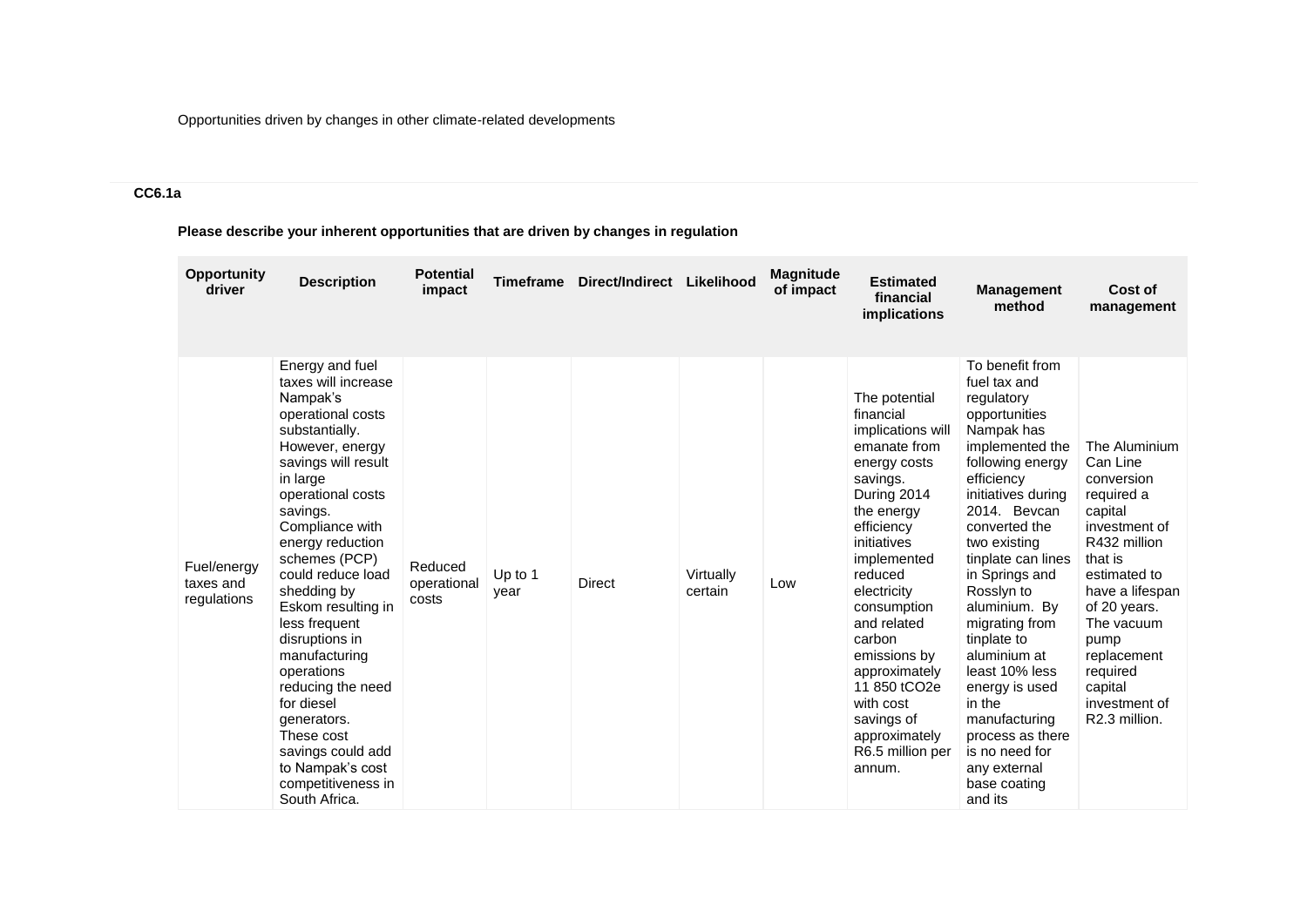| <b>Opportunity</b><br>driver | <b>Description</b> | <b>Potential</b><br>impact | Timeframe Direct/Indirect Likelihood | <b>Magnitude</b><br>of impact | <b>Estimated</b><br>financial<br>implications | <b>Management</b><br>method                                                                                                                                                                                                                                                                                                                                                                                                                                                                                                                                                                                                         | Cost of<br>management |
|------------------------------|--------------------|----------------------------|--------------------------------------|-------------------------------|-----------------------------------------------|-------------------------------------------------------------------------------------------------------------------------------------------------------------------------------------------------------------------------------------------------------------------------------------------------------------------------------------------------------------------------------------------------------------------------------------------------------------------------------------------------------------------------------------------------------------------------------------------------------------------------------------|-----------------------|
|                              |                    |                            |                                      |                               |                                               | associated<br>curing oven,<br>only one spray<br>bank is<br>necessary<br>(versus two for<br>tinplate) and the<br>conveying length<br>is reduced by<br>almost two<br>thirds.<br>Aluminium cans<br>are infinitely<br>recyclable and<br>the energy<br>required to<br>recycle them is<br>only 5% of the<br>energy needed<br>to produce virgin<br>aluminium. If<br>recycled enough<br>times, aluminium<br>cans become<br>more energy<br>efficient than<br>any other form<br>of non-<br>returnable<br>packaging.<br>As<br>part of the<br>Aluminium Can<br>Line conversion<br>the liquid ring<br>vacuum pumps<br>were replaced<br>with more |                       |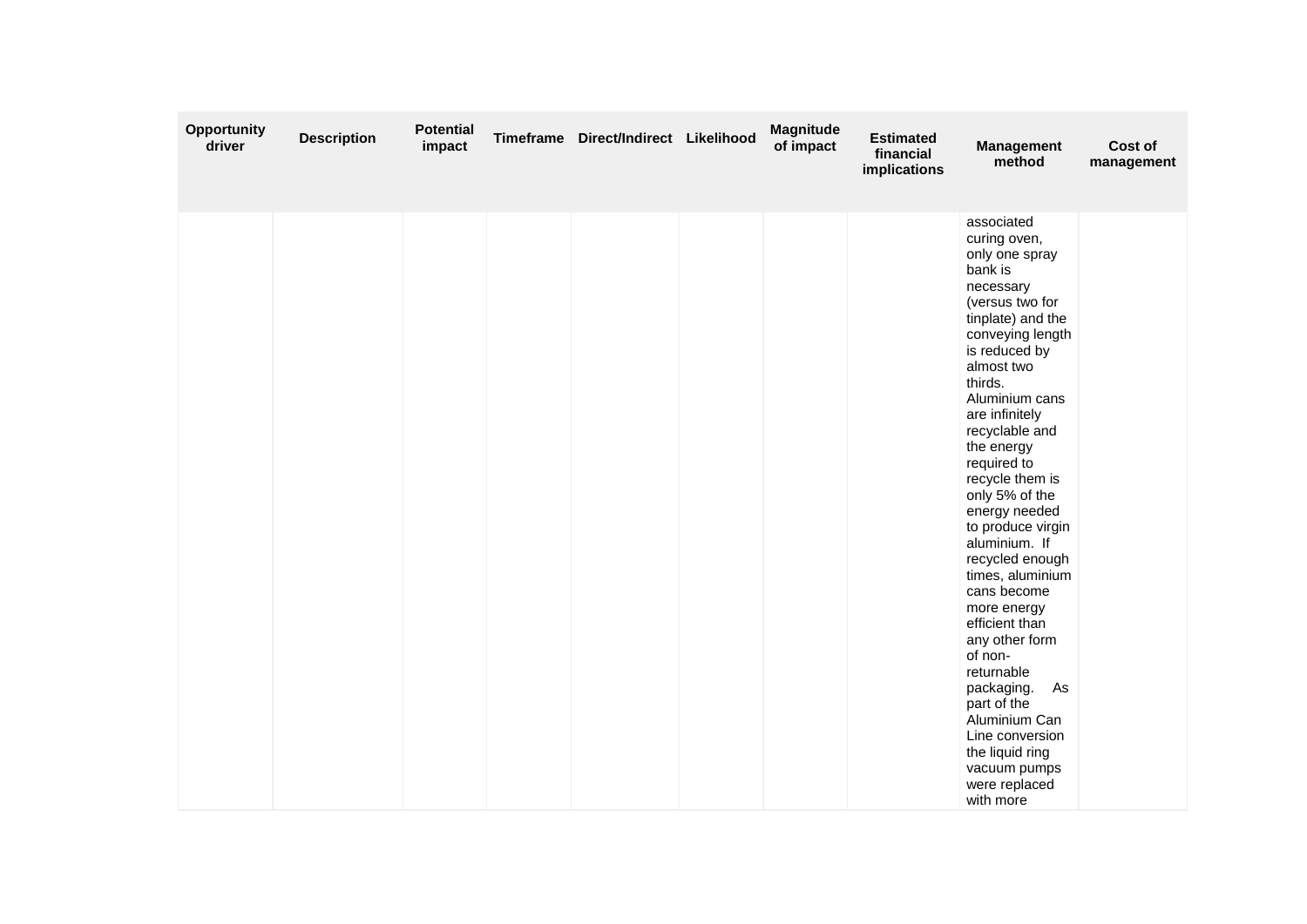| <b>Opportunity</b><br>driver            | <b>Description</b>                                                                                                                                                                                                                              | <b>Potential</b><br>impact  | <b>Timeframe</b> | Direct/Indirect Likelihood |                      | <b>Magnitude</b><br>of impact | <b>Estimated</b><br>financial<br>implications                                                                                                                                                                     | <b>Management</b><br>method                                                                                                                                                                                                                                                                                                                                                             | Cost of<br>management                                                                                              |
|-----------------------------------------|-------------------------------------------------------------------------------------------------------------------------------------------------------------------------------------------------------------------------------------------------|-----------------------------|------------------|----------------------------|----------------------|-------------------------------|-------------------------------------------------------------------------------------------------------------------------------------------------------------------------------------------------------------------|-----------------------------------------------------------------------------------------------------------------------------------------------------------------------------------------------------------------------------------------------------------------------------------------------------------------------------------------------------------------------------------------|--------------------------------------------------------------------------------------------------------------------|
|                                         |                                                                                                                                                                                                                                                 |                             |                  |                            |                      |                               |                                                                                                                                                                                                                   | efficient Sullair<br>vacuum pumps<br>resulting in<br>energy savings.<br>Most divisions at<br>Nampak have<br>extensive plans<br>to implement<br>energy efficiency<br>initiatives in the<br>next few years<br>aimed at<br>reducing energy<br>consumption<br>and associated<br>costs, carbon<br>emissions as<br>well as to<br>expand<br>operations to<br>meet increased<br>product demand. |                                                                                                                    |
| Fuel/energy<br>taxes and<br>regulations | Incentives or<br>subsidies<br>available for<br>energy efficient<br>equipment will<br>reduce the capital<br>costs of installing<br>new energy<br>efficient<br>equipment to save<br>energy<br>consumption and<br>add to Nampak's<br>South African | Reduced<br>capital<br>costs | Up to 1<br>year  | <b>Direct</b>              | Virtually<br>certain | Medium                        | The dti<br>approved a<br>section 12I<br>allowance<br>amounting to<br>R550 million,<br>which makes a<br>substantial<br>contribution to<br>the capital cost<br>of the new<br>equipment and<br>assisted<br>Nampak in | During 2013<br>Nampak<br>invested in a<br>third furnace at<br>the Roodekop<br>glass factory,<br>which was<br>commissioned in<br>July 2014. The<br>furnace<br>consumes<br>natural gas<br>during<br>operations,                                                                                                                                                                           | Capital<br>investment in<br>the third<br>furnace<br>amounted to<br>nearly R933<br>million before<br>the allowance. |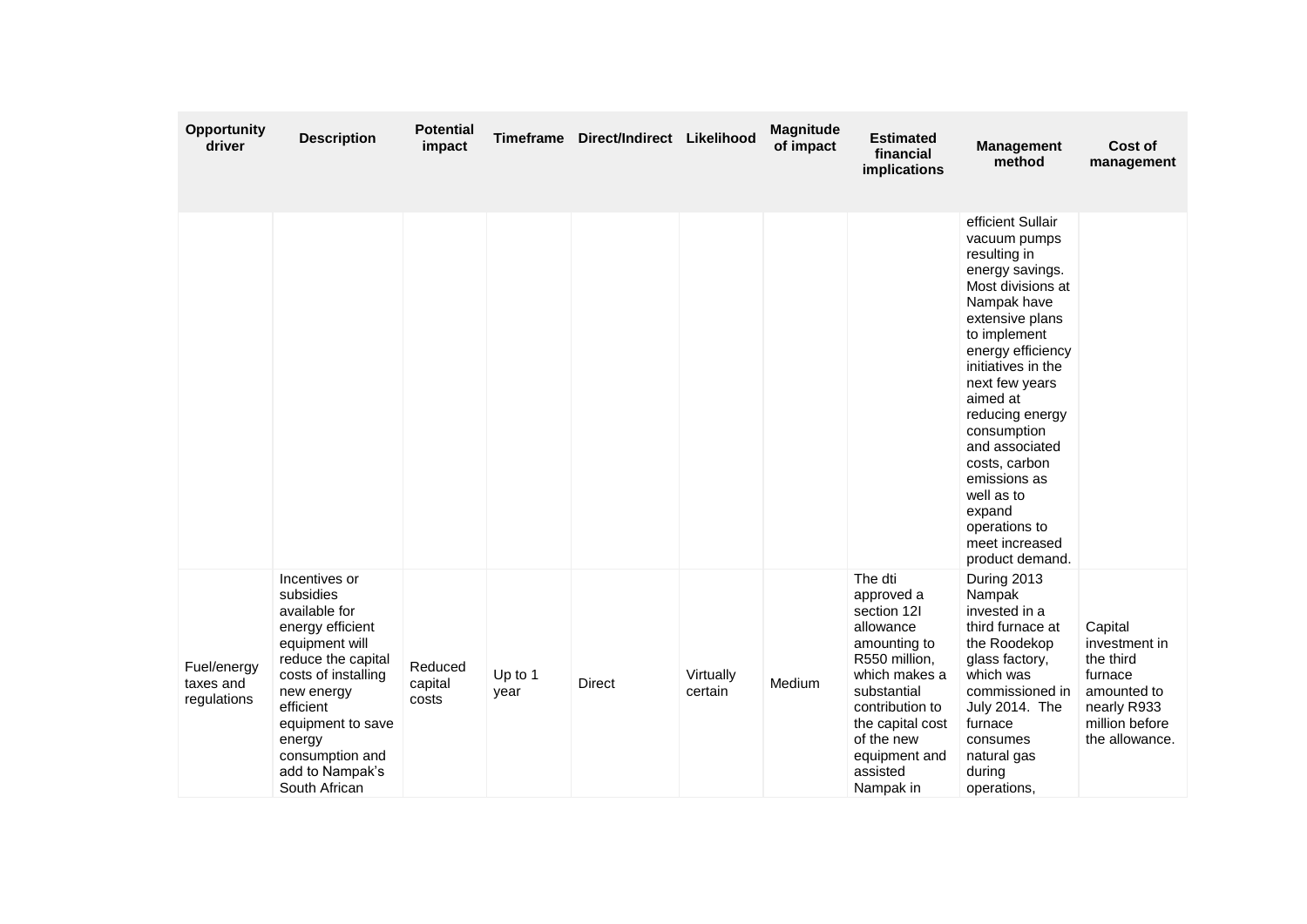| Opportunity<br>driver | <b>Description</b> | <b>Potential</b><br>impact | Timeframe | Direct/Indirect Likelihood | <b>Magnitude</b><br>of impact | <b>Estimated</b><br>financial<br>implications               | <b>Management</b><br>method                                                                                                                                                                                                                                                                                                                                                                                                                                                                                                                                                                                                                                    | Cost of<br>management |
|-----------------------|--------------------|----------------------------|-----------|----------------------------|-------------------------------|-------------------------------------------------------------|----------------------------------------------------------------------------------------------------------------------------------------------------------------------------------------------------------------------------------------------------------------------------------------------------------------------------------------------------------------------------------------------------------------------------------------------------------------------------------------------------------------------------------------------------------------------------------------------------------------------------------------------------------------|-----------------------|
|                       | bottom line.       |                            |           |                            |                               | achieving its<br>required hurdle<br>rate for<br>investment. | which has the<br>added benefit of<br>diversifying the<br>energy supply<br>from electricity<br>to natural gas<br>resulting in<br>reduced GHG<br>emissions. The<br>new furnace is<br>targeted to save<br>15% on energy<br>consumption,<br>meet all the<br>country's new air<br>quality emission<br>standards and<br>reduce water<br>consumption by<br>up to 90% with a<br>new closed loop<br>water system.<br>The new furnace<br>is a great<br>example of a<br>partnership<br>between the<br>government and<br>private sector.<br>The dti approved<br>a section 12I<br>allowance,<br>which assisted<br>Nampak in<br>achieving its<br>required hurdle<br>rate for |                       |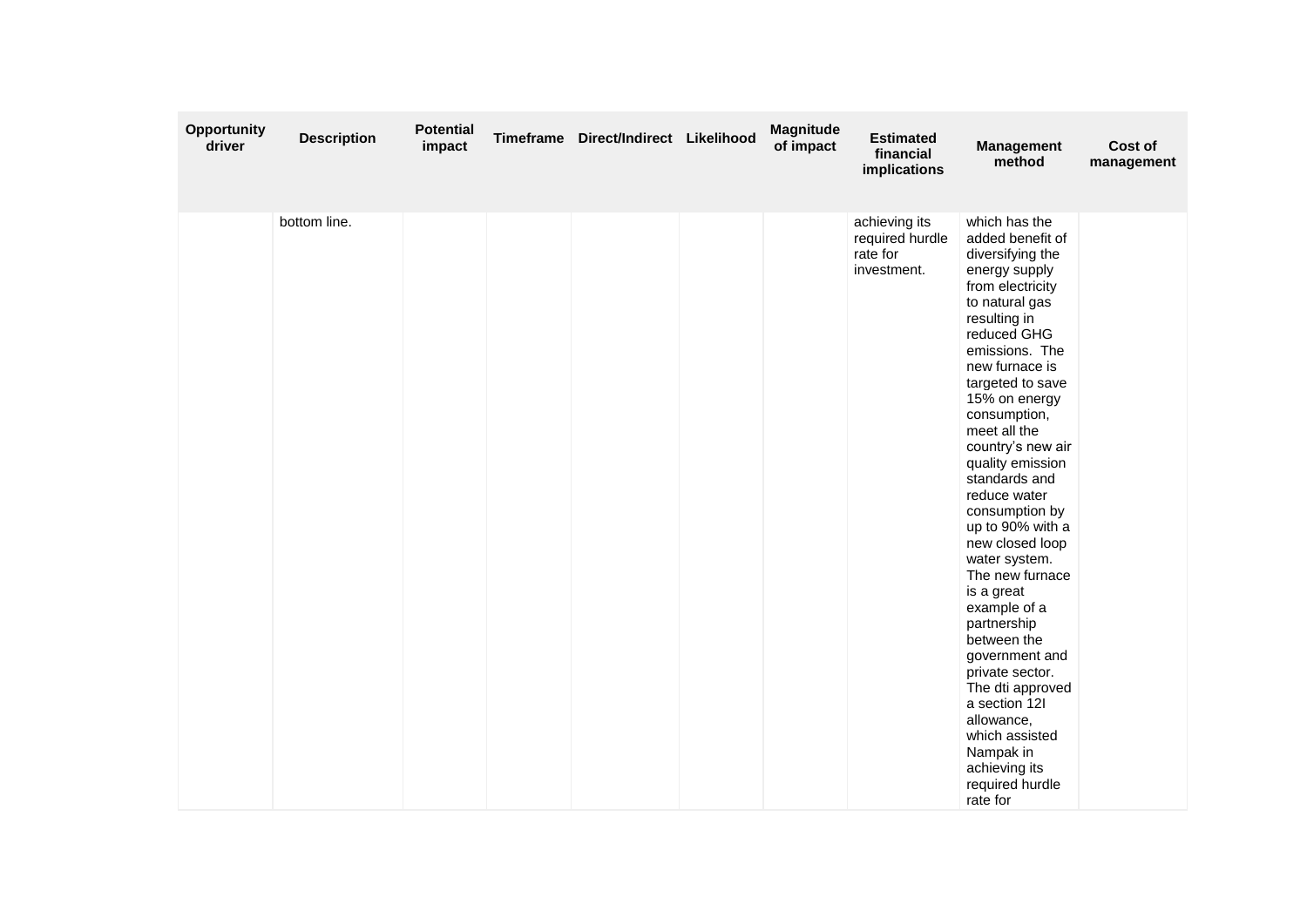| <b>Opportunity</b><br>driver | <b>Description</b> | <b>Potential</b><br>impact | <b>Timeframe</b> | Direct/Indirect | Likelihood | <b>Magnitude</b><br>of impact | <b>Estimated</b><br>financial<br>implications | <b>Management</b><br>method | Cost of<br>management |
|------------------------------|--------------------|----------------------------|------------------|-----------------|------------|-------------------------------|-----------------------------------------------|-----------------------------|-----------------------|
|                              |                    |                            |                  |                 |            |                               |                                               | investment.                 |                       |

# **CC6.1b**

# **Please describe the inherent opportunities that are driven by changes in physical climate parameters**

| Opportunity<br>driver                         | <b>Description</b>                                                                                                                                                                                                                                                                                                                       | <b>Potential impact</b>                                  | <b>Timeframe</b>    | Direct/<br><b>Indirect</b> | Likelihood              | <b>Magnitude</b><br>of impact | <b>Estimated</b><br>financial<br>implications                                                                                                                                                                                                                                                                                                                                   | <b>Management</b><br>method                                                                                                                                                                                                                                                                                                                                                                           | Cost of<br>management                                                                                                                                                                                                                                                                                                                          |
|-----------------------------------------------|------------------------------------------------------------------------------------------------------------------------------------------------------------------------------------------------------------------------------------------------------------------------------------------------------------------------------------------|----------------------------------------------------------|---------------------|----------------------------|-------------------------|-------------------------------|---------------------------------------------------------------------------------------------------------------------------------------------------------------------------------------------------------------------------------------------------------------------------------------------------------------------------------------------------------------------------------|-------------------------------------------------------------------------------------------------------------------------------------------------------------------------------------------------------------------------------------------------------------------------------------------------------------------------------------------------------------------------------------------------------|------------------------------------------------------------------------------------------------------------------------------------------------------------------------------------------------------------------------------------------------------------------------------------------------------------------------------------------------|
| Change in<br>mean<br>(average)<br>temperature | Higher ambient<br>temperatures<br>could lead to<br>increased<br>demand for<br>beverages<br>resulting in an<br>increased<br>demand for<br>packaging.<br>Nampak's<br>beverage<br>canning,<br>polyethylene<br>terephthalate<br>("PET") and<br>glass bottling,<br>closure and<br>labels divisions<br>would benefit<br>from any<br>increasing | Increased<br>demand for<br>existing<br>products/services | $3$ to $6$<br>years | Direct                     | More likely<br>than not | Low-<br>medium                | The potential<br>financial impact<br>of an increased<br>demand for<br>Nampak's<br>products as a<br>result of higher<br>ambient<br>temperatures is<br>difficult to<br>quantify due to<br>uncertainty, but<br>an estimated<br>1% increase in<br>revenue of the<br>Metals and<br>Glass division<br>could result in<br>additional<br>revenue of<br>approximately<br>R95 million per | To bolster<br>capacity Nampak<br>in February 2014<br>acquired 100%<br>ownership of a<br>newly installed<br>beverage can<br>line business in<br>Nigeria. Work<br>has started on<br>the installation of<br>a second<br>aluminium can<br>line in Angola,<br>with the<br>conversion of the<br>existing tinplate<br>line to aluminium<br>to start in 2015.<br>Bevcan<br>converted two<br>existing tinplate | Converting the<br>aluminium can<br>lines in the<br>Bevcan Springs<br>and Rosslyn<br>operations<br>required capital<br>of R432 million<br>while the<br>installation of<br>the second can<br>line in Angola<br>required capital<br>spend of R373<br>million. The<br>third Glass<br>furnace<br>required capital<br>investment of<br>R933 million. |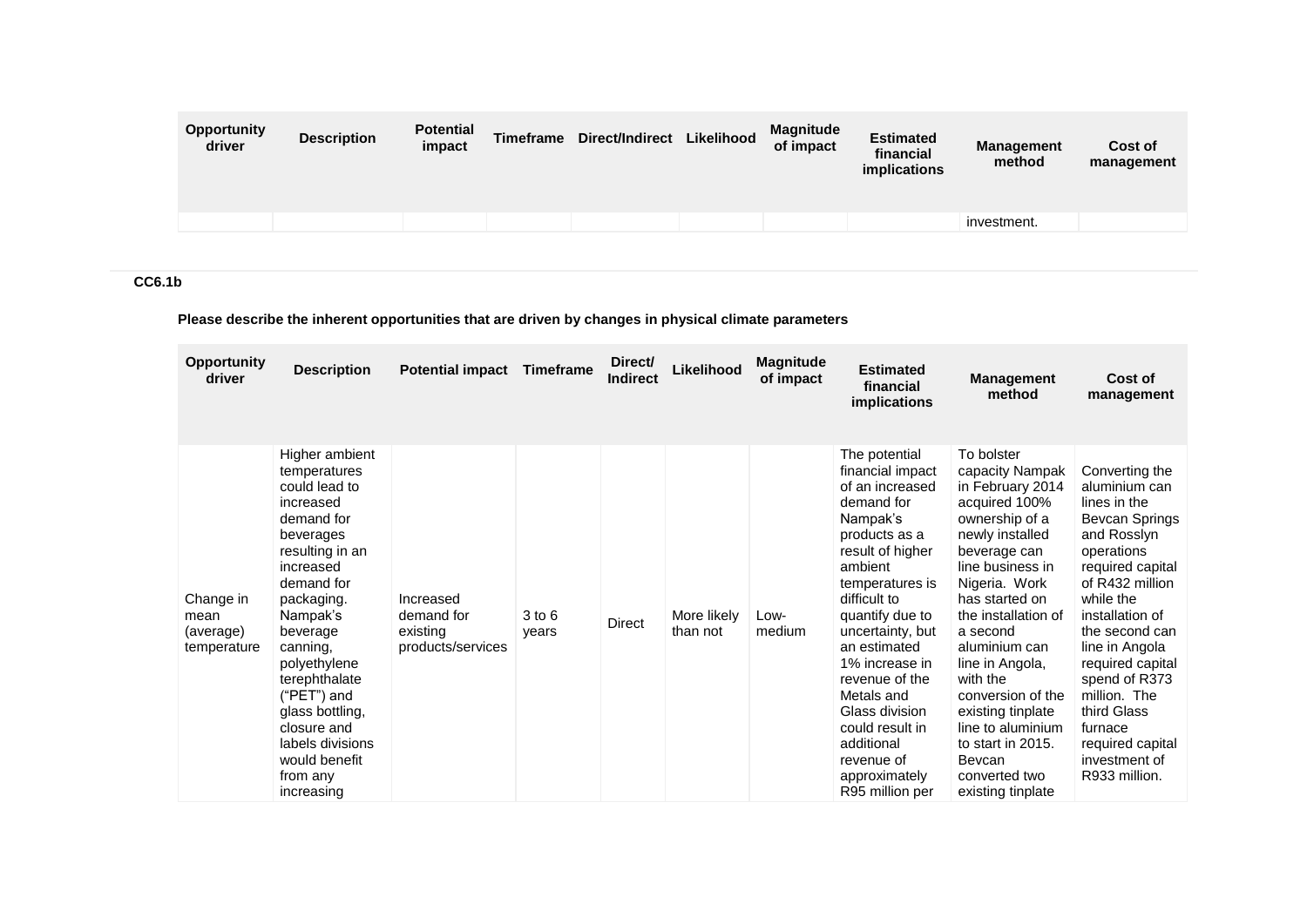| Opportunity<br>driver | <b>Description</b>   | Potential impact Timeframe | Direct/<br>Indirect | Likelihood | <b>Magnitude</b><br>of impact | <b>Estimated</b><br>financial<br>implications | <b>Management</b><br>method                                                                                                                                                                                                                                                                                                                                                                                                                                                                                                                                                                                                                                                           | Cost of<br>management |
|-----------------------|----------------------|----------------------------|---------------------|------------|-------------------------------|-----------------------------------------------|---------------------------------------------------------------------------------------------------------------------------------------------------------------------------------------------------------------------------------------------------------------------------------------------------------------------------------------------------------------------------------------------------------------------------------------------------------------------------------------------------------------------------------------------------------------------------------------------------------------------------------------------------------------------------------------|-----------------------|
|                       | demand<br>worldwide. |                            |                     |            |                               | annum based<br>on current<br>revenue levels.  | can lines in<br>Springs to<br>aluminium to<br>boost production<br>capacity and<br>reduce scrap and<br>spoilage waste<br>by 1.5%. The<br>new lines are<br>able to produce<br>at speeds of up<br>to 2 500 cans a<br>minute vs. 1800<br>for older tinplate<br>can lines.<br>Nampak's third<br>furnace at the<br>Roodekop glass<br>factory was<br>commissioned in<br>July 2014 and<br>48% of the raw<br>material used in<br>making glass (80<br>000 tonnes) was<br>cullet, reducing<br>energy<br>consumption for<br>glass production<br>by 6.5%. Cullet<br>or recycled glass<br>is bought from 4<br>000 SMMEs and<br>informal waste<br>collectors which<br>reduces the<br>impact of waste |                       |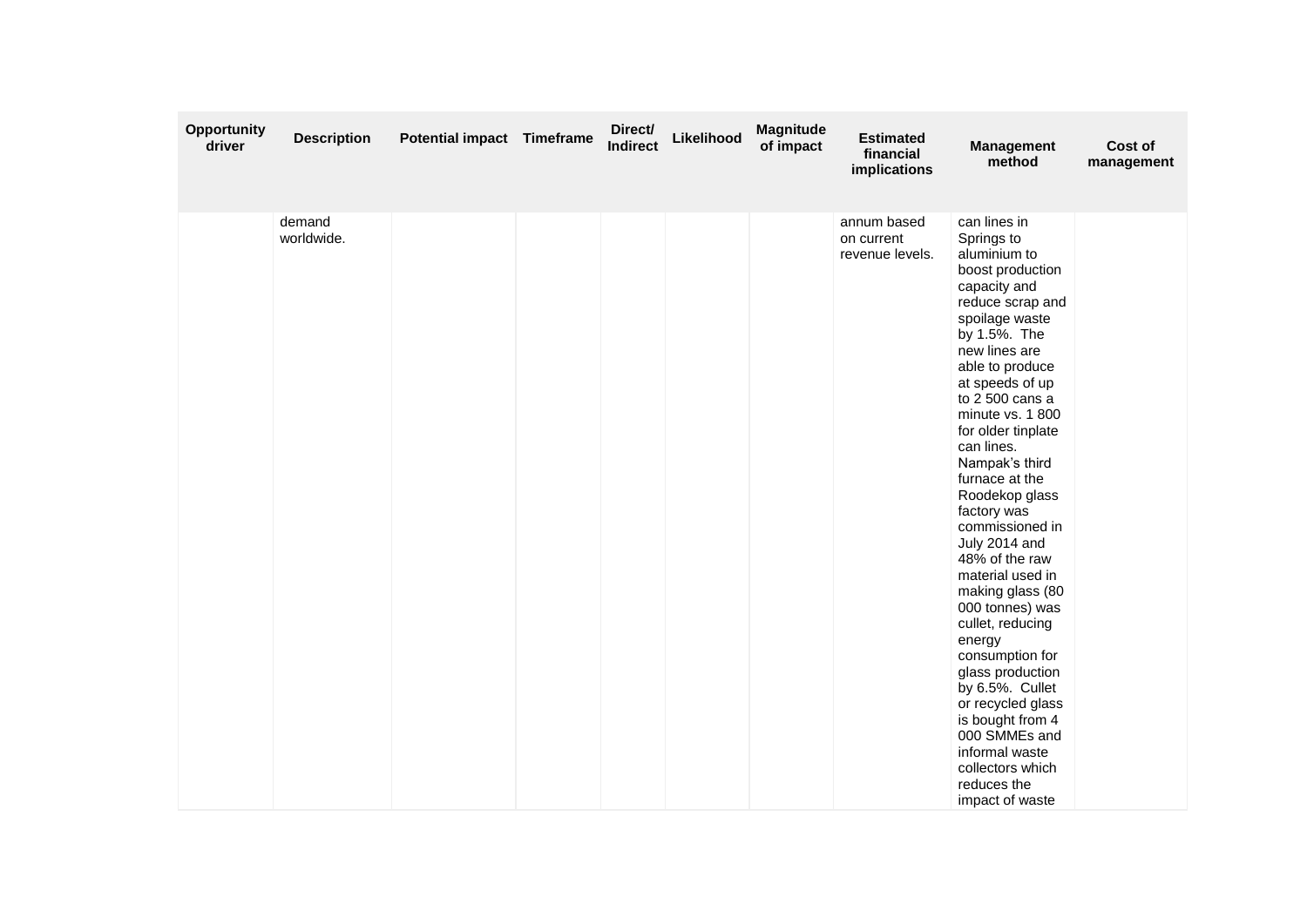| Opportunity<br>driver                         | <b>Description</b>                                                                          | <b>Potential impact Timeframe</b> |                 | Direct/<br><b>Indirect</b> | Likelihood | Magnitude<br>of impact | <b>Estimated</b><br>financial<br>implications                                                  | <b>Management</b><br>method                                                                                                                                                                                                                                                                                                                                                                                                                                                                                                                       | Cost of<br>management                                                                           |
|-----------------------------------------------|---------------------------------------------------------------------------------------------|-----------------------------------|-----------------|----------------------------|------------|------------------------|------------------------------------------------------------------------------------------------|---------------------------------------------------------------------------------------------------------------------------------------------------------------------------------------------------------------------------------------------------------------------------------------------------------------------------------------------------------------------------------------------------------------------------------------------------------------------------------------------------------------------------------------------------|-------------------------------------------------------------------------------------------------|
|                                               |                                                                                             |                                   |                 |                            |            |                        |                                                                                                | on the<br>environment.<br>Nampak carried<br>out physical<br>glass-wall<br>thickness<br>measurements to<br>gather data for<br>the development<br>of an accurate<br>finite element<br>analysis (FEA)<br>model for the<br>analysis of glass<br>bottles. FEA was<br>done to compare<br>bottles produced<br>by the Blow-Blow<br>process to the<br>lighter weight<br>Press-Blow<br>process resulting<br>in at least a 10%<br>saving in mass<br>for glass bottles<br>for tomato sauce<br>and a 7% saving<br>in mass for glass<br>jars for<br>mayonnaise. |                                                                                                 |
| Induced<br>changes in<br>natural<br>resources | Organisations<br>are competing<br>for natural<br>resources,<br>which are<br>becoming one of | Reduced<br>operational costs      | Up to 1<br>year | Direct                     | Likely     | Low                    | The availability<br>of recycled<br>materials as well<br>as the<br>proportion of the<br>various | Nampak is<br>directly involved<br>in many recycling<br>initiatives.<br>Nampak has a<br>Recycling                                                                                                                                                                                                                                                                                                                                                                                                                                                  | These activities<br>constitute part<br>of daily<br>operations and<br>levies paid<br>towards the |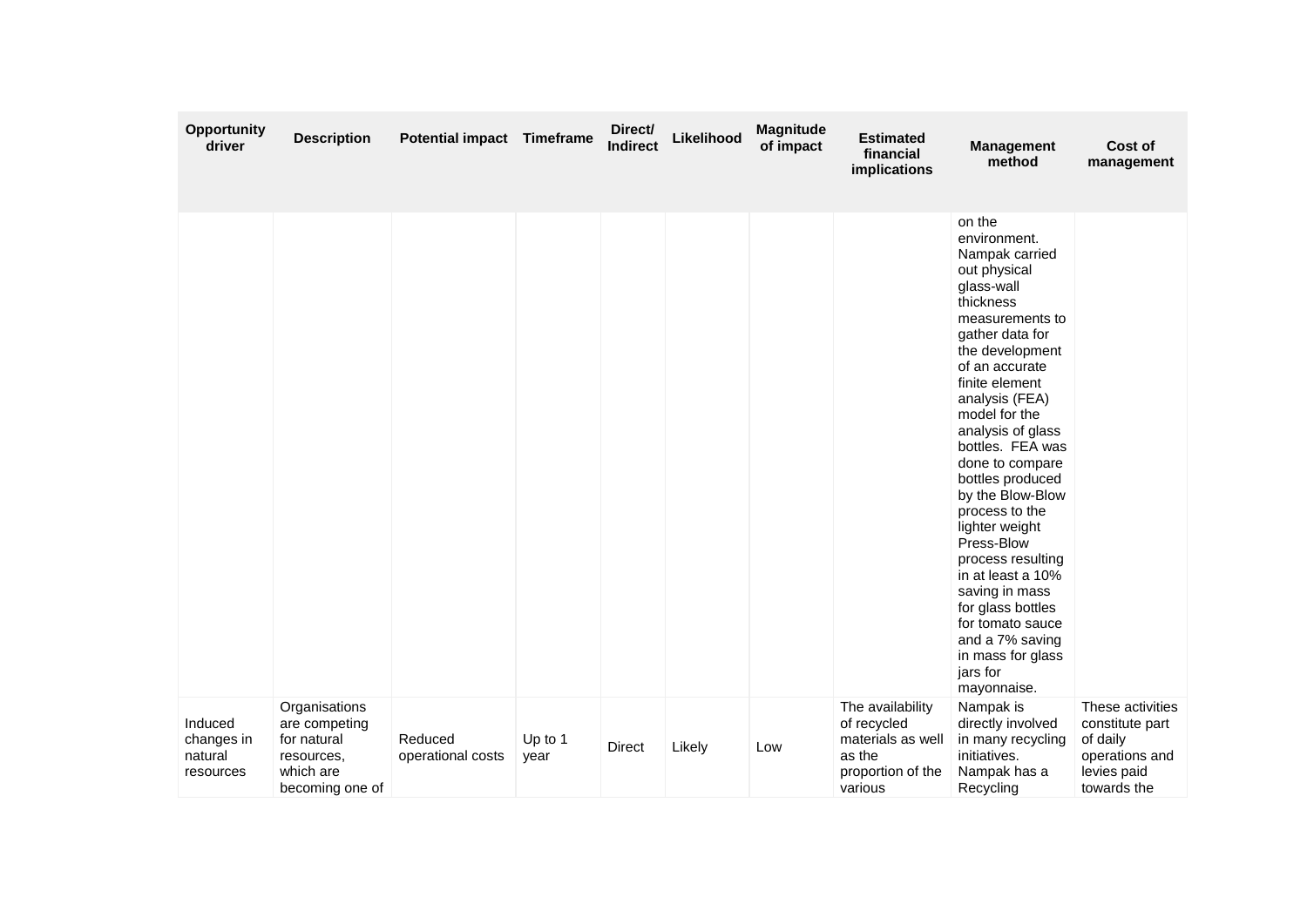| <b>Opportunity</b><br>driver | <b>Description</b>                                                                                                                                                                                                                                                                                                                                                                                                                                                                                                                                      | <b>Potential impact Timeframe</b> | Direct/<br>Indirect | Likelihood | <b>Magnitude</b><br>of impact | <b>Estimated</b><br>financial<br>implications                                                                                                                                                                                                                                                                                                                                                                                       | <b>Management</b><br>method                                                                                                                                                                                                                                                                                                                                                                                                                                                                                                                                                                                                                           | Cost of<br>management                                                                                                                                                                                                                                               |
|------------------------------|---------------------------------------------------------------------------------------------------------------------------------------------------------------------------------------------------------------------------------------------------------------------------------------------------------------------------------------------------------------------------------------------------------------------------------------------------------------------------------------------------------------------------------------------------------|-----------------------------------|---------------------|------------|-------------------------------|-------------------------------------------------------------------------------------------------------------------------------------------------------------------------------------------------------------------------------------------------------------------------------------------------------------------------------------------------------------------------------------------------------------------------------------|-------------------------------------------------------------------------------------------------------------------------------------------------------------------------------------------------------------------------------------------------------------------------------------------------------------------------------------------------------------------------------------------------------------------------------------------------------------------------------------------------------------------------------------------------------------------------------------------------------------------------------------------------------|---------------------------------------------------------------------------------------------------------------------------------------------------------------------------------------------------------------------------------------------------------------------|
|                              | scarcity. By<br>using resources<br>sustainably and<br>minimising<br>pollution through<br>environmental<br>efficiencies and<br>recycling,<br>Nampak can<br>lighten its impact<br>on natural<br>capital. Using<br>recycled and not<br>virgin materials<br>as feedstock not<br>only reduces<br>operational<br>costs, but also<br>contributes to<br>resource<br>preservation.<br>Nampak is<br>presented with<br>opportunities for<br>innovative<br>solutions to<br>changed<br>packaging<br>demands in<br>South Africa, the<br>rest of Africa<br>and Europe. |                                   |                     |            |                               | resources<br>recycled<br>influence<br>operational<br>costs. Current<br>trends show that<br>the recycling of<br>metals, glass,<br>paper and<br>plastic are<br>increasing. A<br>reduction in<br>expenses of<br>$0.5%$ of the<br>Metals and<br>Glass division<br>could give rise<br>to about R34<br>million additional<br>profit per annum<br>should more<br>recycled glass<br>and aluminium<br>become<br>available for<br>production. | division whose<br>the primary<br>functions are to<br>procure<br>recovered fibre<br>for the group<br>paper mills and<br>recovered cullet<br>for the Glass<br>division. In 2014<br>Nampak<br>extended its<br>recycling<br>collection to PET,<br>for use in the<br>textiles industry<br>and to other<br>plastics, which<br>are sold to<br>recyclers. During<br>the year the<br>division collected<br>250 000 tonnes<br>of recyclable<br>materials. The<br>recovered fibre<br>was consumed<br>as raw material<br>to manufacture<br>corrugated<br>cartons and<br>tissue for<br>hygiene<br>products. In<br>2014 about 48%<br>of the raw<br>material used in | recycling<br>industry bodies<br>amount to<br>about R650<br>000 annually.<br>Collect-a-Can<br>is a joint<br>venture<br>between<br>Nampak and<br>steel<br>manufacturer<br>ArcelorMittal.<br>From 1993 to<br>2013 the<br>collective<br>investment was<br>R725 million. |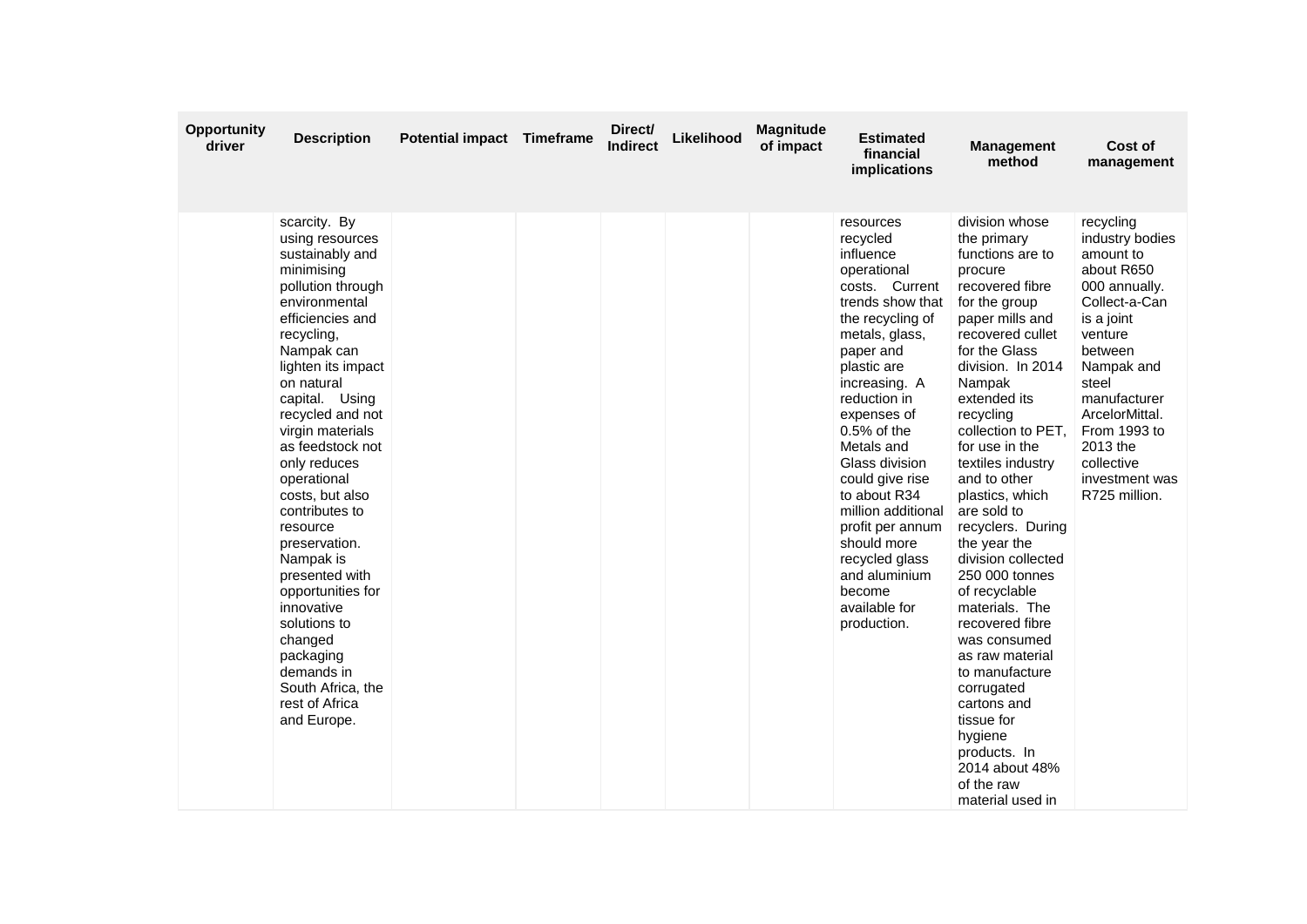| Opportunity<br>driver | <b>Description</b> | Potential impact Timeframe | Direct/<br><b>Indirect</b> | Likelihood | <b>Magnitude</b><br>of impact | <b>Estimated</b><br>financial<br>implications | <b>Management</b><br>method                                                                                                                                                                                                                                                                                                                                                                                                                                                                                                                                                                                                                                          | Cost of<br>management |
|-----------------------|--------------------|----------------------------|----------------------------|------------|-------------------------------|-----------------------------------------------|----------------------------------------------------------------------------------------------------------------------------------------------------------------------------------------------------------------------------------------------------------------------------------------------------------------------------------------------------------------------------------------------------------------------------------------------------------------------------------------------------------------------------------------------------------------------------------------------------------------------------------------------------------------------|-----------------------|
|                       |                    |                            |                            |            |                               |                                               | making glass (80<br>000 tonnes) was<br>cullet, reducing<br>energy<br>consumption for<br>glass production<br>by 6.5%. Cullet<br>or recycled glass<br>is bought from 4<br>000 SMMEs and<br>informal waste<br>collectors which<br>reduces the<br>impact of waste<br>on the<br>environment.<br>Currently about<br>41% of all glass<br>is recycled in<br>South Africa<br>(compared to<br>about 37% in the<br>USA). Industry<br>body initiatives<br>and recycling<br>opportunities that<br>Nampak<br>participate in are:<br>Metals - Collect-<br>a-Can Glass -<br>Nampak as<br>founding sponsor<br>of The Glass<br>Recycling<br>Company. Paper<br>- The Paper<br>Recycling |                       |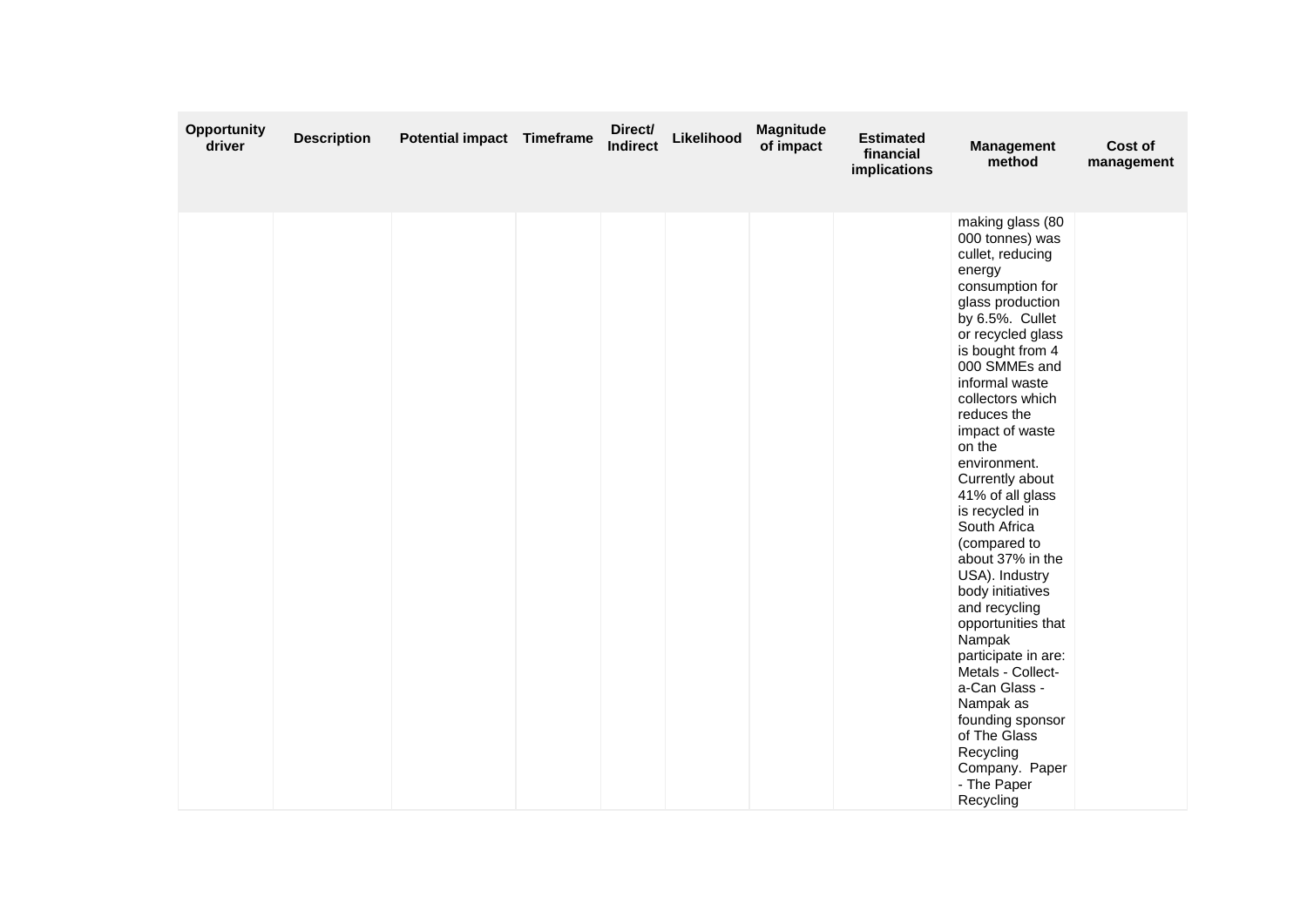| <b>Opportunity</b><br>driver | <b>Description</b> | <b>Potential impact Timeframe</b> | Direct/<br><b>Indirect</b> | Likelihood | <b>Magnitude</b><br>of impact | <b>Estimated</b><br>financial<br>implications | <b>Management</b><br>method                                                                                                                                                                                                                                                                                                                                                          | Cost of<br>management |
|------------------------------|--------------------|-----------------------------------|----------------------------|------------|-------------------------------|-----------------------------------------------|--------------------------------------------------------------------------------------------------------------------------------------------------------------------------------------------------------------------------------------------------------------------------------------------------------------------------------------------------------------------------------------|-----------------------|
|                              |                    |                                   |                            |            |                               |                                               | Association of<br>South Africa<br>$Plastic -$<br>PlasticsISA &<br>Petco Over<br>72% of beverage<br>cans in Southern<br>Africa are<br>recycled. As<br>aluminium has a<br>higher value than<br>tin plate, it is<br>likely to have a<br>positive impact<br>on the Collect-A-<br>Can recycling<br>programme by<br>giving an<br>increased<br>incentive to<br>collectors and<br>recyclers. |                       |

# **CC6.1c**

**Please describe the inherent opportunities that are driven by changes in other climate-related developments**

| <b>Opportu</b><br>nity<br>driver | <b>Descripti</b><br>on | <b>Potential</b><br>impact | <b>Timefra</b><br>me | <b>Direc</b><br>tl<br><b>Indire</b><br>ct | Likeliho<br>od | <b>Magnit</b><br>ude of<br>impact | <b>Estimated financial implications</b> | <b>Manageme</b><br>nt method | Cost of<br>managem<br>ent |
|----------------------------------|------------------------|----------------------------|----------------------|-------------------------------------------|----------------|-----------------------------------|-----------------------------------------|------------------------------|---------------------------|
|----------------------------------|------------------------|----------------------------|----------------------|-------------------------------------------|----------------|-----------------------------------|-----------------------------------------|------------------------------|---------------------------|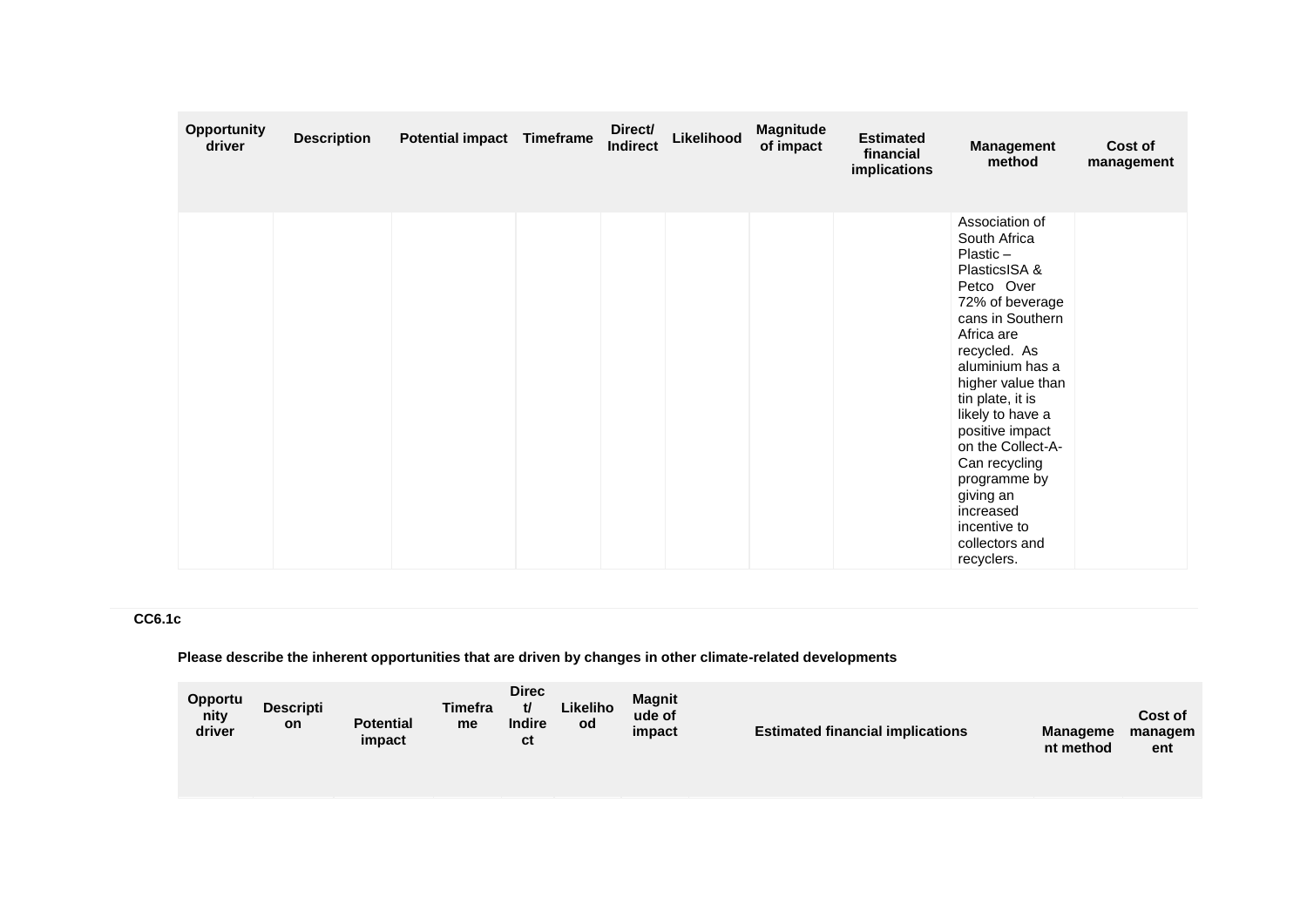| Opportu<br>nity<br>driver | <b>Descripti</b><br>on                                                                                                                                                                                                                                                                                                                                                                                                                          | <b>Potential</b><br>impact      | <b>Timefra</b><br>me | <b>Direc</b><br>tl<br><b>Indire</b><br><b>ct</b> | Likeliho<br>od             | <b>Magnit</b><br>ude of<br>impact | <b>Estimated financial implications</b>                                                                                                                                                                                                                                                                                                                                                                                                                                                                                                                                                                                                                                                                          | <b>Manageme</b><br>nt method                                                                                                                                                                                                                                                                                                                                                                                                                         | Cost of<br>managem<br>ent                                                                                                                                                                                                                               |
|---------------------------|-------------------------------------------------------------------------------------------------------------------------------------------------------------------------------------------------------------------------------------------------------------------------------------------------------------------------------------------------------------------------------------------------------------------------------------------------|---------------------------------|----------------------|--------------------------------------------------|----------------------------|-----------------------------------|------------------------------------------------------------------------------------------------------------------------------------------------------------------------------------------------------------------------------------------------------------------------------------------------------------------------------------------------------------------------------------------------------------------------------------------------------------------------------------------------------------------------------------------------------------------------------------------------------------------------------------------------------------------------------------------------------------------|------------------------------------------------------------------------------------------------------------------------------------------------------------------------------------------------------------------------------------------------------------------------------------------------------------------------------------------------------------------------------------------------------------------------------------------------------|---------------------------------------------------------------------------------------------------------------------------------------------------------------------------------------------------------------------------------------------------------|
| Reputatio<br>n.           | Nampak is<br>committed<br>to sound<br>environme<br>ntal<br>stewardshi<br>p and<br>would like<br>to be seen<br>as a<br>leader in<br>environme<br>ntal<br>packaging<br>supplying<br>products<br>that can<br>help in the<br>transition<br>to a low<br>carbon<br>economy.<br><b>The</b><br>reputation<br>al benefits<br>of being a<br>sustainabl<br>e brand<br>and<br>responsibl<br>е<br>corporate<br>citizen will<br>result in<br>market<br>growth | Reduced<br>operational<br>costs | Up to 1<br>year      | Direct                                           | More<br>likely<br>than not | Low                               | A reputation as a sustainable brand and responsible<br>corporate citizen is reflected in the economic value<br>Nampak creates and distributes to its stakeholders<br>such as its employees and the local communities in<br>which it operates. By increasing the recycled content<br>cost are contained resulting in less pressure to<br>increase prices. Nampak's 2014 brand value is<br>estimated at R2532 million - according to<br>brandfinance.com. An estimated 1% gain in<br>reputational benefits could result in an increase in<br>brand value of approx. R25 million together with<br>actual revenue.<br>http://www.brandfinance.com/knowledge_centre/repo<br>rts/brandfinance-south-africa-top-50-2014 | In order to<br>manage<br>and<br>enhance<br>Nampak's<br>reputation<br>as<br>environmen<br>tal leader<br>Nampak<br>supports<br>initiatives<br>which<br>improve<br>collection<br>and<br>recycling<br>opportunitie<br>s for its<br>packaging<br>products<br>while<br>providing<br>education<br>to the<br>public<br>regarding<br>the benefits<br>of recycling.<br>Nampak's<br>support for<br>waste<br>disposal in<br>the Kruger<br>National<br>Park (KNP) | Nampak<br>contribute<br>d capital<br>in excess<br>of R4<br>million to<br>the MRF<br>facility, of<br>which<br>R800 000<br>was spent<br>on the<br>truck that<br>transfers<br>the waste<br>from the<br>camps<br>back to<br>the facility<br>for<br>sorting. |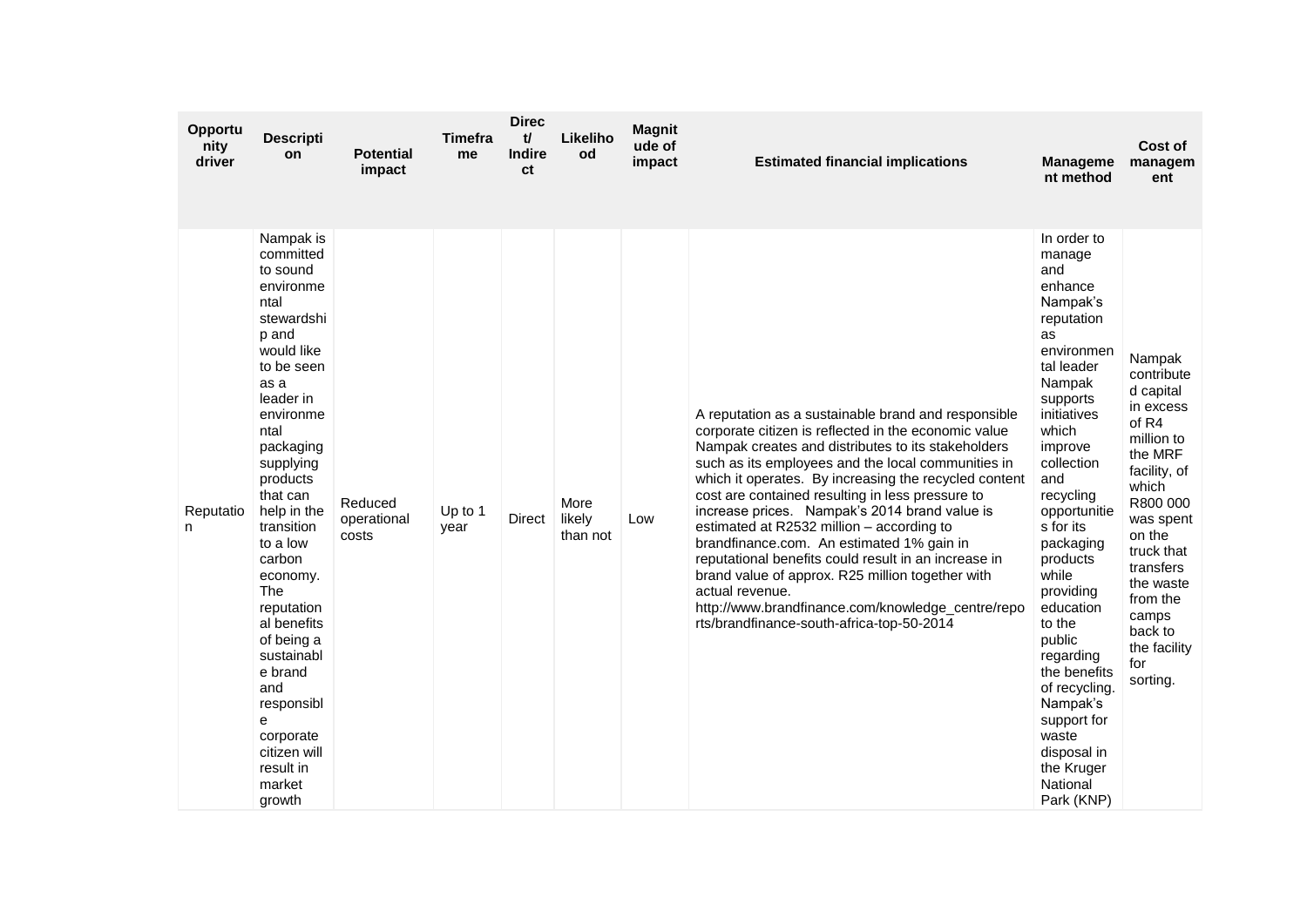| Opportu<br>nity<br>driver | <b>Descripti</b><br>on                                                                                   | <b>Potential</b><br>impact | Timefra<br>me | <b>Direc</b><br>$\mathbf{t}$<br><b>Indire</b><br>ct | Likeliho<br>od | <b>Magnit</b><br>ude of<br>impact | <b>Estimated financial implications</b> | <b>Manageme</b><br>nt method                                                                                                                                                                                                                                                                                                                                                                                                                                         | Cost of<br>managem<br>ent |
|---------------------------|----------------------------------------------------------------------------------------------------------|----------------------------|---------------|-----------------------------------------------------|----------------|-----------------------------------|-----------------------------------------|----------------------------------------------------------------------------------------------------------------------------------------------------------------------------------------------------------------------------------------------------------------------------------------------------------------------------------------------------------------------------------------------------------------------------------------------------------------------|---------------------------|
|                           | and<br>opportuniti<br>es for<br>expansion<br>in South<br>Africa, the<br>rest of<br>Africa and<br>Europe. |                            |               |                                                     |                |                                   |                                         | dates back<br>to 2006<br>when the<br>first animal<br>proof dust<br>bins were<br>installed to<br>prevent<br>baboons<br>from<br>rummaging<br>through<br>camps. In<br>2010,<br>Nampak<br>installed<br><b>150 new</b><br>prototype<br>bins<br>allowing for<br>separation<br>of waste at<br>source. A<br>total of 400<br>bins have<br>been<br>installed in<br>the<br>southern<br>area camps<br>to date.<br>During April<br>2014a<br>Waste<br><b>Materials</b><br>Recovery |                           |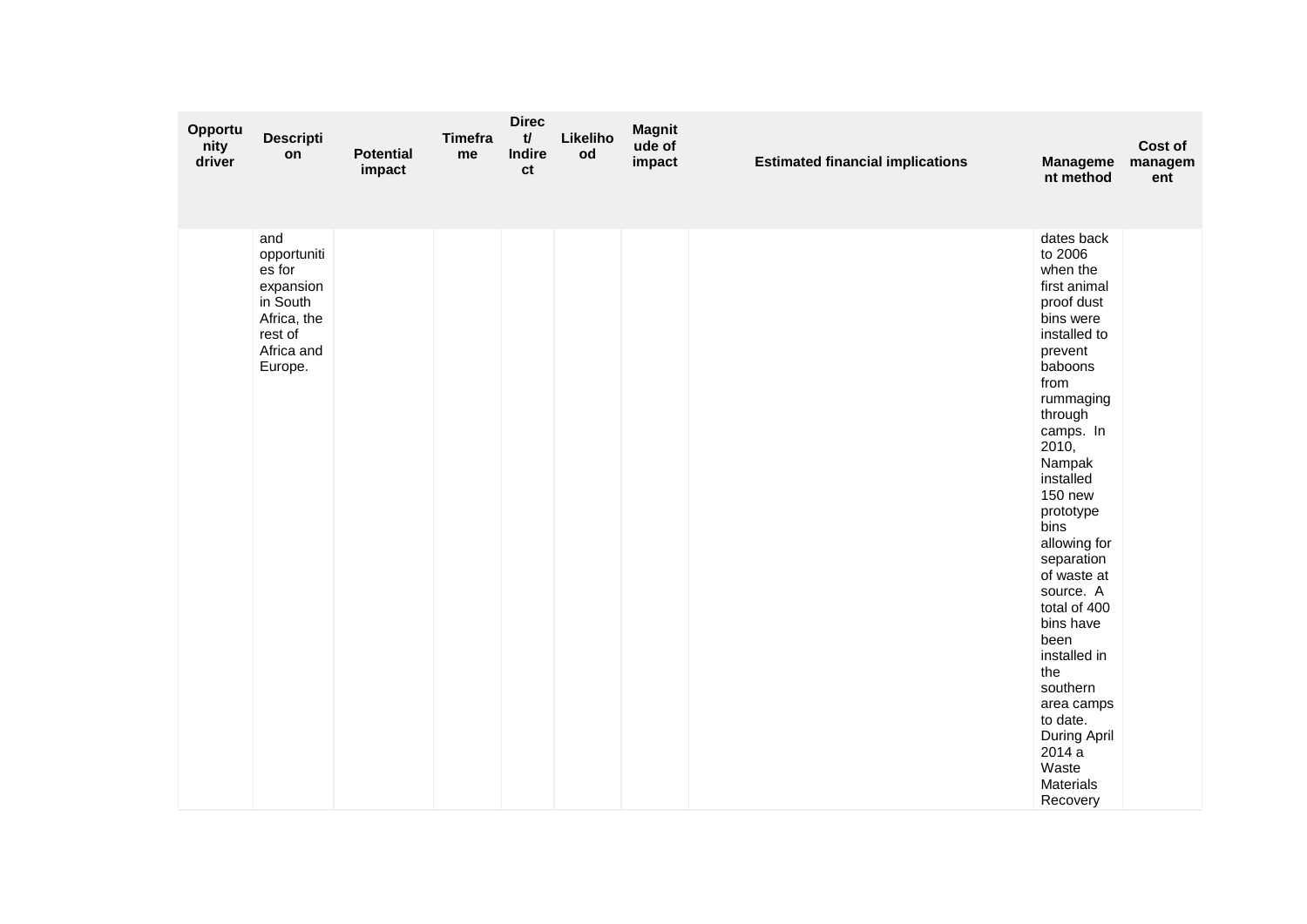| Opportu<br>nity<br>driver | <b>Descripti</b><br>on | <b>Potential</b><br>impact | Timefra<br>me | <b>Direc</b><br>t/<br><b>Indire</b><br>ct | Likeliho<br>od | <b>Magnit</b><br>ude of<br>impact | <b>Estimated financial implications</b> | <b>Manageme</b><br>nt method                                                                                                                                                                                                                                                                                                                                                                                                                              | Cost of<br>managem<br>ent |
|---------------------------|------------------------|----------------------------|---------------|-------------------------------------------|----------------|-----------------------------------|-----------------------------------------|-----------------------------------------------------------------------------------------------------------------------------------------------------------------------------------------------------------------------------------------------------------------------------------------------------------------------------------------------------------------------------------------------------------------------------------------------------------|---------------------------|
|                           |                        |                            |               |                                           |                |                                   |                                         | System<br>Facility<br>(known as<br>the MRF)<br>was<br>installed at<br>Skukuza<br>Camp to<br>allow post-<br>consumer<br>packaging<br>waste that<br>is collected<br>from the<br>camps to<br>be sorted<br>on-site, into<br>various<br>material<br>types for<br>recycling.<br>The MRF is<br>a closed<br>loop system<br>that allows<br>processors<br>to separate<br>different<br>waste<br>materials<br>on a<br>conveyer<br>belt.<br>Baboon<br>proof<br>storage |                           |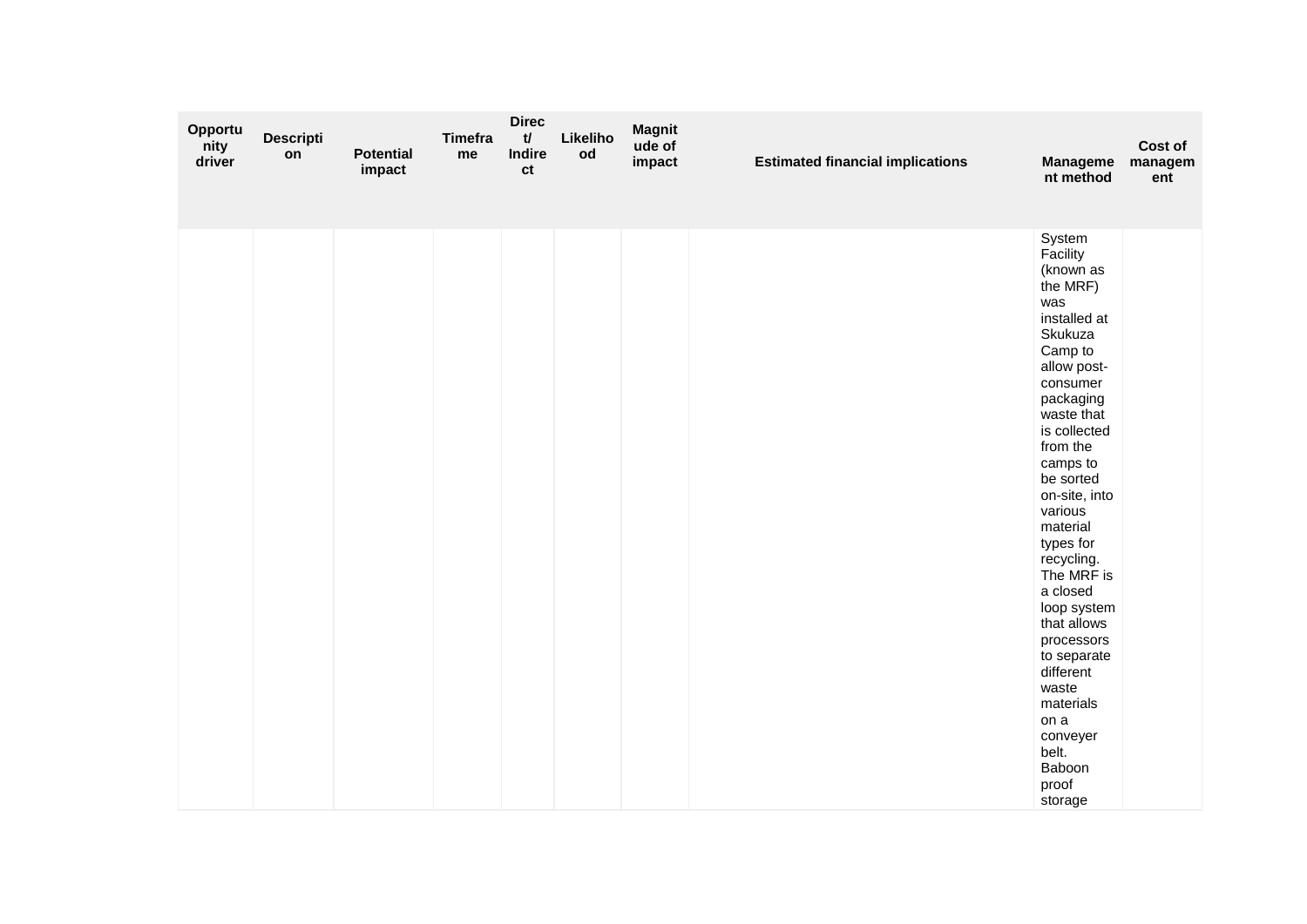| Opportu<br>nity<br>driver | <b>Descripti</b><br>on | <b>Potential</b><br>impact | <b>Timefra</b><br>me | <b>Direc</b><br>t/<br>Indire<br>ct | Likeliho<br>od | <b>Magnit</b><br>ude of<br>impact | <b>Estimated financial implications</b> | <b>Manageme</b><br>nt method                                                                                                                                                                                                                                                                                                                                                                                                                                                  | Cost of<br>managem<br>ent |
|---------------------------|------------------------|----------------------------|----------------------|------------------------------------|----------------|-----------------------------------|-----------------------------------------|-------------------------------------------------------------------------------------------------------------------------------------------------------------------------------------------------------------------------------------------------------------------------------------------------------------------------------------------------------------------------------------------------------------------------------------------------------------------------------|---------------------------|
|                           |                        |                            |                      |                                    |                |                                   |                                         | cages have<br>also been<br>installed at<br>the facility<br>and a truck<br>was<br>provided to<br>transfer the<br>post-<br>consumer<br>packaging<br>waste from<br>the camps<br>back to the<br>facility for<br>sorting over<br>the project<br>period.<br>Nampak<br>trained<br><b>KNP</b> staff<br>on the<br>operation of<br>the system<br>to ensure<br>maximum<br>beneficiatio<br>n. The<br>MRF will<br>provide<br>Nampak<br>with<br>additional<br>valuable<br>raw<br>materials, |                           |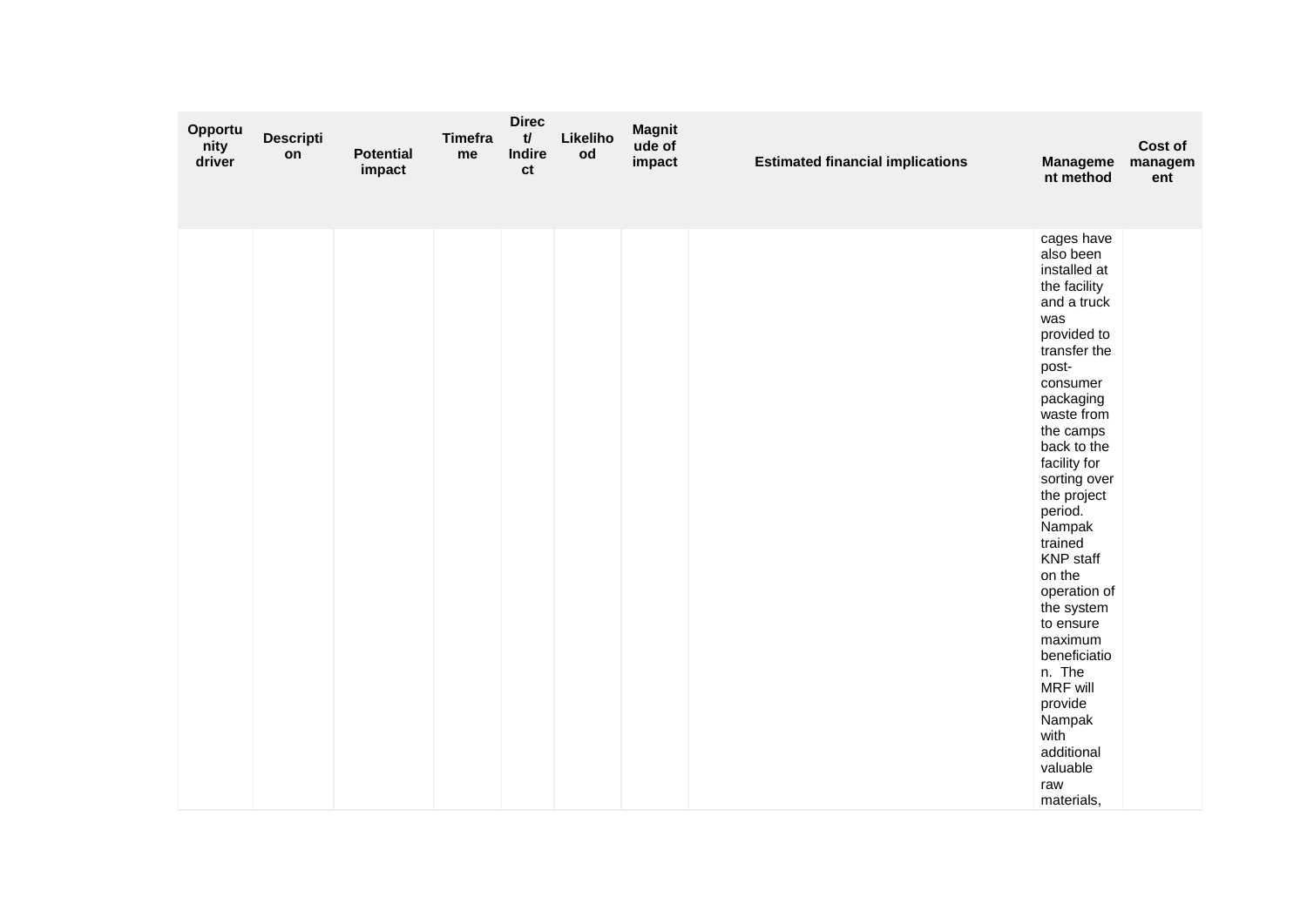| Opportu<br>nity<br>driver       | <b>Descripti</b><br>on                                                                                                                                                                                                                                                                | <b>Potential</b><br>impact                   | <b>Timefra</b><br>me | <b>Direc</b><br>$\mathbf{t}$<br><b>Indire</b><br>ct | Likeliho<br>od | <b>Magnit</b><br>ude of<br>impact | <b>Estimated financial implications</b>                                                                                                                                                                                                                               | <b>Manageme</b><br>nt method                                                                                                                                                                                                                                                                             | Cost of<br>managem<br>ent                                                                                                                                                                                                                                                           |
|---------------------------------|---------------------------------------------------------------------------------------------------------------------------------------------------------------------------------------------------------------------------------------------------------------------------------------|----------------------------------------------|----------------------|-----------------------------------------------------|----------------|-----------------------------------|-----------------------------------------------------------------------------------------------------------------------------------------------------------------------------------------------------------------------------------------------------------------------|----------------------------------------------------------------------------------------------------------------------------------------------------------------------------------------------------------------------------------------------------------------------------------------------------------|-------------------------------------------------------------------------------------------------------------------------------------------------------------------------------------------------------------------------------------------------------------------------------------|
|                                 |                                                                                                                                                                                                                                                                                       |                                              |                      |                                                     |                |                                   |                                                                                                                                                                                                                                                                       | to be used<br>downstrea<br>m in the<br>manufacturi<br>ng process,<br>reducing<br>the amount<br>of waste<br>being<br>disposed of<br>in landfills.                                                                                                                                                         |                                                                                                                                                                                                                                                                                     |
| Changing<br>consume<br>behaviou | Shifts in<br>consumer<br>attitude<br>towards<br>more<br>sustainabl<br>e, less<br>energy-<br>intensive<br>products<br>could<br>affect<br>Nampak's<br>product<br>offering to<br>its<br>customers<br>as well as<br>the end-<br>users.<br>Nampak<br>understan<br>ds that its<br>packaging | <b>New</b><br>products/busi<br>ness services | Up to 1<br>year      | <b>Direct</b>                                       | Very<br>likely | Low                               | The potential financial impact will be an increase in<br>sales and demand for Nampak's products. An<br>estimated 0.5% increase in sales of Plastics UK<br>could result in an increase of revenue of approx. R11<br>million per annum based on current revenue levels. | Nampak<br>continuousl<br>y strive to<br>introduce<br>sustainable<br>and<br>innovative<br>packaging<br>products<br>with<br>increased<br>recyclability<br>and a low<br>carbon<br>footprint.<br>Nampak<br><b>Plastics UK</b><br>continues<br>to make<br>progress<br>with its<br>light-<br>weighted<br>high- | R&D<br>costs<br>relate to<br>staff<br>costs.<br>which are<br>internalise<br>d while<br>the Infini<br>project<br>required a<br>capital<br>investmen<br>t of<br>around £9<br>million on<br>implement<br>ing the<br>bottle<br>range in<br>addition to<br>the £1<br>million<br>spent on |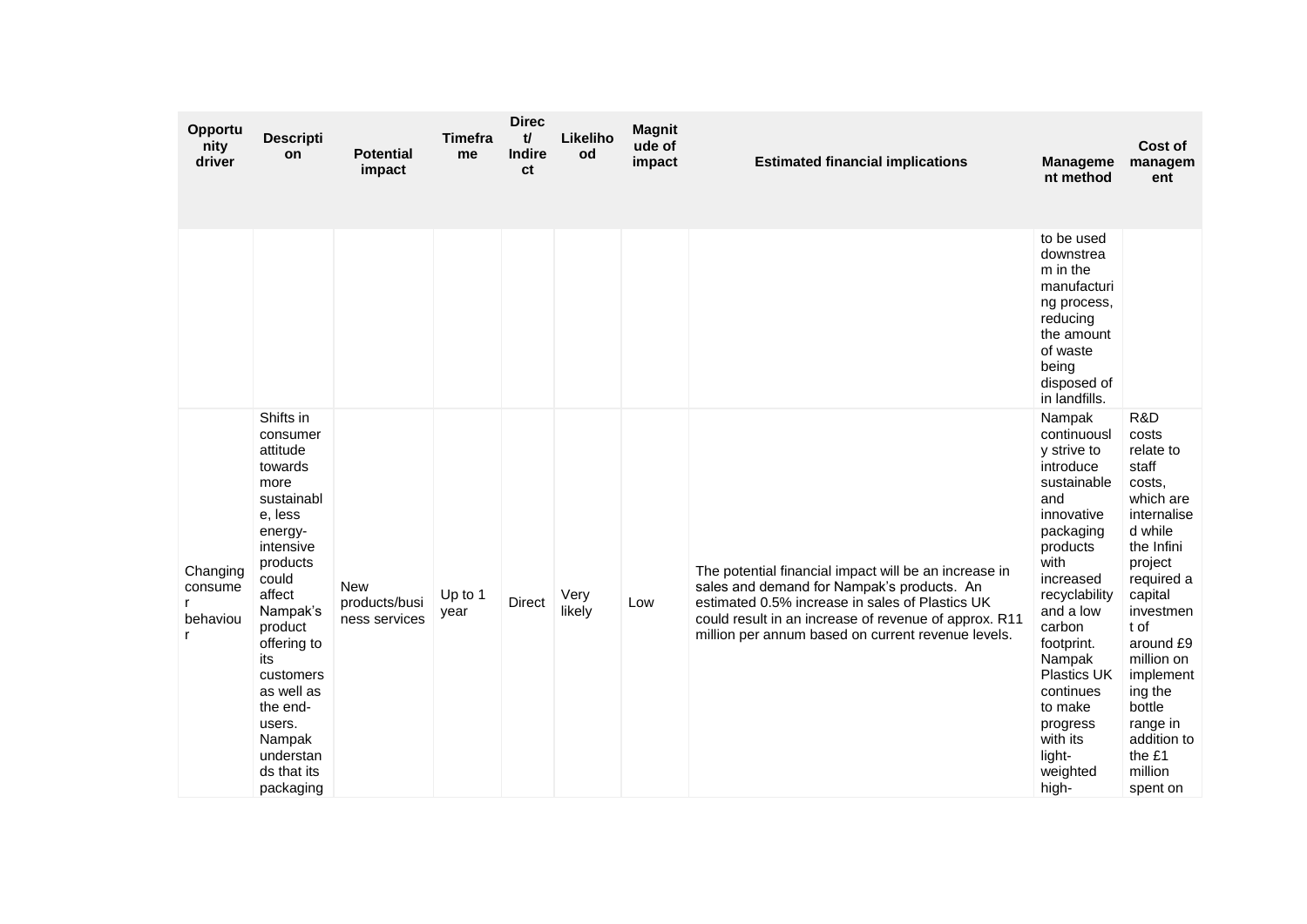| Opportu<br>nity<br>driver | <b>Descripti</b><br>on                                                                                                                                                                                                                                                                                                                                                                                 | <b>Potential</b><br>impact | <b>Timefra</b><br>me | <b>Direc</b><br>$\mathbf{t}$<br>Indire<br>ct | Likeliho<br>od | <b>Magnit</b><br>ude of<br>impact | <b>Estimated financial implications</b> | <b>Manageme</b><br>nt method                                                                                                                                                                                                                                                                                                                                                                                                                                                   | Cost of<br>managem<br>ent                                                                                                        |
|---------------------------|--------------------------------------------------------------------------------------------------------------------------------------------------------------------------------------------------------------------------------------------------------------------------------------------------------------------------------------------------------------------------------------------------------|----------------------------|----------------------|----------------------------------------------|----------------|-----------------------------------|-----------------------------------------|--------------------------------------------------------------------------------------------------------------------------------------------------------------------------------------------------------------------------------------------------------------------------------------------------------------------------------------------------------------------------------------------------------------------------------------------------------------------------------|----------------------------------------------------------------------------------------------------------------------------------|
|                           | products<br>have the<br>potential<br>to reduce<br>carbon<br>emissions,<br>providing<br>a unique<br>opportunit<br>y to<br>support<br>the<br>transition<br>to a low<br>carbon<br>economy.<br>Nampak<br>will<br>therefore<br>continue<br>to explore<br>innovative<br>solutions<br>to<br>accommo<br>date<br>changed<br>packaging<br>demands<br>in South<br>Africa, the<br>rest of<br>Africa and<br>Europe. |                            |                      |                                              |                |                                   |                                         | density<br>polyethylen<br>e (HDPE)<br>milk bottle $-$<br>Infini <sup>®</sup> with<br>a recycled<br>content of<br>up to 15%.<br>Trials have<br>shown that<br>the<br>recycled<br>raw<br>material<br>content on<br>both the<br>Infini® and<br>standard<br>bottle<br>ranges can<br>be<br>increased<br>to 30% and<br>Nampak is<br>on track to<br>meet the<br>Dairy<br>Roadmap's<br>target of<br>$30\%$<br><b>rHDPE</b><br>inclusion in<br>packaging<br>by 2015.<br>However,<br>this | developin<br>g the<br>design.<br>Nampak<br>is<br>providing<br>sponsorsh<br>ip for the<br>Fresher<br>for Longer<br>programm<br>e. |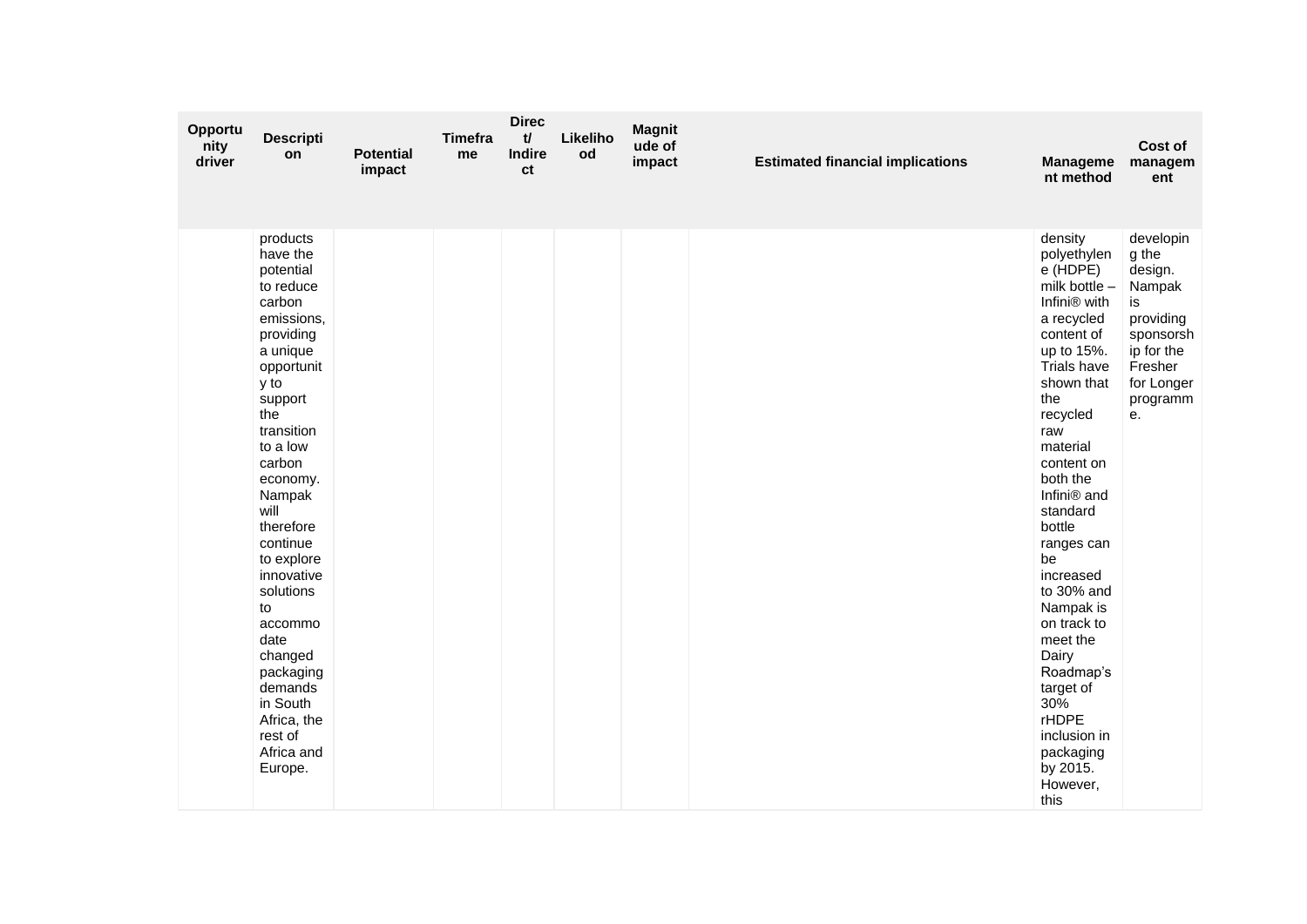| Opportu<br>nity<br>driver | <b>Descripti</b><br>on | <b>Potential</b><br>impact | <b>Timefra</b><br>me | <b>Direc</b><br>t/<br>Indire<br>ct | Likeliho<br>od | <b>Magnit</b><br>ude of<br>impact | <b>Estimated financial implications</b> | <b>Manageme</b><br>nt method                                                                                                                                                                                                                                                                                                                                                                                                                                          | Cost of<br>managem<br>ent |
|---------------------------|------------------------|----------------------------|----------------------|------------------------------------|----------------|-----------------------------------|-----------------------------------------|-----------------------------------------------------------------------------------------------------------------------------------------------------------------------------------------------------------------------------------------------------------------------------------------------------------------------------------------------------------------------------------------------------------------------------------------------------------------------|---------------------------|
|                           |                        |                            |                      |                                    |                |                                   |                                         | depends on<br>the<br>availability<br>of a<br>consistent<br>quality and<br>quantity of<br>recycled<br>material<br>from<br>suppliers.<br>In 2014<br>Infini® was<br>awarded<br>the Farm<br><b>Business</b><br>Cream<br>Award for<br>Packaging<br>that<br>recognizes<br>the Infini<br>bottle as<br>the world's<br>lightest 4-<br>pint (2.27<br>litre) 32g<br>bottle,<br>which<br>contains up<br>to 20% less<br>material<br>than a<br>standard<br>bottle, and<br>up to 30% |                           |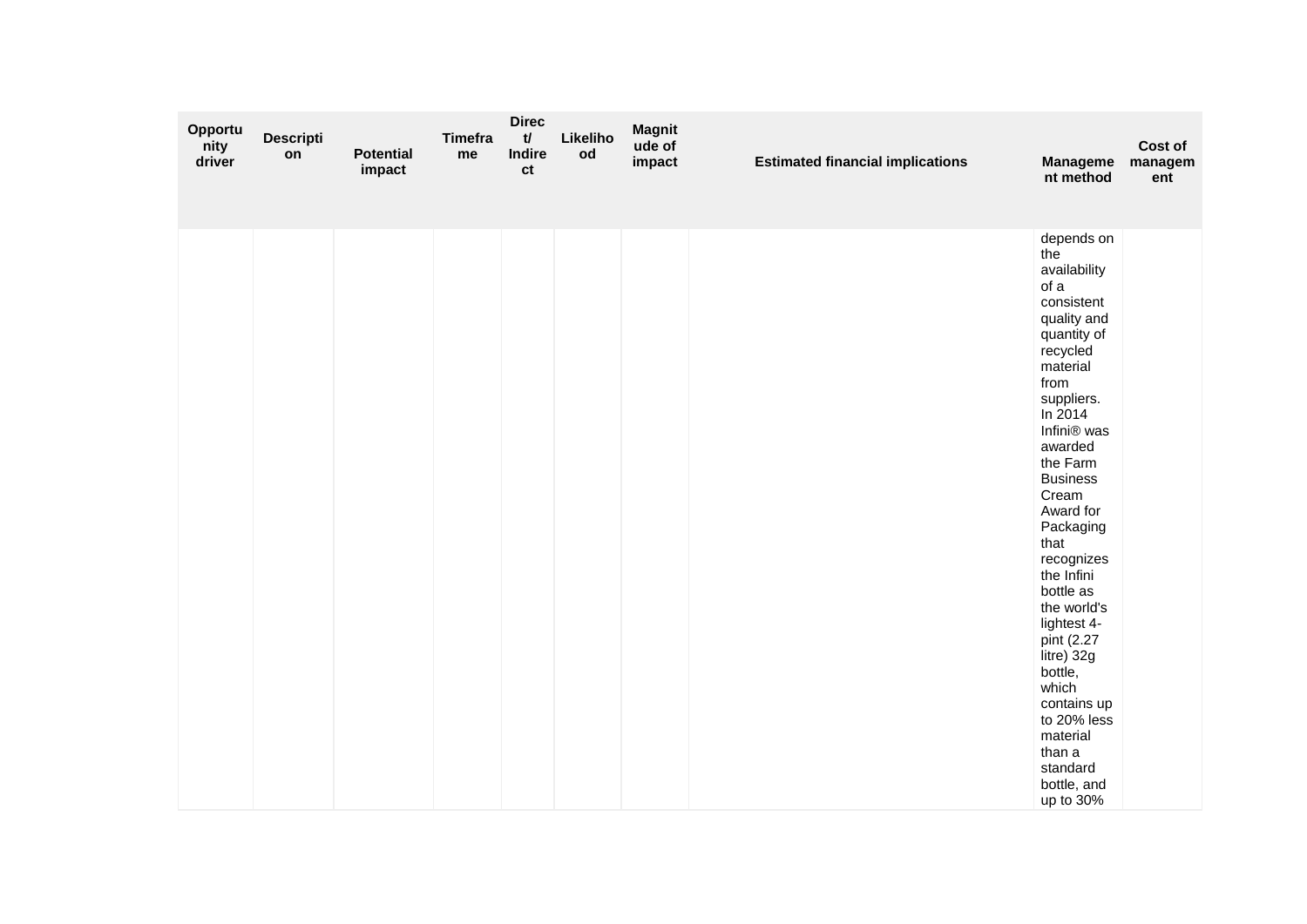| Opportu<br>nity<br>driver | <b>Descripti</b><br>on | <b>Potential</b><br>impact | <b>Timefra</b><br>me | <b>Direc</b><br>$\mathbf{t}$<br>Indire<br>ct | Likeliho<br>od | <b>Magnit</b><br>ude of<br>impact | <b>Estimated financial implications</b> | <b>Manageme</b><br>nt method                                                                                                                                                                                                                                                                                                                                                                                                                                   | Cost of<br>managem<br>ent |
|---------------------------|------------------------|----------------------------|----------------------|----------------------------------------------|----------------|-----------------------------------|-----------------------------------------|----------------------------------------------------------------------------------------------------------------------------------------------------------------------------------------------------------------------------------------------------------------------------------------------------------------------------------------------------------------------------------------------------------------------------------------------------------------|---------------------------|
|                           |                        |                            |                      |                                              |                |                                   |                                         | recycled<br>HDPE.<br>More than<br>800 million<br>Infini bottles<br>have been<br>sold in the<br>UK. Other<br>dairy<br>packaging<br>products<br>include a<br>Cream<br>Bottle, a<br>light, re-<br>sealable,<br>leak-proof<br>and easy-<br>to-pour rigid<br>plastic<br>$bottle -$<br>which<br>independen<br>t research<br>showed<br>that many<br>consumers<br>preferred to<br>a<br>'traditional'<br>cream<br>container.<br>Nampak<br>Plastics,<br>with<br>Ousedale |                           |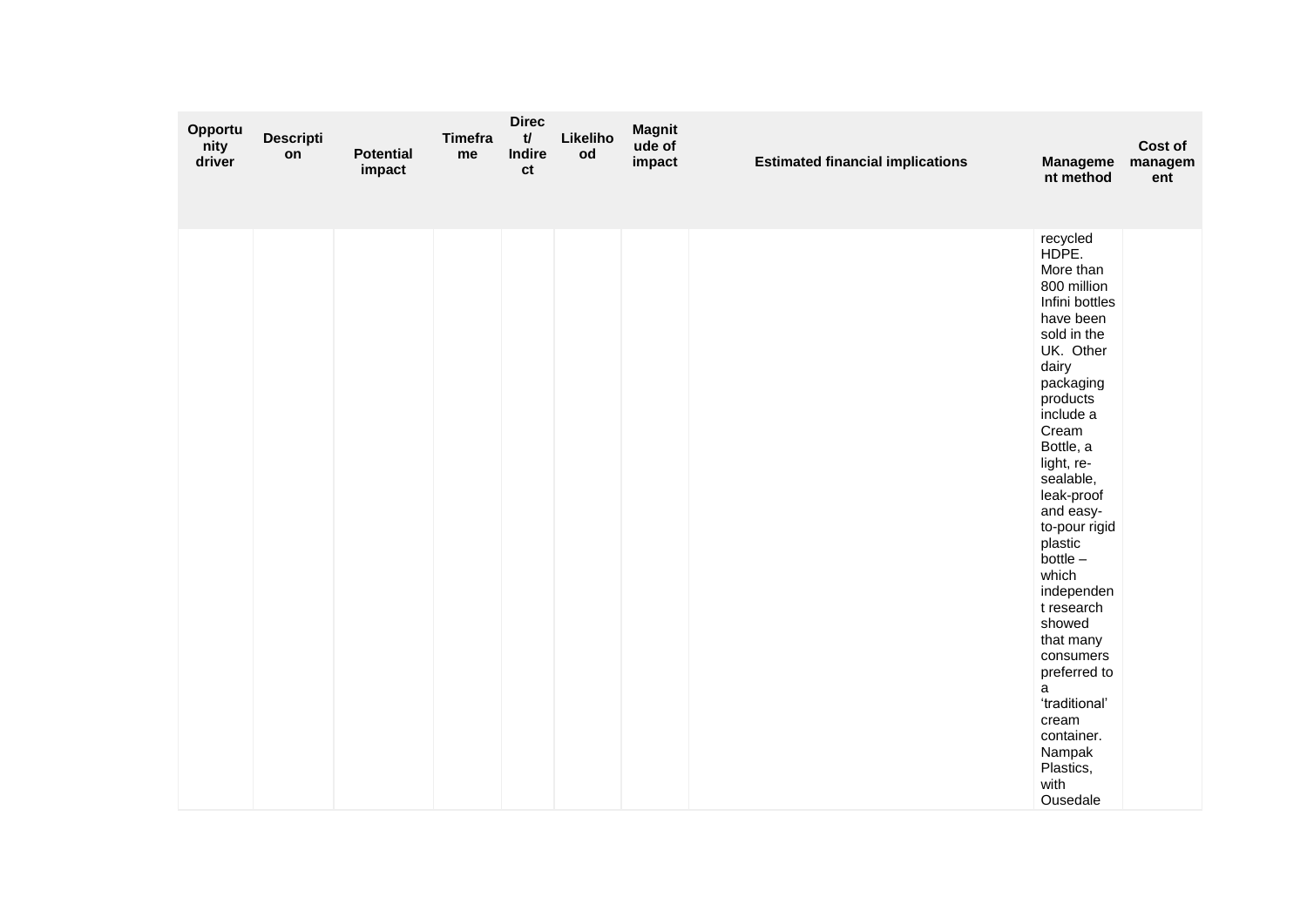| Opportu<br>nity<br>driver | <b>Descripti</b><br>on | <b>Potential</b><br>impact | <b>Timefra</b><br>me | <b>Direc</b><br>t<br>Indire<br>ct | Likeliho<br>od | <b>Magnit</b><br>ude of<br>impact | <b>Estimated financial implications</b> | <b>Manageme</b><br>nt method                                                                                                                                                                                                                                                                                                                                   | Cost of<br>managem<br>ent |
|---------------------------|------------------------|----------------------------|----------------------|-----------------------------------|----------------|-----------------------------------|-----------------------------------------|----------------------------------------------------------------------------------------------------------------------------------------------------------------------------------------------------------------------------------------------------------------------------------------------------------------------------------------------------------------|---------------------------|
|                           |                        |                            |                      |                                   |                |                                   |                                         | School,<br>have<br>launched<br>the Fresher<br>for Longer<br>education<br>programme<br>, led by the<br>Global<br>Action Plan,<br>to educate<br>secondary<br>school<br>students,<br>their<br>schools and<br>parents to<br>source,<br>store, cook<br>and<br>dispose of<br>food in an<br>energy-<br>efficient<br>and<br>environmen<br>tally<br>responsible<br>way. |                           |

**CC6.1d**

**Please explain why you do not consider your company to be exposed to inherent opportunities driven by changes in regulation that have the potential to generate a substantive change in your business operations, revenue or expenditure**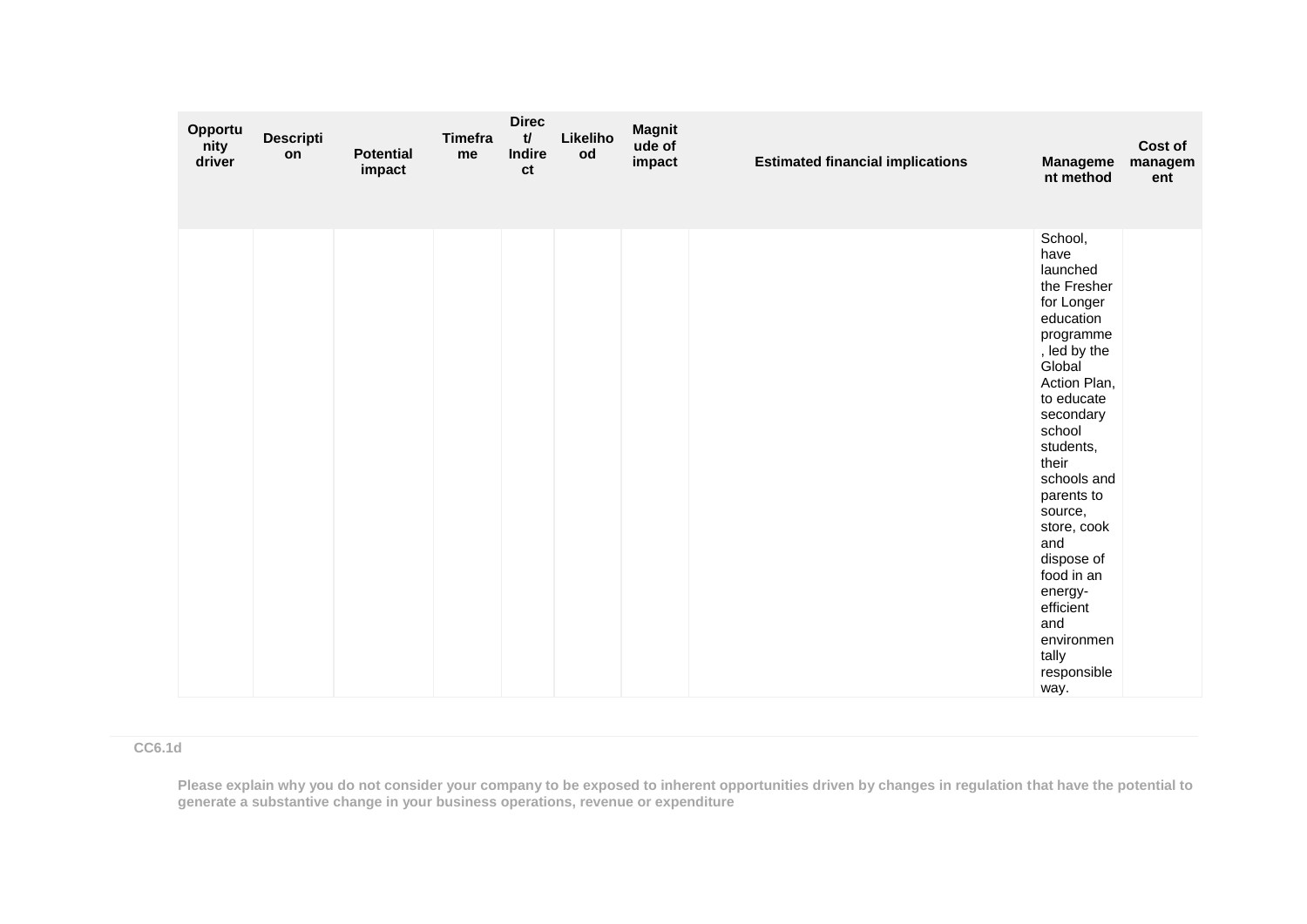#### **CC6.1e**

**Please explain why you do not consider your company to be exposed to inherent opportunities driven by physical climate parameters that have the potential to generate a substantive change in your business operations, revenue or expenditure**

#### **CC6.1f**

**Please explain why you do not consider your company to be exposed to inherent opportunities driven by changes in other climate-related developments that have the potential to generate a substantive change in your business operations, revenue or expenditure**

#### **Further Information**

**Module: GHG Emissions Accounting, Energy and Fuel Use, and Trading**

**Page: CC7. Emissions Methodology**

**CC7.1**

**Please provide your base year and base year emissions (Scopes 1 and 2)**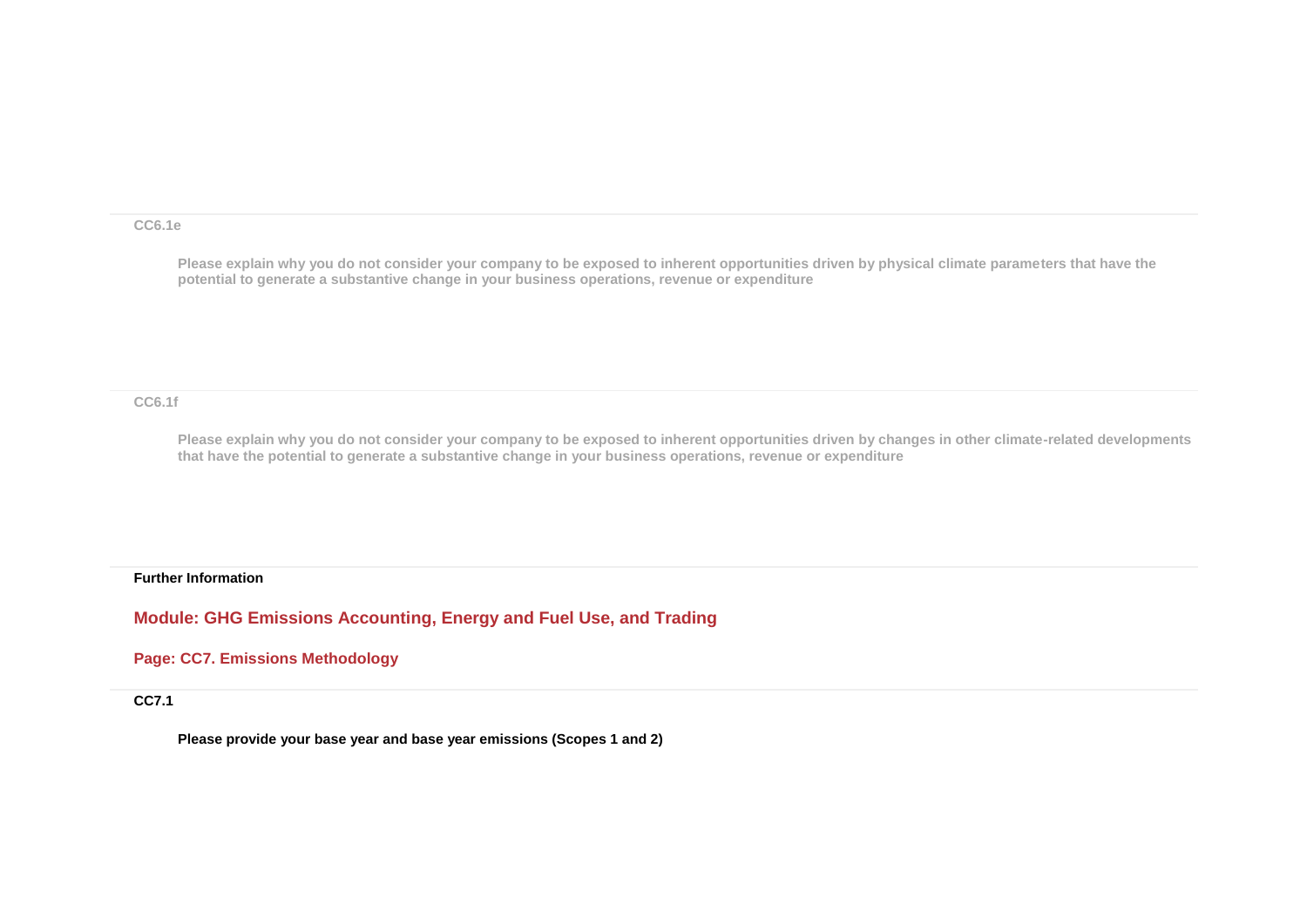| <b>Scope</b> | <b>Base year</b>                     | Base year emissions (metric tonnes CO2e) |
|--------------|--------------------------------------|------------------------------------------|
| Scope 1      | Wed 01 Oct 2008 - Wed 30<br>Sep 2009 | 124064.11                                |
| Scope 2      | Wed 01 Oct 2008 - Wed 30<br>Sep 2009 | 598782.89                                |

## **CC7.2**

**Please give the name of the standard, protocol or methodology you have used to collect activity data and calculate Scope 1 and Scope 2 emissions** 

**Please select the published methodologies that you use**

The Greenhouse Gas Protocol: A Corporate Accounting and Reporting Standard (Revised Edition)

# **CC7.2a**

**If you have selected "Other" in CC7.2 please provide details of the standard, protocol or methodology you have used to collect activity data and calculate Scope 1 and Scope 2 emissions**

**CC7.3**

**Please give the source for the global warming potentials you have used**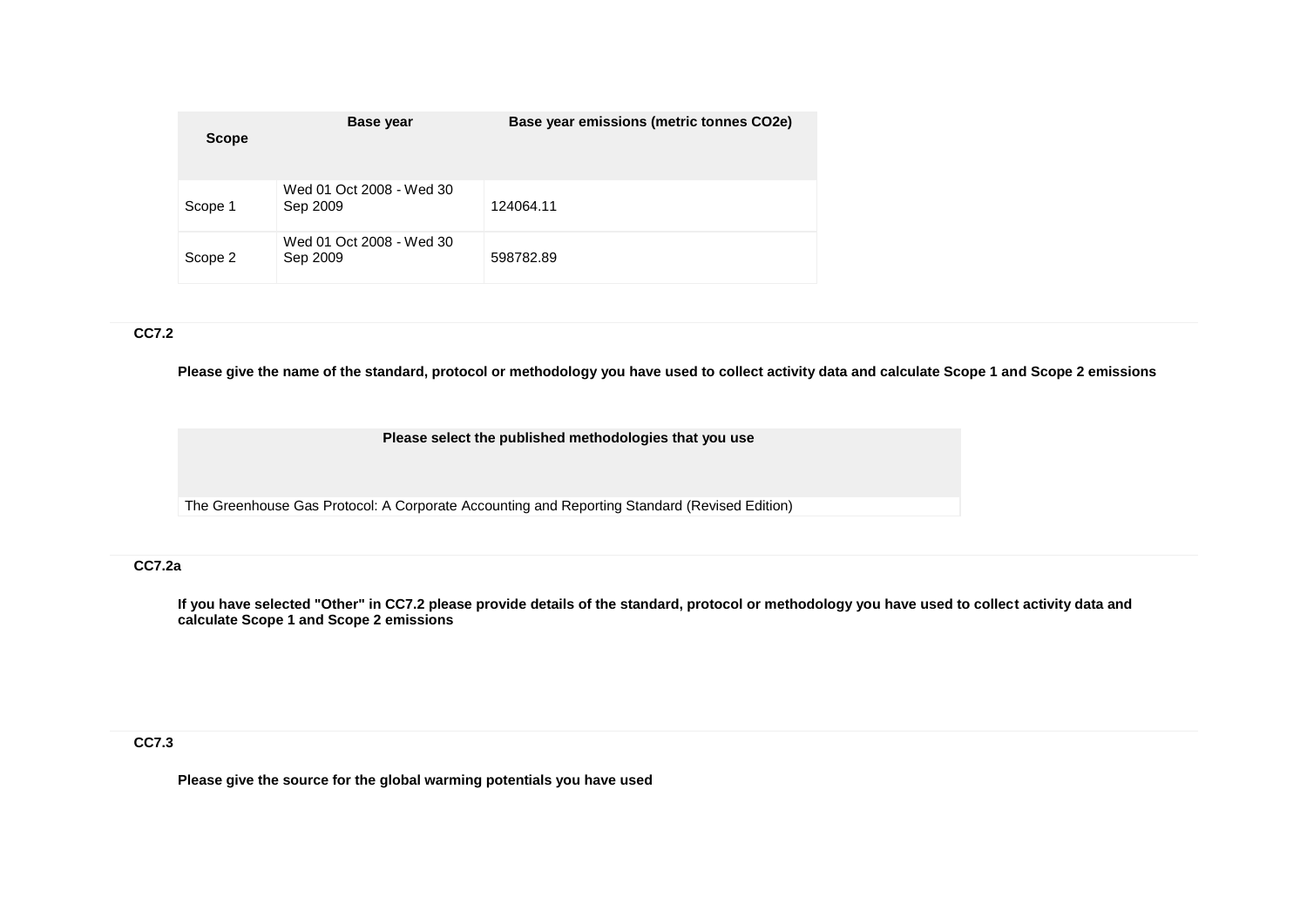| Gas                 | <b>Reference</b>                               |
|---------------------|------------------------------------------------|
| CO2                 | IPCC Fourth Assessment Report (AR4 - 100 year) |
| Other: R407C        | IPCC Fourth Assessment Report (AR4 - 100 year) |
| Other: HCFC22 - R22 | IPCC Fourth Assessment Report (AR4 - 100 year) |
| Other: R410a        | IPCC Fourth Assessment Report (AR4 - 100 year) |
| Other: HFC134a      | IPCC Fourth Assessment Report (AR4 - 100 year) |
| Other: R404         | IPCC Fourth Assessment Report (AR4 - 100 year) |
|                     |                                                |

# **CC7.4**

**Please give the emissions factors you have applied and their origin; alternatively, please attach an Excel spreadsheet with this data at the bottom of this page**

| <b>Fuel/Material/Energy</b>           | <b>Emission</b><br>Factor | Unit                                        | Reference                                                                                                                                                        |
|---------------------------------------|---------------------------|---------------------------------------------|------------------------------------------------------------------------------------------------------------------------------------------------------------------|
|                                       |                           |                                             |                                                                                                                                                                  |
| Brown coal                            | 2.84676                   | Other: kg CO <sub>2</sub> e<br>per kilogram | Defra 2014 - Guidelines to Defra's GHG Conversion Factors for Company Reporting, Fuels,<br>updated May 2014. Available: www.ukconversionfactorscarbonsmart.co.uk |
| Diesel/Gas oil                        | 2.6691                    | kg CO <sub>2</sub> e per<br>liter           | Defra 2014 - Guidelines to Defra's GHG Conversion Factors for Company Reporting, Fuels,<br>updated May 2014. Available: www.ukconversionfactorscarbonsmart.co.uk |
| Kerosene                              | 2.53797                   | kg CO <sub>2</sub> e per<br>liter           | Defra 2014 - Guidelines to Defra's GHG Conversion Factors for Company Reporting, Fuels,<br>updated May 2014. Available: www.ukconversionfactorscarbonsmart.co.uk |
| <b>Liquefied Natural Gas</b><br>(LNG) | 2.72783                   | Other: kg CO <sub>2</sub> e<br>per kilogram | Defra 2014 - Guidelines to Defra's GHG Conversion Factors for Company Reporting, Fuels,<br>updated May 2014. Available: www.ukconversionfactorscarbonsmart.co.uk |
| Liquefied Natural Gas<br>(LNG)        | 0.18497                   | Other: kg CO <sub>2</sub> e<br>per kWh      | Defra 2014 - Guidelines to Defra's GHG Conversion Factors for Company Reporting, Fuels,<br>updated May 2014. Available: www.ukconversionfactorscarbonsmart.co.uk |
| Natural gas                           | 2.0346                    | kg CO <sub>2</sub> e per<br>liter           | Defra 2014 - Guidelines to Defra's GHG Conversion Factors for Company Reporting, Fuels,<br>updated May 2014. Available: www.ukconversionfactorscarbonsmart.co.uk |
| Liquefied petroleum gas               | 1.50225                   | kg CO <sub>2</sub> e per                    | Defra 2014 - Guidelines to Defra's GHG Conversion Factors for Company Reporting, Fuels,                                                                          |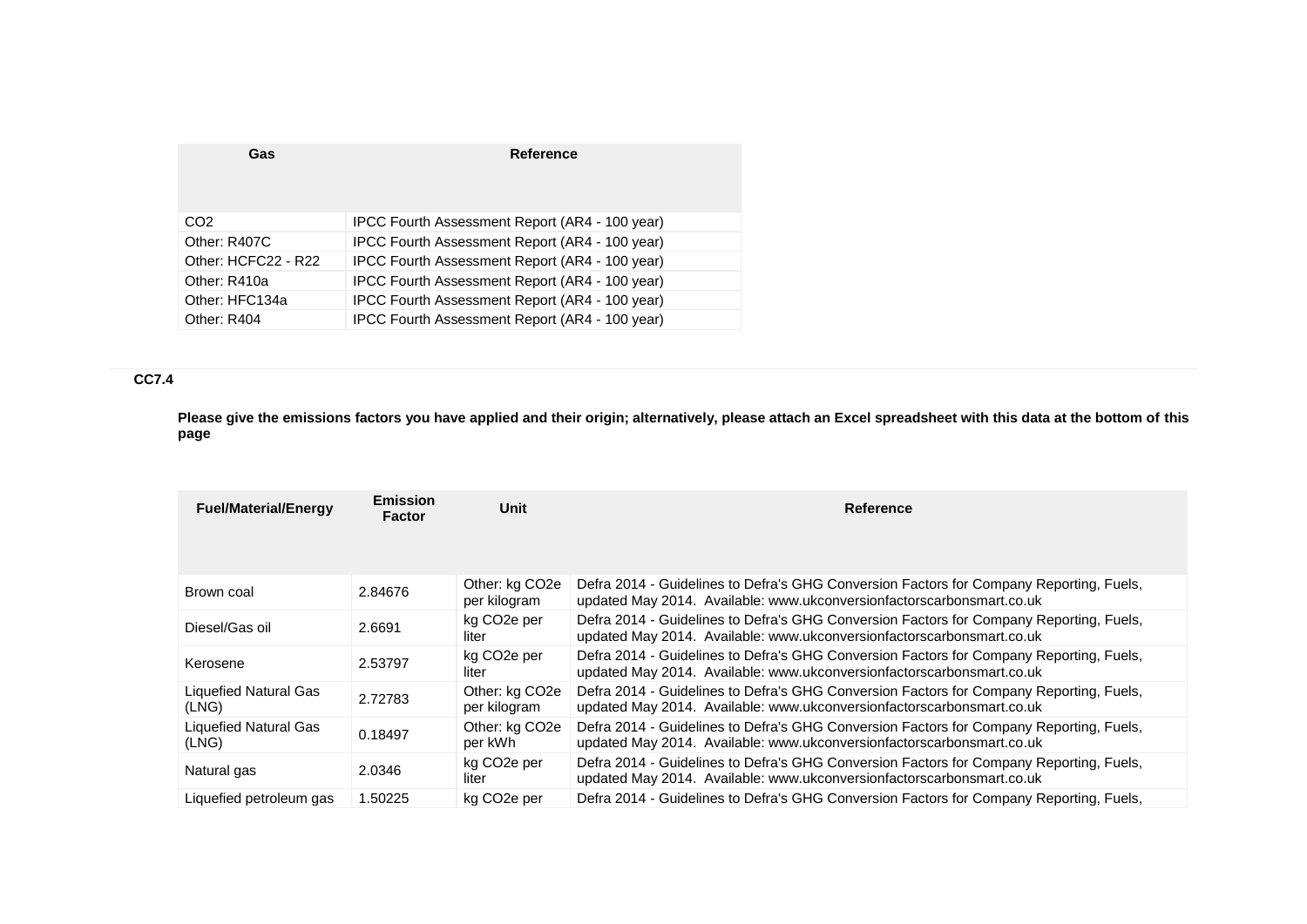| <b>Fuel/Material/Energy</b>      | Emission<br><b>Factor</b> | Unit                                        | Reference                                                                                                                                                                     |
|----------------------------------|---------------------------|---------------------------------------------|-------------------------------------------------------------------------------------------------------------------------------------------------------------------------------|
|                                  |                           |                                             |                                                                                                                                                                               |
| (LPG)                            |                           | liter                                       | updated May 2014. Available: www.ukconversionfactorscarbonsmart.co.uk                                                                                                         |
| Liquefied petroleum gas<br>(LPG) | 2.94036                   | Other: kg CO <sub>2</sub> e<br>per kilogram | Defra 2014 - Guidelines to Defra's GHG Conversion Factors for Company Reporting, Fuels,<br>updated May 2014. Available: www.ukconversionfactorscarbonsmart.co.uk              |
| Motor gasoline                   | 2.2999                    | kg CO <sub>2</sub> e per<br>liter           | Defra 2014 - Guidelines to Defra's GHG Conversion Factors for Company Reporting, Fuels,<br>updated May 2014. Available: www.ukconversionfactorscarbonsmart.co.uk              |
| Steam                            | 0.33966                   | Other: kg CO <sub>2</sub> e<br>per kWh      | Defra 2014 - Guidelines to Defra's GHG Conversion Factors for Company Reporting, Fuels,<br>updated May 2014. Available: www.ukconversionfactorscarbonsmart.co.uk              |
| Electricity                      | 1.03                      | Other: kg CO <sub>2</sub> e<br>per kWh      | South Africa: Eskom Holdings SOC Limited Integrated Report 2014. Available:<br>http://integratedreport.eskom.co.za/supplementary/app-environmental.php                        |
| Electricity                      | 0.49426                   | Other: kg CO <sub>2e</sub><br>per kWh       | UK: Defra 2014 - Guidelines to Defra's GHG Conversion Factors for Company Reporting, UK<br>Electricity, updated May 2014. Available: www.ukconversionfactorscarbonsmart.co.uk |

# **Further Information**

# **Page: CC8. Emissions Data - (1 Oct 2012 - 30 Sep 2013)**

# **CC8.1**

**Please select the boundary you are using for your Scope 1 and 2 greenhouse gas inventory**

Equity share

#### **CC8.2**

**Please provide your gross global Scope 1 emissions figures in metric tonnes CO2e**

159489.31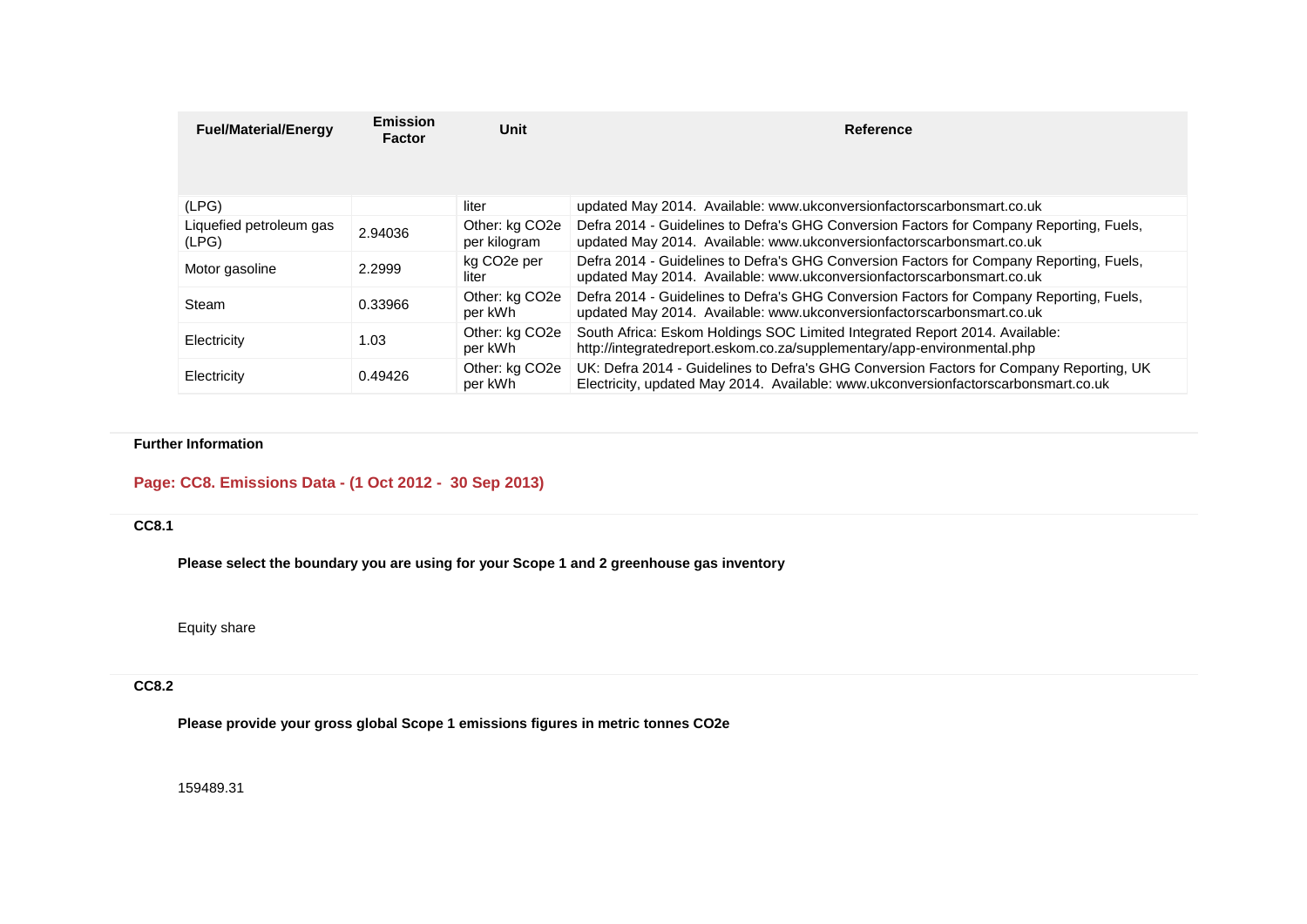**Please provide your gross global Scope 2 emissions figures in metric tonnes CO2e**

619785.15

# **CC8.4**

**Are there are any sources (e.g. facilities, specific GHGs, activities, geographies, etc.) of Scope 1 and Scope 2 emissions that are within your selected reporting boundary which are not included in your disclosure?**

#### Yes

#### **CC8.4a**

**Please provide details of the sources of Scope 1 and Scope 2 emissions that are within your selected reporting boundary which are not included in your disclosure**

| <b>Source</b>                                                                  | Relevance of<br>Scope 1<br>emissions from<br>this source | Relevance of<br>Scope 2 emissions<br>excluded from this<br>source | Explain why the source is excluded                                                                                                                                                                             |
|--------------------------------------------------------------------------------|----------------------------------------------------------|-------------------------------------------------------------------|----------------------------------------------------------------------------------------------------------------------------------------------------------------------------------------------------------------|
| Geographies - Ethiopia and<br>Mozambique are excluded from<br>carbon footprint | Emissions are not<br>relevant                            | Emissions are not<br>relevant                                     | The number of employees and associated carbon emissions from operations in<br>these countries are not considered materially substantial; hence it has not yet<br>been included in the carbon footprint report. |
| Activity – Scope 2 (purchased<br>electricity) in Angola                        | No emissions<br>excluded                                 | No emissions from<br>this source                                  | Electricity in Angola is produced by diesel generators. Scope 1 emissions are<br>included, but Scope 2 emissions are nil.                                                                                      |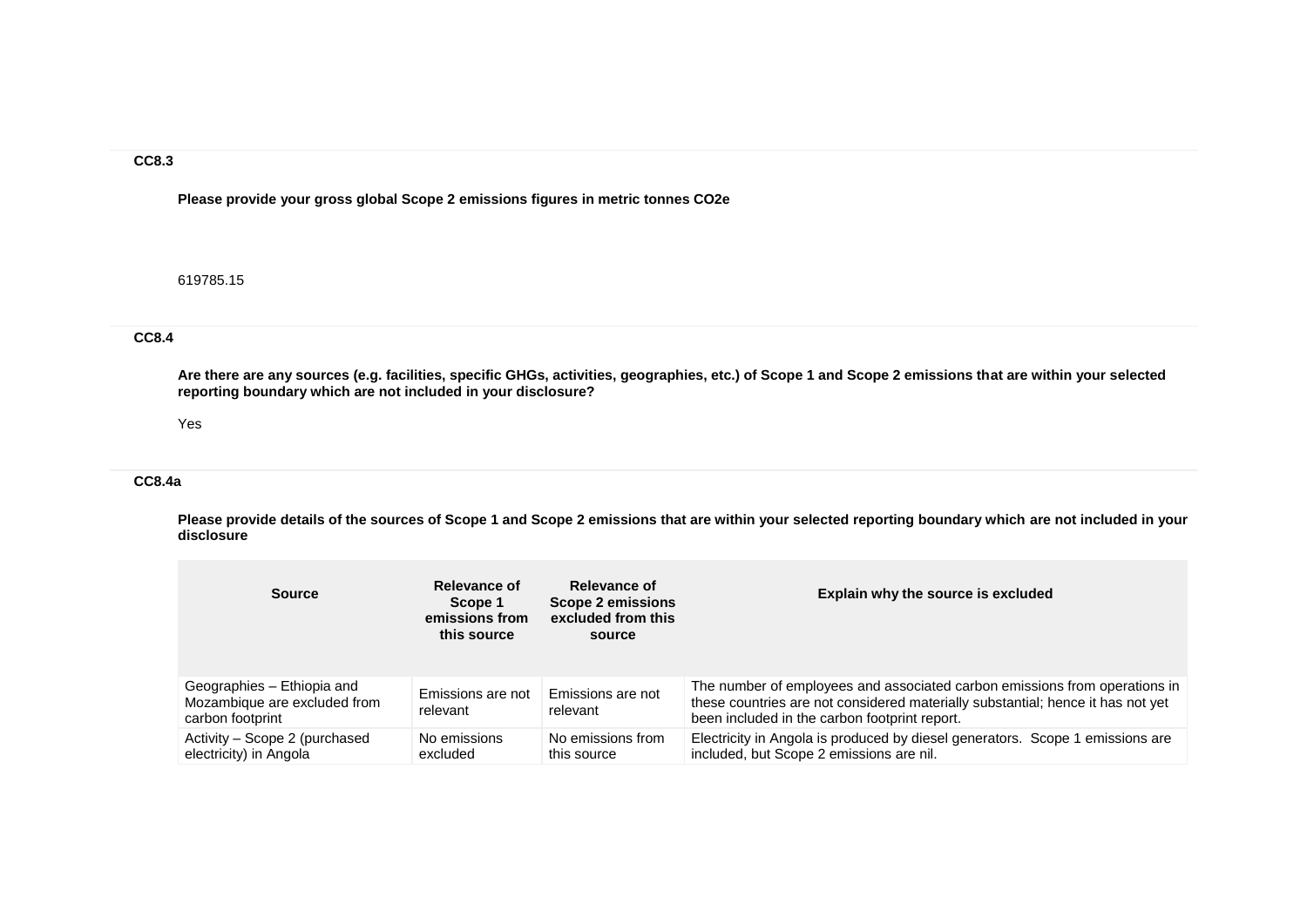**Please estimate the level of uncertainty of the total gross global Scope 1 and 2 emissions figures that you have supplied and specify the sources of uncertainty in your data gathering, handling and calculations**

| <b>Scope</b>            | <b>Uncertainty range</b>                          | Main sources of<br>uncertainty                                        | Please expand on the uncertainty in your data                                                                                                                                                                                                                                                                                                                                                                                                                                                                                                                                                                                                                                                                                   |
|-------------------------|---------------------------------------------------|-----------------------------------------------------------------------|---------------------------------------------------------------------------------------------------------------------------------------------------------------------------------------------------------------------------------------------------------------------------------------------------------------------------------------------------------------------------------------------------------------------------------------------------------------------------------------------------------------------------------------------------------------------------------------------------------------------------------------------------------------------------------------------------------------------------------|
|                         |                                                   |                                                                       |                                                                                                                                                                                                                                                                                                                                                                                                                                                                                                                                                                                                                                                                                                                                 |
| Scope                   | More than 2% but<br>less than or equal<br>to $5%$ | Data Gaps<br>Assumptions<br>Extrapolation<br>Data Management          | Although great effort was made to ensure completeness and accuracy by using internal spreadsheets with<br>controls and responsible parties; due to the large scope of the organisation, it is expected that some<br>discrepancies could have occurred in the data collection and supply from the various divisional facilities of<br>Fuel consumed in owned equipment was derived from purchase records and not metered<br>the company.<br>consumption. Data used to calculate the emissions from the vehicle fleet and forklifts consisted of litres of<br>petrol and diesel and kilograms of LPG purchased. Air-conditioning refill gases consumed in Nigeria was<br>not specified and therefore split between R410a and R22. |
| Scope<br>$\overline{2}$ | More than 2% but<br>less than or equal<br>to $5%$ | Data Gaps<br>Extrapolation<br>Metering/<br>Measurement<br>Constraints | In South Africa electricity charges are based on meters owned and maintained (calibrated) by Eskom or the<br>municipalities. Some countries and divisions have missing data and available data was extrapolated to<br>reflect consumption for a full year.                                                                                                                                                                                                                                                                                                                                                                                                                                                                      |

## **CC8.6**

**Please indicate the verification/assurance status that applies to your reported Scope 1 emissions**

No third party verification or assurance

#### **CC8.6a**

**Please provide further details of the verification/assurance undertaken for your Scope 1 emissions, and attach the relevant statements**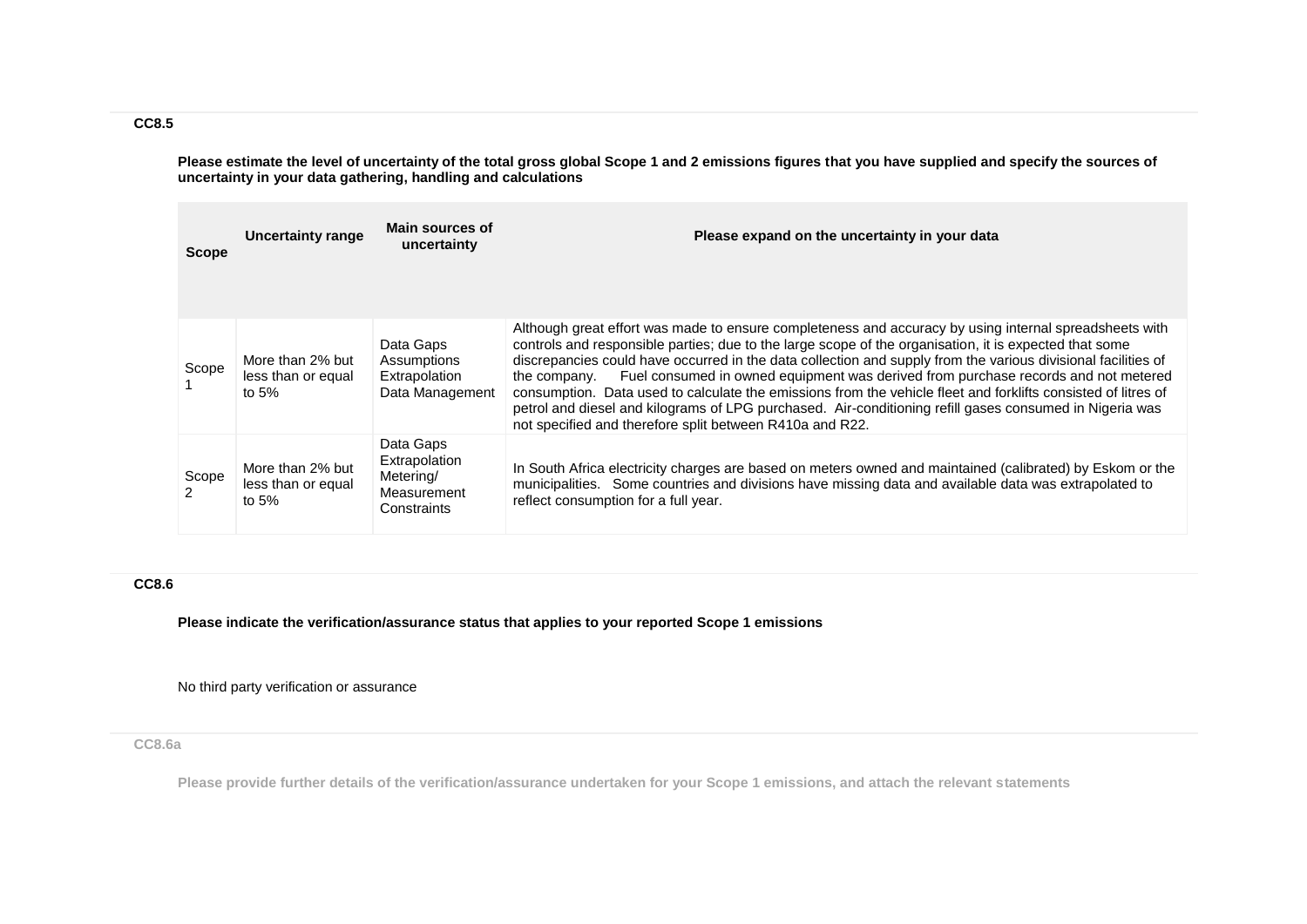| <b>Type of verification</b><br>or assurance<br><b>Page/section reference</b><br>Attach the statement | Relevant standard | <b>Proportion of reported Scope 1</b><br>emissions verified (%) |
|------------------------------------------------------------------------------------------------------|-------------------|-----------------------------------------------------------------|
|------------------------------------------------------------------------------------------------------|-------------------|-----------------------------------------------------------------|

**CC8.6b**

**Please provide further details of the regulatory regime to which you are complying that specifies the use of Continuous Emissions Monitoring Systems (CEMS)**

| Regulation | % of emissions covered by the system | <b>Compliance period</b> | <b>Evidence of submission</b> |
|------------|--------------------------------------|--------------------------|-------------------------------|
|            |                                      |                          |                               |

## **CC8.7**

### **Please indicate the verification/assurance status that applies to your reported Scope 2 emissions**

## No third party verification or assurance

# **CC8.7a**

**Please provide further details of the verification/assurance undertaken for your Scope 2 emissions, and attach the relevant statements**

| Type of verification<br>or assurance | Attach the statement | <b>Page/Section reference</b> | <b>Relevant standard</b> | <b>Proportion of reported Scope 2</b><br>emissions verified (%) |
|--------------------------------------|----------------------|-------------------------------|--------------------------|-----------------------------------------------------------------|
|--------------------------------------|----------------------|-------------------------------|--------------------------|-----------------------------------------------------------------|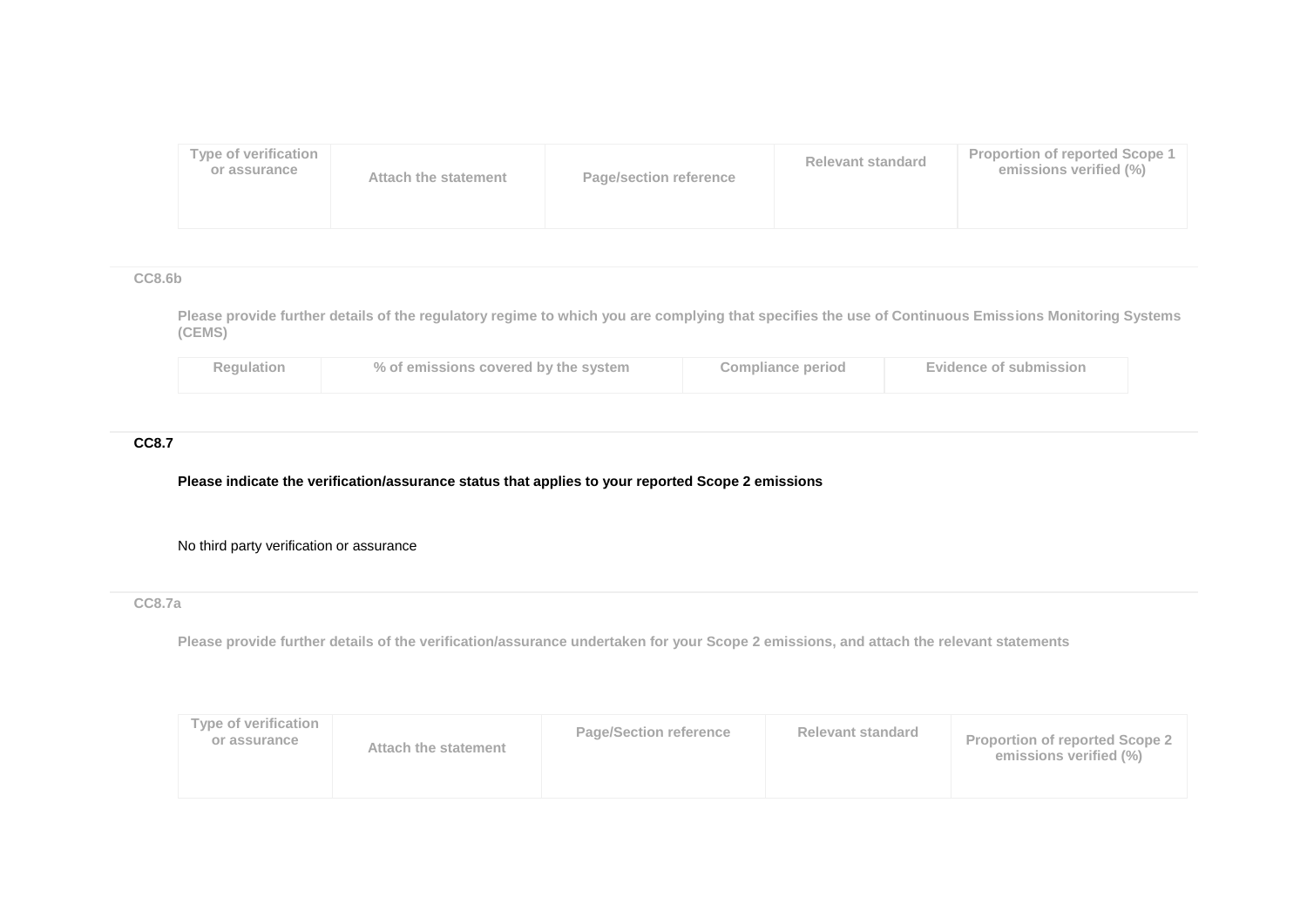**Please identify if any data points have been verified as part of the third party verification work undertaken, other than the verification of emissions figures reported in CC8.6, CC8.7 and CC14.2**

| Additional data points verified | <b>Comment</b>                                                                                |
|---------------------------------|-----------------------------------------------------------------------------------------------|
| No additional data verified     | Nampak's carbon footprint was restated due to divestment of the<br>Cartons & Labels division. |

#### **CC8.9**

**Are carbon dioxide emissions from biologically sequestered carbon relevant to your organization?**

No

**CC8.9a**

**Please provide the emissions from biologically sequestered carbon relevant to your organization in metric tonnes CO2**

**Further Information**

# **Page: CC8. Emissions Data - (1 Oct 2013 - 30 Sep 2014)**

#### **CC8.1**

**Please select the boundary you are using for your Scope 1 and 2 greenhouse gas inventory**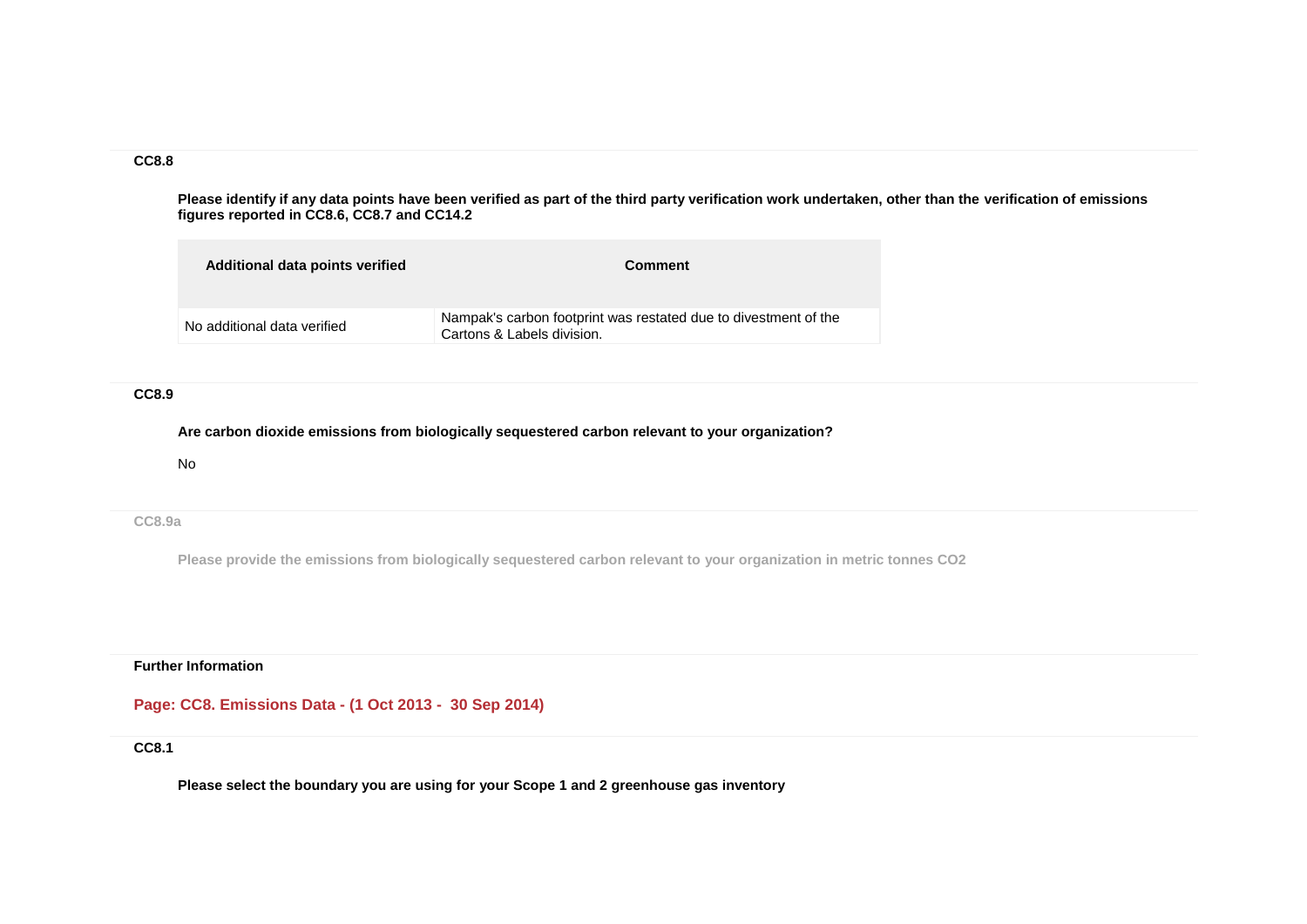Equity share

#### **CC8.2**

**Please provide your gross global Scope 1 emissions figures in metric tonnes CO2e**

153866.10

## **CC8.3**

**Please provide your gross global Scope 2 emissions figures in metric tonnes CO2e**

648785.11

## **CC8.4**

**Are there are any sources (e.g. facilities, specific GHGs, activities, geographies, etc.) of Scope 1 and Scope 2 emissions that are within your selected reporting boundary which are not included in your disclosure?**

#### Yes

## **CC8.4a**

**Please provide details of the sources of Scope 1 and Scope 2 emissions that are within your selected reporting boundary which are not included in your disclosure**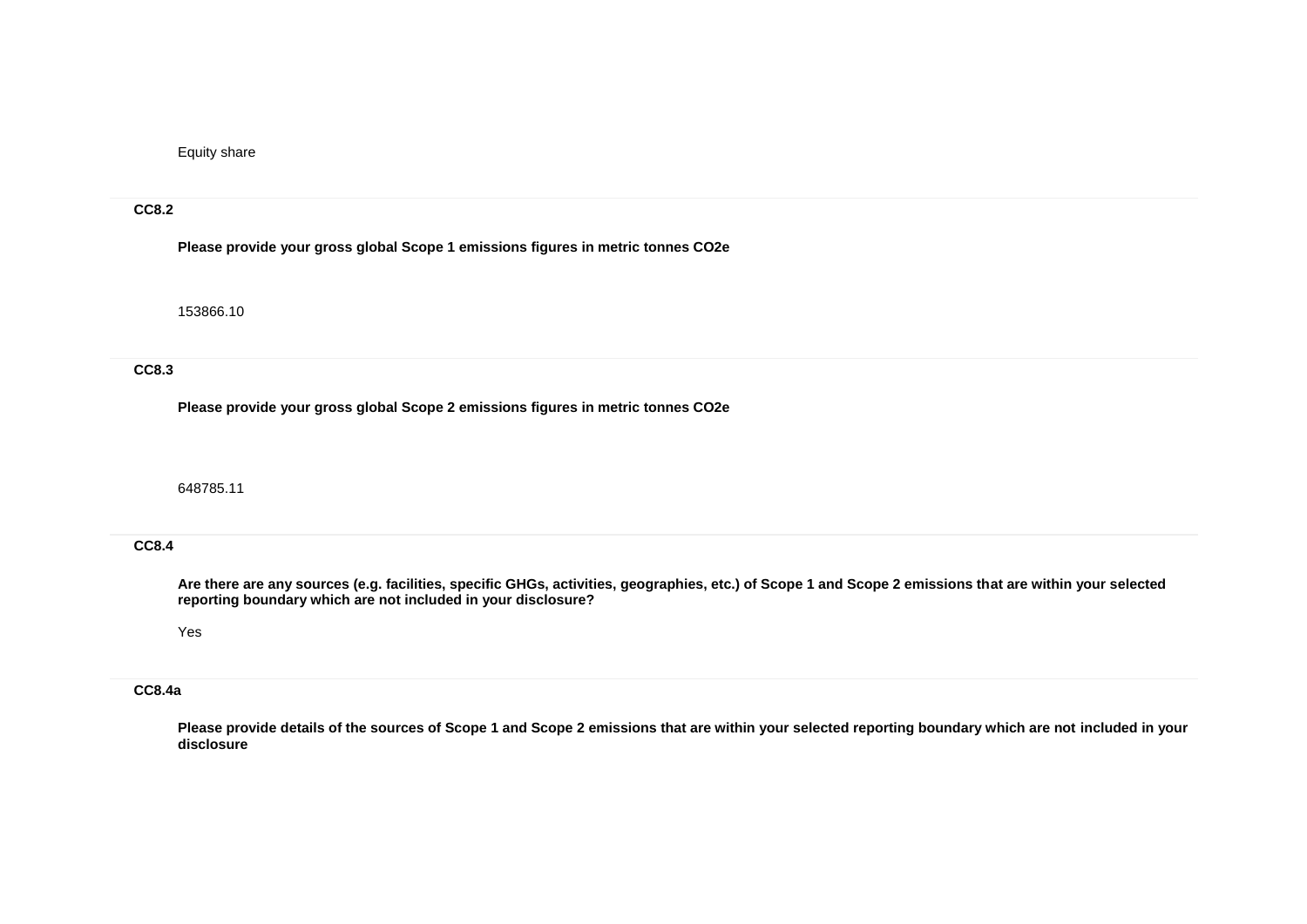| <b>Source</b>                                                                  | Relevance of<br>Scope 1<br>emissions from<br>this source | Relevance of<br>Scope 2 emissions<br>excluded from this<br>source | Explain why the source is excluded                                                                                                                                                                             |
|--------------------------------------------------------------------------------|----------------------------------------------------------|-------------------------------------------------------------------|----------------------------------------------------------------------------------------------------------------------------------------------------------------------------------------------------------------|
| Geographies - Ethiopia and<br>Mozambique are excluded from<br>carbon footprint | Emissions are not<br>relevant                            | Emissions are not<br>relevant                                     | The number of employees and associated carbon emissions from operations in<br>these countries are not considered materially substantial; hence it has not yet<br>been included in the carbon footprint report. |
| Activity - Scope 2 (purchased<br>electricity) in Angola                        | No emissions<br>excluded                                 | No emissions from<br>this source                                  | Electricity in Angola is produced by diesel generators. Scope 1 emissions are<br>included, but Scope 2 emissions are nil.                                                                                      |

**Please estimate the level of uncertainty of the total gross global Scope 1 and 2 emissions figures that you have supplied and specify the sources of uncertainty in your data gathering, handling and calculations**

| <b>Scope</b> | <b>Uncertainty range</b>                          | <b>Main sources of</b><br>uncertainty                                 | Please expand on the uncertainty in your data                                                                                                                                                                                                                                                                                                                                                                                                                                                                                                                                                                 |
|--------------|---------------------------------------------------|-----------------------------------------------------------------------|---------------------------------------------------------------------------------------------------------------------------------------------------------------------------------------------------------------------------------------------------------------------------------------------------------------------------------------------------------------------------------------------------------------------------------------------------------------------------------------------------------------------------------------------------------------------------------------------------------------|
| Scope        | More than 2% but<br>less than or equal<br>to $5%$ | Data Gaps<br>Assumptions<br>Extrapolation<br>Data Management          | Although great effort was made to ensure completeness and accuracy by using internal spreadsheets with<br>controls and responsible parties; due to the large scope of the organisation, it is expected that some<br>discrepancies could have occurred in the data collection and supply from the various divisional facilities of<br>Fuel consumed in owned equipment was derived from purchase records and not metered<br>the company.<br>consumption. Data used to calculate the emissions from the vehicle fleet and forklifts consisted of litres of<br>petrol and diesel and kilograms of LPG purchased. |
| Scope<br>2   | More than 2% but<br>less than or equal<br>to $5%$ | Data Gaps<br>Extrapolation<br>Metering/<br>Measurement<br>Constraints | In South Africa electricity charges are based on meters owned and maintained (calibrated) by Eskom or the<br>municipalities. Some countries and divisions have missing data and available data was extrapolated to<br>reflect consumption for a full year.                                                                                                                                                                                                                                                                                                                                                    |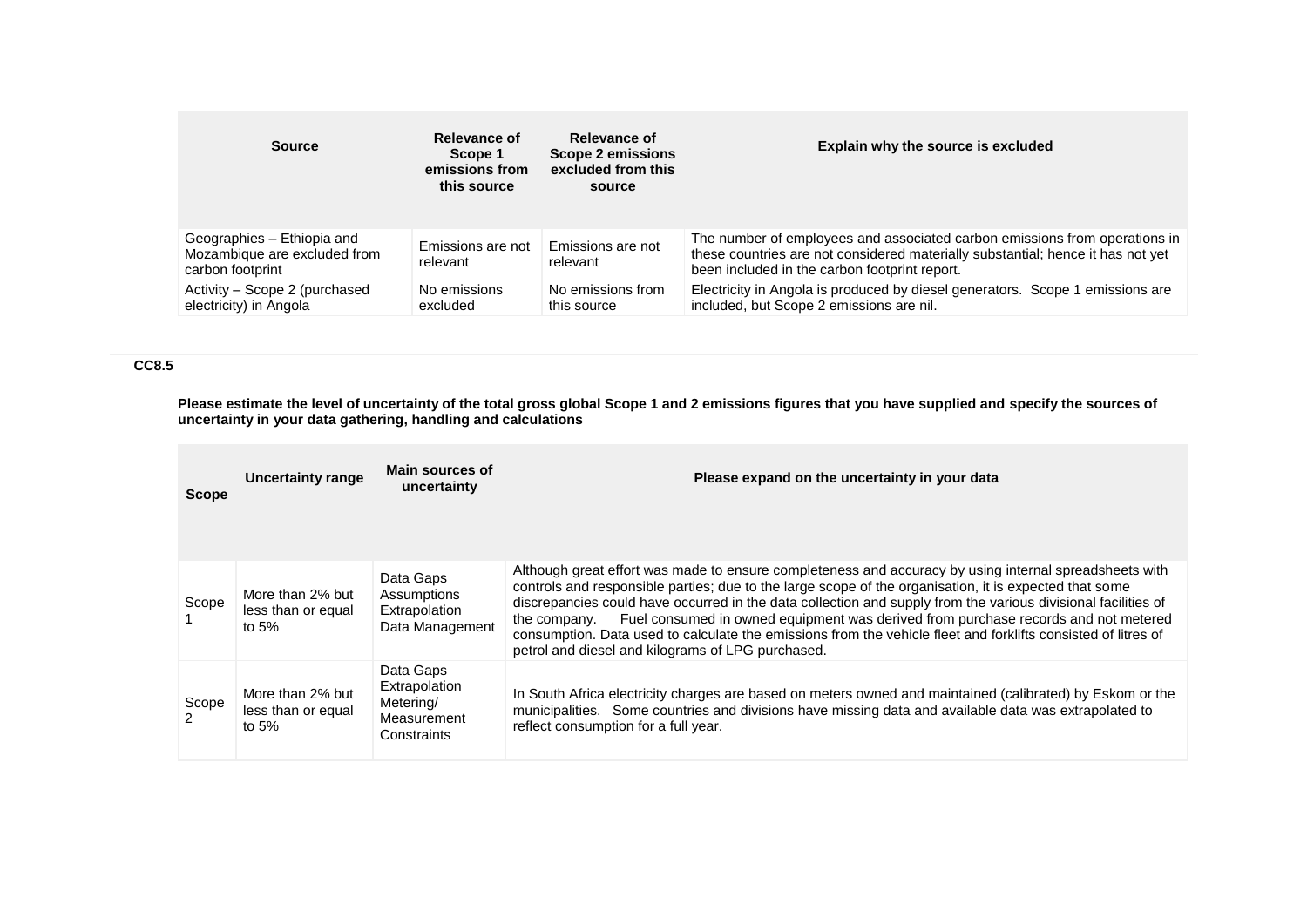**Please indicate the verification/assurance status that applies to your reported Scope 1 emissions**

Third party verification or assurance complete

## **CC8.6a**

**Please provide further details of the verification/assurance undertaken for your Scope 1 emissions, and attach the relevant statements**

| Type of<br>verification or<br>assurance | Attach the statement                                                                                                                              | <b>Page/section</b><br>reference | <b>Relevant</b><br>standard | <b>Proportion of</b><br>reported<br>Scope 1<br>emissions<br>verified (%) |
|-----------------------------------------|---------------------------------------------------------------------------------------------------------------------------------------------------|----------------------------------|-----------------------------|--------------------------------------------------------------------------|
| Limited assurance                       | https://www.cdp.net/sites/2015/56/12656/Climate Change 2015/Shared<br>Documents/Attachments/CC8.6a/Nampak Limited 2014 Verification Statement.pdf | Pages 1-3                        | ISO14064-3                  | 100                                                                      |

#### **CC8.6b**

**Please provide further details of the regulatory regime to which you are complying that specifies the use of Continuous Emissions Monitoring Systems (CEMS)**

| <b>Regulation</b> | % of emissions covered by the system | Compliance period | <b>Evidence of submission</b> |
|-------------------|--------------------------------------|-------------------|-------------------------------|
|                   |                                      |                   |                               |

**CC8.7**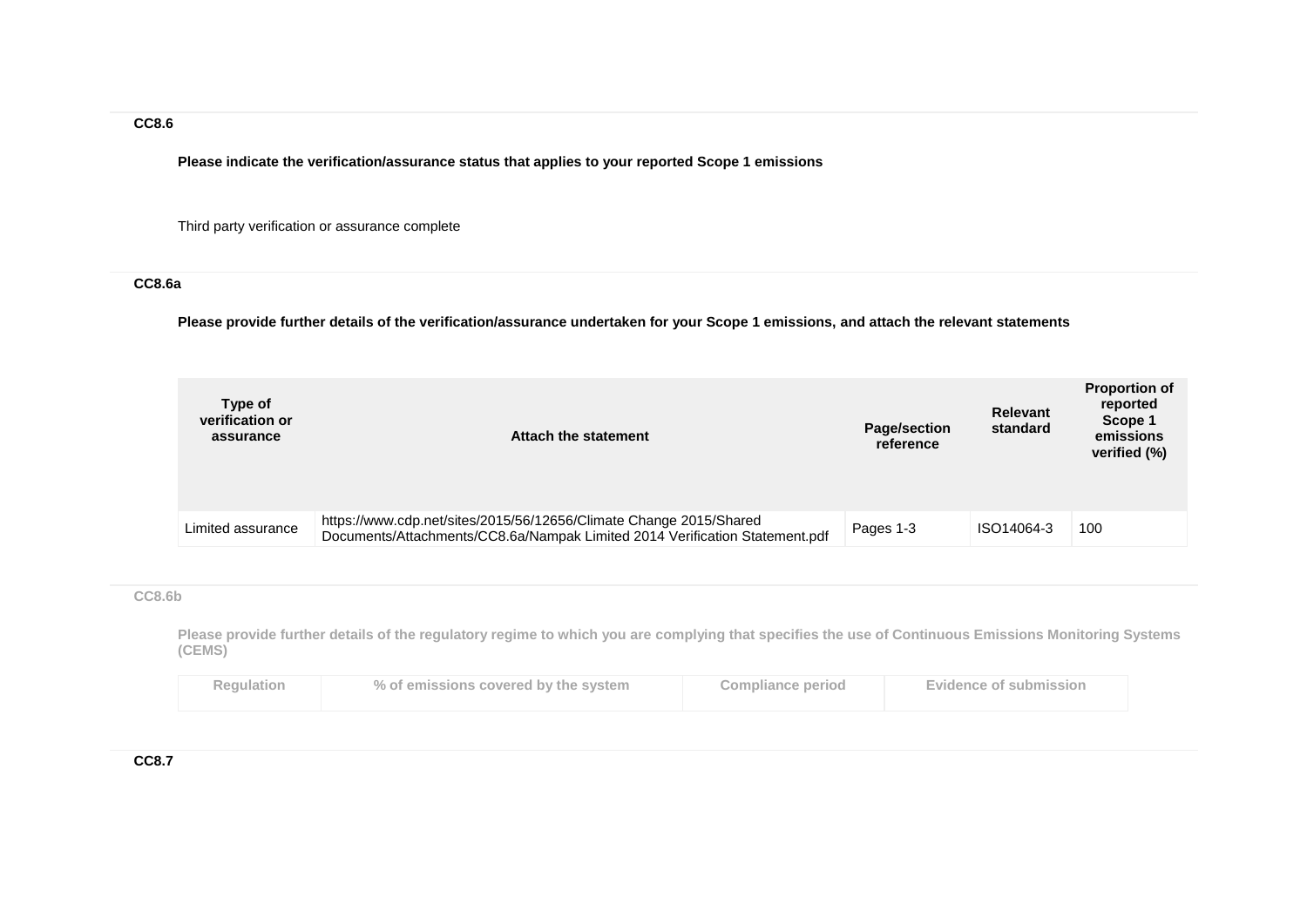**Please indicate the verification/assurance status that applies to your reported Scope 2 emissions**

Third party verification or assurance complete

## **CC8.7a**

**Please provide further details of the verification/assurance undertaken for your Scope 2 emissions, and attach the relevant statements**

| Type of<br>verification or<br>assurance | Attach the statement                                                                                                                              | <b>Page/Section</b><br>reference | <b>Relevant</b><br>standard | <b>Proportion of</b><br>reported<br>Scope 2<br>emissions<br>verified (%) |
|-----------------------------------------|---------------------------------------------------------------------------------------------------------------------------------------------------|----------------------------------|-----------------------------|--------------------------------------------------------------------------|
| Limited assurance                       | https://www.cdp.net/sites/2015/56/12656/Climate Change 2015/Shared<br>Documents/Attachments/CC8.7a/Nampak Limited 2014 Verification Statement.pdf | Pages 1-3                        | ISO14064-3                  | 100                                                                      |

## **CC8.8**

**Please identify if any data points have been verified as part of the third party verification work undertaken, other than the verification of emissions figures reported in CC8.6, CC8.7 and CC14.2**

| Additional data points verified               | Comment                                                                                                                                                                                               |
|-----------------------------------------------|-------------------------------------------------------------------------------------------------------------------------------------------------------------------------------------------------------|
| Year on year change in emissions (Scope       | Total Scope 1 emissions decreased by 5 623.21 tCO2e or 3.53% when compared against 2013, mainly as a result<br>of a decrease in diesel consumption.                                                   |
| Year on year change in emissions (Scope<br>2) | Total Scope 2 emissions increased by 28 999.96 tCO2e or 4.68% when compared against 2013 as a result of<br>increased emission factors as the activity variable decreased by 0.5% for the same period. |
| Change in Scope 1 emissions against a         | The increase in Scope 1 emissions of 24.02% when compared against the base year (2009) can be attributed to                                                                                           |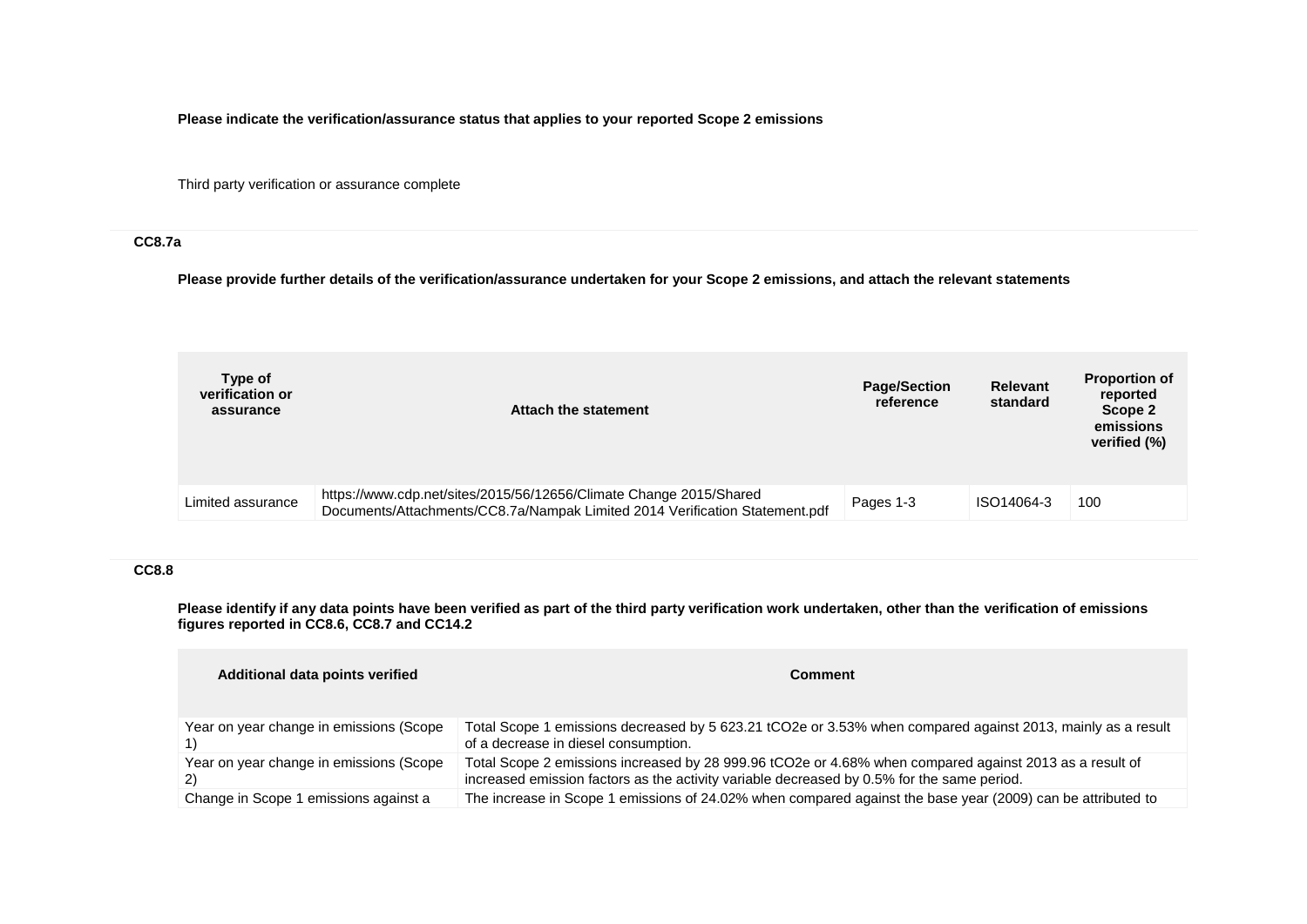#### **Additional data points verified Comment Comment**

| base year (not target related)        | the inclusion of African operations.                                                                            |
|---------------------------------------|-----------------------------------------------------------------------------------------------------------------|
| Change in Scope 2 emissions against a | Scope 2 emissions increased by 4.68% when compared against the base year (2009) as a result of the inclusion of |
| base year (not target related)        | the UK, Isle of Man and African operations.                                                                     |

#### **CC8.9**

**Are carbon dioxide emissions from biologically sequestered carbon relevant to your organization?**

No

**CC8.9a**

**Please provide the emissions from biologically sequestered carbon relevant to your organization in metric tonnes CO2**

### **Further Information**

**Page: CC9. Scope 1 Emissions Breakdown - (1 Oct 2012 - 30 Sep 2013)**

# **CC9.1**

**Do you have Scope 1 emissions sources in more than one country?**

Yes

**CC9.1a**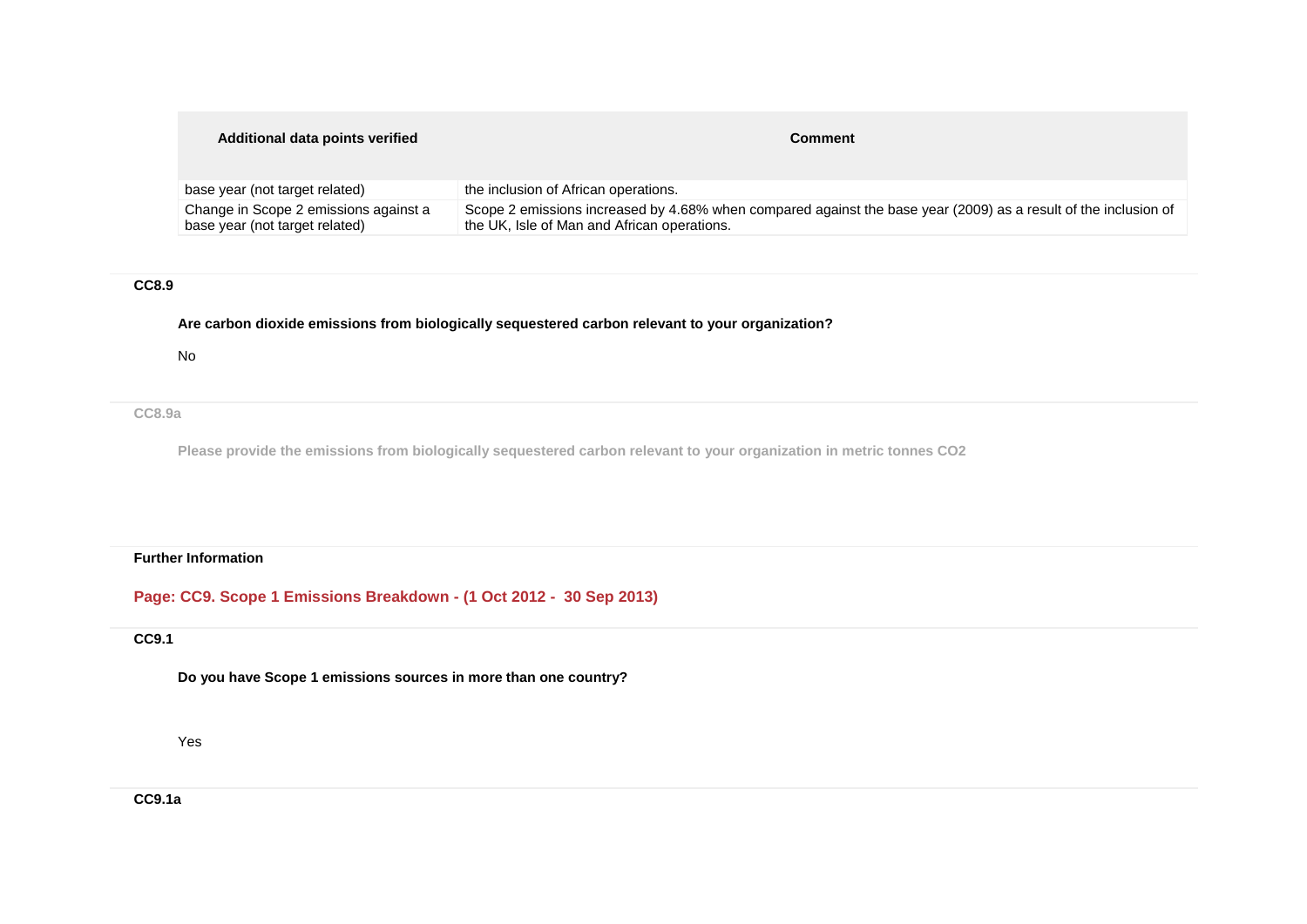**Please break down your total gross global Scope 1 emissions by country/region**

| <b>Country/Region</b> | Scope 1 metric tonnes CO2e |
|-----------------------|----------------------------|
|                       |                            |
| South Africa          | 131496.33                  |
| Africa                | 27992.98                   |

## **CC9.2**

**Please indicate which other Scope 1 emissions breakdowns you are able to provide (tick all that apply)**

By activity

#### **CC9.2a**

**Please break down your total gross global Scope 1 emissions by business division**

| <b>Business division</b> | Scope 1 emissions (metric tonnes CO2e) |
|--------------------------|----------------------------------------|
|                          |                                        |

## **CC9.2b**

**Please break down your total gross global Scope 1 emissions by facility**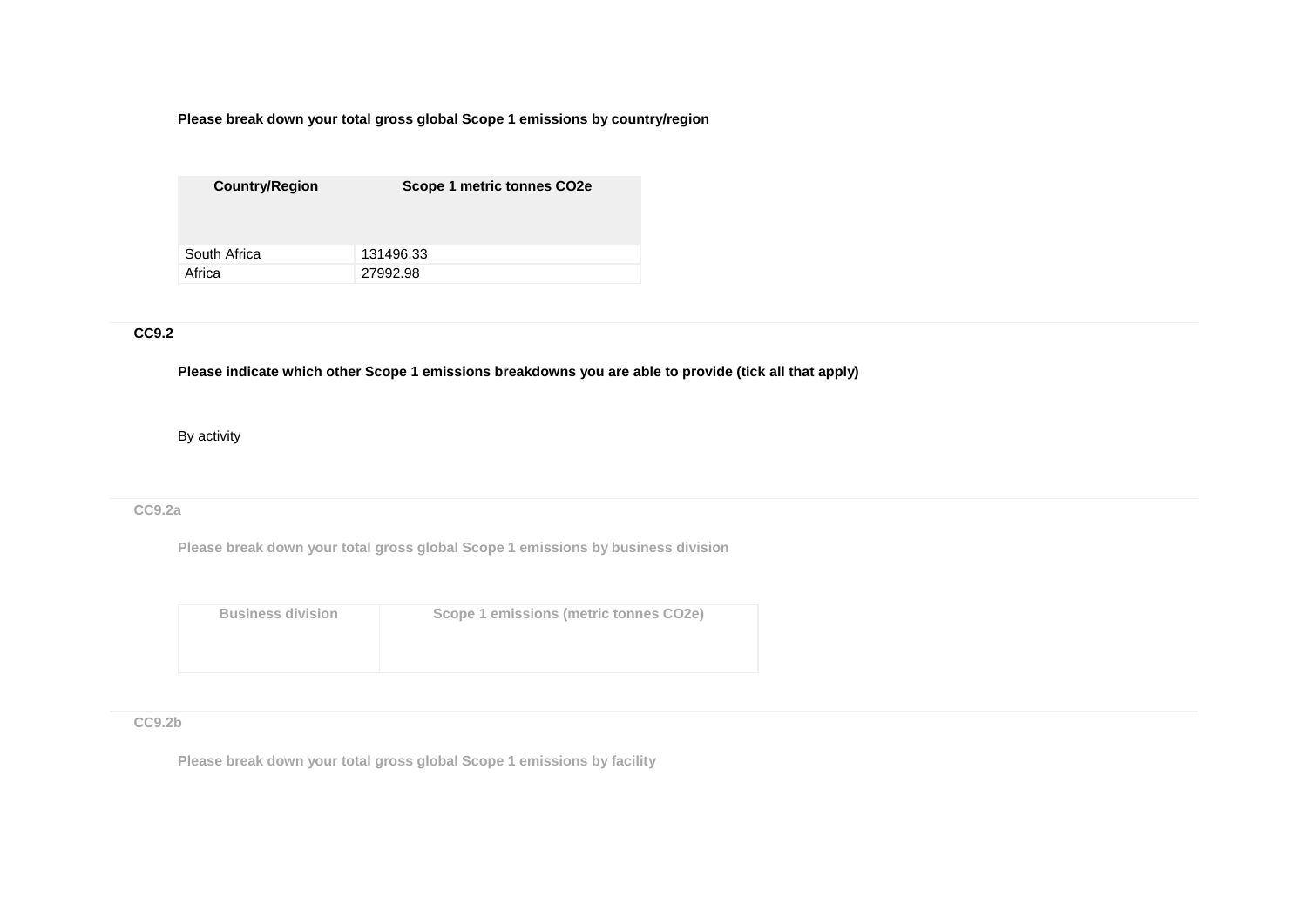| <b>Facility</b> | Scope 1 emissions (metric tonnes CO2e) | Latitude | Longitude |
|-----------------|----------------------------------------|----------|-----------|
|-----------------|----------------------------------------|----------|-----------|

## **CC9.2c**

**Please break down your total gross global Scope 1 emissions by GHG type**

| GHG type | Scope 1 emissions (metric tonnes CO2e) |
|----------|----------------------------------------|
|          |                                        |
|          |                                        |

## **CC9.2d**

## **Please break down your total gross global Scope 1 emissions by activity**

| <b>Activity</b>                                                     | Scope 1 emissions (metric tonnes CO2e) |
|---------------------------------------------------------------------|----------------------------------------|
| Stationary combustion                                               | 147602.48                              |
| Mobile combustion - forklifts                                       | 3988.51                                |
| Mobile combustion - vehicle fleet                                   | 3078.11                                |
| Air conditioning and refrigerant gas refills (Kyoto protocol gases) | 4820.21                                |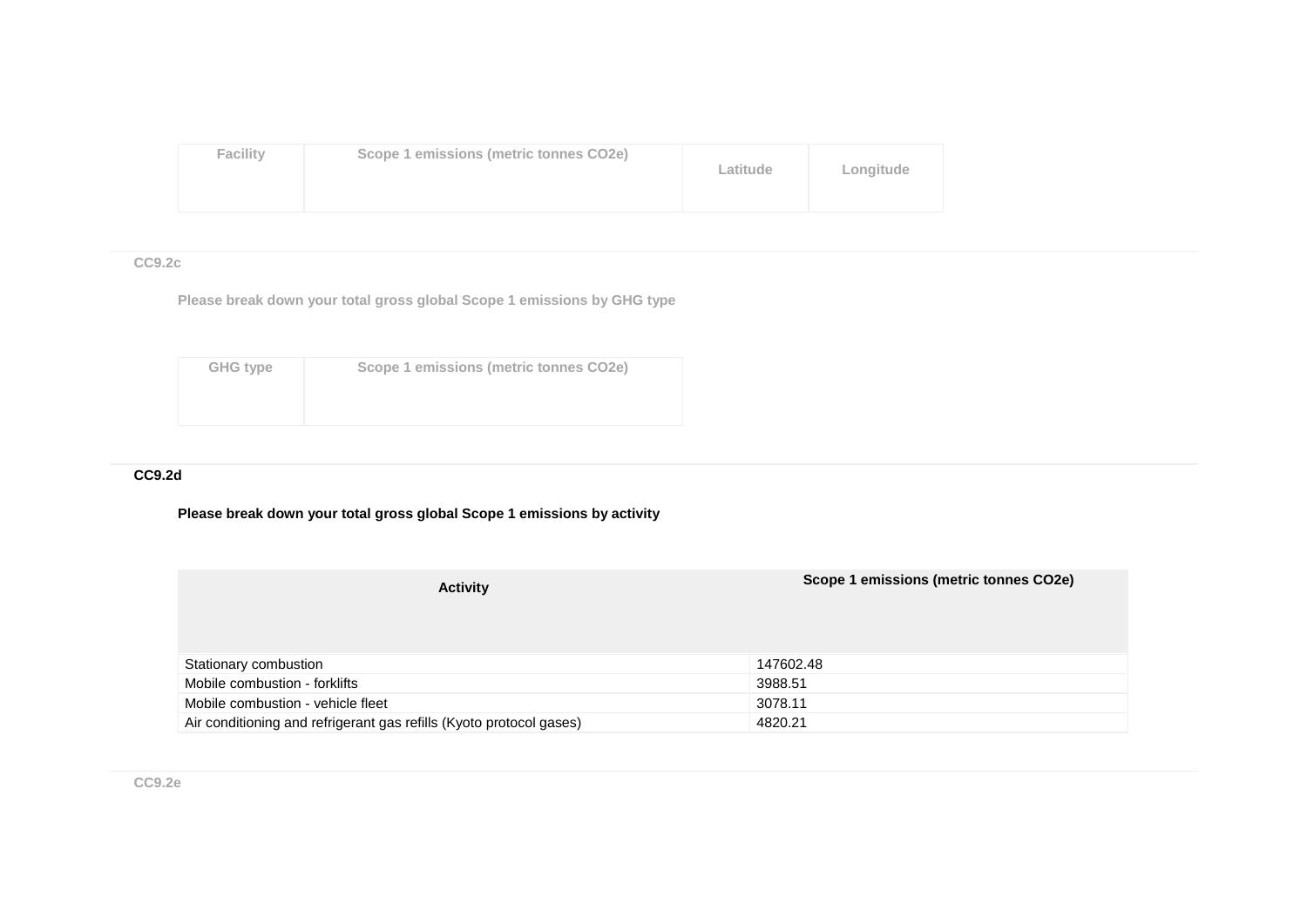**Please break down your total gross global Scope 1 emissions by legal structure**

**Legal structure Scope 1 emissions (metric tonnes CO2e)**

#### **Further Information**

### **Page: CC9. Scope 1 Emissions Breakdown - (1 Oct 2013 - 30 Sep 2014)**

## **CC9.1**

**Do you have Scope 1 emissions sources in more than one country?**

Yes

## **CC9.1a**

**Please break down your total gross global Scope 1 emissions by country/region**

| <b>Country/Region</b> | Scope 1 metric tonnes CO <sub>2</sub> e |
|-----------------------|-----------------------------------------|
|                       |                                         |
| South Africa          | 132203.57                               |
| Africa                | 21662.53                                |

## **CC9.2**

**Please indicate which other Scope 1 emissions breakdowns you are able to provide (tick all that apply)**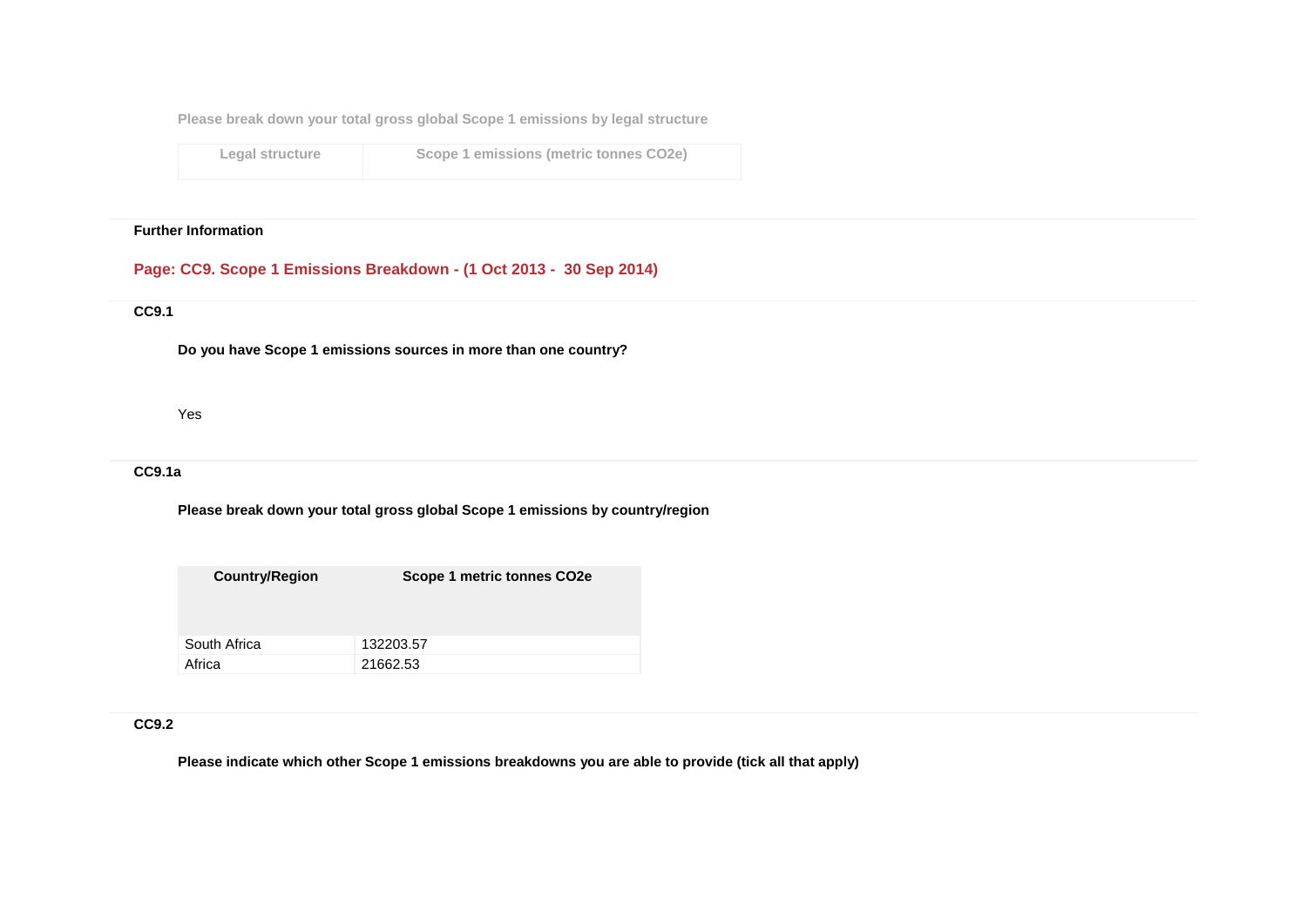### By activity

#### **CC9.2a**

**Please break down your total gross global Scope 1 emissions by business division**

| <b>Business division</b> | Scope 1 emissions (metric tonnes CO2e) |
|--------------------------|----------------------------------------|
|                          |                                        |

### **CC9.2b**

**Please break down your total gross global Scope 1 emissions by facility**

| <b>Facility</b> | Scope 1 emissions (metric tonnes CO2e) | Latitude | Longitude |
|-----------------|----------------------------------------|----------|-----------|
|-----------------|----------------------------------------|----------|-----------|

## **CC9.2c**

**Please break down your total gross global Scope 1 emissions by GHG type**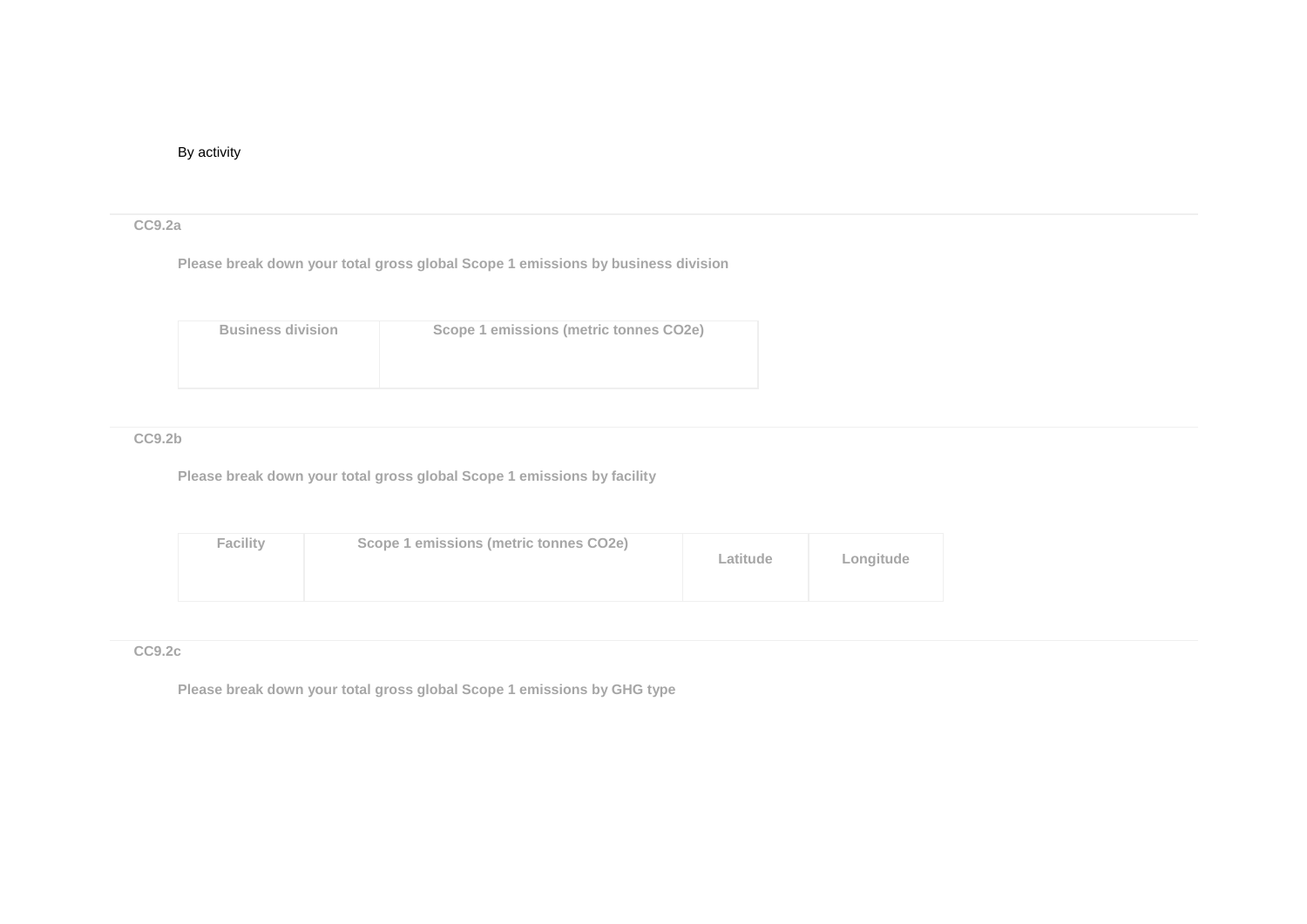| GHG type | Scope 1 emissions (metric tonnes CO2e) |
|----------|----------------------------------------|
|          |                                        |
|          |                                        |

## **CC9.2d**

## **Please break down your total gross global Scope 1 emissions by activity**

| <b>Activity</b>                                                     | Scope 1 emissions (metric tonnes CO2e) |
|---------------------------------------------------------------------|----------------------------------------|
| Stationary combustion                                               | 139616.23                              |
| Mobile combustion - forklifts                                       | 3885.32                                |
| Mobile combustion - vehicle fleet                                   | 3441.45                                |
| Air conditioning and refrigerant gas refills (Kyoto protocol gases) | 6923.10                                |

### **CC9.2e**

**Please break down your total gross global Scope 1 emissions by legal structure**

| Legal structu |  |  |  |  |
|---------------|--|--|--|--|
|---------------|--|--|--|--|

**Legal structure Scope 1 emissions (metric tonnes CO2e)**

#### **Further Information**

## **Page: CC10. Scope 2 Emissions Breakdown - (1 Oct 2012 - 30 Sep 2013)**

**CC10.1**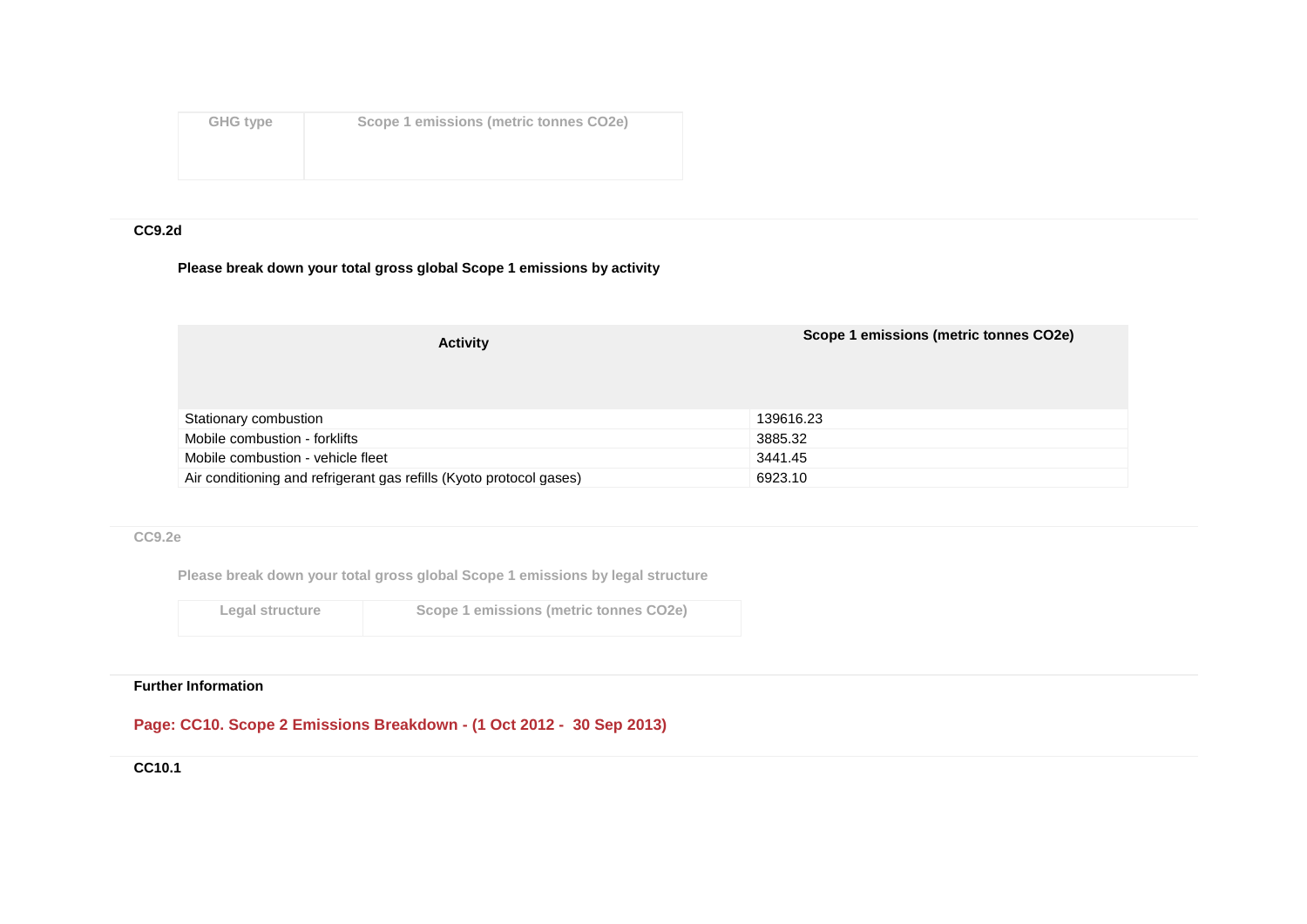**Do you have Scope 2 emissions sources in more than one country?**

Yes

## **CC10.1a**

**Please break down your total gross global Scope 2 emissions and energy consumption by country/region**

| <b>Country/Region</b> | Scope 2 metric tonnes CO2e | Purchased and consumed<br>electricity, heat, steam or cooling<br>(MWh) | Purchased and consumed low carbon electricity,<br>heat, steam or cooling accounted for in CC8.3 (MWh) |
|-----------------------|----------------------------|------------------------------------------------------------------------|-------------------------------------------------------------------------------------------------------|
| South Africa          | 575662.59                  | 636826.92                                                              |                                                                                                       |
| United Kingdom        | 37507.07                   | 84194.73                                                               |                                                                                                       |
| Isle of Man           | 7.75                       | 23.41                                                                  |                                                                                                       |
| Africa                | 6607.74                    | 17830.74                                                               |                                                                                                       |

## **CC10.2**

**Please indicate which other Scope 2 emissions breakdowns you are able to provide (tick all that apply)**

### **CC10.2a**

**Please break down your total gross global Scope 2 emissions by business division**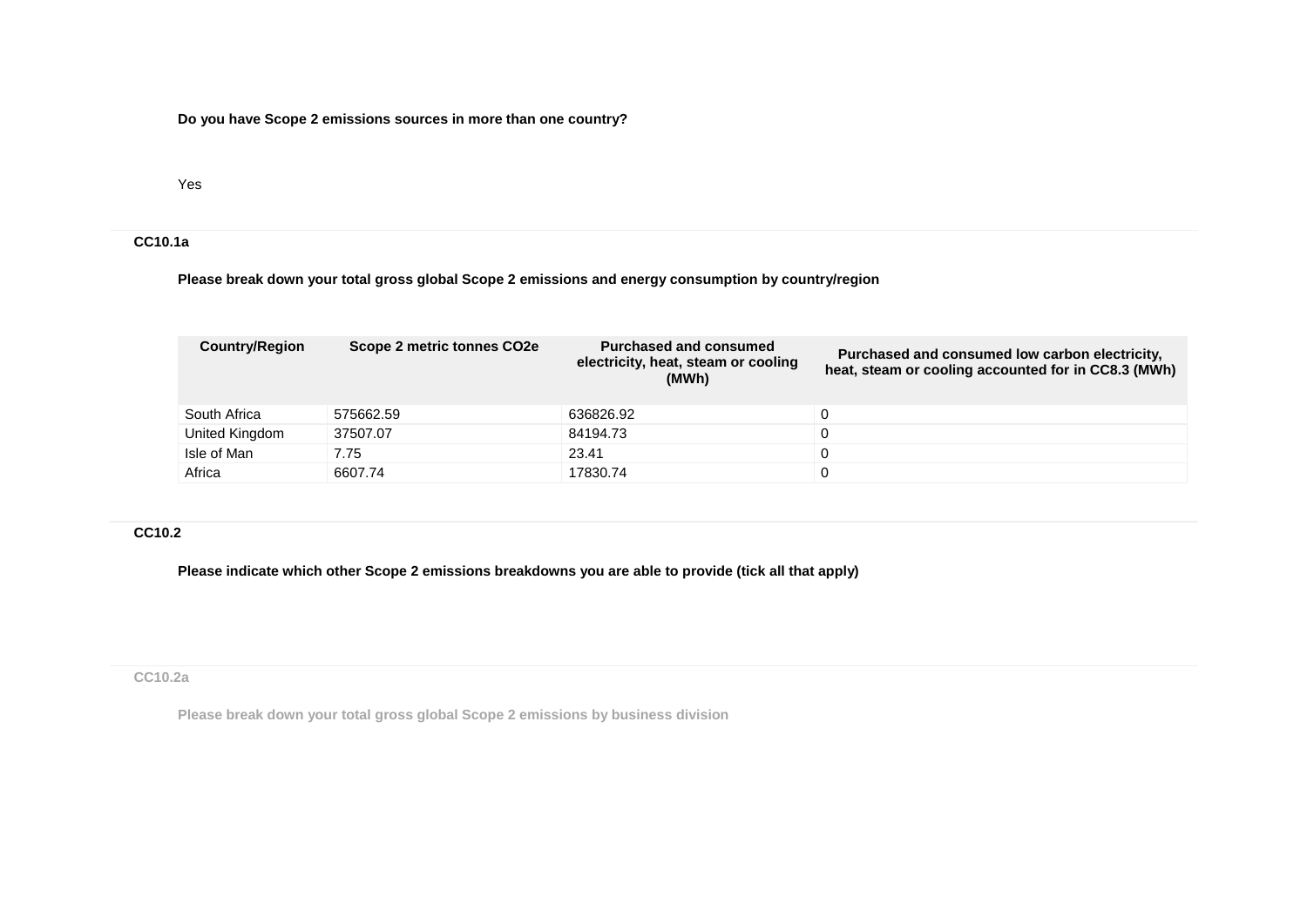| <b>Business division</b> | Scope 2 emissions (metric tonnes CO2e) |
|--------------------------|----------------------------------------|
|                          |                                        |

### **CC10.2b**

**Please break down your total gross global Scope 2 emissions by facility**

| Facility | Scope 2 emissions (metric tonnes CO2e) |
|----------|----------------------------------------|
|          |                                        |
|          |                                        |

## **CC10.2c**

**Please break down your total gross global Scope 2 emissions by activity**

| <b>Activity</b> | Scope 2 emissions (metric tonnes CO2e) |
|-----------------|----------------------------------------|
|                 |                                        |
|                 |                                        |

## **CC10.2d**

**Please break down your total gross global Scope 2 emissions by legal structure**

| Legal structure | Scope 2 emissions (metric tonnes CO2e) |
|-----------------|----------------------------------------|
|                 |                                        |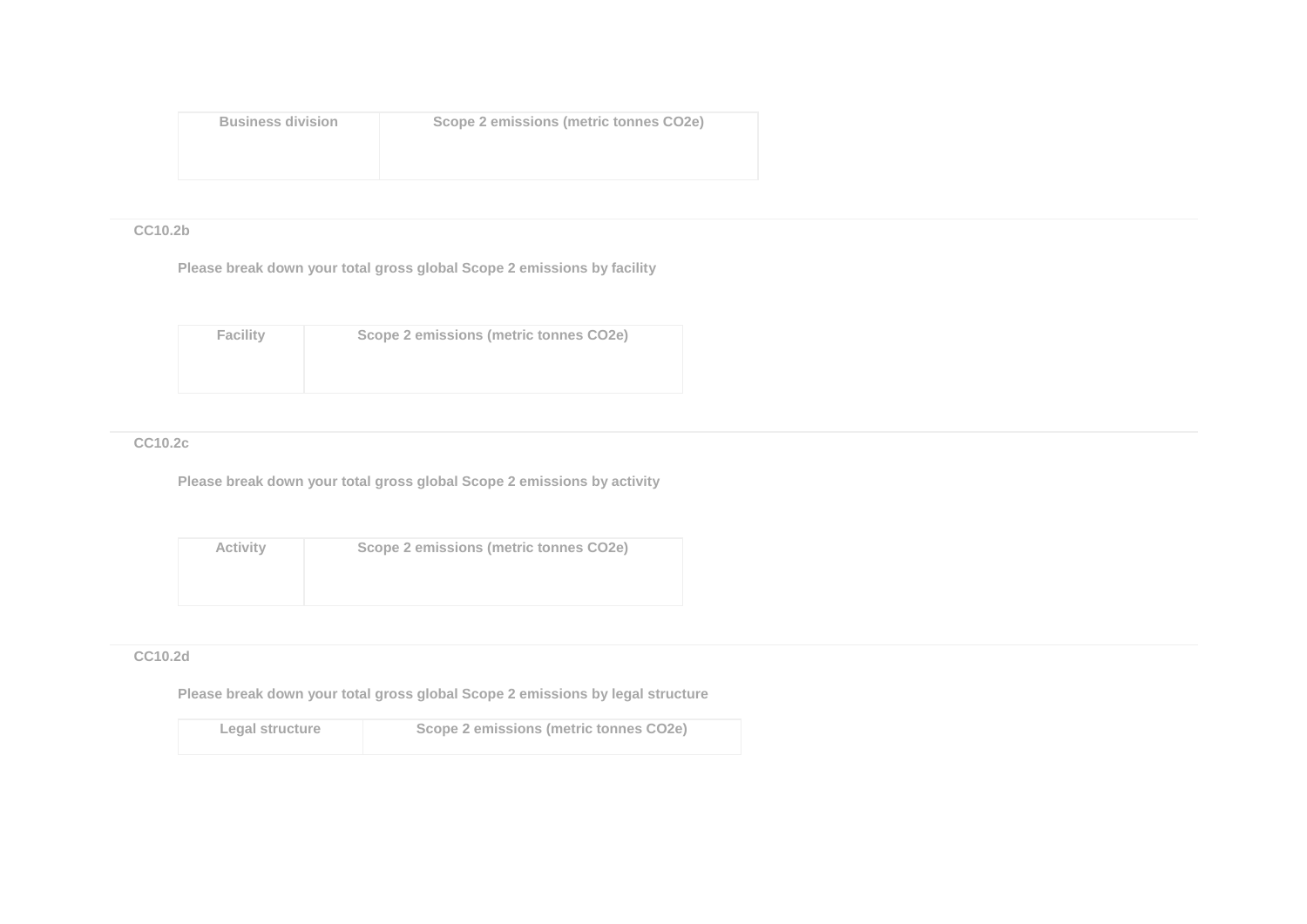# **Page: CC10. Scope 2 Emissions Breakdown - (1 Oct 2013 - 30 Sep 2014)**

### **CC10.1**

**Do you have Scope 2 emissions sources in more than one country?**

Yes

## **CC10.1a**

### **Please break down your total gross global Scope 2 emissions and energy consumption by country/region**

| <b>Country/Region</b> | Scope 2 metric tonnes CO2e | <b>Purchased and consumed</b><br>electricity, heat, steam or cooling<br>(MWh) | Purchased and consumed low carbon electricity,<br>heat, steam or cooling accounted for in CC8.3 (MWh) |
|-----------------------|----------------------------|-------------------------------------------------------------------------------|-------------------------------------------------------------------------------------------------------|
| South Africa          | 599094.49                  | 632044.37                                                                     |                                                                                                       |
| United Kingdom        | 42957.44                   | 86912.65                                                                      |                                                                                                       |
| Isle of Man           | 7.77                       | 23.27                                                                         |                                                                                                       |
| Africa                | 6725.41                    | 16938.20                                                                      |                                                                                                       |

#### **CC10.2**

**Please indicate which other Scope 2 emissions breakdowns you are able to provide (tick all that apply)**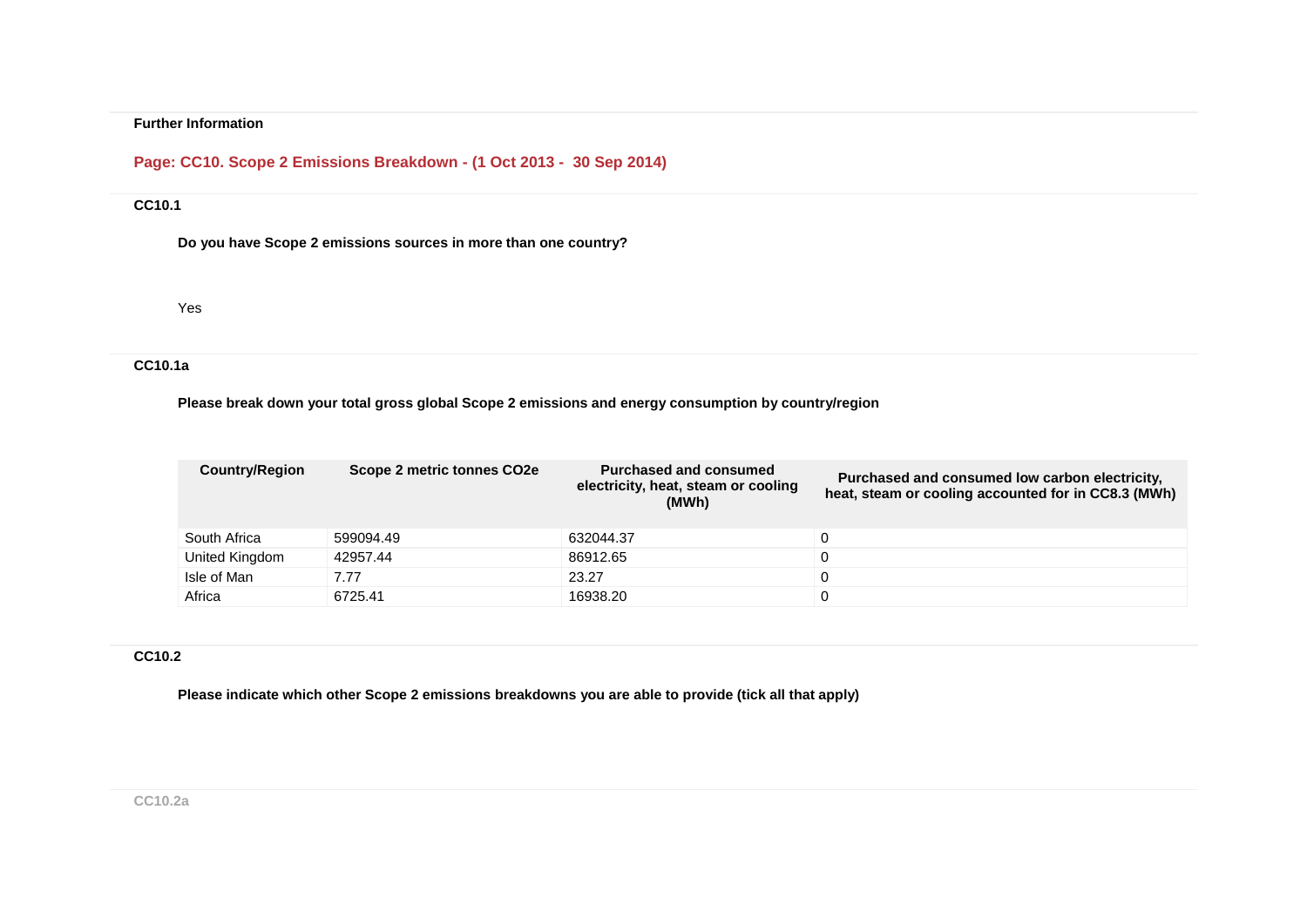**Please break down your total gross global Scope 2 emissions by business division**

| <b>Business division</b> | Scope 2 emissions (metric tonnes CO2e) |
|--------------------------|----------------------------------------|
|                          |                                        |
|                          |                                        |

## **CC10.2b**

**Please break down your total gross global Scope 2 emissions by facility**

| <b>Facility</b> | Scope 2 emissions (metric tonnes CO2e) |
|-----------------|----------------------------------------|
|                 |                                        |
|                 |                                        |

### **CC10.2c**

**Please break down your total gross global Scope 2 emissions by activity**

| <b>Activity</b> | Scope 2 emissions (metric tonnes CO2e) |
|-----------------|----------------------------------------|
|                 |                                        |

### **CC10.2d**

**Please break down your total gross global Scope 2 emissions by legal structure**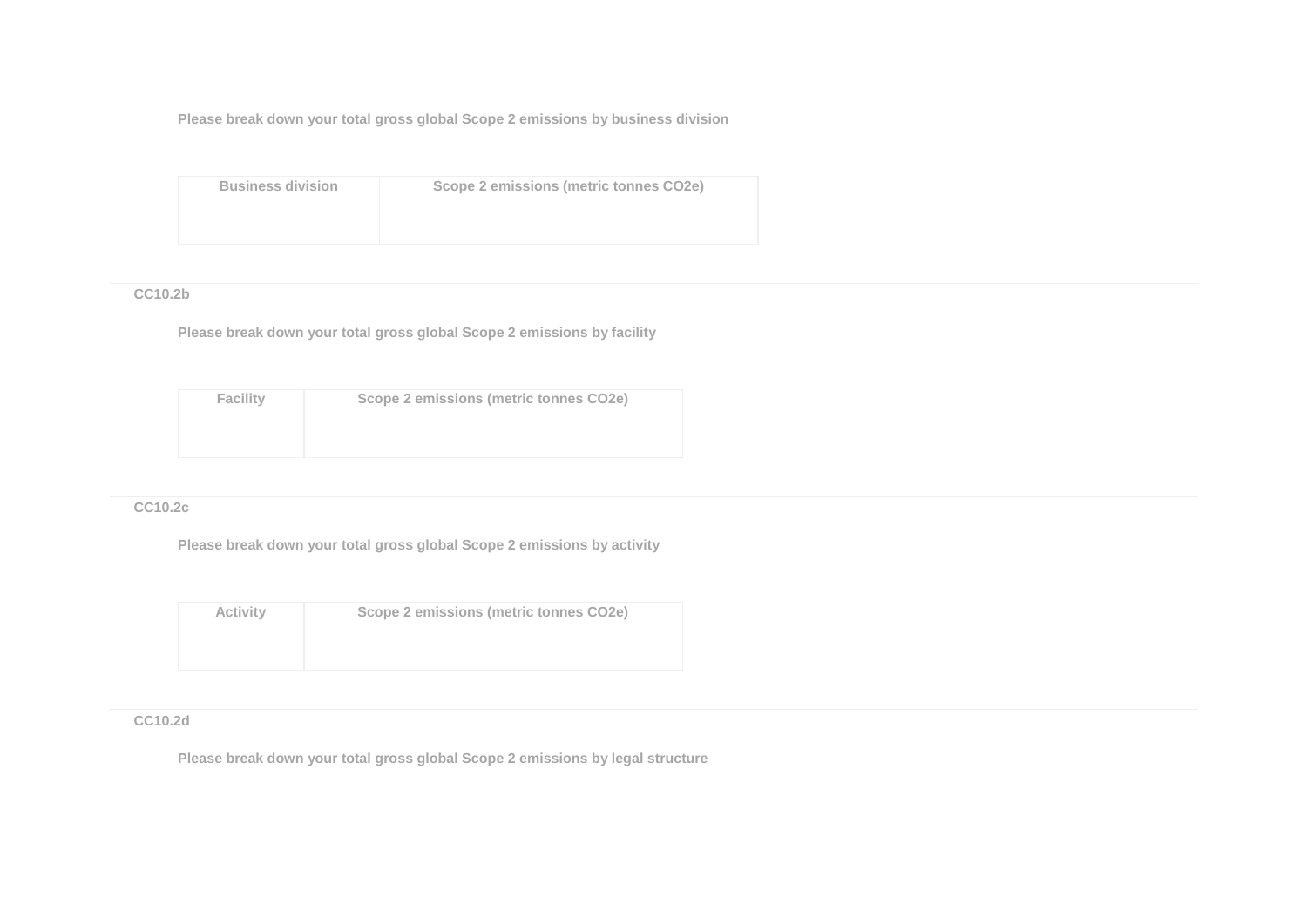| Legal structure | Scope 2 emissions (metric tonnes CO2e) |
|-----------------|----------------------------------------|
|-----------------|----------------------------------------|

## **Page: CC11. Energy**

## **CC11.1**

**What percentage of your total operational spend in the reporting year was on energy?**

More than 0% but less than or equal to 5%

## **CC11.2**

**Please state how much fuel, electricity, heat, steam, and cooling in MWh your organization has purchased and consumed during the reporting year**

| <b>Energy type</b> | MWh       |
|--------------------|-----------|
|                    |           |
| Fuel               | 703232.30 |
| Electricity        | 660721.99 |
| Heat               | O         |
| Steam              | 75196.50  |
| Cooling            |           |

## **CC11.3**

**Please complete the table by breaking down the total "Fuel" figure entered above by fuel type**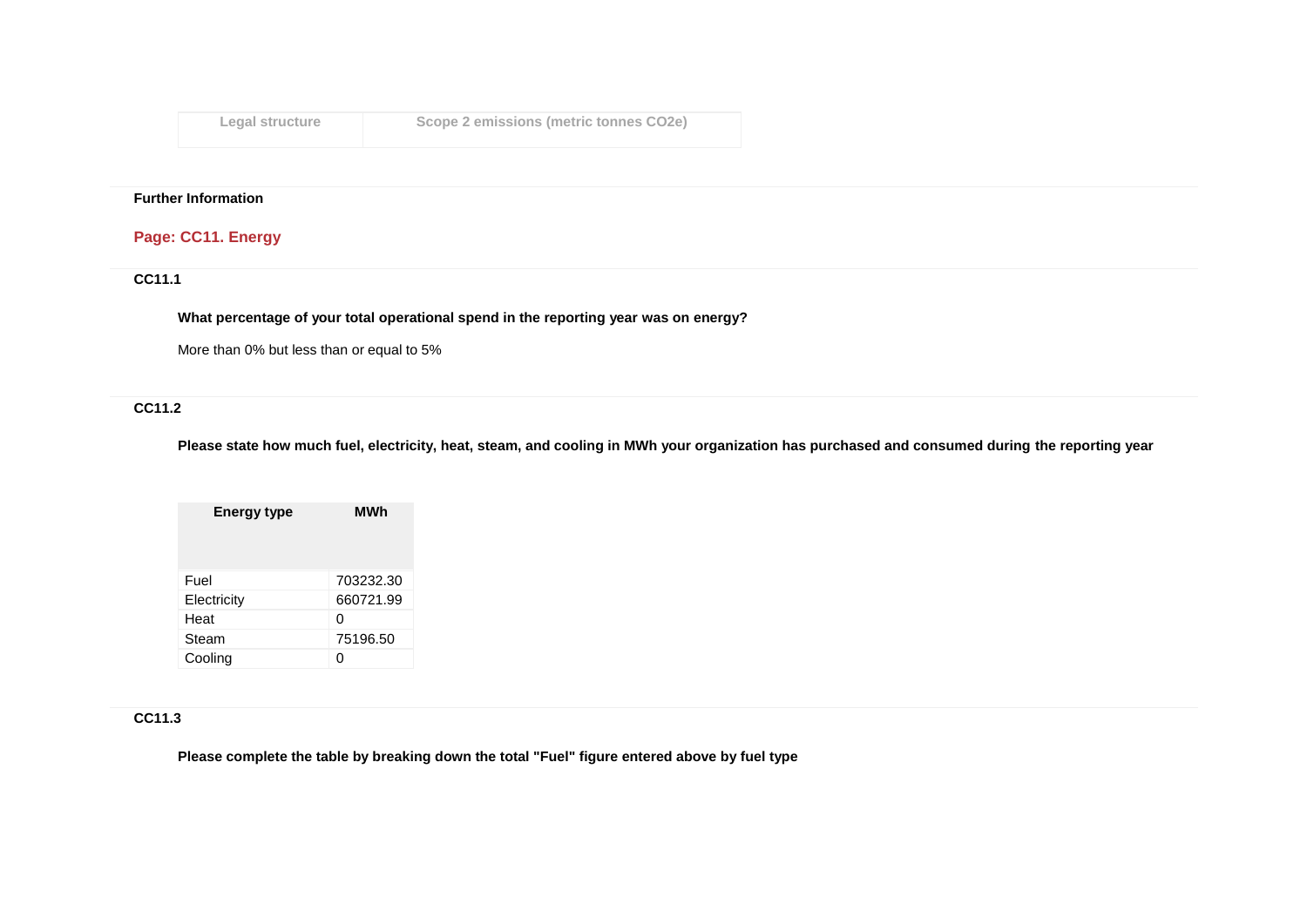| Brown coal<br>57260.95                    |
|-------------------------------------------|
| Diesel/Gas oil<br>74661.82                |
| Kerosene<br>9.17                          |
| Liquefied Natural Gas (LNG)<br>475117.91  |
| Liquefied petroleum gas (LPG)<br>88060.94 |
| Motor gasoline<br>8121.51                 |

## **CC11.4**

**Please provide details of the electricity, heat, steam or cooling amounts that were accounted at a low carbon emission factor in the Scope 2 figure reported in CC8.3**

| Basis for applying a low carbon emission factor                                                                                                                                     | MWh associated with low carbon<br>electricity, heat, steam or cooling | <b>Comment</b> |
|-------------------------------------------------------------------------------------------------------------------------------------------------------------------------------------|-----------------------------------------------------------------------|----------------|
| No purchases or generation of low carbon electricity, heat, steam or cooling accounted with $\begin{array}{c} \begin{array}{c} \hline \end{array}$<br>a low carbon emissions factor |                                                                       |                |

## **Further Information**

## **Page: CC12. Emissions Performance**

## **CC12.1**

**How do your gross global emissions (Scope 1 and 2 combined) for the reporting year compare to the previous year?**

Increased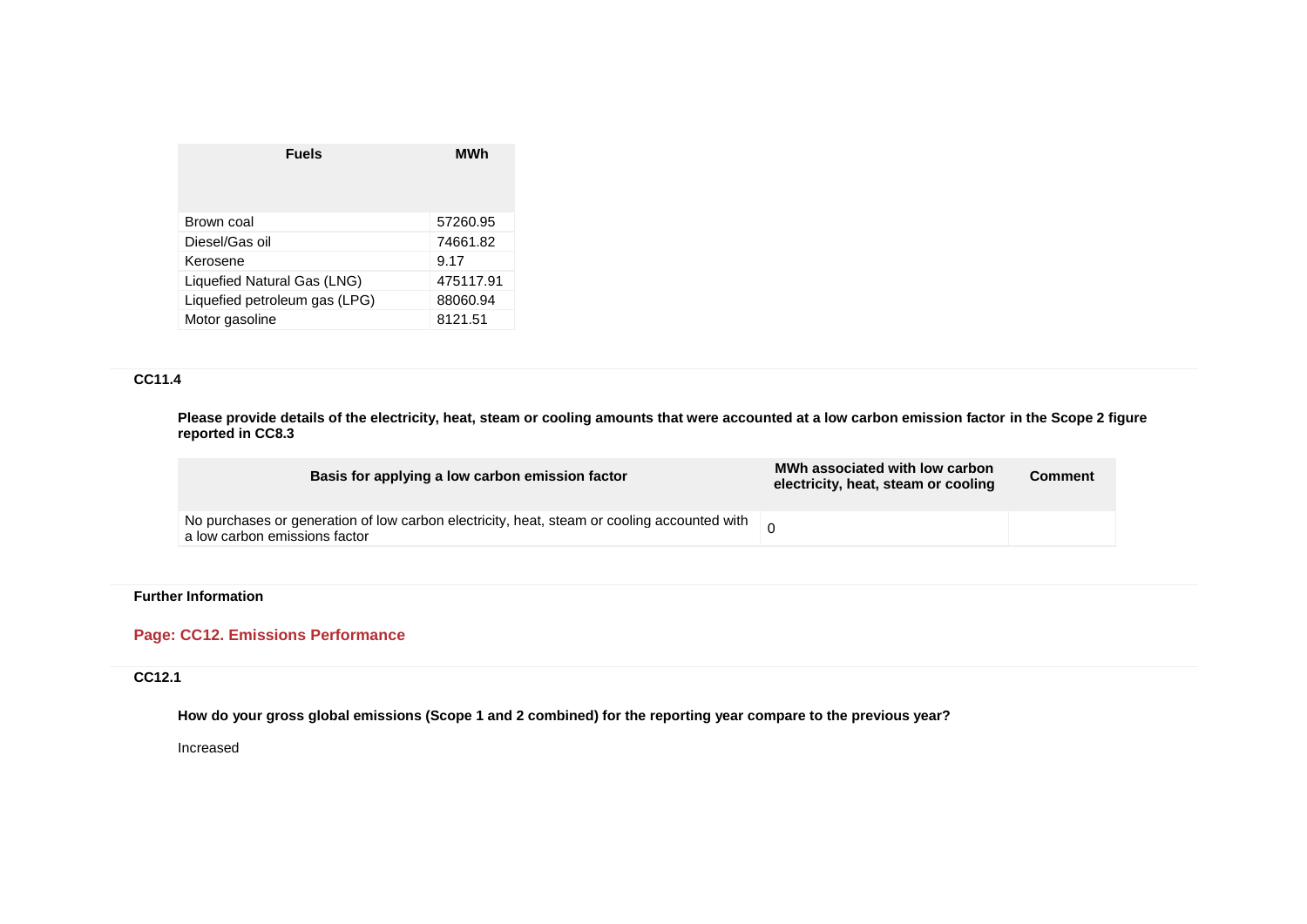## **CC12.1a**

**Please identify the reasons for any change in your gross global emissions (Scope 1 and 2 combined) and for each of them specify how your emissions compare to the previous year**

| Reason                                     | <b>Emissions value</b><br>(percentage) | Direction of<br>change | <b>Comment</b>                                                                                                                                                                                                                                                                                     |
|--------------------------------------------|----------------------------------------|------------------------|----------------------------------------------------------------------------------------------------------------------------------------------------------------------------------------------------------------------------------------------------------------------------------------------------|
| Emissions reduction<br>activities          | 1.06                                   | Decrease               | Scope 1 total emissions decreased by 5 623.21 tCO2e or 3.53% mainly as a result of emission<br>reduction activities to reduce diesel consumption. Although Scope 2 emissions increased, electricity<br>and steam consumption (kWhs) reduced by 0.42% as a result of energy efficiency initiatives. |
| Divestment                                 |                                        |                        |                                                                                                                                                                                                                                                                                                    |
| Acquisitions                               |                                        |                        |                                                                                                                                                                                                                                                                                                    |
| <b>Mergers</b>                             |                                        |                        |                                                                                                                                                                                                                                                                                                    |
| Change in output                           |                                        |                        |                                                                                                                                                                                                                                                                                                    |
| Change in<br>methodology                   | 4.06                                   | Increase               | The emissions factor for purchased electricity from Eskom (Scope 2) increased by 5.10% or from 0.98<br>in 2013 to 1.03 kg CO2e per kWh in 2014.                                                                                                                                                    |
| Change in boundary                         |                                        |                        |                                                                                                                                                                                                                                                                                                    |
| Change in physical<br>operating conditions |                                        |                        |                                                                                                                                                                                                                                                                                                    |
| Unidentified                               |                                        |                        |                                                                                                                                                                                                                                                                                                    |
| Other                                      |                                        |                        |                                                                                                                                                                                                                                                                                                    |

## **CC12.2**

**Please describe your gross global combined Scope 1 and 2 emissions for the reporting year in metric tonnes CO2e per unit currency total revenue**

| <b>Intensity</b><br>figure | <b>Metric</b><br>numerator | <b>Metric</b><br>denominator | % change<br>from<br>previous<br>year | Direction of<br>change from<br>previous<br>year | Reason for change |
|----------------------------|----------------------------|------------------------------|--------------------------------------|-------------------------------------------------|-------------------|
|                            |                            |                              |                                      |                                                 |                   |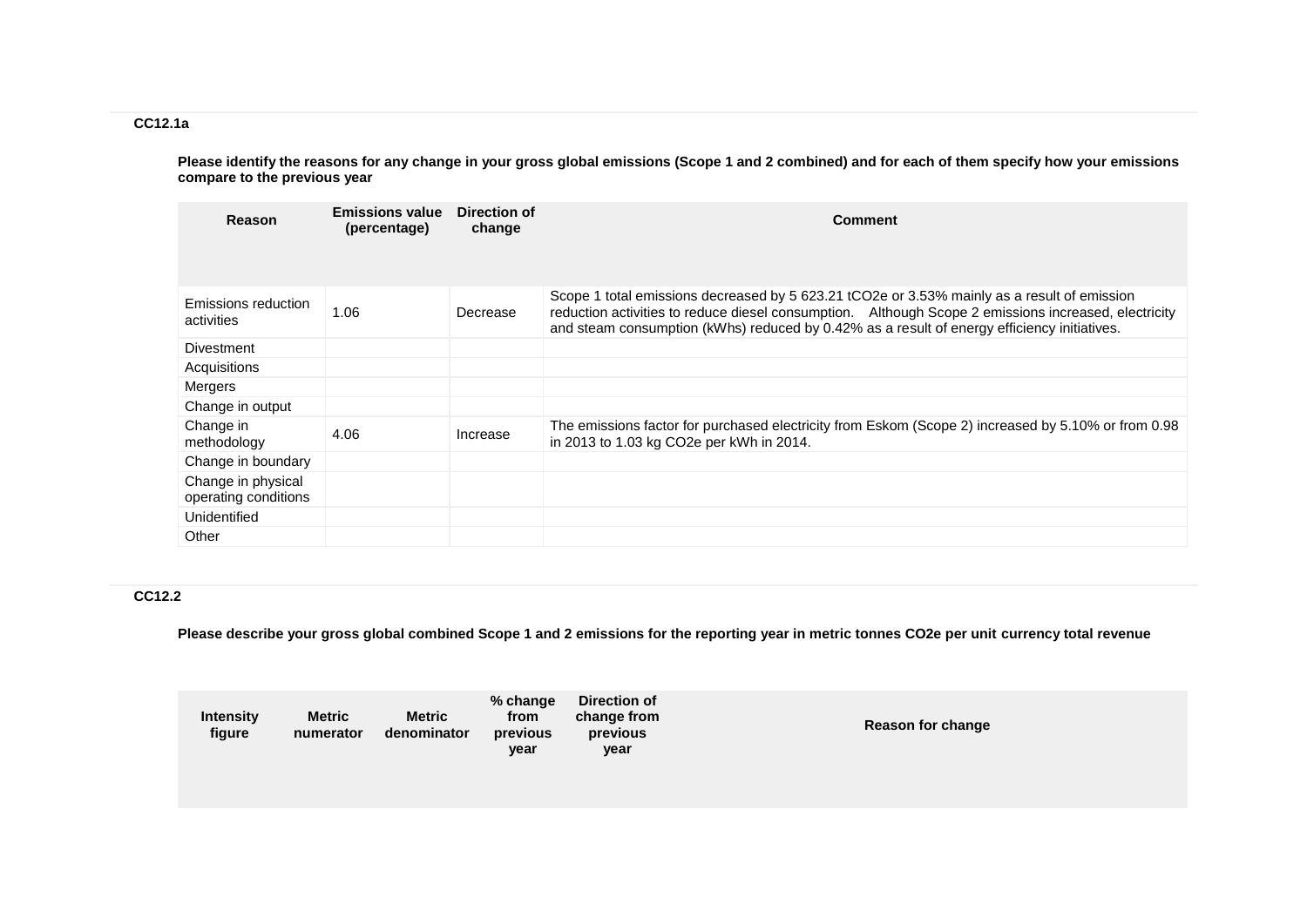| <b>Intensity</b><br>fiqure | <b>Metric</b><br>numerator           | <b>Metric</b><br>denominator | $%$ change<br>from<br>previous<br>year | Direction of<br>change from<br>previous<br>year | Reason for change                                                                                                                                                                                                                                                                                                                                                                       |
|----------------------------|--------------------------------------|------------------------------|----------------------------------------|-------------------------------------------------|-----------------------------------------------------------------------------------------------------------------------------------------------------------------------------------------------------------------------------------------------------------------------------------------------------------------------------------------------------------------------------------------|
| 0.0000401918               | metric<br>tonnes<br>CO <sub>2e</sub> | unit total<br>revenue        | 6.91                                   | Decrease                                        | Despite a 3% increase in Scope 1 & 2 emissions as a result of an increased<br>emission factor for SA electricity (4.06%), offset by emission reduction initiatives<br>(1.06%), the intensity figure for revenue decreased as a result of a 10.64%<br>increase in revenue earned. The 2013 revenue earned was restated in the 2014<br>AFS to exclude the divestment of Cartons & Labels. |

## **CC12.3**

**Please describe your gross global combined Scope 1 and 2 emissions for the reporting year in metric tonnes CO2e per full time equivalent (FTE) employee**

| <b>Intensity</b><br>figure | Metric<br>numerator   | <b>Metric</b><br>denominator | $%$ change<br>from<br>previous<br>year | Direction of<br>change from<br>previous year | Reason for change                                                                                                                                                                                                                                                |
|----------------------------|-----------------------|------------------------------|----------------------------------------|----------------------------------------------|------------------------------------------------------------------------------------------------------------------------------------------------------------------------------------------------------------------------------------------------------------------|
| 89.04                      | metric tonnes<br>CO2e | <b>FTE</b><br>employee       | 6.69                                   | Increase                                     | The intensity figure per FTE increased as a result of a reduction in FTEs of<br>3.46% and a 3% increase in Scope 1 & 2 emissions as a result of an increased<br>emission factor for SA electricity (4.06%), offset by emission reduction<br>initiatives (1.06%). |

## **CC12.4**

**Please provide an additional intensity (normalized) metric that is appropriate to your business operations**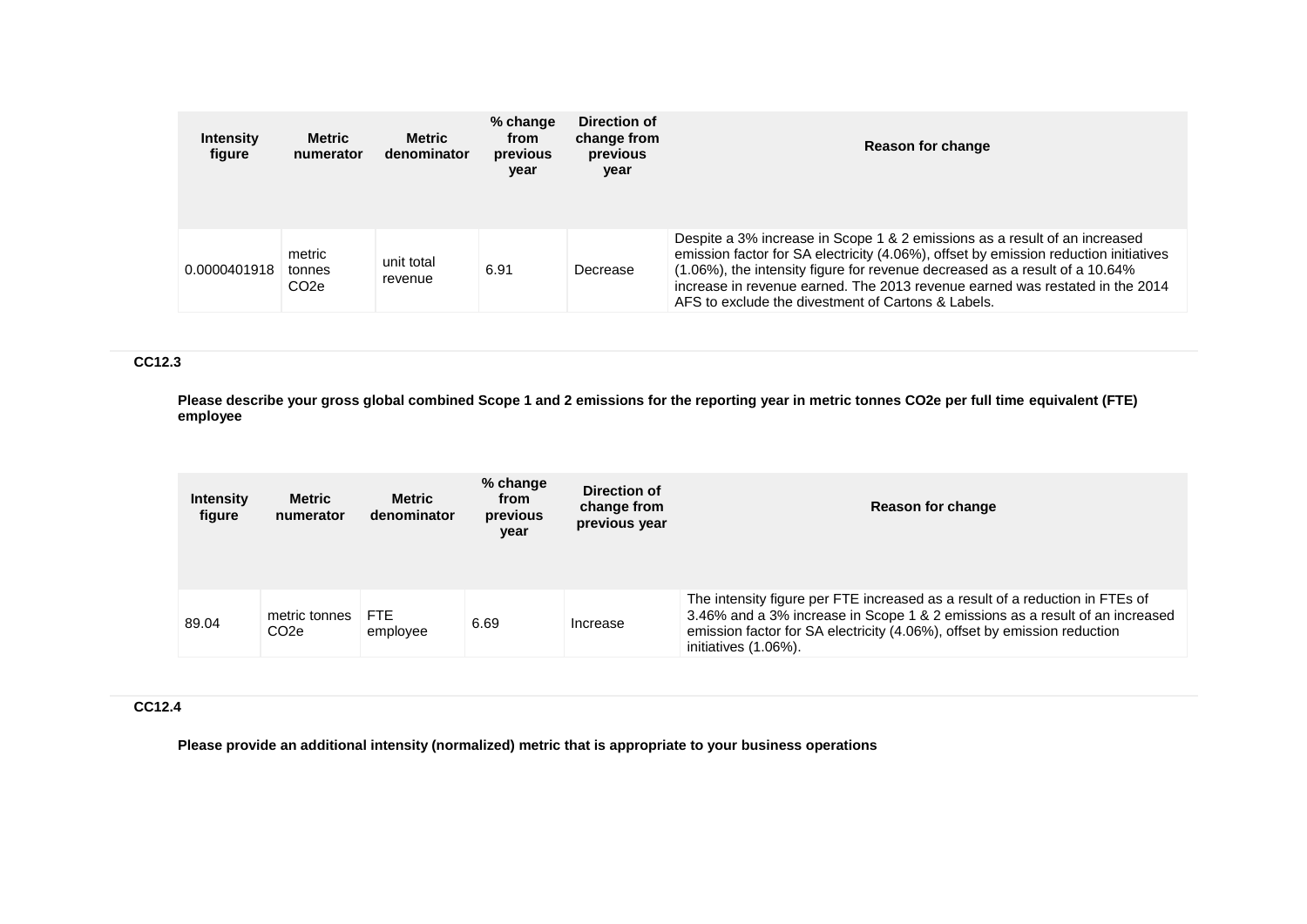| <b>Intensity</b><br>figure | <b>Metric</b><br>numerator        | <b>Metric</b><br>denominator | % change<br>from<br>previous<br>year | Direction of<br>change from<br>previous year | Reason for change                                                                                                                                                                                                                                                              |
|----------------------------|-----------------------------------|------------------------------|--------------------------------------|----------------------------------------------|--------------------------------------------------------------------------------------------------------------------------------------------------------------------------------------------------------------------------------------------------------------------------------|
| 0.6099724822               | metric tonnes<br>CO <sub>2e</sub> | square meter                 | 1.65                                 | Decrease                                     | Despite a 3% increase in Scope 1 & 2 emissions as a result of an increased<br>emission factor for SA electricity (4.06%), offset by emission reduction<br>initiatives (1.06%), the intensity figure per m2 decreased as a result of a<br>4.73% increase in area of operations. |

# **Page: CC13. Emissions Trading**

## **CC13.1**

### **Do you participate in any emissions trading schemes?**

No, and we do not currently anticipate doing so in the next 2 years

## **CC13.1a**

**Please complete the following table for each of the emission trading schemes in which you participate**

| Scheme name | <b>Period for which</b><br>data is supplied | Allowances allocated | Allowances purchased | Verified emissions in<br>metric tonnes CO2e | Details of ownership |
|-------------|---------------------------------------------|----------------------|----------------------|---------------------------------------------|----------------------|
|             |                                             |                      |                      |                                             |                      |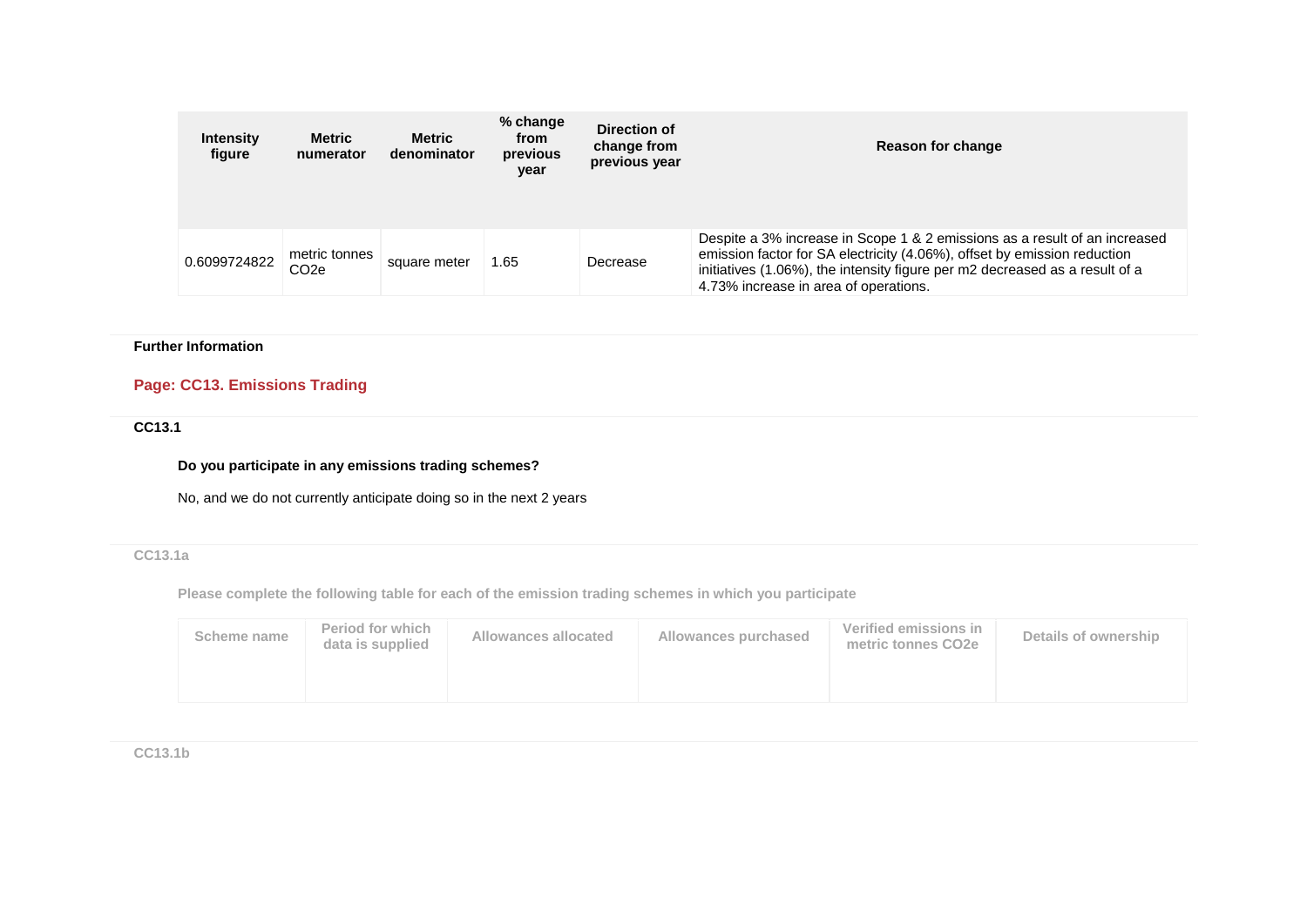**What is your strategy for complying with the schemes in which you participate or anticipate participating?**

## **CC13.2**

## **Has your organization originated any project-based carbon credits or purchased any within the reporting period?**

No

## **CC13.2a**

**Please provide details on the project-based carbon credits originated or purchased by your organization in the reporting period**

| Credit<br>origination<br>or credit<br>purchase | Project<br>type | <b>Project</b><br>identification | Verified to which<br>standard | Number of<br>credits (metric<br>tonnes of<br>CO <sub>2e</sub> ) | Number of credits<br>metric tonnes<br>CO <sub>2</sub> e): Risk adjusted<br>volume | <b>Credits</b><br>cancelled | Purpose, e.g.<br>compliance |  |
|------------------------------------------------|-----------------|----------------------------------|-------------------------------|-----------------------------------------------------------------|-----------------------------------------------------------------------------------|-----------------------------|-----------------------------|--|
|------------------------------------------------|-----------------|----------------------------------|-------------------------------|-----------------------------------------------------------------|-----------------------------------------------------------------------------------|-----------------------------|-----------------------------|--|

#### **Further Information**

## **Page: CC14. Scope 3 Emissions**

### **CC14.1**

**Please account for your organization's Scope 3 emissions, disclosing and explaining any exclusions**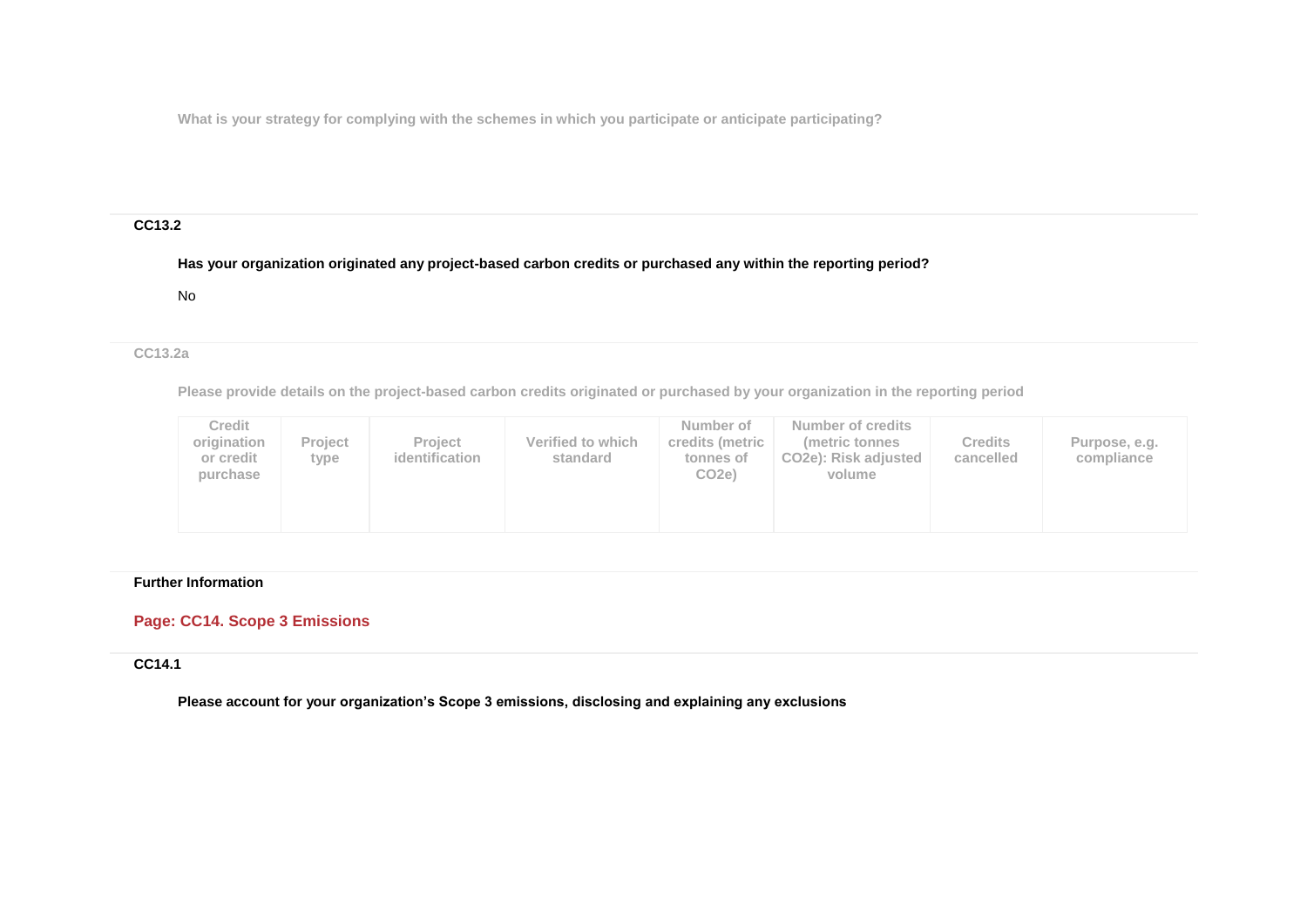| <b>Sources of Scope</b><br>3 emissions                                      | <b>Evaluation</b><br>status              | metric<br>tonnes<br>CO <sub>2e</sub> | <b>Emissions calculation methodology</b>                                                                                                                                                                                                                                                                                                                                                                                                                                                                                                                  | Percentage<br>οf<br>emissions<br>calculated<br>using data<br>obtained<br>from<br>suppliers or<br>value chain<br>partners | <b>Explanation</b>                                                                                                                           |
|-----------------------------------------------------------------------------|------------------------------------------|--------------------------------------|-----------------------------------------------------------------------------------------------------------------------------------------------------------------------------------------------------------------------------------------------------------------------------------------------------------------------------------------------------------------------------------------------------------------------------------------------------------------------------------------------------------------------------------------------------------|--------------------------------------------------------------------------------------------------------------------------|----------------------------------------------------------------------------------------------------------------------------------------------|
| Purchased goods<br>and services                                             | Relevant,<br>calculated                  | 277.03                               | Consumption of office paper Emission factors: Mondi<br>Rotatrim Paper Profile and Sappi Typek Paper Profile -<br>released July 2014 and February 2014 respectively<br>indicating electricity usage and CO2 emissions per tonne<br>of paper. Tonnes of paper purchased provided by the<br>service providers were used to calculated emissions<br>according to the GHG Protocol using the provide emission<br>factors. Assumptions: Data of paper purchased is<br>recorded centrally for Nampak's South African divisions<br>and not at a divisional level. | 100.00%                                                                                                                  |                                                                                                                                              |
| Capital goods                                                               | Not relevant,<br>explanation<br>provided |                                      |                                                                                                                                                                                                                                                                                                                                                                                                                                                                                                                                                           |                                                                                                                          | Emissions from capital goods are<br>captured under Scope 1 &2, e.g.<br>generators, vehicle fleet and any<br>electricity consuming equipment. |
| Fuel-and-energy-<br>related activities<br>(not included in<br>Scope 1 or 2) | Not relevant,<br>explanation<br>provided |                                      |                                                                                                                                                                                                                                                                                                                                                                                                                                                                                                                                                           |                                                                                                                          | All fuel and energy consumed in<br>operations are reflected in Scopes<br>1 & 8 & 2.                                                          |
| Upstream<br>transportation and<br>distribution                              | Relevant,<br>calculated                  | 6906.06                              | Outsourced third-party transport Litres of diesel and<br>kilometres travelled in third party vehicles were used to<br>calculate emissions according to the GHG Protocol using<br>Defra's 2014 emission factors for fuel and delivery<br>vehicles.<br>Assumptions: Data for the outsourced<br>transport was available for Nampak Plastics - UK and<br>Kenya only. Fuel consumed by third party vehicles was<br>calculated using the available records.                                                                                                     | 100.00%                                                                                                                  |                                                                                                                                              |
| Waste generated<br>in operations                                            | Relevant, not<br>yet calculated          |                                      |                                                                                                                                                                                                                                                                                                                                                                                                                                                                                                                                                           |                                                                                                                          |                                                                                                                                              |
| <b>Business travel</b>                                                      | Relevant,<br>calculated                  | 5199.05                              | Business travel in rental cars, commercial airlines, hotel<br>accommodation Car rental - kilometres travelled, car                                                                                                                                                                                                                                                                                                                                                                                                                                        | 100.00%                                                                                                                  |                                                                                                                                              |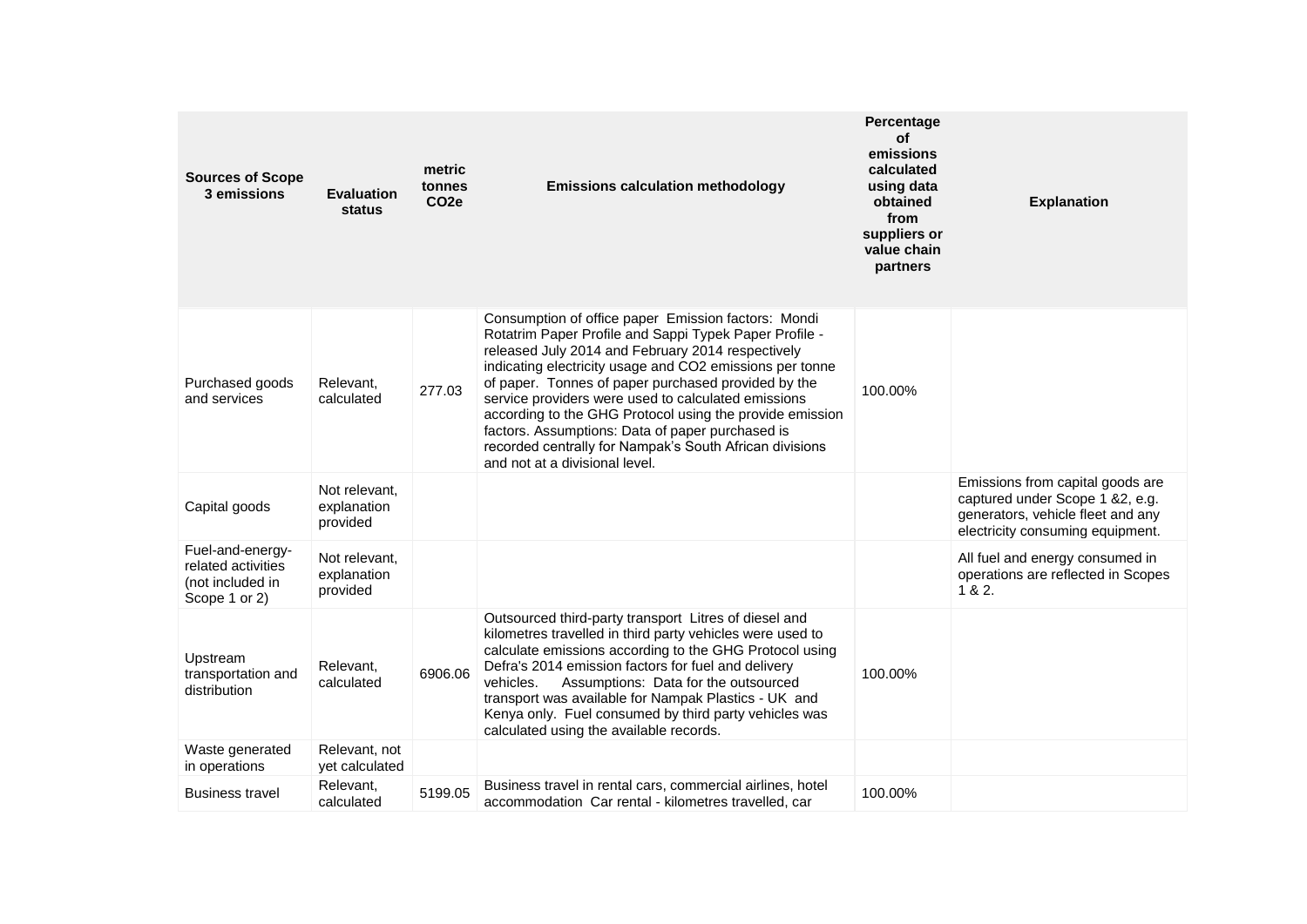| <b>Sources of Scope</b><br>3 emissions | <b>Evaluation</b><br>status              | metric<br>tonnes<br>CO <sub>2e</sub> | <b>Emissions calculation methodology</b>                                                                                                                                                                                                                                                                                                                                                                                                                                                                                                                                                                                                                                                                                                                                                                                                                                                                                                                                                                                                                                                 | Percentage<br>οf<br>emissions<br>calculated<br>using data<br>obtained<br>from<br>suppliers or<br>value chain<br>partners | <b>Explanation</b>                                                                                                                                                                                                                      |
|----------------------------------------|------------------------------------------|--------------------------------------|------------------------------------------------------------------------------------------------------------------------------------------------------------------------------------------------------------------------------------------------------------------------------------------------------------------------------------------------------------------------------------------------------------------------------------------------------------------------------------------------------------------------------------------------------------------------------------------------------------------------------------------------------------------------------------------------------------------------------------------------------------------------------------------------------------------------------------------------------------------------------------------------------------------------------------------------------------------------------------------------------------------------------------------------------------------------------------------|--------------------------------------------------------------------------------------------------------------------------|-----------------------------------------------------------------------------------------------------------------------------------------------------------------------------------------------------------------------------------------|
|                                        |                                          |                                      | engine size and type of fuel used provided by service<br>provider. Defra's 2014 emission factors for passenger<br>vehicles used. Air travel - flight information provided by<br>service provider, including class of travel, departure dates<br>and destination of each leg. Carbon Calculated<br>determined the distance travelled. Defra's 2014 emission<br>factors for business travel - air used. Hotel<br>accommodation - bednights provided by service provider.<br>Emissions factor sourced from UNEP World<br>Meteorological Organisation Climate Change And Tourism<br>Report; A2.2.3 Accommodation. Emissions were<br>calculated according to the GHG Protocol. Assumptions:<br>All fights are booked through the company therefore there<br>are no privately booked flights that are not accounted for.<br>Hotel accommodation was based on estimated number of<br>nights away on business travel and calculations were<br>based on 1 person occupying a room per night. Data is<br>reported centrally for Nampak's South African divisions<br>and not at a divisional level. |                                                                                                                          |                                                                                                                                                                                                                                         |
| Employee<br>commuting                  | Relevant, not<br>yet calculated          |                                      |                                                                                                                                                                                                                                                                                                                                                                                                                                                                                                                                                                                                                                                                                                                                                                                                                                                                                                                                                                                                                                                                                          |                                                                                                                          |                                                                                                                                                                                                                                         |
| Upstream leased<br>assets              | Not relevant,<br>explanation<br>provided |                                      |                                                                                                                                                                                                                                                                                                                                                                                                                                                                                                                                                                                                                                                                                                                                                                                                                                                                                                                                                                                                                                                                                          |                                                                                                                          | Many forklifts are leased although<br>managed by Nampak including<br>purchasing of fuel. It was not<br>possible to establish which forklifts<br>were owned and which were<br>leased, thus all forklift fuel was<br>recorded as Scope 1. |
| Downstream<br>transportation and       | Not relevant,<br>explanation             |                                      |                                                                                                                                                                                                                                                                                                                                                                                                                                                                                                                                                                                                                                                                                                                                                                                                                                                                                                                                                                                                                                                                                          |                                                                                                                          | Nampak Plastics - UK and Kenya<br>outsourced and paid for their third                                                                                                                                                                   |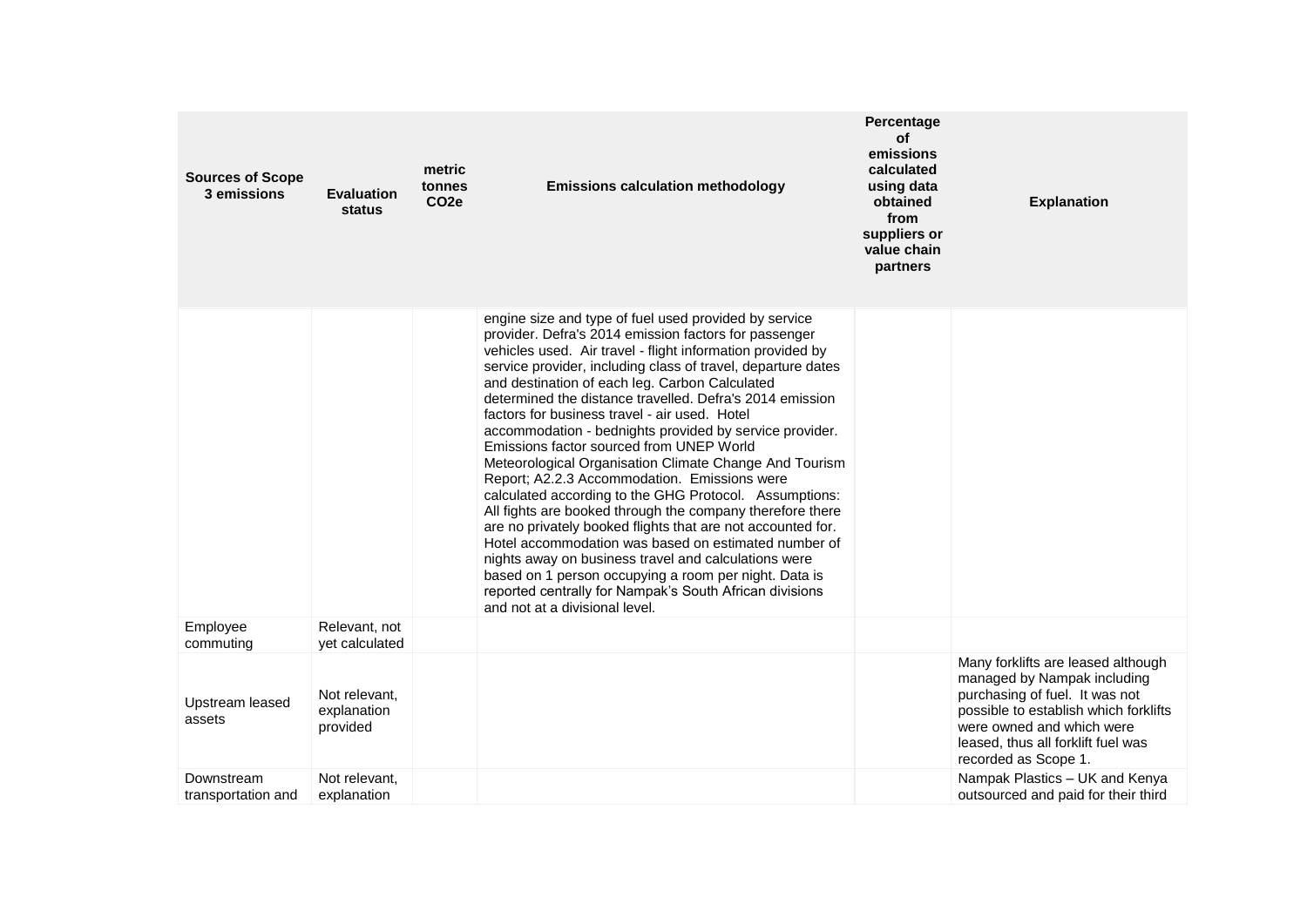| <b>Sources of Scope</b><br>3 emissions       | <b>Evaluation</b><br>status              | metric<br>tonnes<br>CO <sub>2e</sub> | <b>Emissions calculation methodology</b> | Percentage<br><b>of</b><br>emissions<br>calculated<br>using data<br>obtained<br>from<br>suppliers or<br>value chain<br>partners | <b>Explanation</b>                                                                                                                                                   |
|----------------------------------------------|------------------------------------------|--------------------------------------|------------------------------------------|---------------------------------------------------------------------------------------------------------------------------------|----------------------------------------------------------------------------------------------------------------------------------------------------------------------|
| distribution                                 | provided                                 |                                      |                                          |                                                                                                                                 | party transport, which is reflected in<br>Upstream transportation and<br>distribution.                                                                               |
| Processing of sold<br>products               | Not relevant,<br>explanation<br>provided |                                      |                                          |                                                                                                                                 | Nampak's products are not<br>intermediate products that require<br>further processing. It is not<br>responsible for directly generating<br>greenhouse gas emissions. |
| Use of sold<br>products                      | Not relevant,<br>explanation<br>provided |                                      |                                          |                                                                                                                                 | Nampak's products are final<br>products do not produce direct or<br>indirect use-phase emissions from<br>fuel or electricity use.                                    |
| End of life<br>treatment of sold<br>products | Relevant, not<br>yet calculated          |                                      |                                          |                                                                                                                                 |                                                                                                                                                                      |
| Downstream<br>leased assets                  | Not relevant,<br>explanation<br>provided |                                      |                                          |                                                                                                                                 | If applicable, all emissions from<br>these sources are captured in other<br>sections.                                                                                |
| Franchises                                   | Not relevant,<br>explanation<br>provided |                                      |                                          |                                                                                                                                 | Nampak does not have franchised<br>operations.                                                                                                                       |
| Investments                                  | Not relevant,<br>explanation<br>provided |                                      |                                          |                                                                                                                                 | Nampak accounts for emissions on<br>the equity share approach.                                                                                                       |
| Other (upstream)                             |                                          |                                      |                                          |                                                                                                                                 |                                                                                                                                                                      |
| Other<br>(downstream)                        |                                          |                                      |                                          |                                                                                                                                 |                                                                                                                                                                      |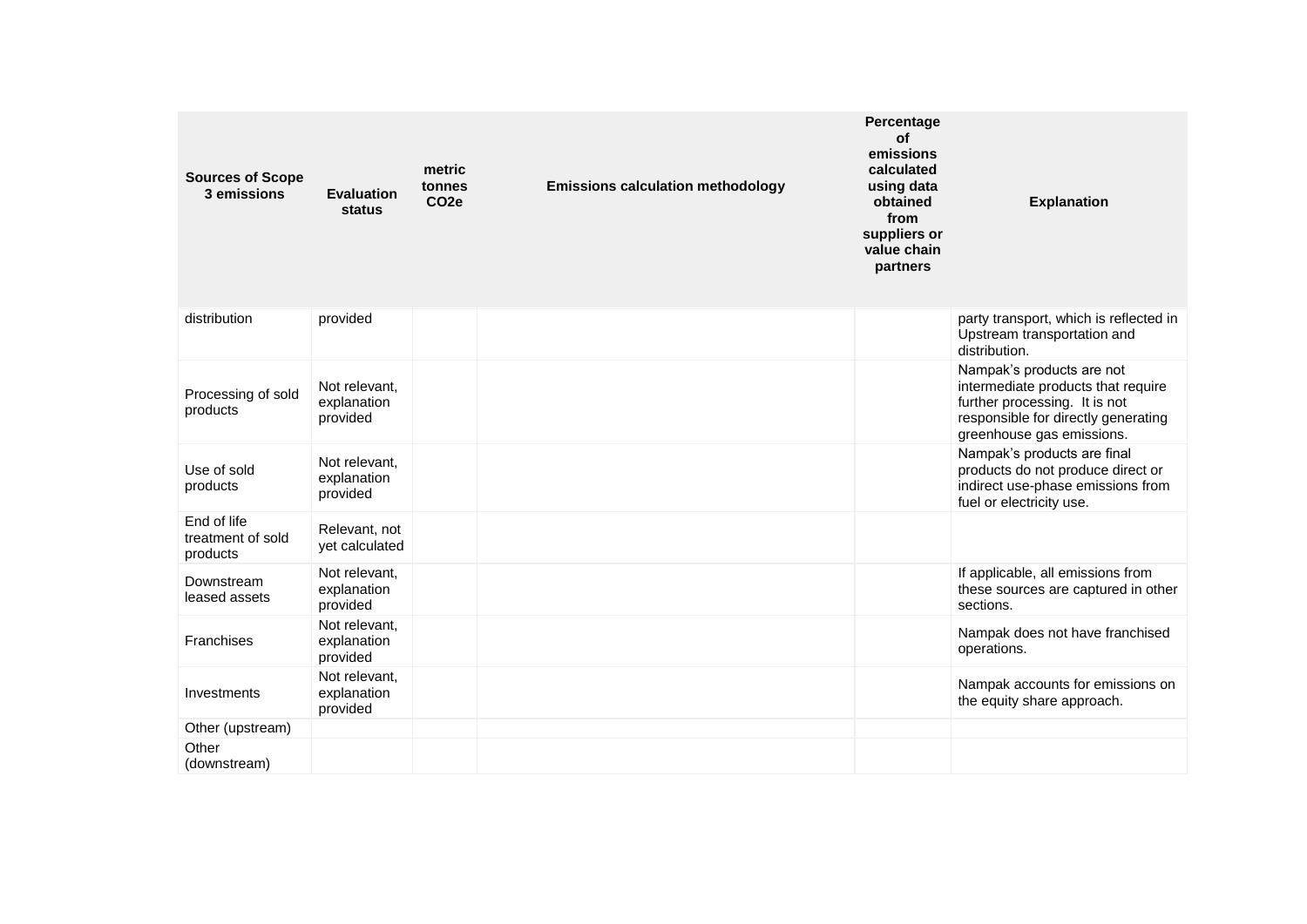## **CC14.2**

**Please indicate the verification/assurance status that applies to your reported Scope 3 emissions**

Third party verification or assurance complete

### **CC14.2a**

**Please provide further details of the verification/assurance undertaken, and attach the relevant statements**

| Type of<br>verification or<br>assurance | Attach the statement                                                                                                                                  | <b>Page/Section</b><br>reference | <b>Relevant</b><br>standard | <b>Proportion of</b><br><b>Scope 3 emissions</b><br>verified (%) |
|-----------------------------------------|-------------------------------------------------------------------------------------------------------------------------------------------------------|----------------------------------|-----------------------------|------------------------------------------------------------------|
| Limited<br>assurance                    | https://www.cdp.net/sites/2015/56/12656/Climate Change 2015/Shared<br>Documents/Attachments/CC14.2a/Nampak Limited 2014 Verification<br>Statement.pdf | Pages 1-3                        | ISO14064-3                  | 100                                                              |

## **CC14.3**

**Are you able to compare your Scope 3 emissions for the reporting year with those for the previous year for any sources?**

Yes

## **CC14.3a**

**Please identify the reasons for any change in your Scope 3 emissions and for each of them specify how your emissions compare to the previous year**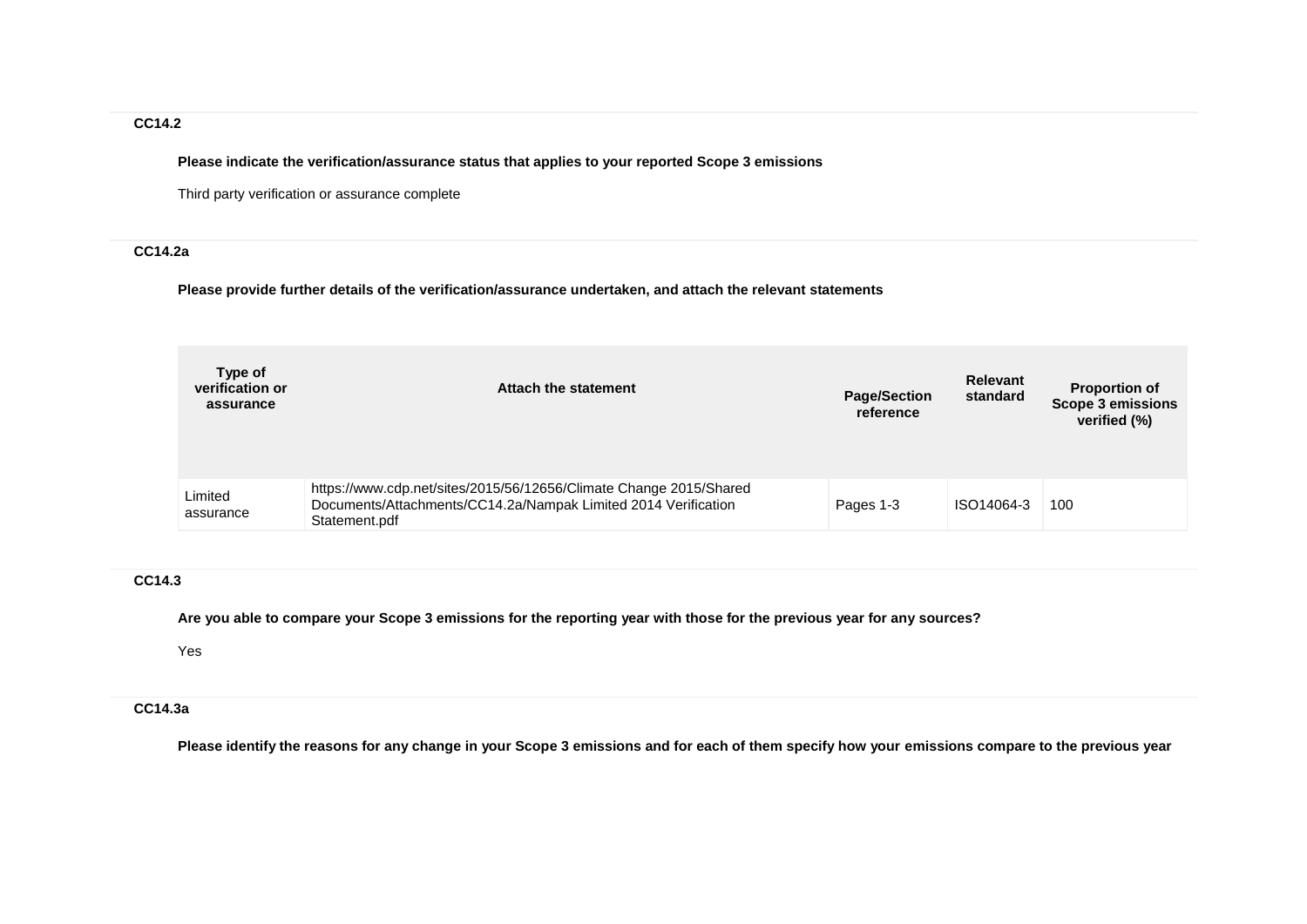| <b>Sources of Scope 3</b><br>emissions    | <b>Reason for</b><br>change       | <b>Emissions value</b><br>(percentage) | Direction of<br>change | Comment                                                                                                                                  |
|-------------------------------------------|-----------------------------------|----------------------------------------|------------------------|------------------------------------------------------------------------------------------------------------------------------------------|
| Purchased goods &<br>services             | Change in output                  | 0.19                                   | Increase               | Economic activity and revenue increased in 2014 by 10.64% resulting<br>in increased paper usage.                                         |
| Upstream transportation<br>& distribution | Change in output                  | 6.89                                   | Increase               | Economic activity and revenue increased in 2014 by 10.64% resulting<br>in increased emissions from outsourced transport.                 |
| <b>Business travel</b>                    | Emissions<br>reduction activities | 0.01                                   | Decrease               | Emissions from travel in rental cars have decreased during 2014 as a<br>result of behavioural changes resulting in fewer business trips. |

#### **CC14.4**

**Do you engage with any of the elements of your value chain on GHG emissions and climate change strategies? (Tick all that apply)**

No, we do not engage

## **CC14.4a**

**Please give details of methods of engagement, your strategy for prioritizing engagements and measures of success**

## **CC14.4b**

**To give a sense of scale of this engagement, please give the number of suppliers with whom you are engaging and the proportion of your total spend that they represent**

| Number of suppliers | % of total spend | Comment |
|---------------------|------------------|---------|
|                     |                  |         |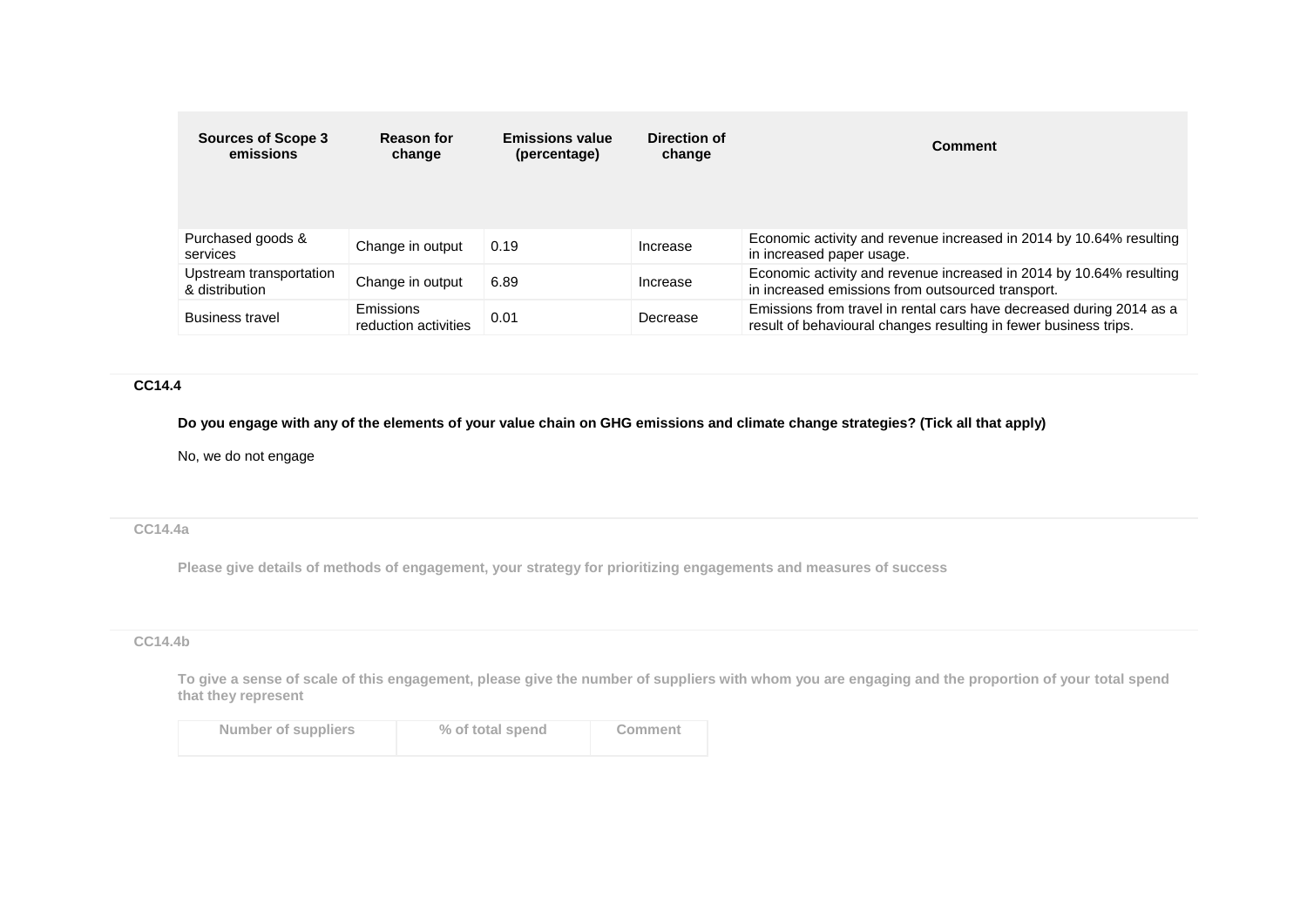#### **CC14.4c**

**If you have data on your suppliers' GHG emissions and climate change strategies, please explain how you make use of that data**

**How you make use of the data Please give details**

#### **CC14.4d**

**Please explain why you do not engage with any elements of your value chain on GHG emissions and climate change strategies, and any plans you have to develop an engagement strategy in the future**

No formalised methods of engagement exist, however environmental factors are taken into account with suppliers as far as possible (more related to services being supplied).

In the UK the entire industry is involved in reducing the environmental impact to achieve the Dairy Roadmap's target of 30% rHDPE inclusion in packaging by 2015 resulting in the launch of Nampak's Infini® bottle in 2013.

In future the possibility does exist for strategic discussions with service providers, and potential service providers. For instance, focus could be placed on the environmental awareness of the goods purchased – particularly in the instance of paper and travel.

#### **Further Information**

**Module: Sign Off**

**Page: CC15. Sign Off**

**CC15.1**

**Please provide the following information for the person that has signed off (approved) your CDP climate change response**

**Name Job title Corresponding job category**